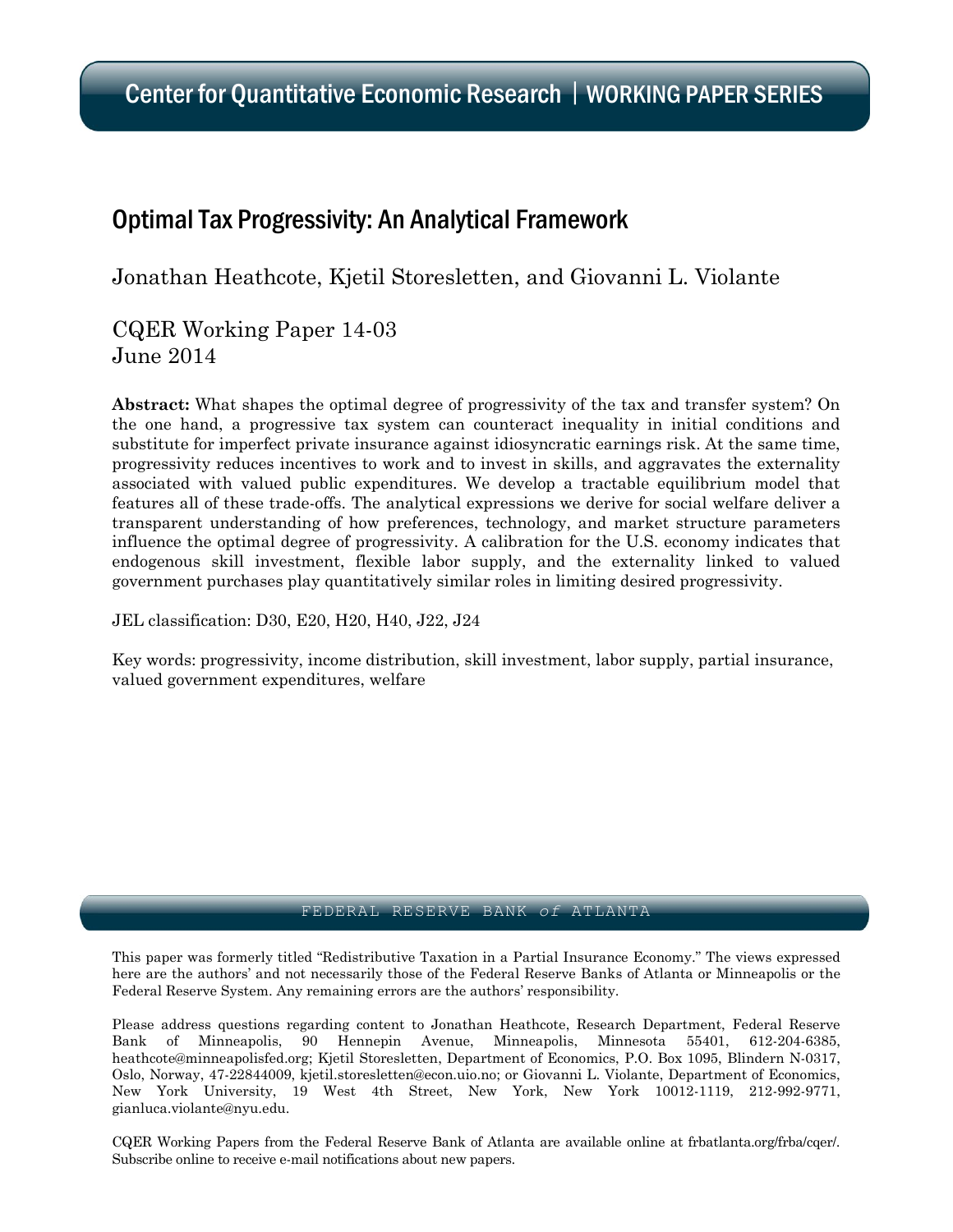# **1 Introduction**

In deciding how progressive to make the tax and transfer system, governments face a difficult trade-off. The classic argument in favor of progressivity is that private risk-sharing is incomplete. Empirical estimates of the extent of pass-through from life-cycle earnings shocks into consumption indicate limited private risk-sharing (e.g., Cochrane, 1991; Attanasio and Davis, 1996). Perhaps more importantly, there are no private markets to hedge against poor "initial conditions" that translate into low expected future earnings. A progressive tax system offers both social insurance against labor market uncertainty (e.g., Eaton and Rosen, 1980; Varian, 1980) and redistribution with respect to initial conditions.

At the same time, governments are hesitant to push progressivity too far because of the associated distortions to labor supply and skill investment. A tax schedule with increasing marginal rates reduces both the returns to working more hours and the returns to acquiring human capital (e.g., Heckman, Lochner and Taber, 1998; Guvenen, Kuruscu, and Ozkan, 2014). Moreover, if the equilibrium skill premium responds to skill scarcity, a more progressive tax system, by depressing skill investment, may create more inequality in pre-tax wages, thereby undermining the original redistributive intent (e.g., Feldstein, 1973; Stiglitz, 1982).

An additional factor impacting on the optimal degree of progressivity comes into play when the government provides goods and services that are valued by households but cannot be purchased privately. Individuals do not then internalize that, by working more hours or acquiring more skills, the associated additional output allows the government to supply more public goods. This increases the social cost of a progressive tax system.

In this paper we develop an analytically tractable equilibrium model that features all of the forces shaping the optimal degree of progressivity described above. The environment is an extension of the partial insurance framework developed in Heathcote, Storesletten and Violante (2014). The economy is populated by a continuum of infinitely lived households that choose how much to consume and how much to work, and which face idiosyncratic labor market shocks of two types. Some shocks are privately insurable and do not transmit to consumption, whereas others remain uninsurable in equilibrium and induce consumption volatility. Individuals are heterogeneous ex ante with respect to two characteristics: learning ability and disutility of work effort. Those en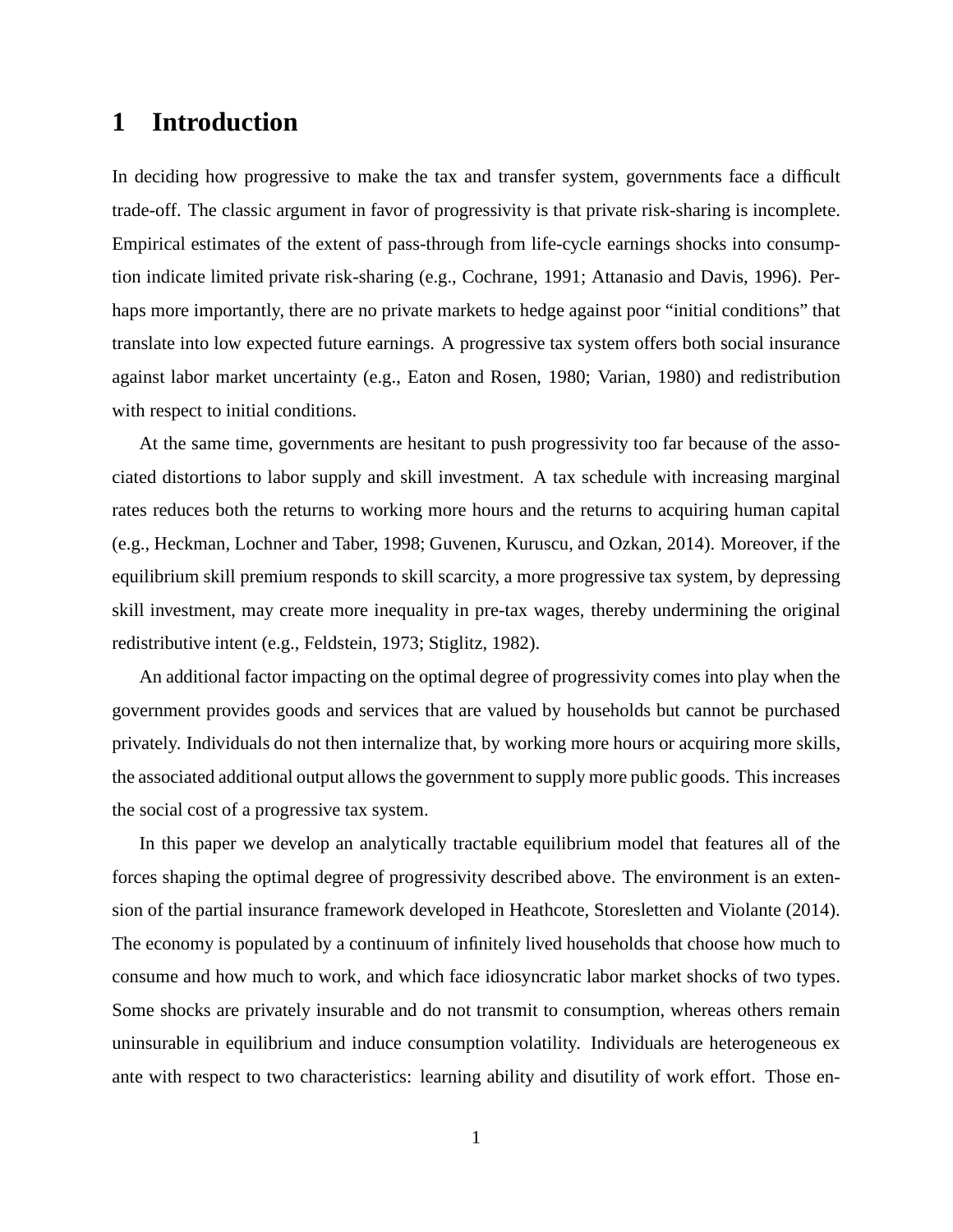dowed with higher learning ability invest more in skills prior to entering the labor market, and more diligent individuals work and earn more at every skill level. An aggregate production technology with imperfect substitutability across skill types determines the marginal product and equilibrium price of each skill type. The resulting equilibrium income distribution features a Pareto tail whose coefficient is exactly the elasticity of substitution across skill types in production.

The government uses a nonlinear income tax and transfer system to provide social insurance and to finance publicly provided goods and services. According to this tax system, net taxes as a function of individual earnings y are given by the function  $T(y) = y - \lambda y^{1-\tau}$ , where the parameter  $\tau$  indexes the progressivity of the system (we discuss this class of tax and transfer systems in detail in Section 2). In addition to  $\tau$ , the planner also chooses  $\lambda$ , which determines net tax revenue and thus the share of output  $g$  devoted to public goods.

Because the model is tractable and parsimonious, we can derive a closed-form expression for social welfare as a function of  $\tau$  and q and the (six) structural parameters of the model describing preferences, technology, and households' access to private consumption insurance. Each term in this welfare expression has an economic interpretation and embodies one of the channels shaping the optimal progressivity trade-off discussed above. With this expression in hand, we ask what degree of progressivity  $\tau$  would be chosen by a benevolent planner.

The planner's desire to provide social insurance with respect to privately uninsurable idiosyncratic productivity shocks calls for a positive value for  $\tau$  and thus marginal tax rates that rise with earnings. Similarly, initial heterogeneity in innate learning ability and preference for leisure translates into consumption dispersion that a utilitarian planner would like to counteract via a progressive tax and transfer system. However, the planner understands that the more progressive taxes are, the lower labor supply and skill investment will be, where the respective elasticities with respect to  $\tau$  are governed by the Frisch elasticity of labor supply and the degree of complementarity between skill types in production. In addition, the presence of valued government expenditure constitutes a force toward regressive taxation ( $\tau$  < 0).

After qualitatively inspecting these channels, we investigate their relative quantitative impacts on optimal net progressivity. The model yields closed-form solutions for the cross-sectional (co- )variances of wages, hours, and consumption. Exploiting the empirical counterparts of these moments from the Panel Study of Income Dynamics and the Consumer Expenditure Survey for 2000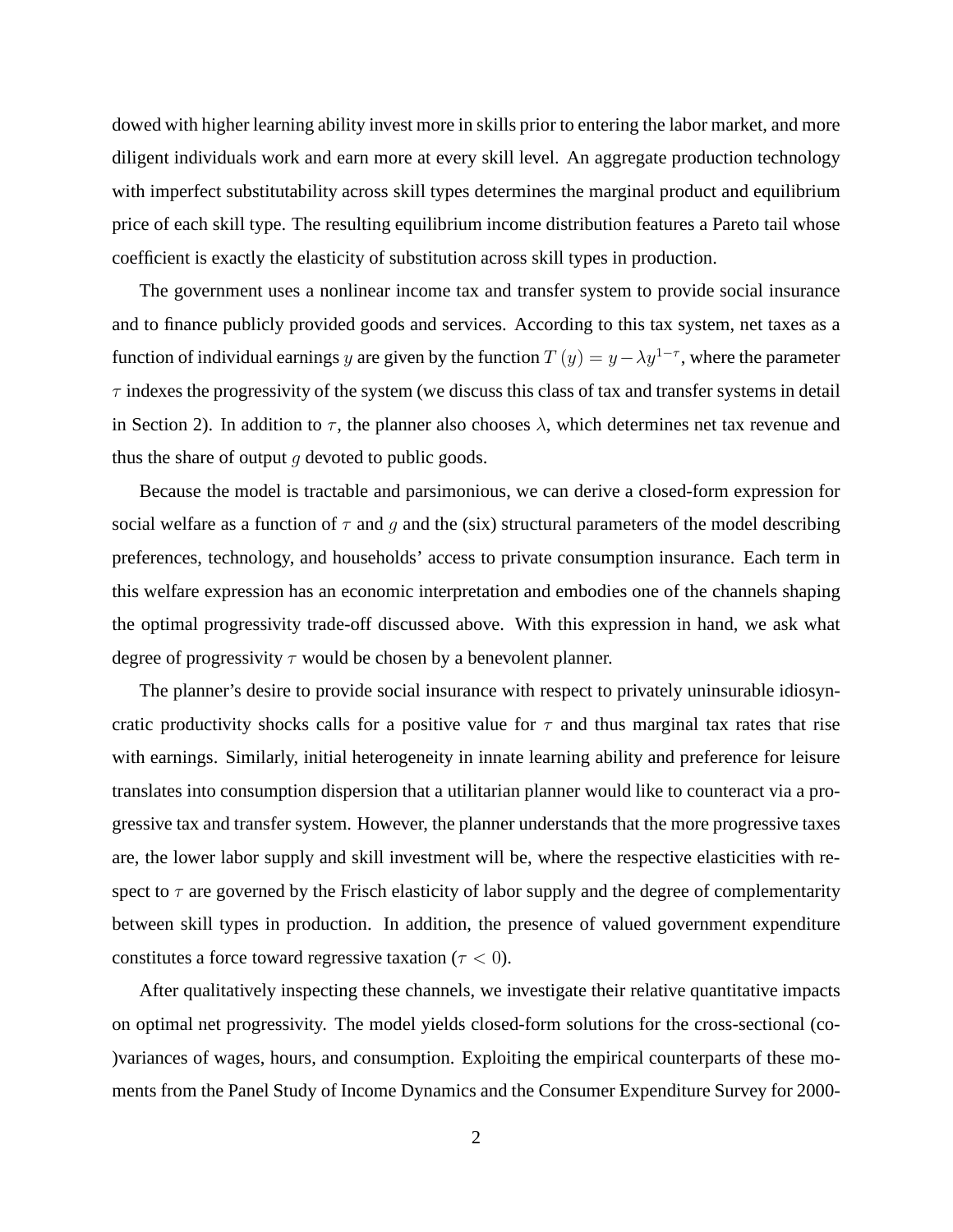2006, we estimate the structural parameters determining the relative magnitude of the forces at play and perform a quantitative analysis. Our findings indicate that a utilitarian government would choose less progressivity than is currently embedded in the U.S. tax/transfer system.<sup>1</sup> The optimal value for  $\tau^*$  is 0.062, which implies an average (income-weighted) marginal tax/transfer rate of 24% compared with the current 31%. Switching to the optimal  $\tau^*$  yields welfare gains on the order of half a percent of lifetime consumption. Endogenous labor supply and endogenous skill investment play quantitatively similar roles in limiting progressivity, and in the absence of either one of these channels, optimal progressivity would be substantially higher.

We consider a range of sensitivity analyses and extensions that further illuminate the economic forces determining optimal progressivity. When we mute the desire for redistribution in the social welfare objective function to isolate the insurance motive, the optimal tax/transfer system is close to a flat tax set at 19% of income. The logic is that although progressivity does act as a substitute for missing insurance against life-cycle productivity shocks, it also depresses labor supply and skill investment, which are already inefficiently low in the presence of publicly provided goods. These forces almost exactly offset each other and lead to a proportional tax. If government expenditures are not valued by households, one of the key forces towards regressivity vanishes, and the optimal degree of progressivity becomes similar to that in the actual U.S. system. Progressive *consumption* taxation offers more efficient insurance with respect to lifetime productivity shocks than progressive earnings taxation because consumption is independent of the insurable component of earnings fluctuations that, ideally, the planner wants to leave undistorted. Finally, if existing cohorts cannot modify their skill levels after labor market entry, the planner prefers more progressivity than in our baseline (reversible investment) model, since the planner can then redistribute without reducing skill investment in the short run.

Our paper contributes to the Ramsey-style literature that investigates the determinants of optimal progressivity in heterogeneous agents incomplete-markets economies. A closely related study is Benabou (2002). Common to both models is the absence of trade in non-contingent bonds (an assumption in Benabou's model, an equilibrium outcome in ours), which helps deliver analytical tractability. We also adopt the same specification for the tax/transfer function. Key elements that

 ${}^{1}$ By "current" system, we mean the one that was in place until the mid-2000s. Recent fiscal measures (e.g., extensions of UI benefits and the sunsetting of the Bush tax cuts) have increased progressivity further.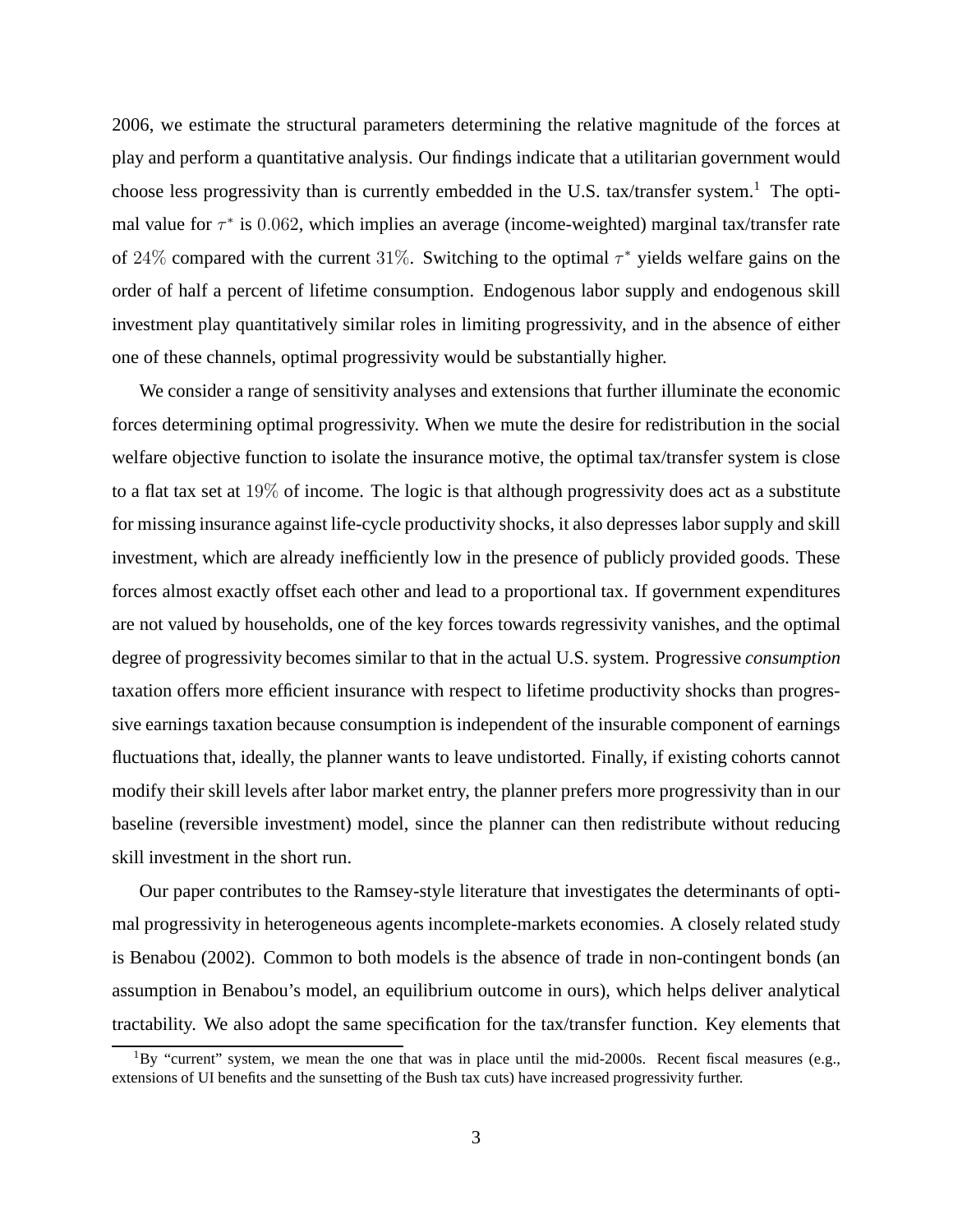differentiate our framework are our multiskill production technology, the partial insurance structure, heterogeneity in the taste for work, and the presence of valued government-provided goods. These elements allow us to make closer contact to micro-data and to analyze new forces shaping optimal progressivity that turn out to be quantitatively important. Benabou also postulates a different model for human capital investment, in which goods are an input, which allows him to explore how education subsidies relax credit constraints.

Other influential studies in the literature are Conesa and Krueger (2006) and **?**. Our environment is richer than those papers along some dimensions (preference heterogeneity, valued government expenditures, policy effects on skill prices) and more stylized in others (notably, the fact that wealth is in zero net supply). Relative to these papers, the key advantage of our framework is that it is tractable, and thus the mechanics of how progressivity affects allocations and welfare are transparent.

Our normative analysis, in the spirit of Ramsey (1927), restricts the search for optimal progressivity within a given class of tax/transfer schemes. The Mirrlees (1971) approach to optimal taxation is built on a different foundation. Rather than postulating an exogenously restricted set of instruments, the goal is to characterize the fully optimal tax system in the context of an informational friction that prevents the planner from directly observing individual productivity and thus rules out productivity-type-specific lump-sum taxes. Classic examples of this approach, with quantitative applications to the U.S. economy, are Saez (2001) and Diamond and Saez (2011).

Although the Mirrlees approach allows more flexibility in the design of the tax system, the problem of solving for constrained-efficient allocations becomes quite difficult outside simple static environments. Researchers have only recently incorporated persistent labor productivity shocks (Farhi and Werning, 2012; Golosov, Troshkin, and Tsyvinski, 2012; Gorry and Oberfield, 2012), human capital accumulation (Stantcheva, 2013), and imperfect substitutability across worker types (Rothschild and Scheuer, 2013). Our model embeds all of these ingredients, yet remains tractable. The cost we pay is that we exogenously restrict the set of tax instruments available to the planner. However, we will argue that our parametric specification is sufficiently flexible that the potential welfare gains from moving to a fully nonparametric tax schedule are likely to be small.

The rest of the paper is organized as follows. Section 2 presents our tax function and discusses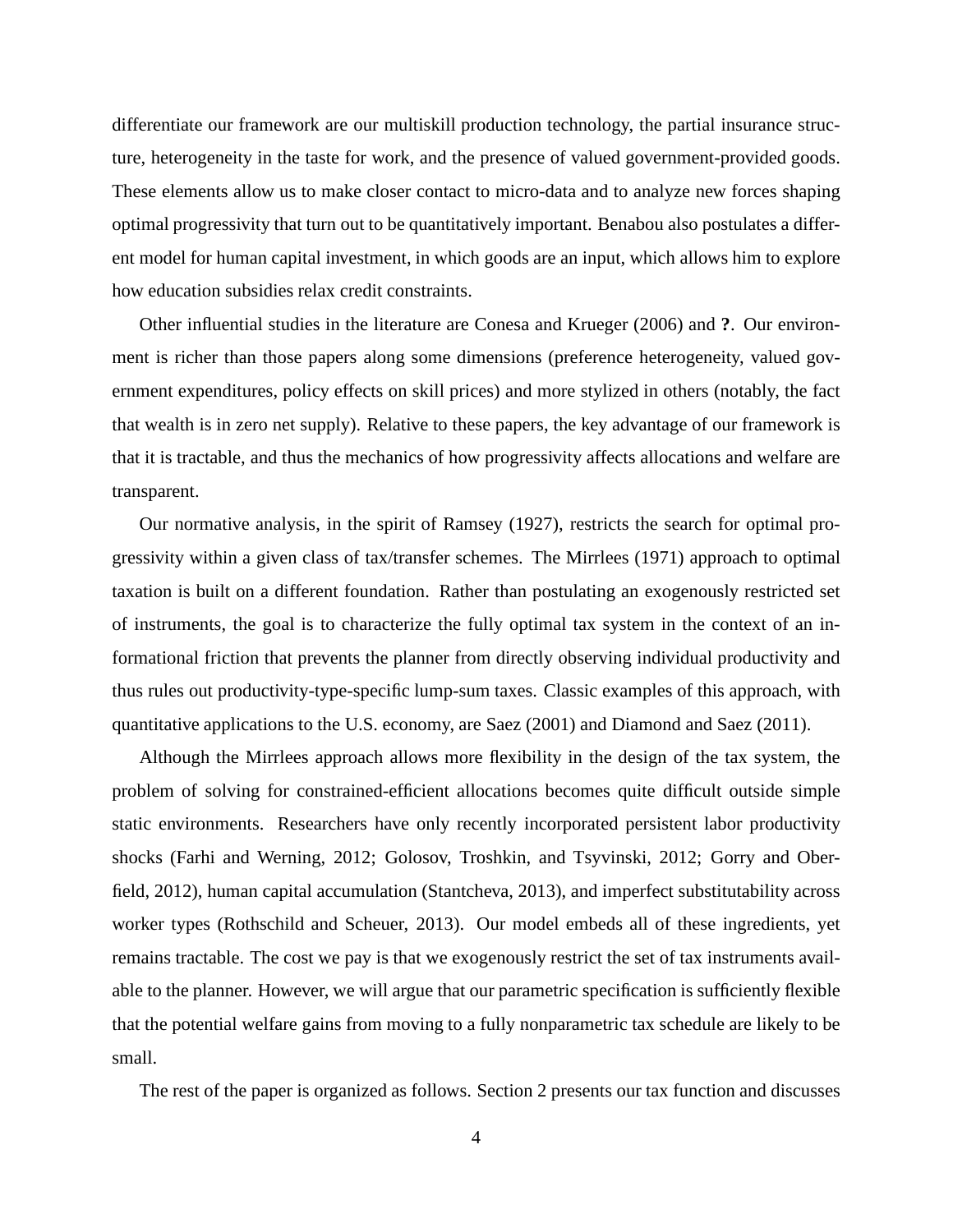its properties. Section 3 describes the economic environment. Section 4 contains a characterization of the equilibrium allocations in closed form. Section 5 solves analytically for social welfare as a function of the fiscal policy chosen by the government (progressivity  $\tau$  and public spending g) and as a function of all other structural parameters of the model. Section 6 calibrates the model and explores the quantitative implications of the theory for the optimal degree of progressivity. Section 7 contains four extensions: a politico-economic analysis, progressive consumption taxation, transitional dynamics, and the introduction of skill bias in the production technology. Section 8 concludes. All proofs are in the Appendix.

## **2 Tax function**

We study the optimal degree of progressivity within the class of tax and transfer policies defined by

$$
T(y) = y - \lambda y^{1-\tau}.
$$
 (1)

This class has a long tradition in public finance, starting from Feldstein (1969). More recently, **?** and Benabou (2000, 2002) introduced this class of policies into dynamic macroeconomic models with heterogeneous agents. The parameter  $\tau$  determines the degree of progressivity of the tax system and is the key object of interest in our analysis.

We can see why  $\tau$  is a natural index of progressivity in two ways. First, eq. (1) implies the following mapping between disposable (post-government) earnings  $\tilde{y}_i$  and pre-government earnings  $y_i$ :

$$
\tilde{y}_i = \lambda y_i^{1-\tau}.\tag{2}
$$

Thus,  $(1 - \tau)$  measures the elasticity of post-tax to pre-tax income.<sup>2</sup> Second, a tax scheme is commonly labeled progressive (regressive) if the ratio of marginal to average tax rates is larger (smaller) than one for every level of income  $y_i$ . Within our class, we have

$$
\frac{T'(y_i)}{T(y_i)/y_i} = \frac{1 - \lambda (1 - \tau) y_i^{-\tau}}{1 - \lambda y_i^{-\tau}}.
$$
\n(3)

<sup>&</sup>lt;sup>2</sup>? refers to  $1 - \tau$  as the coefficient of residual income progression. As discussed in Benabou (2000), it has been proven that the post-tax income distribution induced by one fiscal scheme Lorenz-dominates (i.e., displays less inequality than) the one induced by an alternative scheme (for all pre-tax income distributions) if and only if the first scheme's progression coefficient  $(1 - \tau)$  is smaller everywhere . See, e.g., Kakwani (1977).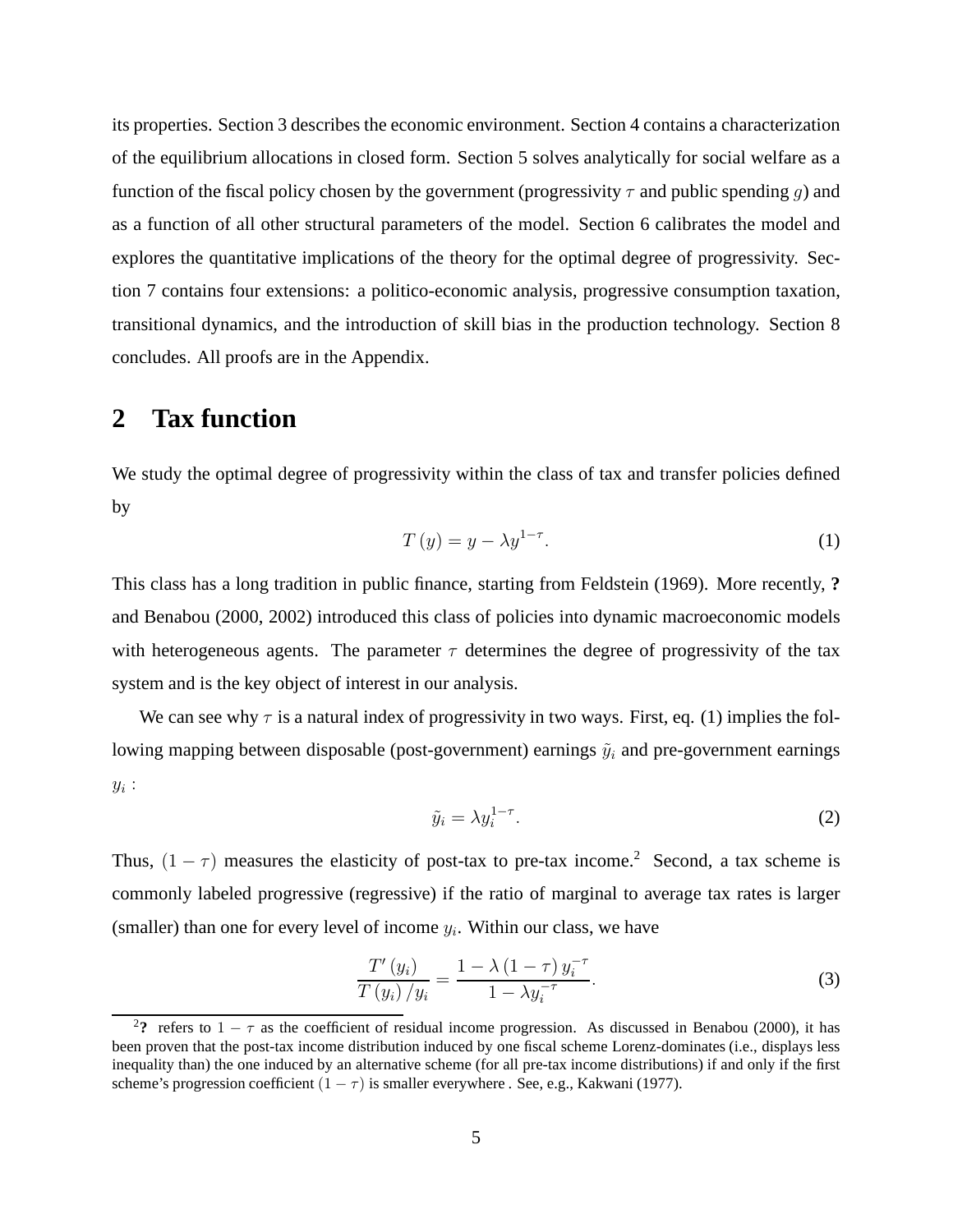The case  $\tau = 0$  implies a ratio of one and yields a flat tax rate of  $1 - \lambda$ . When  $\tau > 0$ , the ratio in eq. (3) is larger than one and the tax system is therefore progressive. Conversely, when  $\tau < 0$ , the tax system is regressive.

Given  $\tau$ , the second parameter,  $\lambda$ , shifts the tax function and determines the average level of taxation in the economy. At the break-even income level  $y^0 = \lambda^{\frac{1}{\tau}} > 0$ , the average tax rate is zero and the marginal tax rate is  $\tau$ . If the system is progressive (regressive), then at every income level below (above)  $y^0$ , the average tax rate is negative and households obtain a net transfer from the government. Thus, this function is best seen as a *tax and transfer* schedule, a property that has implications for the empirical measurement of  $\tau$ .

Let  $g$  denote the fraction of output devoted to government expenditure. Assuming a balanced budget, the average income-weighted marginal tax rate is then simply

$$
\int T'(y_i) \left(\frac{y_i}{Y}\right) di = 1 - (1 - \tau) (1 - g). \tag{4}
$$

From eq. (4) it is immediate that when  $q = 0$ , the average income-weighted marginal tax rate is exactly  $\tau$ <sup>3</sup>. Holding fixed g, the average marginal rate is increasing in  $\tau$ . Holding fixed  $\tau$ , the average marginal rate is increasing in  $g$ , since increasing net tax revenue while maintaining progressivity necessitates higher tax rates across the income distribution.

**Empirical fit:** We now demonstrate that this functional form offers a remarkably good representation of the actual tax/transfer scheme in the United States. We use data from the Panel Study of Income Dynamics (PSID) for survey years 2000, 2002, 2004, and 2006. We restrict attention to households aged 25-60 because we focus on labor income, and because we want to abstract from the intergenerational dimension of redistribution between the working-age population and retirees.<sup>4</sup> Pre-government household income includes labor earnings, private transfers

<sup>3</sup>Budget balance requires  $gY = \int y_i - \lambda y_i^{1-\tau} di$ . The income-weighted average marginal tax rate is then

$$
\int \left[1 - \lambda (1 - \tau) y_i^{-\tau}\right] \left(\frac{y_i}{Y}\right) di = 1 - (1 - \tau) \int \lambda y_i^{1 - \tau} (1/Y) di = 1 - (1 - \tau) (1 - g).
$$

 $4$ The rest of the sample selection criteria are the same as in Heathcote, Perri, and Violante (2010). In particular, we require a positive lower bound on annual hours worked (i.e., that either the head or the spouse works at least 260 hours per year or one quarter part-time) because we will estimate eq. (2) in log form. The choice of the period 2000-2006 is motivated by the desire to use recent data while acknowledging that government transfers to U.S. households were abnormally large during the Great Recession.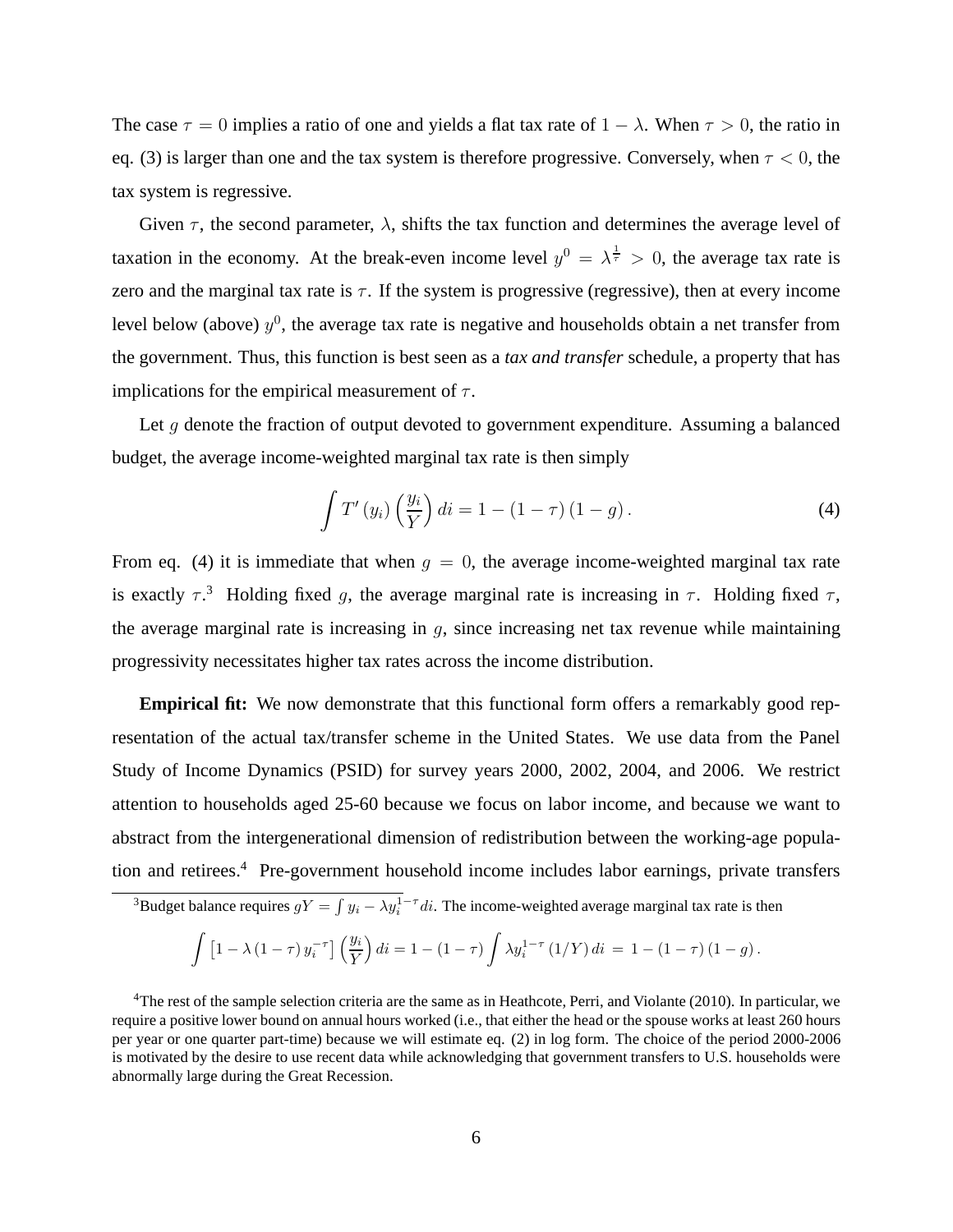

Figure 1: Representation of the actual U.S. tax/transfer system through our tax/transfer function. The estimated value of  $\tau^{US}$  is 0.151.

(transfers include alimony, child support, help from relatives, miscellaneous transfers, private retirement income, annuities, and other retirement income), and income from interests, dividends, and rents. Post-government income equals pre-government income minus federal and state income taxes computed using the NBER's TAXSIM program (Feenberg and Coutts, 1993), plus public transfers (AFDC/TANF, SSI and other welfare receipts, social security benefits, unemployment benefits, worker's compensation, and veterans' pensions).<sup>5</sup>

We estimate  $\tau^{US}$  by least squares using eq. (2) in log form. The point estimate is  $\tau^{US}$  = 0.151 ( $S.E. = 0.003$ ). The simple model fits the empirical relationship between pre- and postgovernment earnings distributions remarkably well:  $R^2 = 0.96$ . In Figure 1(a) we collapse our 13, 721 observations into 50 quantiles (each containing 2% of total observations).<sup>6</sup> Figure 1(b) plots the average and marginal tax rates implied by our tax/transfer scheme evaluated at  $\tau^{US}$  (mean income is normalized to 1).<sup>7</sup> The implied income-weighted marginal tax rate is 0.33.

<sup>&</sup>lt;sup>5</sup>In some instances, asset income is taxed differently from labor earnings. Because we cannot split observed taxes paid into taxes on earnings versus taxes on asset income, we estimate progressivity using total income as the tax base and total taxes as the tax take. The presence of asset income has minimal impact on our empirical estimates of progressivity, since asset income is very small in our sample. In part that is because we focus on households of working age, and in part it reflects the facts that the PSID undersamples the very rich, and –even conditional being interviewed– households grossly underreport asset income.

<sup>&</sup>lt;sup>6</sup>The coordinates of each circle in the figure are the mean of the corresponding quantile of the pre-government income distribution  $(x \text{ axis})$ , and the mean post-government income across the observations in that same quantile  $(y \text{ axis})$ axis).

<sup>&</sup>lt;sup>7</sup>Bakis, Kaymak, and Poschke (2013) combine CPS data with TAXSIM and obtain a value of  $\tau^{US} = 0.17$  for a longer period, 1979-2009. Guner, Kaygusuz, and Ventura (2012a) estimate this same function on a large cross-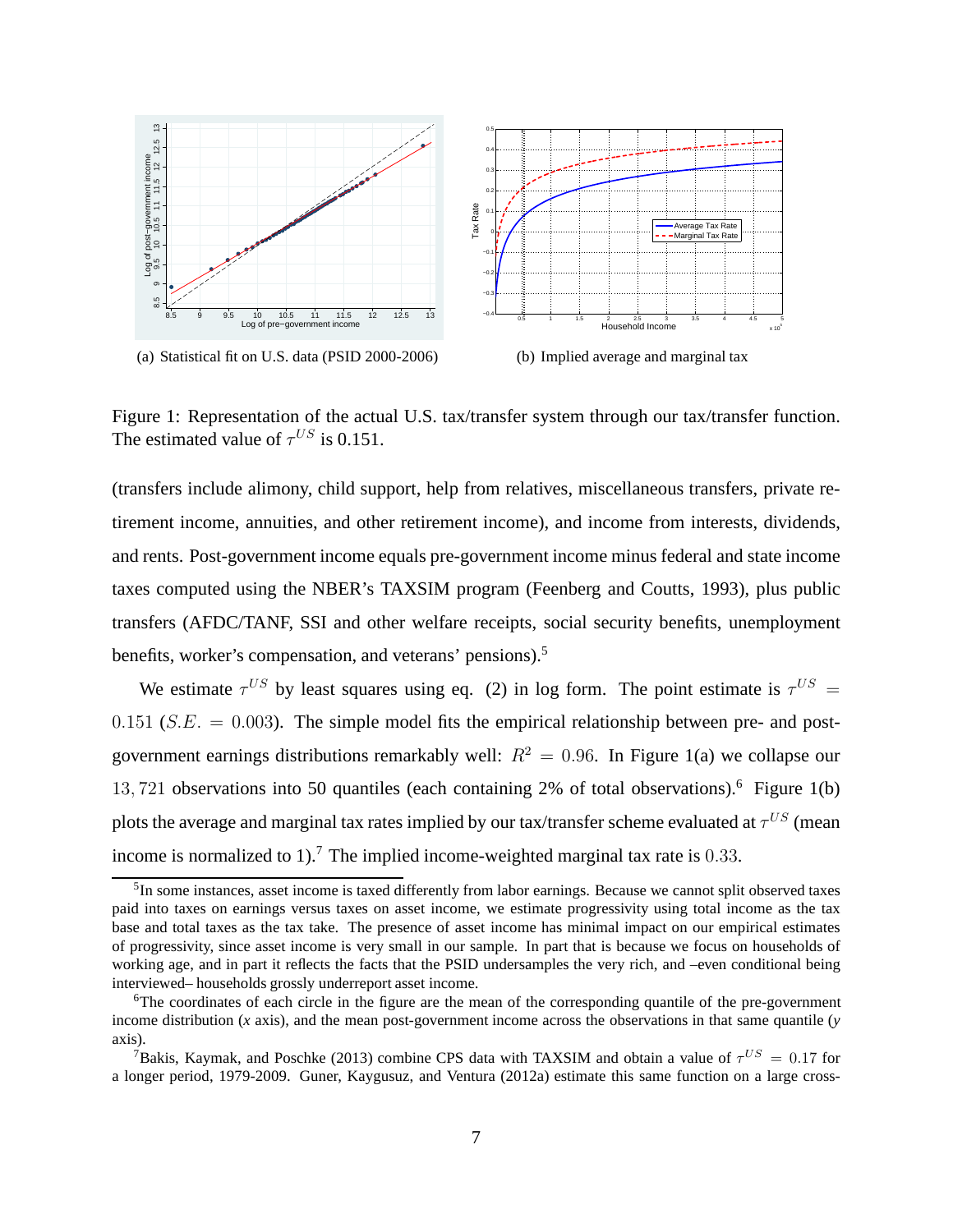The PSID data have three potential limitations for the purposes of estimating progressivity: (i) the PSID undersamples the very rich, (ii) taxes are imputed through TAXSIM, and (iii) the PSID covers only a subset of in-kind benefits. The Congressional Budget Office (CBO) publishes tables reporting household income, federal taxes paid, and federal transfers received for various quantiles of the entire distribution (including all the top earners) of before-tax income.<sup>8</sup> The CBO measures of taxes and transfers are more comprehensive than those reported in the PSID. Their measure of taxes includes both employee- and employer-paid social insurance taxes, and their measure of transfers includes the value of Food Stamps vouchers, school lunches, housing and energy assistance, and benefits provided by Medicare and Medicaid. Moreover, the CBO adds to its measure of pre-government income employer-paid health insurance premiums, and the employer's share of social security and payroll taxes.

From the CBO tables we construct before and after government income for the first, second, third, and fourth quintiles of the before-government income distribution, and for the 81st-90th percentiles, the 91st-95th percentiles, the 96th-99th percentiles, and the top 1%. We used these moments to estimate the progressivity parameter  $\tau^{US}$  for the 2000-2006 period and obtained  $\tau^{US}=$  $0.155$ , which is nearly identical to our PSID estimate for the same years.<sup>9</sup> Interestingly, the CBO data show an increase in progressivity during the Great Recession, with  $\tau$  averaging 0.185 over the period 2008 − 2010. Since the PSID is the data source we use to estimate other model parameters in Section 6, we will use the PSID-based estimate ( $\tau^{US} = 0.151$ ) in our baseline analysis.

**Discussion:** One way to think about our exercise is as follows. We ask, within the tax system class that is currently in place, how much more or less progressive should taxes be, and what

sectional data set from U.S. Internal Revenue Service (the "Public Use Tax File"). They estimate a smaller value for progressivity because these data do not include any government transfers. The same caveat applies to the estimate in Chen and Guo (2011).

<sup>&</sup>lt;sup>8</sup>The CBO analysis draws its information on income from two primary sources. The core data come from the Statistics of Income (SOI), a nationally representative sample of individual income tax returns collected by the Internal Revenue Service (IRS). The CBO supplements that information with data on transfers from the Annual Social and Economic Supplement to the Census Bureau's Current Population Survey (CPS).

<sup>9</sup>The CBO reports statistics for households of all ages. To avoid conflating forced retirement saving and genuine intragenerational redistribution in our estimate for tax progressivity, we excluded social insurance taxes and Social Security and Medicare transfers from the CBO measures of taxes and transfers. If we do not exclude those items, we obtain a higher estimate for progressivity,  $\tau^{US}=0.232.$  The key reason is that the income before taxes and transfers of retirees is low, but they receive large amounts of Social Security and Medicare transfers which makes the system look more progressive. However, in our view this higher estimate exaggerates true progressivity because a large portion of retirement transfers reflects taxes paid earlier in life and simply substitutes for private saving.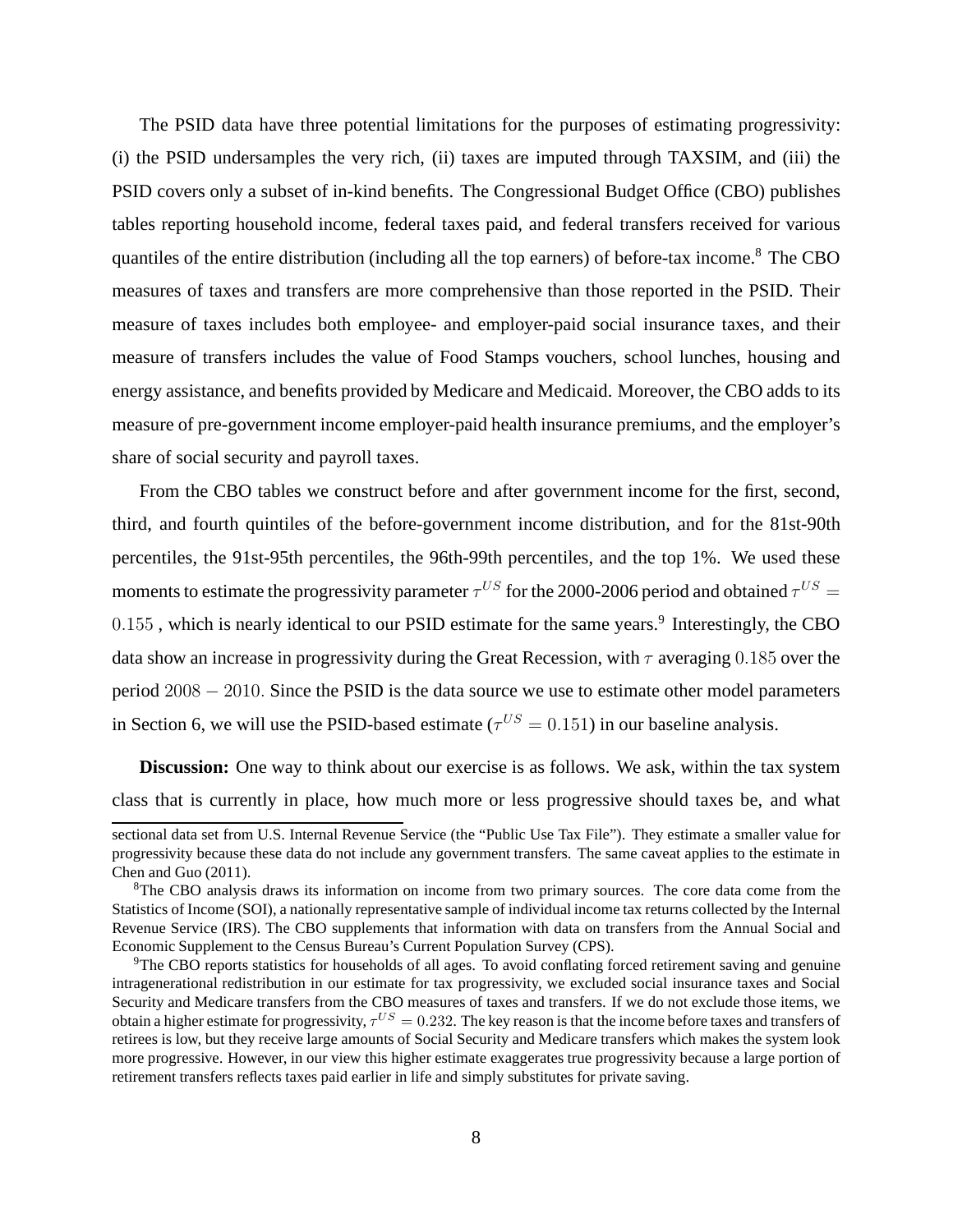would the associated welfare gains be? Of course, although this functional form (eq. 1) offers a good positive account of the U.S. tax system, it is potentially restrictive from a purely normative perspective. Two key restrictions are implicit in  $T(y_i)$ . First, it is either globally convex in income, if  $\tau > 0$ , or globally concave, if  $\tau < 0$ . As a result, marginal tax rates are monotonic in income. The same restriction applies to the average tax rate. Second, it does not allow for lump-sum transfers in cash, since  $T(0) = 0.10$ 

Analyses of optimal tax design in the Mirrlees tradition often emphasize the importance of allowing for lump-sum transfers. Heathcote and Tsujiyama (2013) consider the welfare gains of moving from tax systems of the type described by eq. (1) to affine systems and to systems that do not impose any parametric restrictions on the shape of the tax schedule. Their environment is a stripped-down version of the model developed here. Under their baseline social welfare function, Heathcote and Tsujiyama find that the welfare gains of moving from the tax system described above with  $\tau = 0.151$  to the constrained-efficient and fully nonparametric Mirrlees system are very small, on the order of 0.1 percent of consumption. The welfare gains of moving to the optimal system in the affine class are typically negative, indicating that allowing for a lump-sum transfer component in the tax system is less important than allowing for marginal tax rates to increase with income.

These findings suggest that restrictions implicit in the system described by eq. (1) may not be particularly important from a normative standpoint. Moreover, as will become clear, an important advantage of the functional form we use is that when we embed it in our structural equilibrium model, the model remains tractable, and the trade-offs from increasing or reducing progressivity are transparent. In addition, restricting attention to this functional form allows us to incorporate a range of model features that turn out to be quantitatively important in shaping optimal progressivity, including skill investment choices, persistent life-cycle uninsurable shocks, and preference heterogeneity. Conducting a Mirrlees-style optimal taxation exercise in this rich environment would be an extremely challenging numerical exercise.

<sup>&</sup>lt;sup>10</sup>Our model can capture (as part of the public good G) lump-sum transfers in the form of goods or services that are imperfectly substitutable with private consumption (e.g., public education and health care).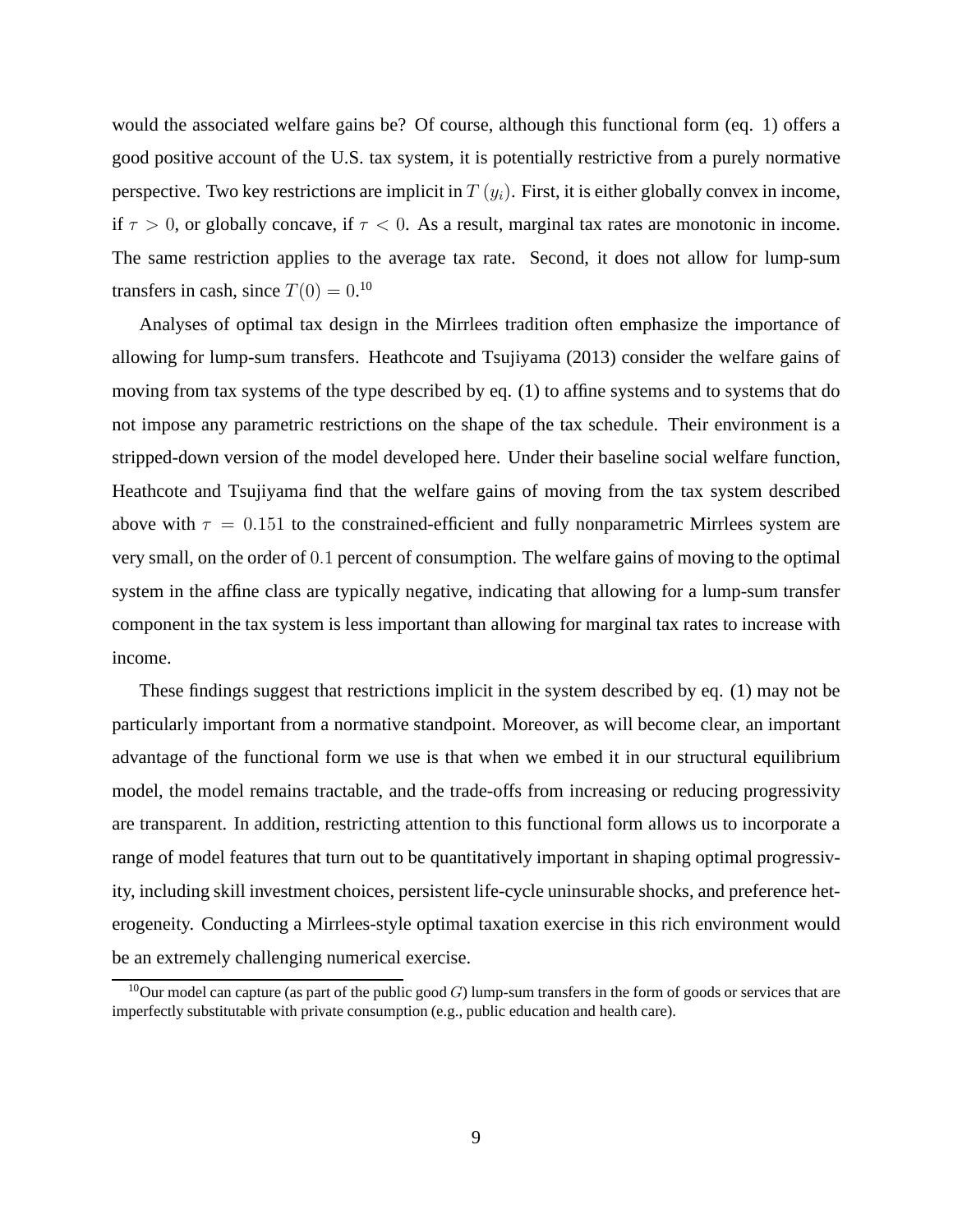## **3 Economic environment**

We describe the economy in steady state and omit time subscripts.

**Demographics:** We adopt the Yaari "perpetual youth" structure. At every age a, an agent survives into the next period with constant probability  $\delta < 1$ , and a cohort of newborn agents of size  $(1 - \delta)$ enters the economy. We index agents by  $i \in [0, 1]$ .

**Life cycle:** The life of every individual *i* starts with an initial investment in skills. After choosing skill level  $s_i$  at age  $a = 0$ , the individual enters the labor market and starts facing random fluctuations in her labor productivity  $z_i$ . Every period she supplies hours of work  $h_i \geq 0$  to the market and consumes a private good  $c_i$  and a publicly provided good  $G$ .<sup>11</sup>

**Technology:** Output Y is a constant elasticity of substitution aggregate of effective hours supplied by the continuum of skill types  $s \in [0, \infty)$ ,

$$
Y = \left(\int_0^\infty \left[N\left(s\right) \cdot m\left(s\right)\right]^{\frac{\theta - 1}{\theta}} ds\right)^{\frac{\theta}{\theta - 1}},\tag{5}
$$

where  $\theta > 1$  is the elasticity of substitution across skill types,  $N(s)$  denotes average effective hours worked by skill type s, and  $m(s)$  is the density of individuals with skill level s. In this baseline specification, all skill levels enter symmetrically in the production technology, and thus any equilibrium differences in skill prices will reflect relative scarcity in the context of a model in which different skill types are imperfect substitutes. In Section 7.4 we will consider an extension where the technology features different relative weights on different skill types, which introduces an additional (exogenous) driver for skill price differences.

The rate of transformation between private and public consumption is one, and thus the aggregate resource constraint for the economy is

$$
Y = \int_0^1 c_i \, di + G. \tag{6}
$$

**Preferences:** Preferences over private consumption, hours worked, publicly provided goods, and skill investment effort for individual  $i$  are given by

$$
U_i = v_i(s_i) + (1 - \beta \delta) \mathbb{E}_0 \sum_{a=0}^{\infty} (\beta \delta)^a u_i(c_{ia}, h_{ia}, G), \tag{7}
$$

 $11G$  has two possible interpretations. The first is that it is a pure public good, like national defense or the judicial system. The second is that it is an excludable good produced by the government and distributed uniformly across households, such as public health care or public transportation.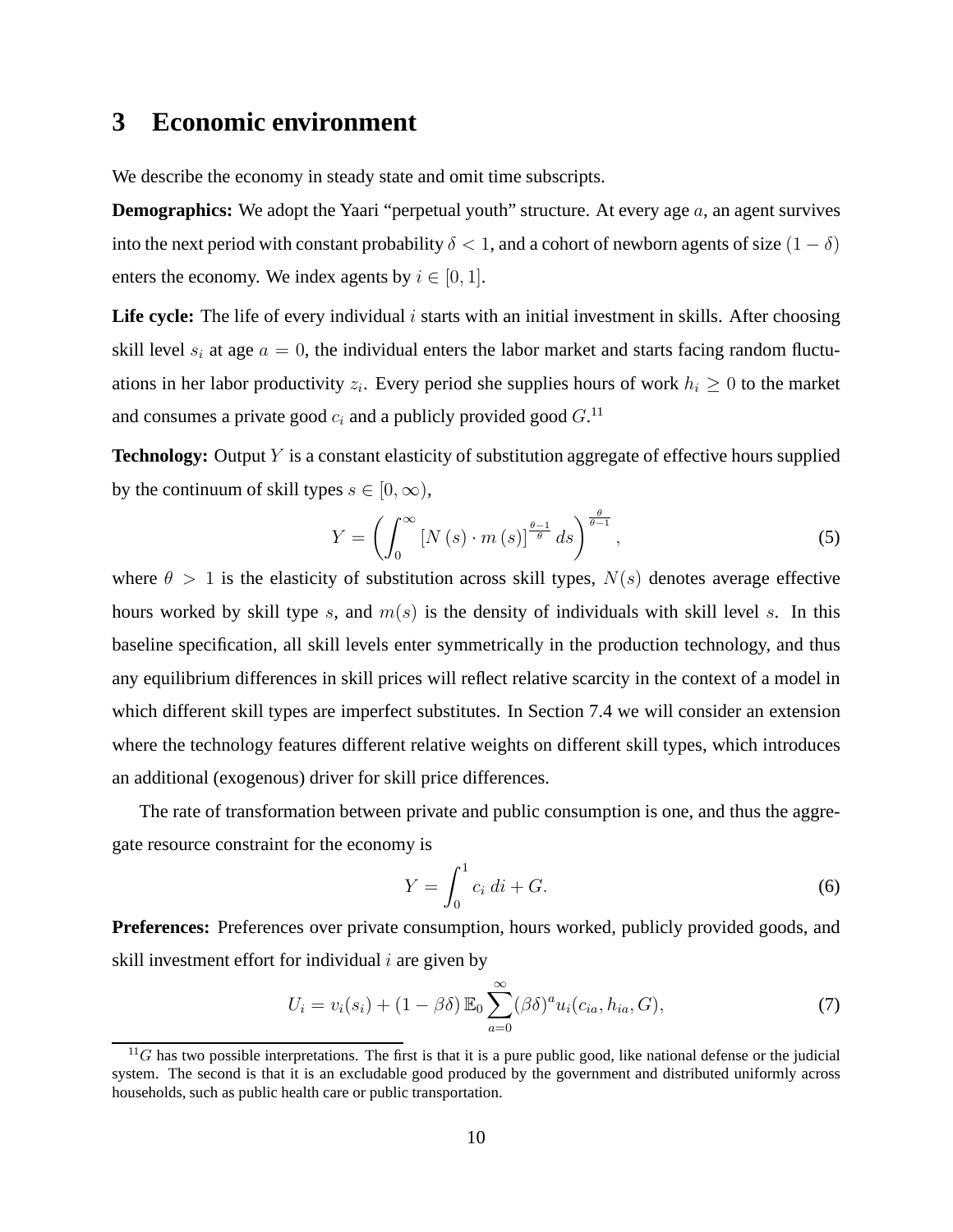where  $\beta$  < 1 is the pure discount factor, common to all individuals, and the expectation is taken over future histories of idiosyncratic productivity shocks, whose process is described below. The disutility of the initial skill investment  $s_i \geq 0$  takes the quadratic form

$$
v_i(s_i) = -\frac{1}{\kappa_i} \frac{s_i^2}{2\mu},\tag{8}
$$

where  $\kappa_i \geq 0$  is a parameter, heterogeneous across individuals, which determines the utility cost of acquiring skills. The larger is  $\kappa_i$ , the smaller is the cost, so one can think of  $\kappa_i$  as indexing innate learning ability. We assume that  $\kappa_i \sim Exp(\eta)$ , an exponential distribution with parameter  $\eta$ . The parameter  $\mu$  is a scaling constant. As we demonstrate below, the combination of quadratic skill investment costs and exponentially distributed ability yields Pareto right tails in the wage and earnings distributions.

The period utility function  $u_i$  is specified as

$$
u_i\left(c_{ia}, h_{ia}, G\right) = \log c_{ia} - \frac{\exp\left[\left(1+\sigma\right)\varphi_i\right]}{1+\sigma}\left(h_{ia}\right)^{1+\sigma} + \chi \log G,\tag{9}
$$

where  $\exp[(1+\sigma)\varphi_i]$  measures the disutility of work effort. The individual-specific parameter  $\varphi_i$  is normally distributed:  $\varphi_i \sim N\left(\frac{v_{\varphi}}{2}, v_{\varphi}\right)$ , where  $v_{\varphi}$  denotes the cross-sectional variance. We assume that  $\kappa_i$  and  $\varphi_i$  are uncorrelated. The parameter  $\sigma > 0$  determines aversion to hours fluctuations. It is useful to define the *tax-modified* Frisch elasticity

$$
\frac{1}{\hat{\sigma}} = \frac{1 - \tau}{\sigma + \tau},\tag{10}
$$

which measures the after-tax elasticity of hours worked to a transitory wage shock.<sup>12</sup> Finally,  $\chi \geq 0$  measures the taste for the publicly provided good G relative to private consumption.<sup>13</sup>

**Labor productivity and earnings:** Log individual labor efficiency  $z_{ia}$  is the sum of two orthogonal components,  $\alpha_{ia}$  and  $\varepsilon_{ia}$  :

$$
\log z_{ia} = \alpha_{ia} + \varepsilon_{ia}.\tag{11}
$$

 $12$ We abstract from the extensive margin of labor supply decisions, especially relevant for the second earner in the household. See Guner, Kaygusuz, and Ventura (2012b) for a recent analysis of the effects of tax reforms on the joint labor supply decisions of married households.

<sup>&</sup>lt;sup>13</sup>Note that the model is essentially unchanged if a fixed fraction of public expenditure is wasted, so that only a fraction is delivered to consumers. Given logarithmic utility from  $G$ , this amounts to adding an irrelevant constant to preferences.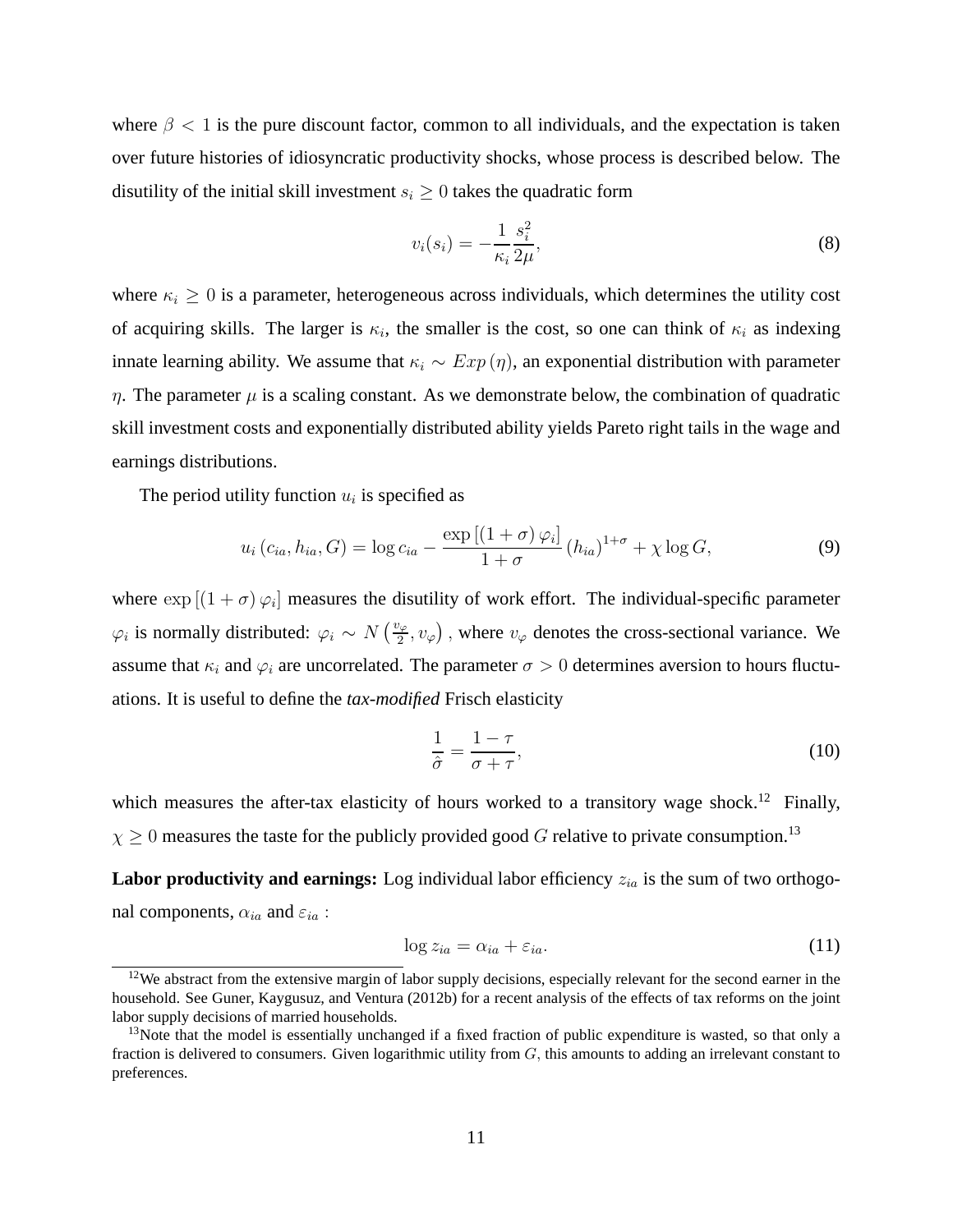The first component  $\alpha_{ia}$  follows the unit root process  $\alpha_{ia} = \alpha_{i,a-1} + \omega_{ia}$ , with i.i.d. innovation  $\omega_{ia} \sim N\left(-\frac{v_{\omega}}{2}\right)$  $(z_2, v_\omega)$  and with initial condition  $\alpha_{i0} = 0, \forall i$ .<sup>14</sup> The second component is an i.i.d. shock,  $\varepsilon_{ia} \sim N\left(-\frac{v_{\varepsilon}}{2}\right)$  $\mathbb{Z}_2^{\mathbb{Z}}$ ,  $v_{\varepsilon}$ ). This permanent-transitory error-component model for individual labor productivity has a long tradition in labor economics (for a survey, see Meghir and Pistaferri, 2011).<sup>15</sup> A law of large numbers (e.g., Uhlig, 1996) implies that individual-level shocks induce no aggregate uncertainty in the economy as a whole.

Individual earnings  $y_{ia}$  are, therefore, the product of three components:

$$
y_{ia} = \underbrace{p(s_i)}_{\text{skill price}} \times \underbrace{\exp(\alpha_{ia} + \varepsilon_{ia})}_{\text{labor mkt. shocks}} \times \underbrace{h_{ia}}_{\text{hours}}.
$$
 (12)

The first component  $p(s_i)$  is the equilibrium price for the type of labor supplied by an individual with skills  $s_i$ ; the second component is individual stochastic labor efficiency; the third component is the number of hours worked by the individual. Eq. (12) shows the determinants of individual earnings: (i) skills accumulated before labor market entry, in turn reflecting innate idiosyncratic learning ability  $\kappa$ ; (ii) fortune in labor market outcomes determined by the realization of idiosyncratic efficiency shocks; and (iii) work effort, reflecting, in part, innate idiosyncratic diligence measured by (the inverse of)  $\varphi$ .

Because idiosyncratic labor productivity is exogenous, the two channels via which taxation will impact the equilibrium pre-tax earnings distribution are by changing skill investment choices, and thus skill prices, and by changing labor supply decisions.

**Financial assets:** We adopt the partial-insurance structure developed in Heathcote et al. (2014) and assume that there are only two types of financial assets in the economy. The first is a non-statecontingent bond b with price q. The second is a full set of insurance claims against the  $\varepsilon$  shock. Thus, by assumption the  $\varepsilon$  shocks are fully insurable, whereas the  $\alpha$  shocks can potentially be smoothed only by borrowing and lending via the risk-free bond. Let  $B(E)$  and  $Q(E)$  denote the quantity and the price, respectively, of insurance claims purchased that pay one unit of consumption

<sup>&</sup>lt;sup>14</sup>Setting the dispersion in initial conditions  $\alpha_{i0}$  to zero does not mean that there is no initial inequality in productivity. Recall that newborn agents enter the economy with heterogeneous skill levels  $s_i$  (also a fixed individual effect), reflecting the dispersion in innate learning ability  $\kappa_i$ .

<sup>&</sup>lt;sup>15</sup>The empirical autocovariance function for individual wages displays a sharp decline at the first lag, indicating the presence of a transitory component in wages. At the same time, within-cohort wage dispersion increases approximately linearly with age, suggesting the presence of permanent shocks.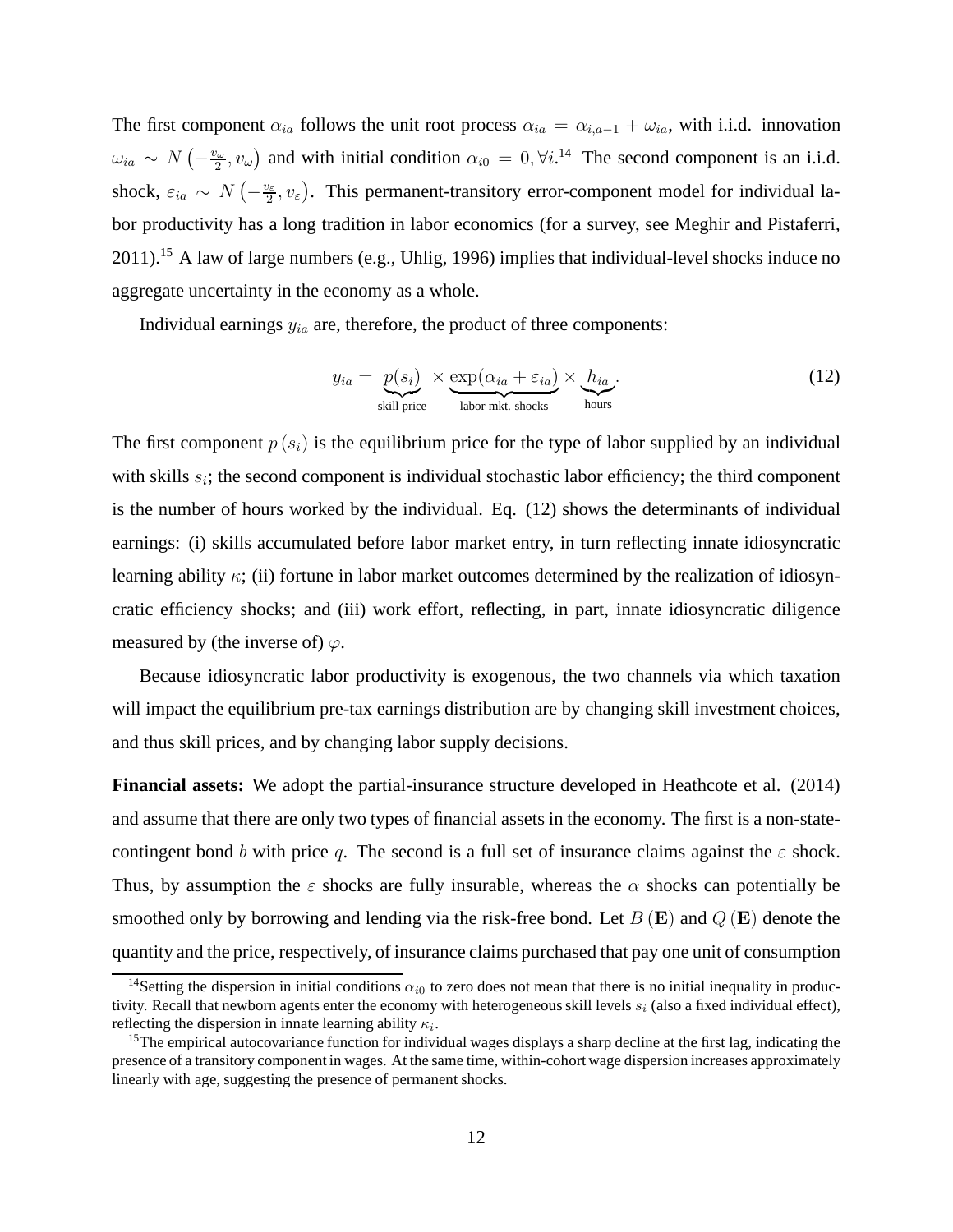if and only if  $\varepsilon \in \mathbf{E} \subseteq E$ . Our model nests several market structures. First, when  $v_\omega = 0$ , the economy displays full insurance. When  $v_{\varepsilon} = 0$ , it is a bond economy, as in Huggett (1993). In general, when  $v_\omega > 0$  and  $v_\varepsilon > 0$ , ours is a *partial insurance* economy, i.e., an economy that offers more insurance opportunities than a bond economy but less insurance than complete markets.<sup>16</sup> In our framework, greater progressivity reduces the equilibrium demand for insurance, for two reasons. First, public redistribution directly substitutes for private insurance. Second, progressivity dampens the response of hours, and thus earnings, to insurable shocks, and hence reduces pre-tax earnings inequality.<sup>17</sup>

Finally, for convenience, we assume that there exist actuarially fair annuities against survival risk. All assets in the economy are in zero net supply, and newborn agents start with zero initial wealth. There are no intergenerational links in our model.<sup>18</sup>

**Markets:** The final consumption good, all types of labor services, and all financial assets are traded in competitive markets. The publicly provided good  $G$  cannot be purchased privately. The final good is the numeraire.

**Government:** The government runs the tax/transfer scheme described in Section 2 and provides each household with an amount of goods or services equal to  $G$ . Without loss of generality, we assume that government expenditures are a fraction q of aggregate output, i.e.,  $G = qY$ . Since we abstract from public debt, the government budget constraint holds period by period and reads as

$$
g \int_0^1 y_i \, di = \int_0^1 \left( y_i - \lambda y_i^{1-\tau} \right) \, di. \tag{13}
$$

The government chooses the pair  $(q, \tau)$ , with  $\lambda$  being determined residually by eq. (13).

<sup>&</sup>lt;sup>16</sup>The complete markets assumption with respect to  $\varepsilon$  implies that it is straightforward to introduce a richer statistical process for the  $\varepsilon$  shocks. For example, in Heathcote et al. (2014), we add a unit root component to the insurable component of wages. As we show below, all that matters for the analysis of optimal taxation is the *cross-sectional* variance of insurable wage risk, which can be estimated independently of the *time-series* process for ε. Therefore, to simplify the exposition, in this paper we maintain the assumption that  $\varepsilon$  is i.i.d.

 $17$ Note that because the extent of risk-sharing is exogenous in the model, making the tax system more progressive does not affect the *supply* of private insurance. In contrast, public insurance can crowd out private insurance in environments featuring moral hazard or limited commitment such as Chetty and Saez (2010) or Krueger and Perri (2010).

 $18B$ akis et al. (2013) argue that private bequests provide a form of insurance against a bad draw of initial conditions  $(\kappa, \varphi)$ , which diminishes the redistributive role of taxation and reduces optimal progressivity.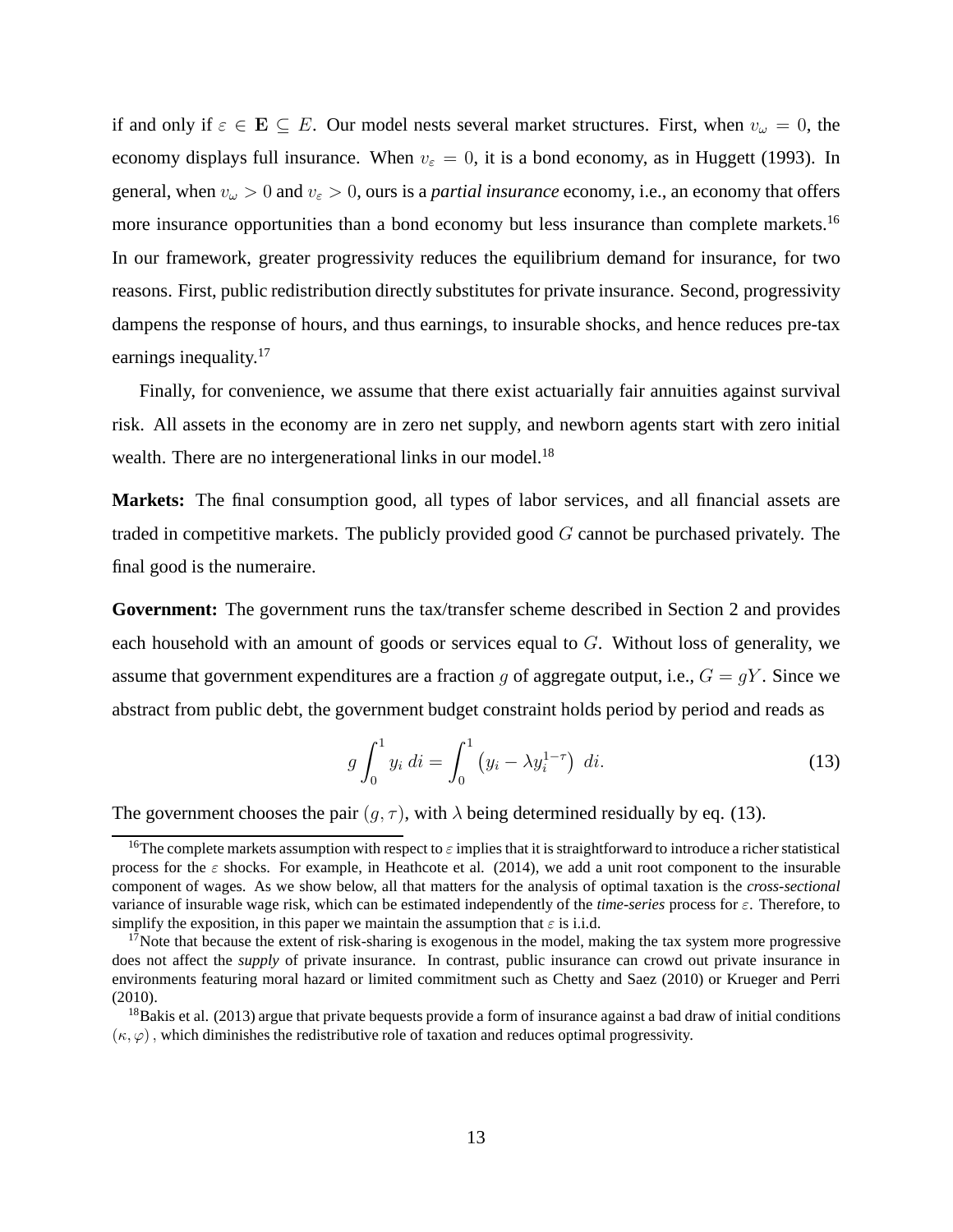## **3.1 Agent's problem**

At age  $a = 0$ , the agent begins by choosing her skill level, given her idiosyncratic draw  $(\kappa_i, \varphi_i)$ . Combining equations (7) and (8), it is immediate that the first-order necessary and sufficient condition for the skill choice is

$$
\frac{1}{\kappa_i} \frac{s}{\mu} = (1 - \beta \delta) \mathbb{E}_0 \sum_{a=0}^{\infty} (\beta \delta)^a \frac{\partial u_i (c_{ia}, h_{ia}, G)}{\partial s}.
$$
 (14)

Thus, the marginal disutility of skill investment for an individual with learning ability  $\kappa_i$  must equal the discounted present value of expected benefits from the skill investment.

The timing of the agent's problem during her subsequent working life is as follows. At the beginning of every period a, the innovation  $\omega_{ia}$  to the random walk shock  $\alpha_{ia}$  is realized. Then, the insurance markets against the  $\varepsilon$  shocks open and the individual buys insurance claims  $B(\cdot)$ . Finally,  $\varepsilon_{ia}$  is realized and the individual chooses hours  $h_{ia}$ , receives wage payments, and chooses consumption  $c_{ia}$  and bond holdings  $b_{i,a+1}$  for next period.

Consider an individual who enters the period with bond holdings  $b_{ia}$ . Her budget constraint in the middle of the period, when the insurance purchases are made, is

$$
\int_{E} Q\left(\varepsilon\right) B\left(\varepsilon\right) d\varepsilon = b_{ia},\tag{15}
$$

and her budget constraint at the end of the period, after the realization of  $\varepsilon_{ia}$ , is

$$
c_{ia} + \delta q b_{i,a+1} = \lambda \left[ p\left(s_i\right) \exp\left(\alpha_{ia} + \varepsilon_{ia}\right) h_{ia} \right]^{1-\tau} + B\left(\varepsilon_{ia}\right),\tag{16}
$$

where the  $\delta$  pre-multiplying the bond price reflects the return on the annuity for survivors.

Given an initial skill choice, the problem for an agent is to choose sequences of consumption and hours worked in order to maximize (7) subject to sequences of budget constraints of the form (15)-(16), taking as given the wage process described in eq. (11). In addition, agents face limits on borrowing that rule out Ponzi schemes and non negativity constraints on consumption and hours worked.

#### **3.1.1 A special case: the representative agent problem**

It is useful to solve for a special case of the agent's problem. When  $v_{\varphi} = v_{\varphi} = v_{\varepsilon} = 0$  and  $\theta = \infty$ , there is no dispersion in the taste for leisure or in labor productivity. Since skill levels are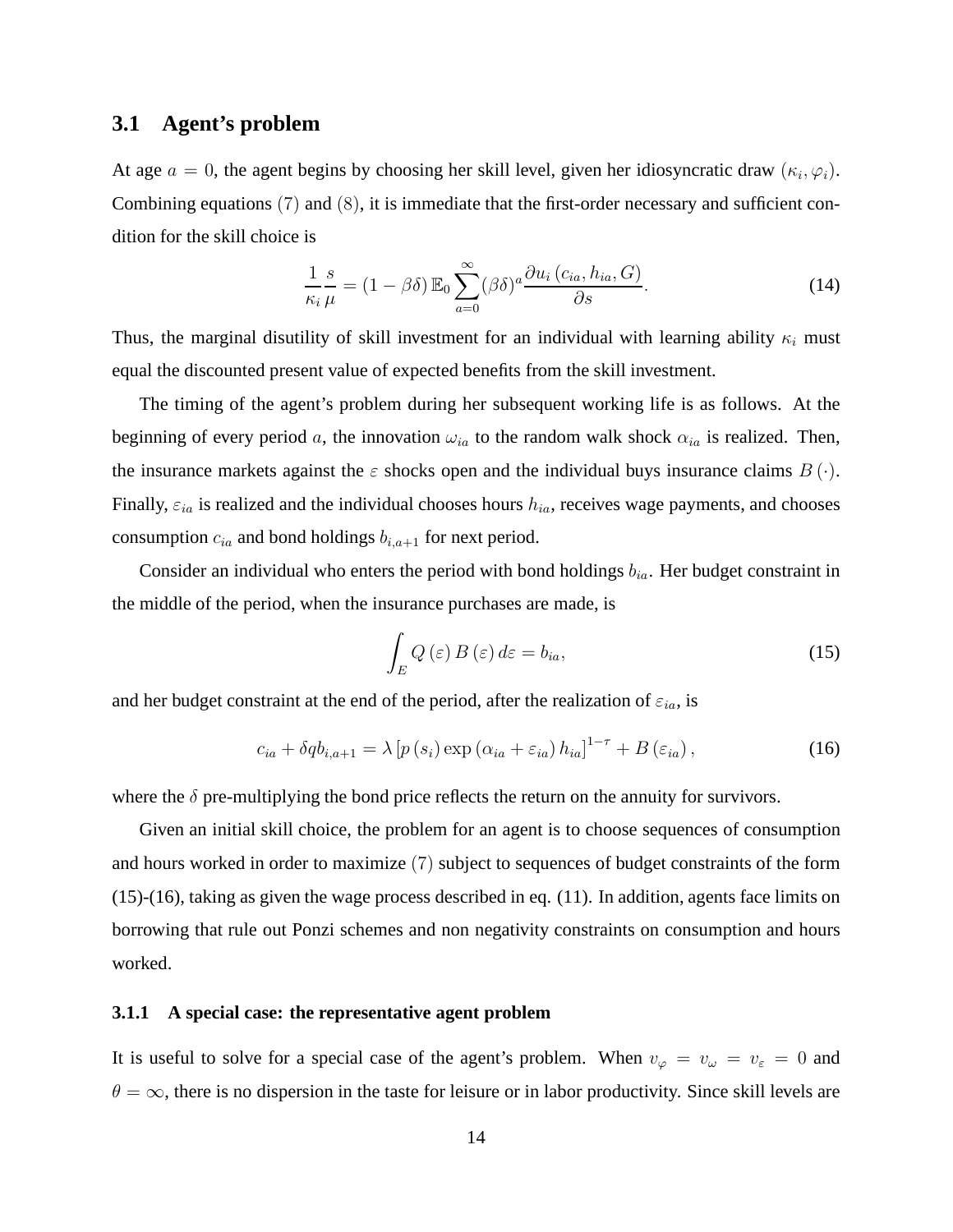perfect substitutes in production, there is no skill investment either, so the economy collapses to a representative agent model. The representative agent's problem is static:

$$
\max_{C,H} \left\{ \log C - \frac{H^{1+\sigma}}{1+\sigma} + \chi \log G \right\}
$$
\n
$$
s.t.
$$
\n
$$
C = \lambda H^{1-\tau},
$$
\n(17)

and the production technology simplifies to  $Y = H$ , implying  $G = gH$ . Taking the fiscal variables  $(\lambda, g, \tau)$  as given, the optimal choices for the representative agent are

$$
\log H^{RA}\left(\tau\right) = \frac{1}{1+\sigma}\log(1-\tau),\tag{18}
$$

$$
\log C^{RA} \left( g, \tau \right) = \log \lambda \left( g, \tau \right) + \frac{1 - \tau}{1 + \sigma} \log(1 - \tau). \tag{19}
$$

And substituting  $\lambda(g, \tau)$  from the government budget  $G = H - \lambda H^{1-\tau}$  into eq. (19) gives

$$
\log C^{RA} (g, \tau) = \log(1 - g) + \frac{1}{1 + \sigma} \log(1 - \tau).
$$

These allocations show that a more progressive tax system (a higher value for  $\tau$ ) reduces labor supply and therefore reduces equilibrium consumption. The intuition is that higher progressivity raises the marginthe al tax rate faced by representative agent. In the limit, as  $\tau \to 1$ ,  $H^{RA}(\tau) \to 0$ . Note that, with logarithmic utility, the average level of taxation  $(\lambda)$  has no impact on labor supply, which explains why hours worked (and output) are independent of the level of expenditures g.

## **4 Equilibrium**

We now adopt a recursive formulation to define a stationary competitive equilibrium for our economy. The state vector for the beginning-of-the-period decision when insurance claims are purchased is  $(\varphi, \alpha, s, b)$ . The individual state vector for the end-of-period consumption/saving and labor supply decisions is  $(\varphi, \alpha, \varepsilon, s, \bar{B})$ , where  $\bar{B} = B(\varepsilon; \varphi, \alpha, s, b)$ . Finally, since initial wealth is zero, the state vector for the skill accumulation decision at age  $a = 0$  reduces to the pair of fixed individual effects  $(\kappa, \varphi)$ .

Given  $(g, \tau)$ , a *stationary recursive competitive equilibrium* for our economy is a tax parameter  $\lambda$ , asset prices  $Q(\cdot)$  and q, skill prices  $p(s)$ , decision rules  $s(\kappa,\varphi)$ ,  $c(\varphi,\alpha,\varepsilon,s,\bar{B})$ ,  $h(\varphi,\alpha,\varepsilon,s,\bar{B}),$   $b'(\varphi,\alpha,\varepsilon,s,\bar{B})$ , and  $B(\cdot;\varphi,\alpha,s,b)$ , and aggregate quantities  $N(s)$  such that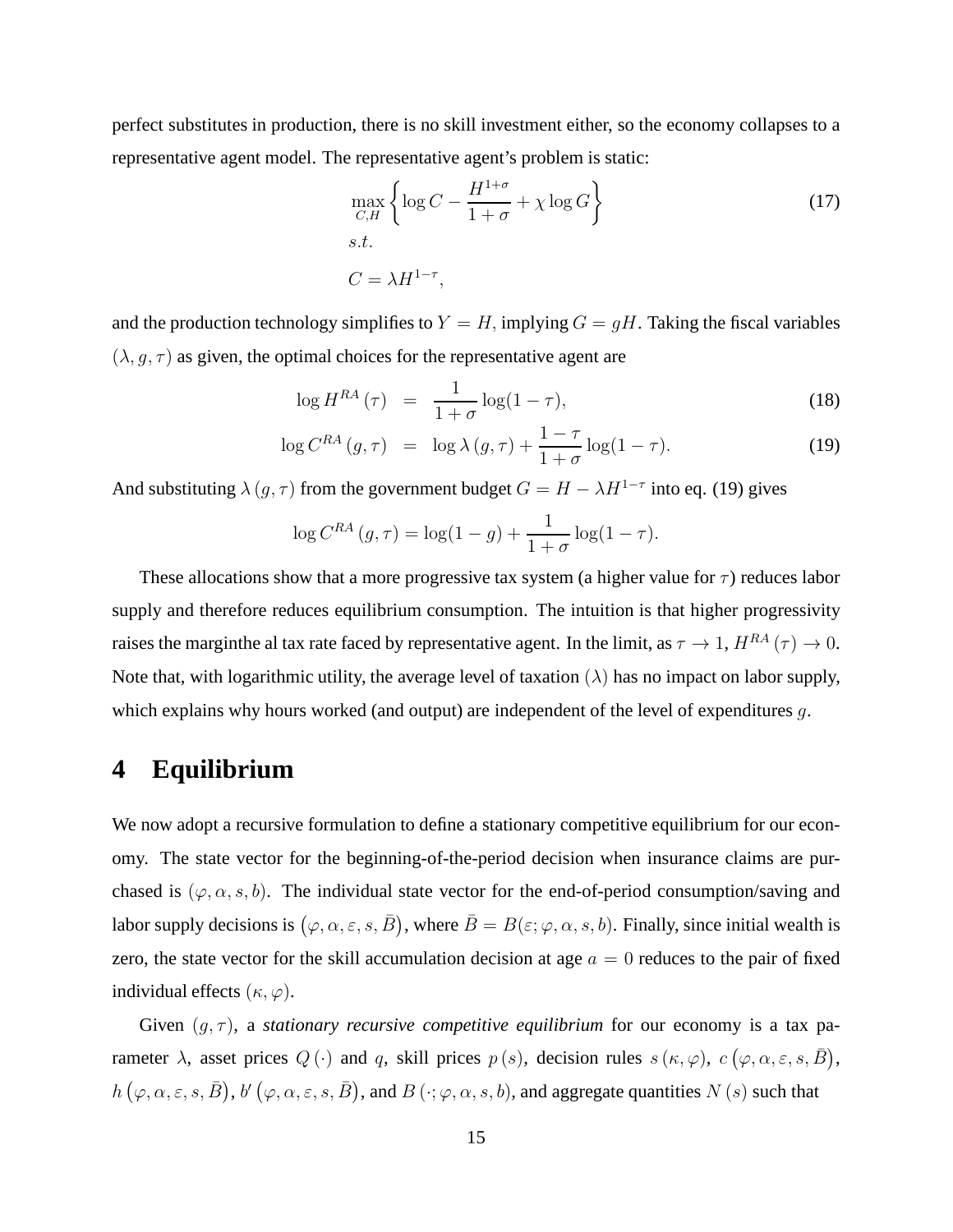- 1. Households solve the problem described in Section 3.1, and  $s(\kappa, \varphi)$ ,  $c(\varphi, \alpha, \varepsilon, s, \bar{B})$ ,  $h(\varphi, \alpha, \varepsilon, s, \bar{B})$ ,  $b'$   $(\varphi, \alpha, \varepsilon, s, \bar{B})$ , and  $B(\cdot; \varphi, \alpha, s, b)$  are the associated decision rules.
- 2. Labor markets for each skill type clear and  $p(s)$  is the value of the marginal product from an additional unit of effective hours of skill type  $s$ :

$$
p(s) = \left(\frac{Y}{N(s) \cdot m(s)}\right)^{\frac{1}{\theta}}
$$

- 3. Asset markets clear: q is such that the net demand for the bond is zero, and the prices  $Q(\cdot)$ of insurance claims are actuarially fair.
- 4. The government budget is balanced:  $\lambda$  satisfies eq. (13).

**Proposition 1 [competitive equilibrium]**. *There exists a competitive equilibrium characterized by no bond trading across individuals, i.e.,*  $b'(\varphi, \alpha, \varepsilon, s, B(\varepsilon; \varphi, \alpha, s, 0)) = 0$  *for all*  $(\varphi, \alpha, \varepsilon, s)$ *.* The interest rate  $r^* \equiv -\log q$  that supports this equilibrium satisfies

$$
\rho - r^* = (1 - \tau) \left[ (1 - \tau) + 1 \right] \frac{v_\omega}{2},\tag{20}
$$

.

*where*  $\rho \equiv -\log \beta$  *is the agents' discount rate.* 

The proof for Proposition 1 in the Appendix is based on a guess and verify strategy. We first guess that the bond is not traded and solve for the equilibrium consumption allocation. Next, we use the consumption allocation to construct the expected marginal rate of substitution and show that it is independent of any individual state. Thus, at the interest rate that clears the bond market, all agents are indifferent between borrowing and lending on the margin and are thus content to maintain a zero bond position.<sup>19</sup>

In equilibrium, the intertemporal dissaving motive (the left-hand side of equation 20) determined by the gap between  $\rho$  and  $r^*$  exactly equals the precautionary saving motive (the right-hand side), which is increasing in the size of the uninsurable wage risk  $v_\omega$  and decreasing in the progressivity parameter  $\tau$ . The logic is that as  $\tau$  rises, the government provides more social insurance and the private precautionary demand for savings falls.

 $19$ As discussed in Heathcote et al. (2014) Section 2.3.2, this result is a generalization of the insight in Constantinides and Duffie (1996). Here, we further generalize by endogenizing the wage through the skill investment decision and a technology featuring imperfect substitutability across skill types.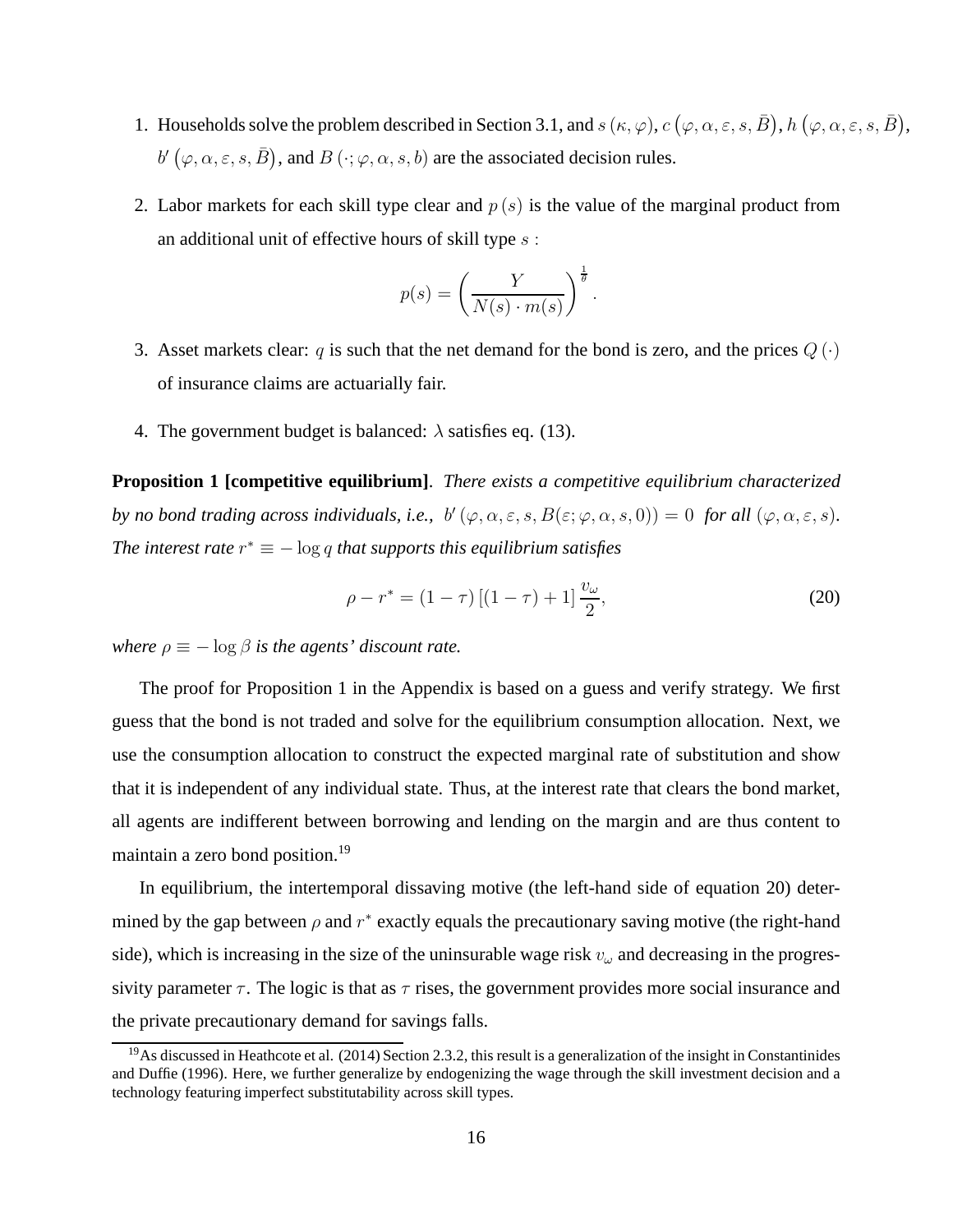Proposition 1 has two implications that are instrumental for analytical tractability. First, individual wealth is a redundant state variable: individuals start their life with zero wealth and remain with zero wealth forever. All remaining individual states are exogenous variables.<sup>20</sup> Second, there is no self-insurance via noncontingent borrowing and lending against  $\alpha$  shocks. In contrast, there is perfect insurance, by assumption, against  $\varepsilon$  shocks. Thus, in equilibrium, there is a dichotomy between one type of risk that is uninsured and another that is fully insured. We use the label "uninsurable" to denote the  $\alpha$  shock (and its innovations  $\omega$ ) and the label "insurable" to denote the  $\varepsilon$ shock.

The payoff from analytical tractability is illustrated by the next two propositions, which describe the equilibrium allocations and skill prices in closed form, and by Proposition 4 where we derive an analytical solution for social welfare. In what follows, we make the dependence of equilibrium allocations and prices on  $(q, \tau)$  explicit in preparation for our analysis of the optimal taxation problem.

**Proposition 2 [hours and consumption]**. *In equilibrium, the hours-worked allocation is given by*

$$
\log h(\varphi, \varepsilon; \tau) = \log H^{RA}(\tau) - \varphi + \frac{1}{\hat{\sigma}} \varepsilon - \frac{1}{\hat{\sigma}(1-\tau)} \mathcal{M}(v_{\varepsilon}; \tau), \tag{21}
$$

*where*  $H^{RA}$  are hours worked by the "representative agent" in eq. (18) and  $\mathcal{M}(v_\varepsilon;\tau) = \frac{(1-\tau)(1-\tau(1+\hat{\sigma}))}{\hat{\sigma}}\frac{v_\varepsilon}{2}$  $\frac{v_{\varepsilon}}{2}$ . *The consumption allocation is given by*

$$
\log c\left(\varphi,\alpha,s;g,\tau\right) = \log\left[C^{RA}\left(g,\tau\right)\vartheta(\tau)\right] + (1-\tau)\left[\log p\left(s;\tau\right) + \alpha - \varphi\right] + \mathcal{M}\left(v_{\varepsilon};\tau\right),\tag{22}
$$

where  $C^{RA}$  is consumption of the "representative agent" in eq. (19) and  $\vartheta(\tau)$  is a constant.

With logarithmic utility and zero wealth, the income and substitution effects on labor supply from differences in uninsurable shocks  $\alpha$  and skill levels s exactly offset, and hours worked are independent of  $(s, \alpha)$ . The hours allocation is composed of four terms. The first is hours of the representative agent, which, as explained above, fall with progressivity. The second term captures the fact that a higher idiosyncratic disutility of work leads an agent to choose lower hours. The third term shows that the response of hours worked to an insurable shock  $\varepsilon$  (which has no income

 $^{20}$ The skill level is endogenous but fixed after age zero, and is hence pre-determined with respect to consumption and labor supply decisions.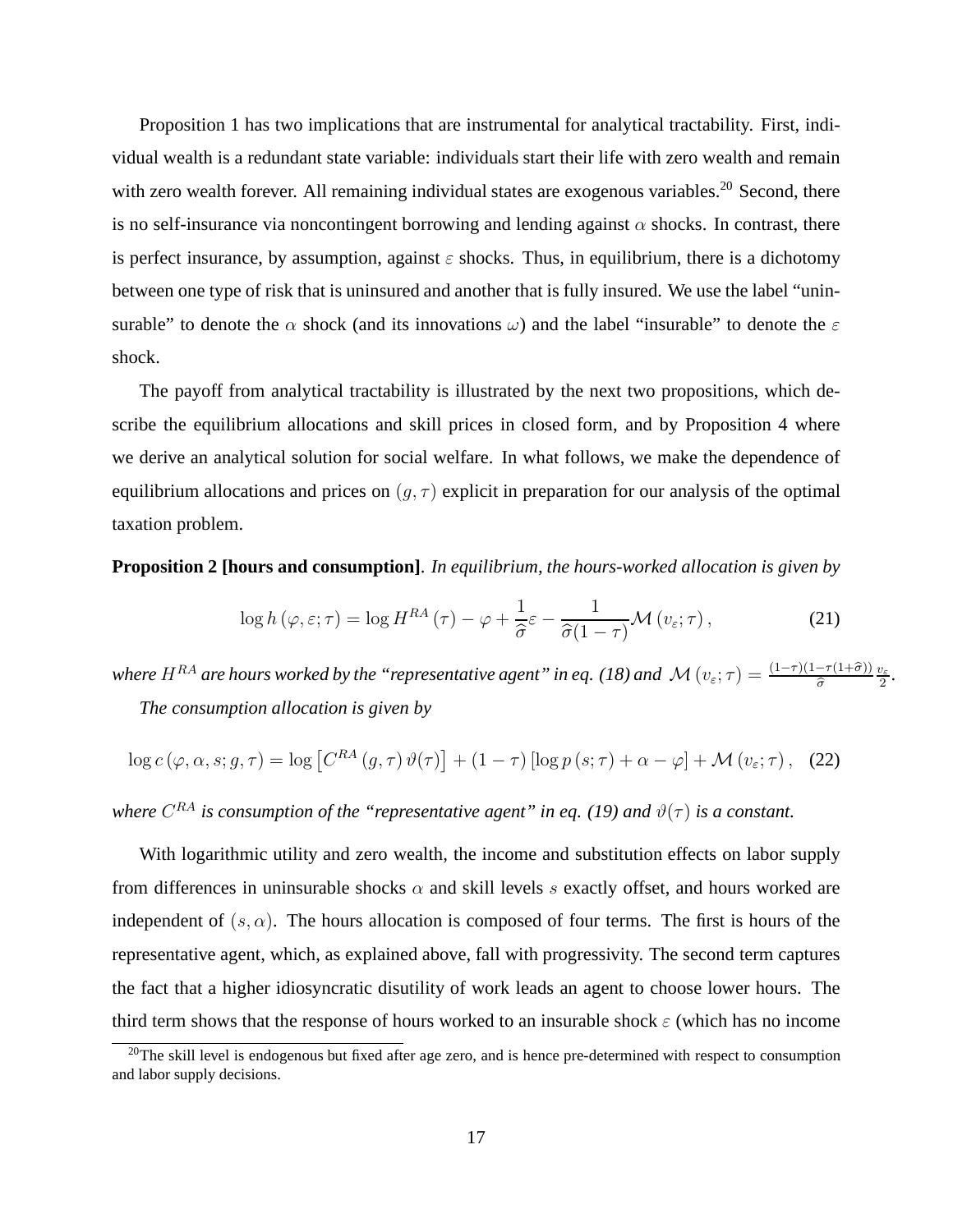effect precisely because it is insurable) is mediated by the tax-modified Frisch elasticity  $1/\hat{\sigma}$ . Progressivity lowers this elasticity. The fourth term captures the welfare-improving effect of insurable wage variation. As illustrated in Heathcote, Storesletten, and Violante (2008), larger dispersion of insurable shocks allows agents to work more when they are more productive and take more leisure when they are less productive, thereby raising average productivity, average leisure, and welfare. Progressivity weakens this channel because it dampens the response of hours to insurable wage shocks.

The consumption allocation is additive in five separate components. The first component is (rescaled) consumption of the representative agent, described in Section  $3.1.1$ <sup>21</sup> Consumption is increasing in the skill level s (because skill prices are increasing in skills) and in the uninsurable component of wages  $\alpha$ . Since hours worked are decreasing in the disutility of work  $\varphi$ , so are earnings and consumption. The redistributive role of progressive taxation is evident from the fact that a larger  $\tau$  shrinks the pass-through to consumption from heterogeneity in initial conditions s and  $\varphi$  and from ex post realizations of uninsurable wage shocks  $\alpha$ . The final component captures the fact that insurable variation in productivity has a positive level effect on average consumption in addition to average leisure. Again, higher progressivity weakens this effect. Because of the assumed separability between consumption and leisure in preferences, consumption is independent of the insurable shock  $\varepsilon$ .

#### **Proposition 3 [skill price and skill choice]**. *In equilibrium, skill prices are given by*

$$
\log p\left(s;\tau\right) = \pi_0\left(\tau\right) + \pi_1\left(\tau\right) \cdot s\left(\kappa;\tau\right),\tag{23}
$$

where  $\pi_0 \left( \tau \right) = \frac{1}{2(\theta - 1)} \left[ \log \left( 1 - \tau \right) - \log \left( \frac{\eta}{\mu} \right) \right]$  $\mu$  $\left(-\log(\theta)\right] + \frac{1}{(\theta-1)}\log\left(\frac{\theta}{\theta-1}\right)$  $\left(\frac{\theta}{\theta-1}\right)$ , and  $\pi_1(\tau) = \sqrt{\frac{\eta}{\theta\mu(1-\tau)}}$ . *The skill investment allocation is given by*

$$
s(\kappa;\tau) = \mu \left(1-\tau\right) \pi_1 \left(\tau\right) \cdot \kappa = \sqrt{\frac{\eta \mu \left(1-\tau\right)}{\theta}} \cdot \kappa \tag{24}
$$

and the equilibrium skill density  $m(s)$  is exponential with parameter  $\sqrt{\frac{\eta \theta}{\mu(1-\tau)}}.$ 

This proposition has a number of important implications. First, the log of the equilibrium skill price has a "Mincerian" shape, i.e., it is an affine function of s. The constant  $\pi_0(\tau)$  is the base

<sup>&</sup>lt;sup>21</sup>The rescaling constant  $\vartheta(\tau)$  reflects the fact that the equilibrium balanced-budget function  $\lambda(g, \tau)$  is different in the heterogeneous-agent and representative agent versions of the model. If we had specified  $(\lambda, \tau)$  as the fiscal policy instruments, and g as the residual variable, this constant would drop out.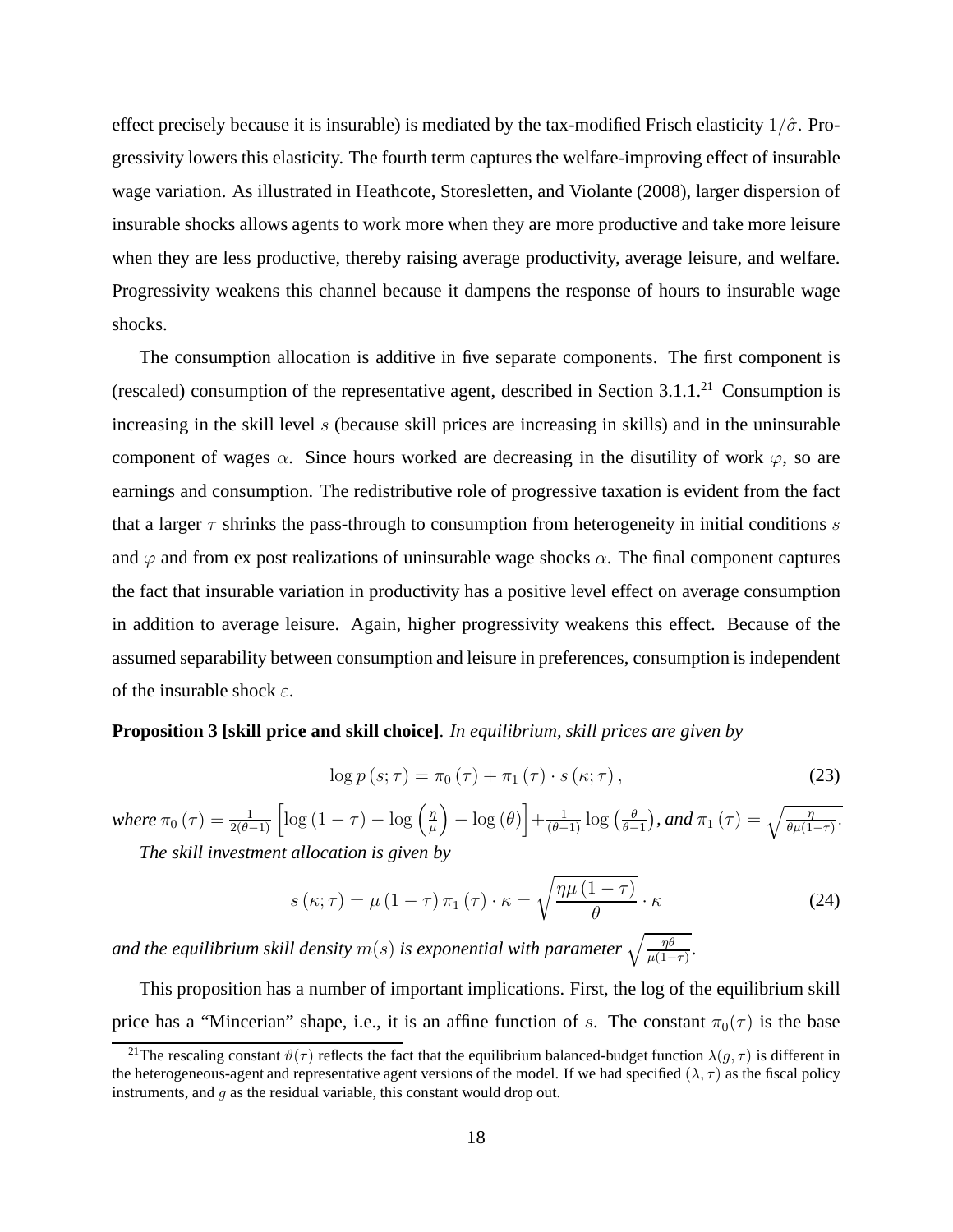log-price of the lowest skill level ( $s = 0$ ) and  $\pi_1(\tau)$  is the marginal return to skill. As is evident from (24), a higher value for  $\tau$  (more progressivity) depresses skill investment and compresses the skill distribution toward zero. In the limit as  $\tau \to 1$ ,  $s(\kappa) \to 0$ : there is no incentive to invest in higher wage skills if all the excess returns will be taxed away. Because of imperfect substitution in production, a rise in the relative scarcity of high skill types increases the marginal return  $\pi_1(\tau)$ and reduces the base price  $\pi_0(\tau)$ . Thus, our model features a "Stiglitz effect" (Stiglitz, 1985): progressivity increases the equilibrium marginal return to skill investment.

With the solution for the skill price and the consumption allocation in hand, the expression for the skill choice s is easy to understand. Substituting the period-utility specification in  $(9)$ , the consumption allocation in  $(22)$ , and the skill price in  $(23)$  into the first-order condition  $(14)$ , expression (24) follows immediately. Note that, holding fixed the skill premium,  $\pi_1(\tau)$ , the partial equilibrium elasticity of skill investment with respect to  $(1 - \tau)$  is exactly unity. Taking into account the equilibrium response of the skill premium, the general equilibrium elasticity of skill investment with respect to  $(1 - \tau)$  is only one-half.

The skill investment decision is independent of  $\varphi$  (and it would also be independent of  $\alpha_0$  if there was heterogeneity in initial labor productivity within skill types). The logic is that, with log utility, the welfare gain from additional skill investment is proportional to the implied log change in wages, which is independent of the *level* of wages or hours.

**Corollary 3.1 [distribution of skill prices].** *The distribution of log skill premia*  $\pi_1(\tau) \cdot s(\kappa; \tau)$ *is exponential with parameter* θ. *Thus, the variance of log skill prices is*

$$
var\left(\log p\left(s;\tau\right)\right) = \frac{1}{\theta^2}.
$$

*The distribution of skill prices*  $p(s; \tau)$  *in levels is Pareto with scale (lower bound) parameter*  $\exp(\pi_0(\tau))$  *and Pareto parameter*  $\theta$ .

Log skill premia are exponentially distributed because the log skill price is affine in skill  $s$ (equation 23) and skills retain the exponential shape of the distribution of learning ability  $\kappa$  (equation 24). It is interesting that inequality in skill prices is independent of  $\tau$ . The reason is that progressivity sets in motion two offsetting forces. On the one hand, as discussed earlier, higher progressivity increases the equilibrium skill premium  $\pi_1(\tau)$ , which tends to raise inequality (the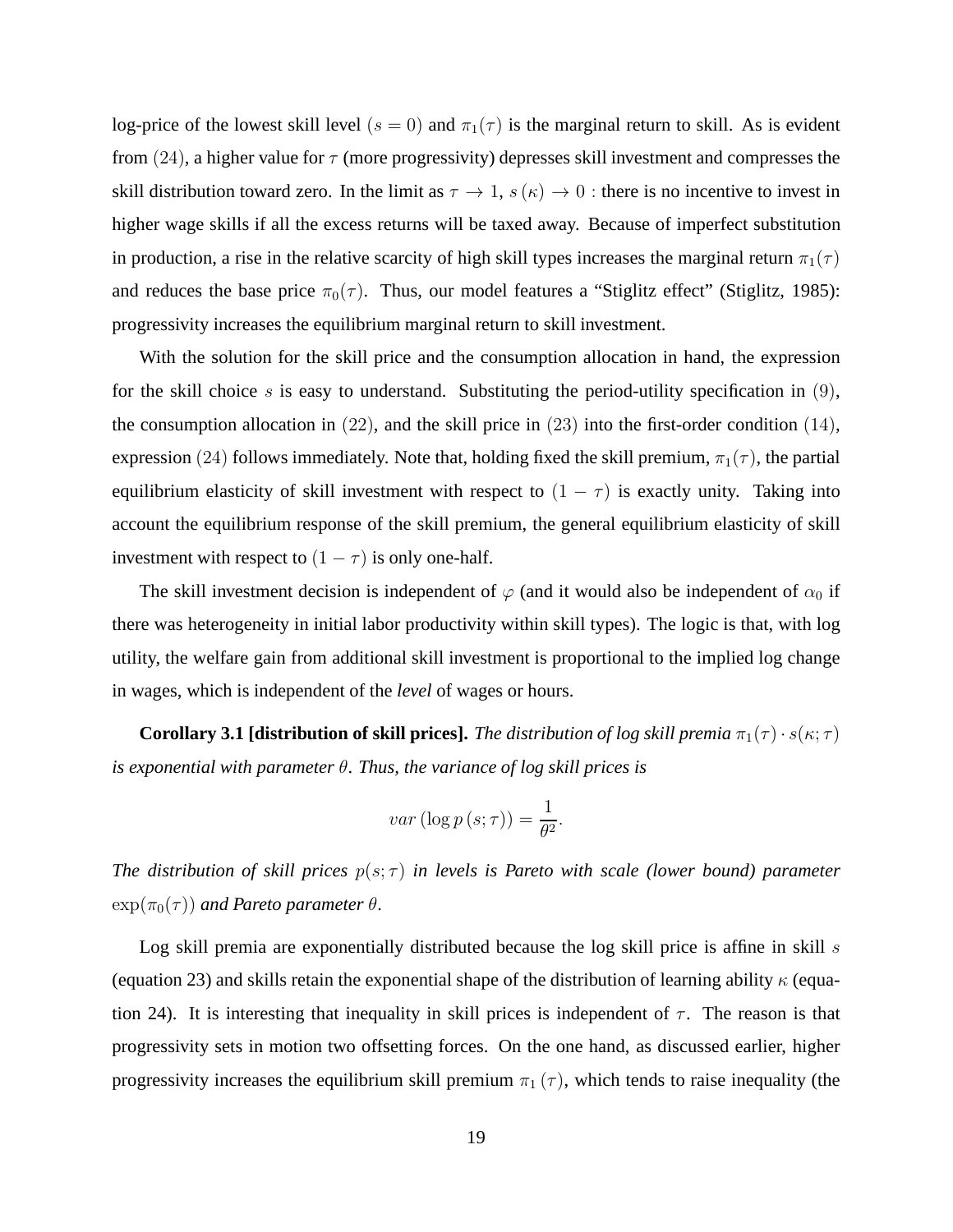Stiglitz effect on prices). On the other hand, higher progressivity compresses the distribution of skills (the quantity effect). These two forces exactly cancel out and the variance of log skill prices is independent of  $\tau$ .

Since the exponential of an exponentially distributed random variable is Pareto, the distribution of skill prices in levels is Pareto with parameter  $\theta$ . The other stochastic components of wages (and hours worked) are lognormal. Because the Pareto component dominates at the top, the equilibrium distributions of wages and earnings have Pareto right tails, a robust feature of their empirical counterparts (see, e.g., Atkinson, Piketty, and Saez, 2011).

We now briefly discuss how taxation affects aggregate quantities in our model.

**Corollary 3.2 [aggregate quantities].** *Average hours worked and average effective hours are independent of skill type* s *and given by*

$$
H(\tau) = \mathbb{E}\left[h\left(\varphi,\varepsilon;\tau\right)\right] = (1-\tau)^{\frac{1}{1+\sigma}} \cdot \exp\left[\left(\frac{\tau\left(1+\hat{\sigma}\right)}{\hat{\sigma}^2} - \frac{1}{\hat{\sigma}}\right)\frac{v_{\varepsilon}}{2}\right],\tag{25}
$$

$$
N(\tau) = \mathbb{E} \left[ \exp(\alpha + \varepsilon) h(\varphi, \varepsilon; \tau) \right] = H(\tau) \cdot \exp\left(\frac{1}{\hat{\sigma}} v_{\varepsilon}\right). \tag{26}
$$

*Output is given by*

$$
Y(\tau) = \mathbb{E}\left[p\left(s;\tau\right)\exp(\alpha+\varepsilon)h\left(\varphi,\varepsilon;\tau\right)\right] = \mathbb{E}\left[p\left(s;\tau\right)\right]N\left(\tau\right),\tag{27}
$$

where  $\mathbb{E}\left[p\left(s;\tau\right)\right]=\frac{\theta}{\theta-1}\cdot\exp\left(\pi_{0}\left(\tau\right)\right)$ .

*Aggregate labor productivity is*

$$
\frac{Y(\tau)}{H(\tau)} = \frac{Y(\tau)}{N(\tau)} \cdot \frac{N(\tau)}{H(\tau)} = \mathbb{E}\left[p\left(s; \tau\right)\right] \cdot \exp\left(\frac{1}{\hat{\sigma}}v_{\varepsilon}\right).
$$

Note that progressivity affects aggregate output through two channels:  $\tau$  affects the average skill price (wage) via its impact on skill investment choices, and  $\tau$  affects average hours worked. From eq. (26) the elasticity of aggregate hours  $N(\tau)$  with respect to  $\tau$  at  $\tau = 0$  is  $\frac{-1}{1+\sigma}$ . From eq. (23) the elasticity of the average skill price  $\pi_0(\tau)$  is  $\frac{-1}{2(\theta-1)}$ . We will return to these two elasticities in Section 5.3 when characterizing the conditions under which the optimal tax system is progressive.

Before turning to the characterization of the optimal degree of progressivity, we briefly discuss the efficiency of the competitive equilibrium. The competitive equilibrium with  $\tau = 0$  is generally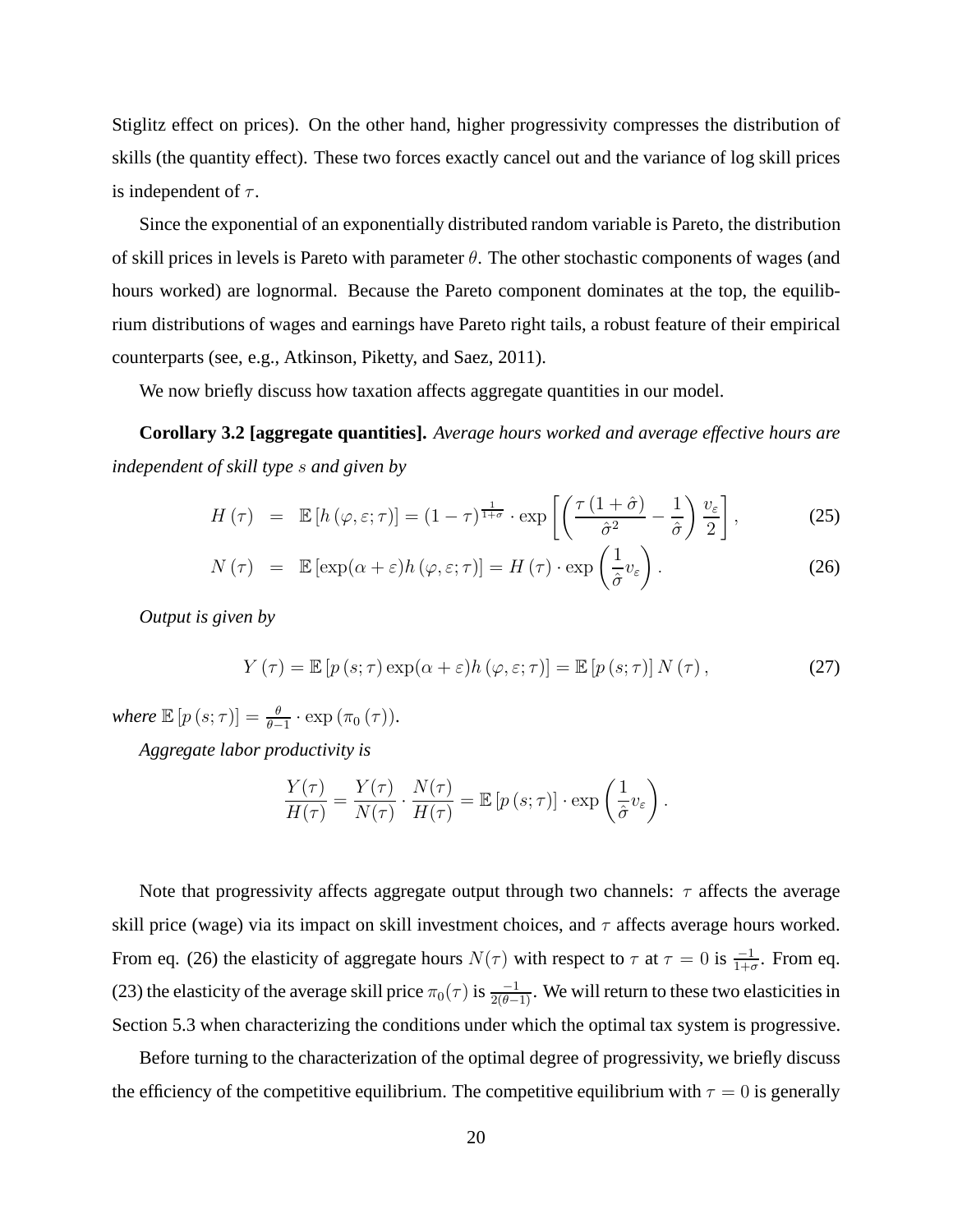not efficient in our environment for two reasons. The first is that there are no private markets for insuring the  $\omega$  shock. The second is that there is an externality in the individual labor supply decision when the publicly provided good is valued: agents do not internalize that, by working more hours, the quantity of public good will increase. Proposition 6 in Section 6.3 states that when the economy features complete markets with respect to wage shocks ( $v_\omega = 0$ ) and does not feature any public-good externality ( $\chi = 0$ ), the equilibrium with  $\tau = 0$  is efficient.

# **5 Welfare effects of tax reform**

We imagine the economy starting out in a steady state corresponding to a policy pair  $(g_{-1}, \tau_{-1})$  and consider permanent unanticipated policy changes at date 0 to a new policy  $(g, \tau)$ . The presence of skill investment in the model raises two related issues when contemplating tax reform. First, if past investment decisions are irreversible, then the government is tempted to tax returns to skill because such taxation is not distortionary ex post. This result is analogous to the temptation to tax initial physical capital in the growth model. Second, if the distribution of skills adjusts slowly following a change in the tax system, then even permanent policy changes will induce transitional dynamics. In our benchmark analysis, we sidestep both of these issues by making the assumption that the choice of skills is fully reversible at any point. This assumption implies that transition following a tax reform is instantaneous: given a choice for the new pair  $(g, \tau)$ , the economy immediately converges to the steady-state distribution of skills associated with this policy.

In Section 7.3 we generalize our characterization of optimal progressivity by making the polar opposite assumption that skills are fully irreversible. In this alternative version of the model, there are transitional dynamics between initial and final steady state, and the motive to tax the existing stock of skills affects the optimal choice of progressivity.

## **5.1 Social welfare function**

We will evaluate alternative policies using a social welfare function according to which the government puts equal weight on all agents within a given cohort. Given a law of large numbers, it follows that the contribution to social welfare from any given cohort is remaining expected lifetime utility for that cohort, where eq. (7) defines expected lifetime utility at age zero. The overlapping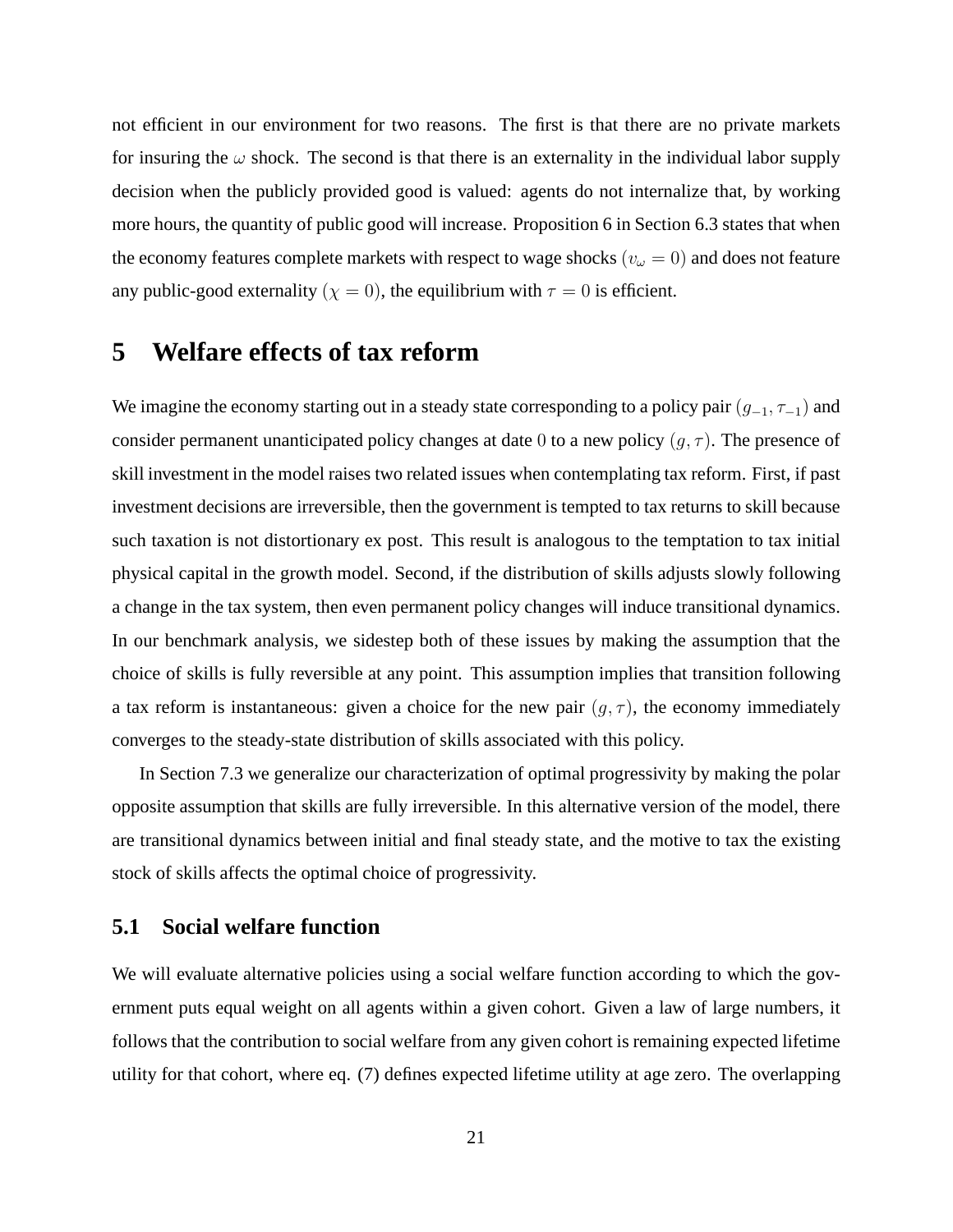generations structure of the model also requires us to take a stand on how the government weighs cohorts that enter the economy at different dates. We assume that the planner discounts lifetime utility of future generations at rate  $\gamma$ . Social welfare evaluated as of date 0 is then given by

$$
\mathcal{W}(g,\tau;\tau_{-1}) \equiv (1-\gamma)\Gamma \sum_{j=-\infty}^{\infty} \gamma^j U_{j,0}(g,\tau;\tau_{-1}), \qquad (28)
$$

where  $U_{j,0}(g, \tau; \tau_{-1})$  is remaining expected lifetime utility (discounted back to date of birth) for the cohort that entered the economy at date j as of date 0.<sup>22</sup> The constant  $\Gamma = \frac{(\gamma - \beta \delta)}{\gamma (1 - \beta \delta)}$  pre-multiplying the summation is a convenient normalization. $^{23}$ 

The next proposition expresses social welfare as an explicit function of the two policy instruments  $(q, \tau)$  for the baseline model with fully reversible investment.

**Proposition 4 [closed-form social welfare].** *In the model with fully reversible investment, when the social welfare function is given by eq.* (28), social welfare from implementing policy  $(g, \tau)$  at *date 0 is*

$$
\mathcal{W}(g,\tau;\tau_{-1}) = \log(1-g) + \chi \log g + (1+\chi) \frac{\log(1-\tau)}{(1+\hat{\sigma})(1-\tau)} - \frac{1}{(1+\hat{\sigma})}
$$
(29)  
+ 
$$
(1+\chi) \left[ \frac{\log(1-\tau)}{2(\theta-1)} + \frac{1}{2(\theta-1)} \log \left( \frac{\mu}{\eta} (\theta-1)^{-2\theta} \theta^{(2\theta-1)} \right) \right]
$$

$$
- \frac{1}{2\theta} (1-\tau) + \frac{\beta \delta}{\gamma} \frac{(1-\gamma)}{(1-\beta\delta)} \frac{1}{2\theta} (1-\tau_{-1})
$$

$$
- \left[ -\log \left( 1 - \left( \frac{1-\tau}{\theta} \right) \right) - \left( \frac{1-\tau}{\theta} \right) \right]
$$

$$
- (1-\tau)^2 \frac{v_{\varphi}}{2}
$$

$$
- \left[ (1-\tau) \frac{\beta \delta}{\gamma - \beta \delta} \frac{v_{\omega}}{2} - \log \left( \frac{1-\delta \exp \left( \frac{-\tau(1-\tau)}{2} v_{\omega} \right)}{1-\delta} \right) \right]
$$

$$
+ (1+\chi) \left[ \frac{1}{\hat{\sigma}} v_{\varepsilon} - \sigma \frac{1}{\hat{\sigma}^2} \frac{v_{\varepsilon}}{2} \right].
$$
(29)

<sup>&</sup>lt;sup>22</sup>Remaining lifetime utility is independent of the previous value for public good provision  $g_{-1}$ . It depends on the lagged value for progressivity  $\tau_{-1}$  because the difference between  $\tau_{-1}$  and  $\tau$  will determine (the cost of) net new investment in skills for cohorts who entered the economy prior to date 0.

<sup>&</sup>lt;sup>23</sup>Following Calvo and Obstfeld (1988) we assume that the planner discounts each individual's welfare back to their birth dates using the agent's discount factor  $\beta$ . This ensures that the planner's objective function is time consistent. Thus, the relative weight the planner places at a given date on the felicity of one agent who is s years older than another is  $(\beta/\gamma)^s$ .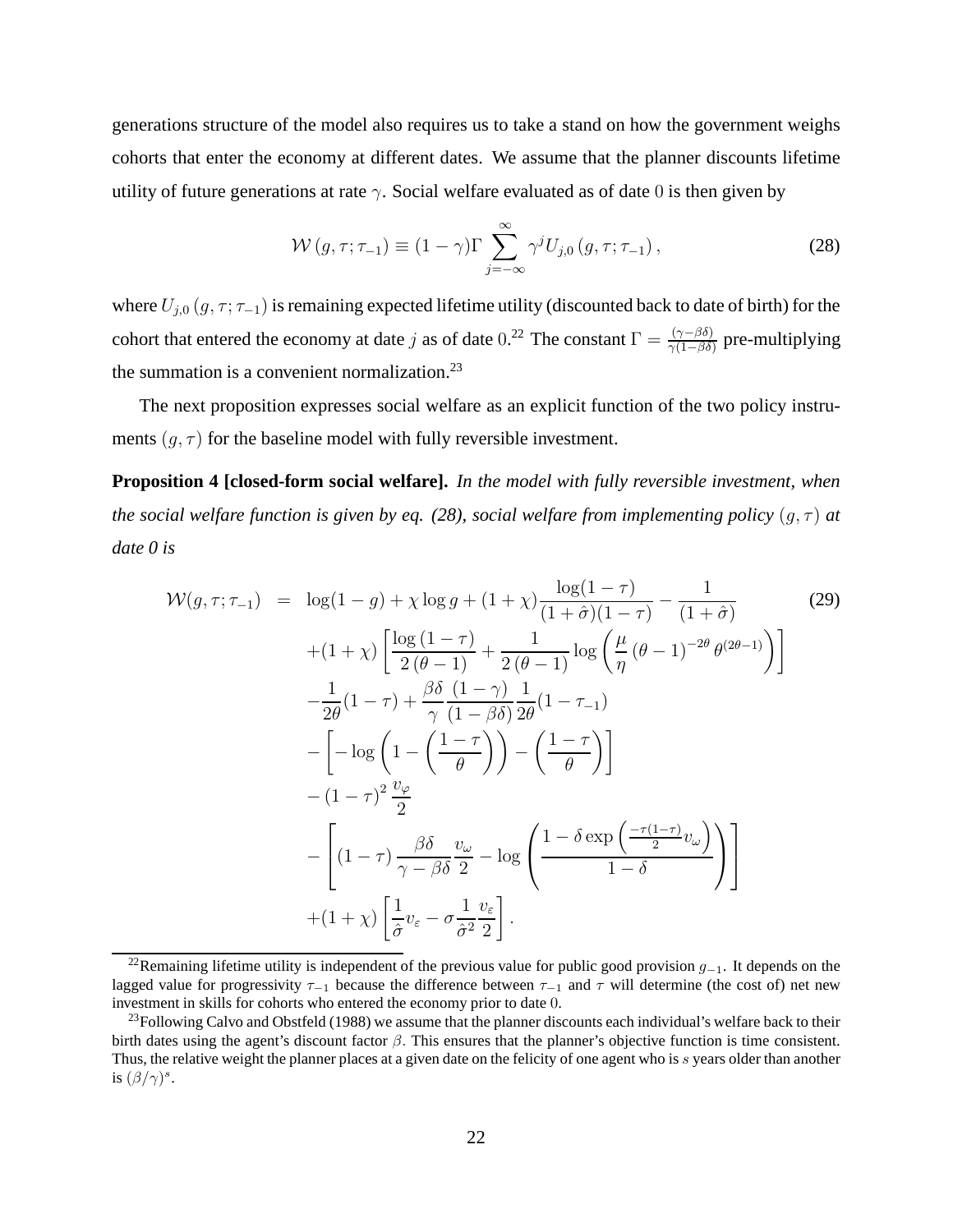In order to obtain the expression in eq. (29), one has to first solve for the value  $\lambda(g, \tau)$  that balances the government budget. Next, plugging the consumption, hours, and skill allocations into (31), one obtains the expression for social welfare as a function of primitive preference, technology, and policy parameters in eq. (29).

**Corollary 4.1: [independence from past choices]** *The welfare-maximizing pair*  $(q, \tau)$  *is independent of*  $\tau_{-1}$ .

In eq. (29)  $\tau_{-1}$  appears in an additively separable term that does not involve any other policy parameters. This result depends on the reversible skill investment assumption. Because the welfare impact of alternative choices for  $(g, \tau)$  is independent of  $\tau_{-1}$ , we henceforth denote social welfare  $W(g, \tau)$  and omit the inconsequential terms involving  $\tau_{-1}$ .

**Corollary 4.2: [concavity of social welfare]** *Social welfare*  $W(g, \tau)$  *is globally concave in g and, if*  $\sigma \geq 2$ , *it is also globally concave in*  $\tau$ .

As we show in the Appendix, aside from the term multiplying  $v_{\varepsilon}$  in the last row of (29), the social welfare expression is globally concave in  $\tau$  for any  $\sigma \geq 0$ . The term involving  $v_{\varepsilon}$  is also globally concave in  $\tau$  if  $\sigma \geq 2$ , a condition that is satisfied in the calibration.<sup>24</sup> Establishing concavity is useful since it means that a first-order approach can be useful in computing the welfare-maximizing values for  $\tau$  and g.

### **Corollary 4.3: [Samuelson condition]** *The welfare-maximizing value for* g *is given by*

$$
g^* = \frac{\chi}{1 + \chi}.\tag{30}
$$

Because g only appears in the first line of eq.  $(29)$ , the optimal choice for public expenditures in the economy can easily be derived by differentiating  $(29)$  with respect to q. In our economy, the optimal fraction of output to devote to public expenditure is independent of how much inequality there is in the economy and independent of how progressive the tax system is. It only depends on households' relative taste for the public good  $\chi$ . We label this the "Samuelson condition" because, as we show in Section 5.2.1, it is reminiscent of Samuelson's (1954) dictum that, in a representative agent model, a government choosing public spending should equate the marginal

<sup>&</sup>lt;sup>24</sup>See the Appendix for a more thorough interpretation of sufficient conditions.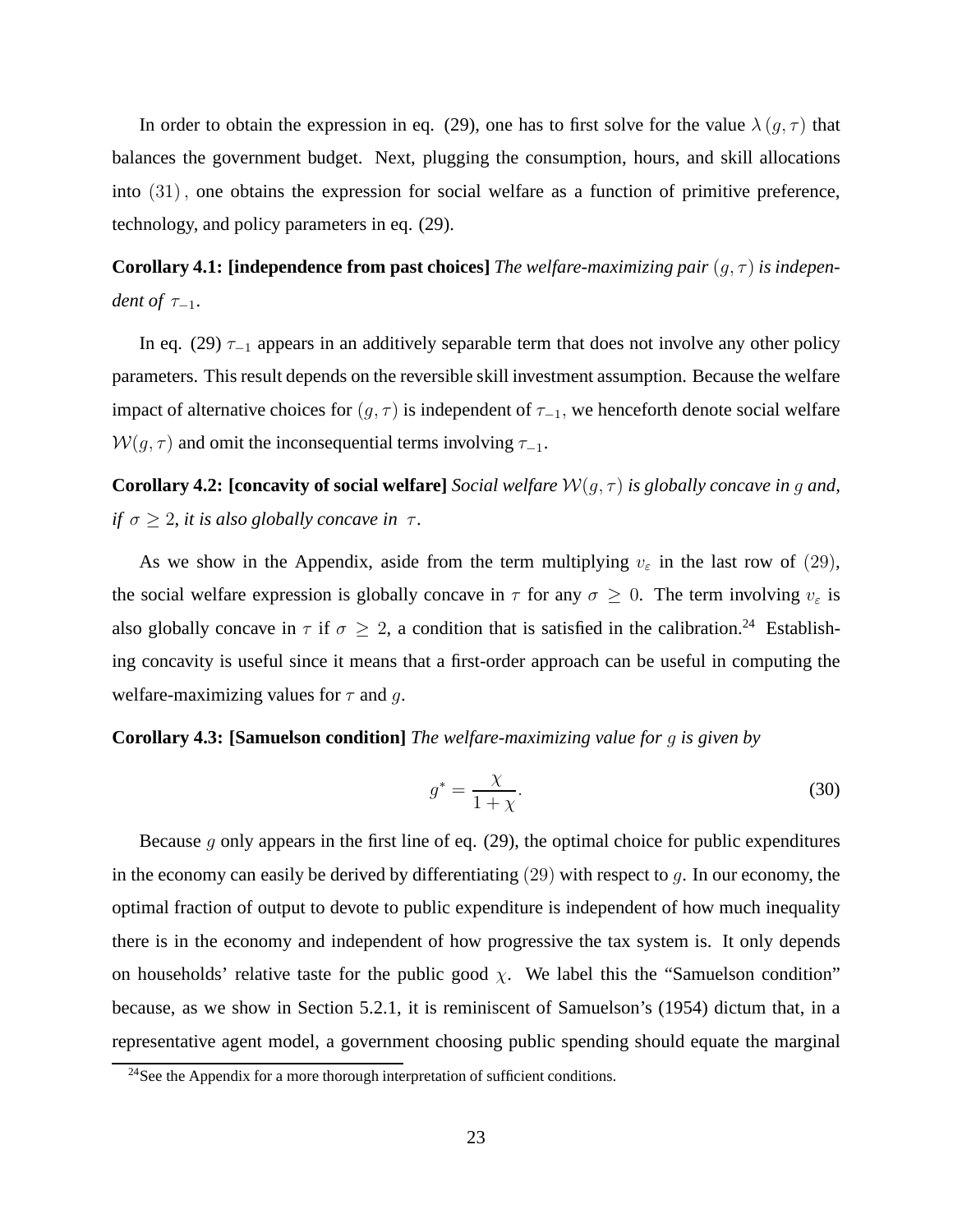rate of substitution between private and public consumption to the marginal rate of transformation between the two goods, which is equal to one.

**Corollary 4.4: [independence of policy instruments]** *The welfare-maximizing value for* τ *is independent of* g.

The two policy parameters  $\tau$  and q do not appear jointly in any one of the additively separable terms in eq. (29). Thus, the welfare-maximizing choice for  $\tau$  will always be independent of the value for q and in particular independent of whether the choice for q is welfare maximizing. However, the welfare-maximizing choice for  $\tau$  will depend on the parameter  $\chi$  that defines the taste for publicly provided goods.

**Corollary 4.5: [irrelevance of**  $\mu$  **and**  $\eta$ ] *The welfare-maximizing value for progressivity*  $\tau$  *is independent of the parameters*  $\mu$  *and*  $\eta$ *.* 

The welfare-maximizing value for progressivity  $\tau$  is independent of the weight on the disutility of skill investment  $\mu$  and the exponential parameter in the distribution for skill investment costs  $\eta$ since these two parameters only appear in an additively separable constant in the second line of the social welfare expression (29). Thus, the only parameter that will matter in determining how skill investment shapes optimal progressivity is  $\theta$ , the elasticity of substitution between different skill types in production.

**Corollary 4.6** [ $\gamma = \beta$  **case].** *If the government discounts the lifetime utility of future cohorts at rate*  $\gamma = \beta$ , then social welfare  $W(q, \tau)$  is equal (up to an additive constant) to average period *utility in the cross section*

$$
\mathcal{W}(g,\tau) = (1-\delta) \sum_{j=0}^{\infty} \delta^j \mathbb{E} \left[ u \left( c \left( \varphi, \alpha_j, s(\kappa; \tau); g, \tau \right), h \left( \varphi, \varepsilon; \tau \right), G \left( g, \tau \right) \right) \right] - \mathbb{E} \left[ v \left( s(\kappa; \tau), \kappa \right) \right],
$$
\n(31)

*where the first expectation is taken with respect to the equilibrium cross-sectional distribution of*  $(\varphi, \alpha_j, s, \varepsilon)$  and the second expectation with respect to the cross-sectional distribution of  $(s, \kappa)$ .<sup>25</sup>

Thus, when the planner values cohorts entering at successive dates at the same rate that agents discount over time, the optimal policy  $(g, \tau)$  is simply the policy that maximizes average period

<sup>&</sup>lt;sup>25</sup>The uninsurable shock  $\alpha_i$  is indexed by age j because the conditional variance of the unit root process  $\alpha$  depends on age  $j$ .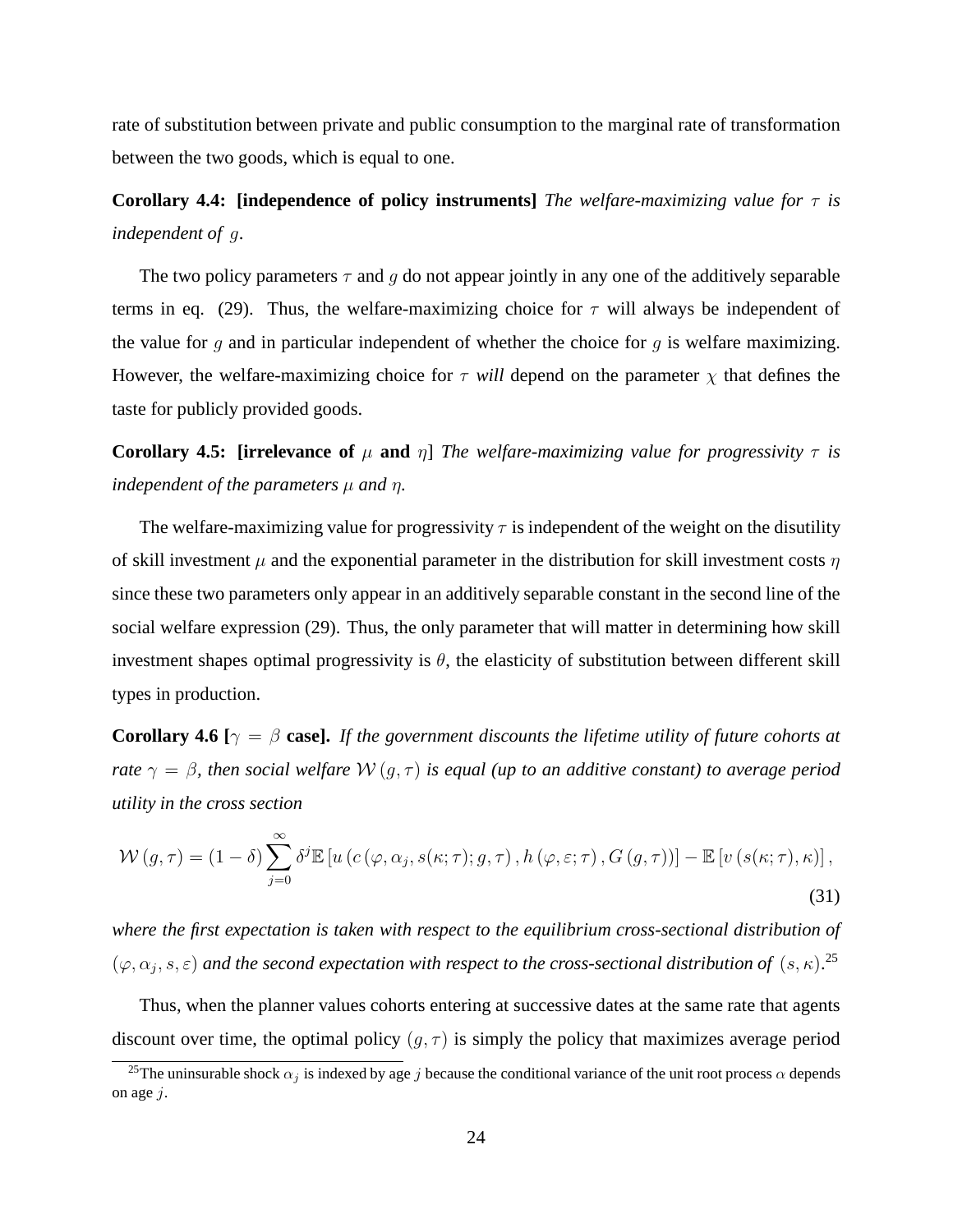utility. Note that this result hinges on skill investment being fully reversible.

### **5.2 Decomposition of the social welfare function**

We now demonstrate that every term in (29) has an economic interpretation and captures one of the forces that determine the optimal degree of progressivity. Because these terms are additively separable in the expression for social welfare, the distinct roles of various economic forces are easy to differentiate and quantify. For this decomposition we focus on the case  $\gamma = \beta$ .

#### **5.2.1 Welfare of the representative agent**

Substituting allocations (18) and (19) into the objective function of the representative agent problem of Section 3.1.1 (after solving for  $\lambda$ ), one obtains welfare for the representative agent,

$$
W^{RA}(g,\tau) = \log(1-g) + \chi \log g + (1+\chi) \frac{\log(1-\tau)}{(1+\hat{\sigma})(1-\tau)} - \frac{1}{(1+\hat{\sigma})},\tag{32}
$$

which is precisely the first line of the social welfare expression in (29).

What does this welfare expression imply for optimal policy? Differentiation of  $(32)$  with respect to g yields the Samuelson condition, eq. (30). This value for g equates the marginal rate of substitution between private and public consumption for the representative agent (which is equal to  $\chi g/(1-g)$ ) to the technological rate of transformation between the two goods (which is equal to one).

Differentiation of (32) with respect to  $\tau$  yields

$$
\tau_{RA}^* = -\chi. \tag{33}
$$

Eq. (33) states that a benevolent government in the representative agent economy would choose *regressive* taxes, with the extent of regressivity proportional to the relative taste for the public good. The logic is that because there are no private markets for the publicly produced good, there is an externality. Each individual agent does not internalize that, by working more and producing more, output will increase and the government will be able to provide more  $G$ . A regressive tax increases labor supply, as is clear from the hours allocation (18), and *entirely* corrects this externality, a result we restate in the following corollary.<sup>26</sup>

<sup>&</sup>lt;sup>26</sup>If there was a private market for  $G$ , and  $G$  was a nonrival nonexcludable good, then the welfare theorems would apply and the first best could be implemented with  $\lambda = 1$  and  $\tau = 0$ .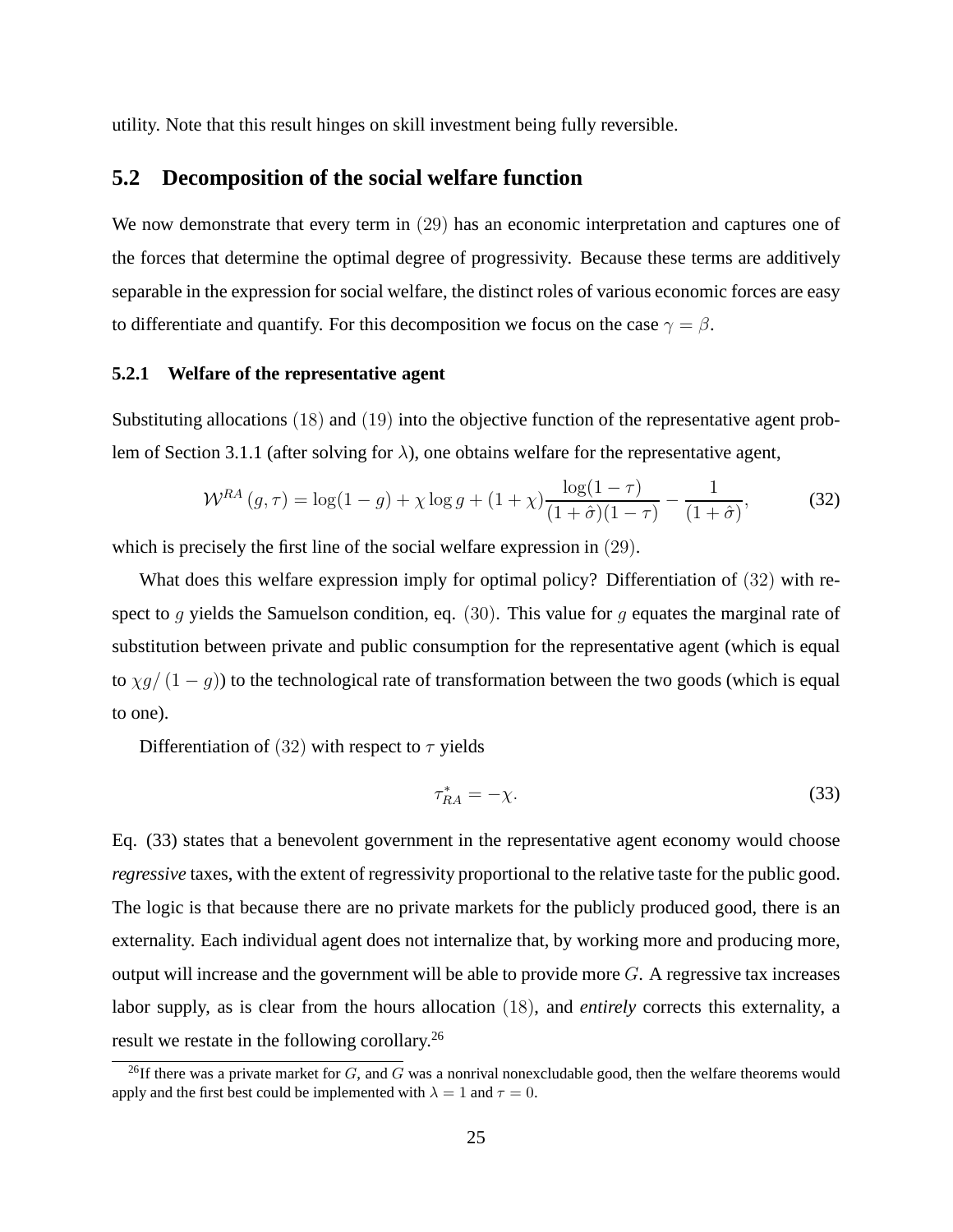**Corollary 4.7 [efficiency in the RA model].** *If*  $v_{\varphi} = v_{\omega} = v_{\varepsilon} = 0$  *and*  $\theta = \infty$  *(i.e., in a representative agent economy), then*  $g^* = \frac{\chi}{1+\chi}$  $\frac{\chi}{1+\chi}$  and  $\tau^* = -\chi$  *implement the first best.* 

To gain some intuition, note that one could alternatively implement the first best with lumpsum taxes that do not distort labor supply and finance the desired amount of G. Given  $\tau = -\chi$ , the marginal tax rate at the equilibrium level of income  $Y$  is exactly equal to zero (just as it would be with lump-sum taxes), whereas given  $g = \chi/(1 + \chi)$ , the average tax rate is exactly sufficient to finance the optimal level of expenditure. Thus, the system perfectly replicates a lump-sum tax.

#### **5.2.2 Welfare from skill investment**

The second, third, and fourth lines in eq. (29) are all related to the skill investment choice. To begin with, from equations (23), (26), and (27), the term in square brackets in the second line is the log of aggregate productivity (output per efficiency unit of labor) in the economy, also equal to  $\log \mathbb{E} [p(s; \tau)]$ :

$$
\log\left(\frac{Y(\tau)}{N(\tau)}\right) = \frac{\log(1-\tau)}{2(\theta-1)} + \frac{1}{2(\theta-1)}\log\left(\frac{\mu}{\eta}(\theta-1)^{-2\theta}\theta^{(2\theta-1)}\right). \tag{34}
$$

The pattern of skill investments determines aggregate productivity through the constant elasticity of substitution (CES) technology: the more evenly distributed are skills, the higher is productivity. Eq. (34) indicates that higher progressivity reduces productivity because it reduces skill investment and thereby compresses the skill distribution toward zero. Note that, in terms of its impact on social welfare, productivity is multiplied by  $(1 + \chi)$  because the higher the desire for public good, the more valuable is an additional unit of output.

Skill investment is not costless. The third line of (29) is the contribution to welfare from skill investment costs. The average skill investment cost for all the future cohorts and for the past cohorts who readjust their skill level is

$$
\mathbb{E}\left[v\left(s(\kappa;\tau),\kappa\right)\right] = \frac{1}{2\theta}(1-\tau),\tag{35}
$$

which is the first term on the third line.<sup>27</sup> Skill investment costs are decreasing in  $\tau$  because more progressivity reduces skill acquisition. Combining (34) and (35), it is easy to show that the pro-

 $^{27}$ If older cohorts already have some skills at the time of the tax reform, they only need to pay net new investment costs of  $\frac{1}{2\kappa_i \mu}$  $\left[s(\kappa_i;\tau)^2 - s(\kappa_i;\tau_{-1})^2\right]$ , which accounts for the second seperable term in  $\tau_{-1}$  in the welfare expression. See the Appendix for details.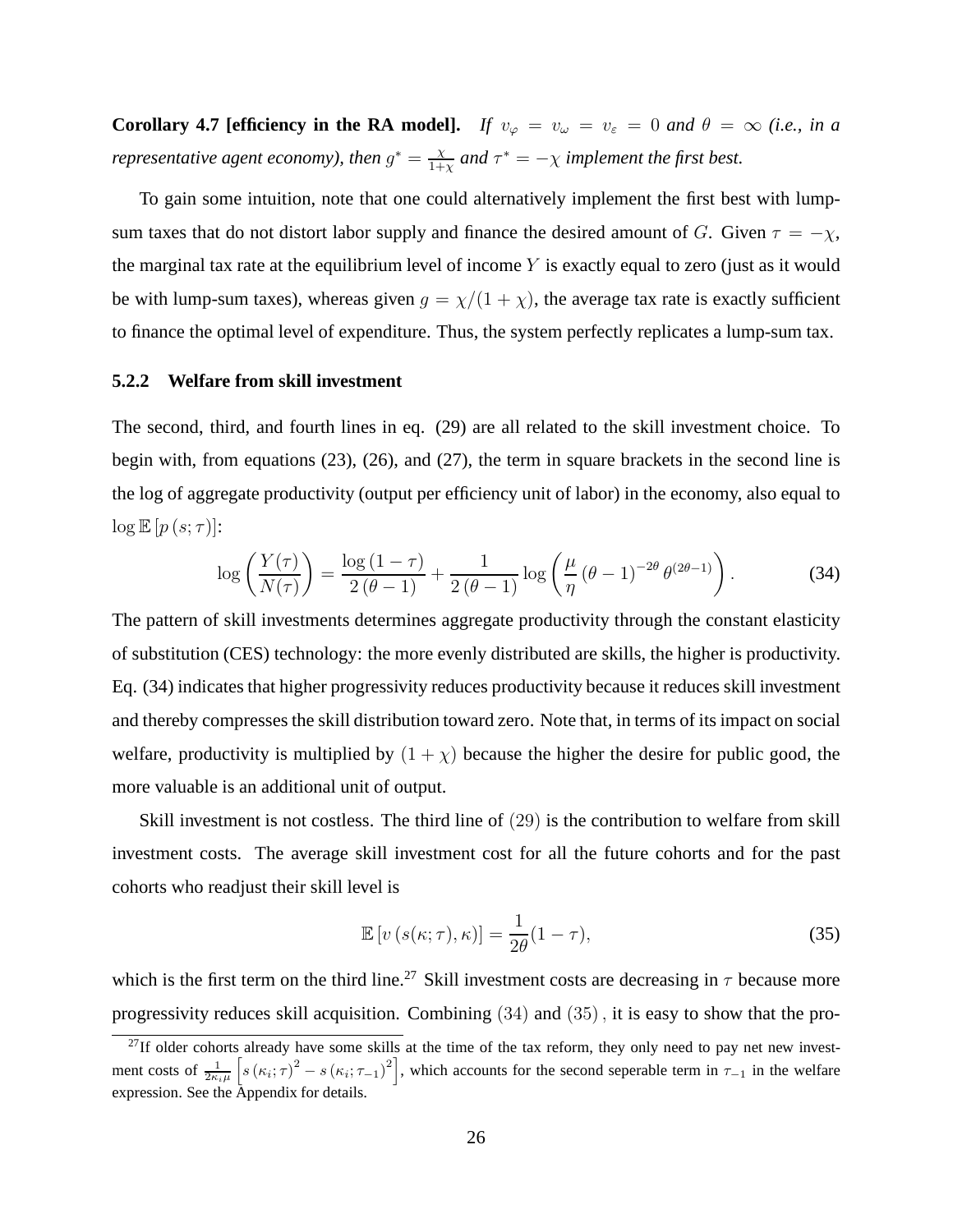

Figure 2: Optimal  $\tau$  as a function of the elasticity of substitution across skill levels in production  $(\theta)$ 

ductivity gain from skill investment net of education costs is maximized at  $\tau = -1/(\theta - 1) < 0$ : a regressive system invites larger skill investments and the stronger is complementarity in production, the stronger is this force.

The government also cares about how the choice for  $\tau$  impacts consumption dispersion both directly (via redistribution) and indirectly, via equilibrium skill prices and quantities. The welfare cost of consumption dispersion across skill types is

welfare cost of skill price dispersion = 
$$
-\log\left(1 - \left(\frac{1-\tau}{\theta}\right)\right) - \left(\frac{1-\tau}{\theta}\right)
$$
, (36)

or the term in the fourth line of  $(29)$ .<sup>28</sup> This cost is decreasing in  $\tau$  because higher progressivity reduces after-tax earnings and consumption dispersion.

We have learned that offsetting forces determine the optimal level of progressivity with respect to skill acquisition: more progressivity diminishes aggregate productivity, but it also decreases consumption dispersion across skill types. Which force dominates? In Figure 2 we set  $\chi = 0$ ,

<sup>&</sup>lt;sup>28</sup>The skill-related component of consumption,  $p(s)^{1-\tau}$ , is Pareto distributed with parameter  $P = \theta/(1-\tau)$ . If consumption is Pareto distributed with Pareto parameter P, the expected value for consumption is  $P/(P - 1)$ . Log consumption is then exponentially distributed, with exponential parameter  $P$ . Let  $F_c$  denote the Pareto cumulative distribution function (CDF) for consumption, and let  $F_z$  denote the Exponential CDF for  $z = \log c$ . The welfare cost  $\varpi$ of consumption dispersion (assuming logarithmic preferences) can then be calculated as the percentage by which safe consumption must be reduced to deliver the same expected utility as risky consumption:  $\log((1 - \varpi)P/(P - 1))$  =  $\int \log c \, dF_c = 1/P$ . Now, since in our example  $P = \theta/(1-\tau)$  and  $\varpi$  is small,  $\varpi \approx -\frac{1-\tau}{\theta} - \log \left( \frac{\theta-(1-\tau)}{\theta} \right)$ θ  $\int$  as in eq. (36).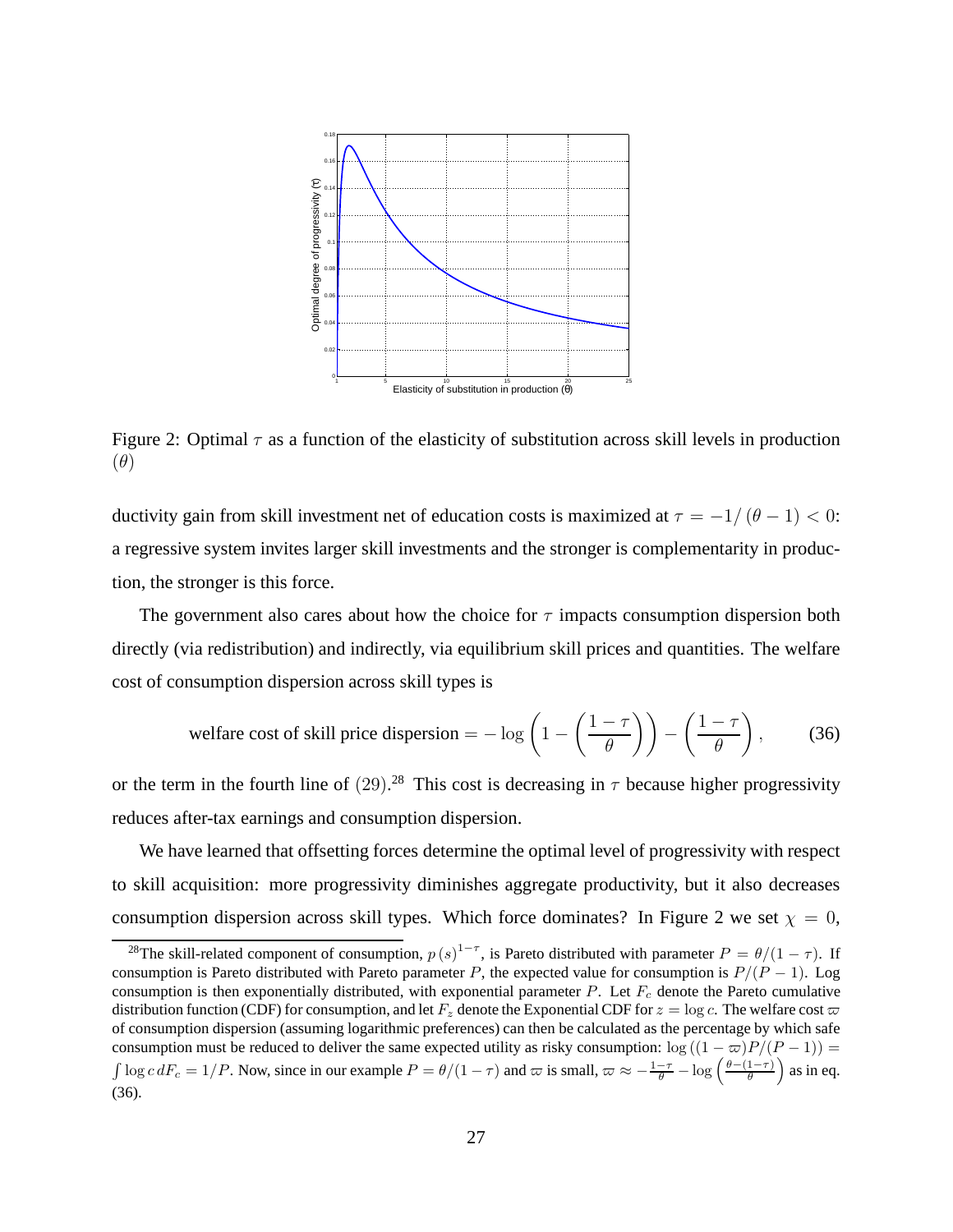$\sigma = \infty$ , and  $v_{\varphi} = v_{\varphi} = v_{\varepsilon} = 0$  to isolate the skill investment channel and show how  $\tau^*$  varies with  $\theta$ . The figure reveals that the skill investment component of social welfare calls for progressivity ( $\tau^* > 0$ ), a result we prove formally in Section 5.3. At the same time, the optimal degree of progressivity is nonmonotone in  $\theta$ . As  $\theta \to \infty$ , the economy converges to a representative agent economy, so  $\tau^* = 0$ . For lower values for  $\theta$ , the utilitarian government chooses  $\tau^* > 0$  to reduce the welfare loss from consumption dispersion. However, as  $\theta \rightarrow 1$  and skill complementarity increases in production, the distortion to aggregate productivity from progressivity becomes more important – because of the term  $\frac{1}{2(\theta-1)}\log(1-\tau)$  in  $(34)$  – and  $\tau^*$  falls. At the same time, a regressive tax scheme, which would raise productivity, would make consumption inequality explode: eq. (36) shows that, as  $\theta \to 1$ , the term  $-\log(\theta - 1 + \tau)$  goes to  $-\infty$  as  $\tau$  approaches zero. Overall, these two forces balance out, and as  $\theta \to 1$ ,  $\tau^* \to 0$  – a flat tax system. Thus, the optimal degree of progressivity is largest for intermediate values for  $\theta$ .

### **5.2.3 Welfare from preference heterogeneity and uninsurable wage risk**

The existence of heterogeneity in the preference for leisure, through variation in the parameter  $\varphi$ , translates into dispersion in hours worked, earnings, and consumption. The fifth line of the social welfare expression is the welfare contribution of this source of consumption dispersion:

$$
\text{welfare cost of } var_{\varphi} \left( \log c \right) = \left( 1 - \tau \right)^2 v_{\varphi}. \tag{37}
$$

This term is the familiar Lucas representation of the welfare cost of consumption dispersion when the underlying shocks are lognormal: one-half of the variance of log consumption times the coefficient of risk aversion, which is equal to one in our model.

Uninsurable shocks are another key source of consumption dispersion, and their contribution to social welfare shows up in the sixth line of eq. (29):

$$
\text{welf. cost of } var_{\alpha} \left( \log c \right) = \left[ (1 - \tau) \frac{\beta \delta}{\gamma - \beta \delta} \frac{v_{\omega}}{2} - \log \left( \frac{1 - \delta \exp \left( \frac{-\tau (1 - \tau)}{2} v_{\omega} \right)}{1 - \delta} \right) \right] \tag{38}
$$
\n
$$
\simeq \frac{1}{2} \cdot var_{\alpha} \left( \log c \right) \text{ when } \gamma = \beta,
$$

where  $var_\alpha(\log c)$  denotes within-skill group variance of log consumption in cross section. The approximation in the second line of eq. (38) is extremely accurate for plausible parameter values, as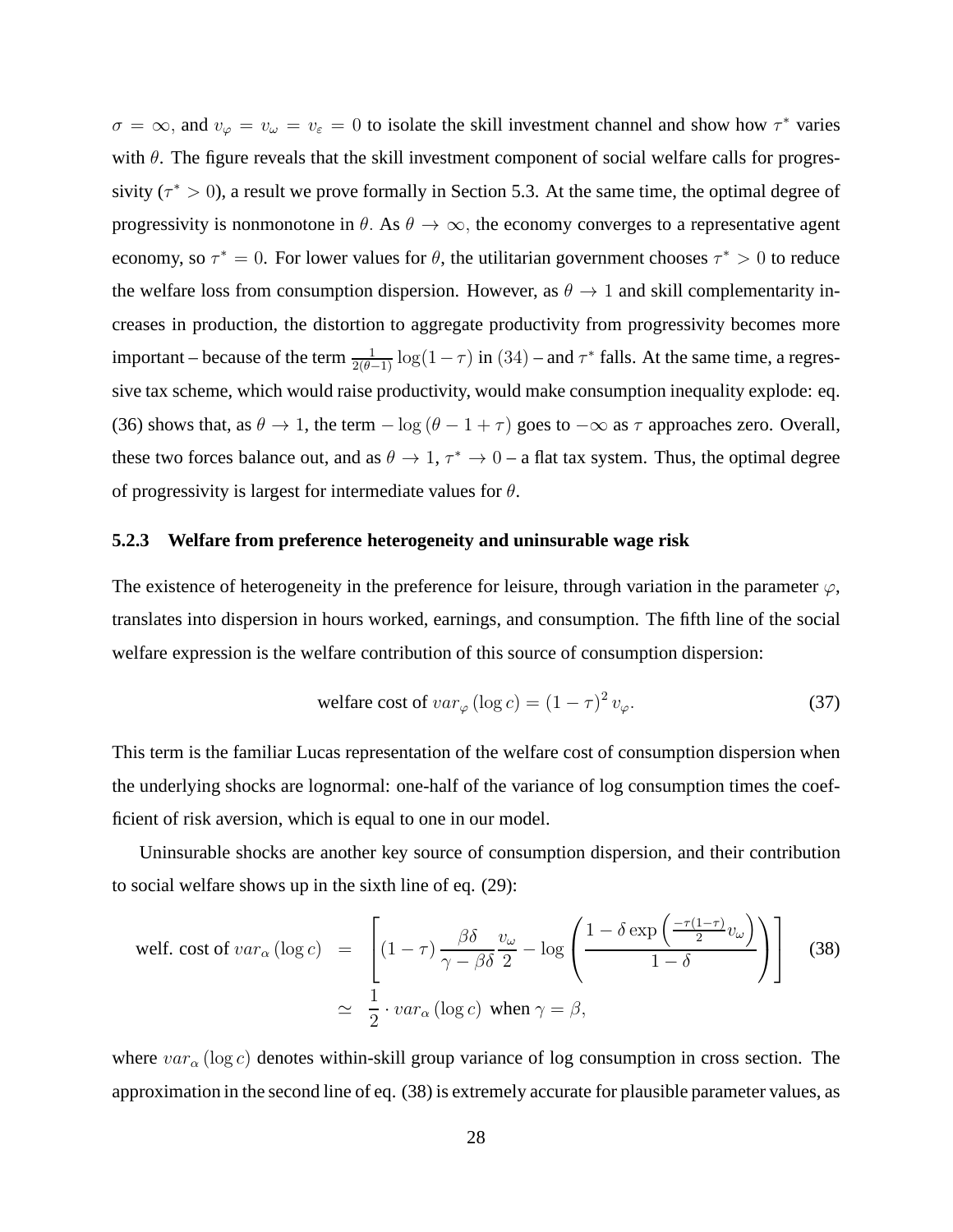we show in the proof of Proposition 4 in the Appendix. As can be seen from (37) and (38), a higher  $\tau$  reduces consumption dispersion stemming from both preference heterogeneity and uninsurable risk. Since consumption inequality lowers welfare, these two forces push the optimal  $\tau$  towards one, the value at which there would be zero consumption dispersion.

#### **5.2.4 Welfare from insurable wage risk**

The last two terms of the welfare expression are also easily interpretable. Note that

$$
\log\left(\frac{N(\tau)}{H(\tau)}\right) = \frac{1}{\hat{\sigma}}v_{\varepsilon} \tag{39}
$$

$$
var_{\varepsilon} (\log h) = \frac{1}{\hat{\sigma}^2} v_{\varepsilon}.
$$
 (40)

The first term is the log productivity gain from insurable wage variation. As explained when discussing the equilibrium allocations, more insurable wage dispersion is good news for welfare, because individual hours worked become more positively correlated with individual productivity and aggregate output increases. Hours dispersion is, however, costly in welfare terms because of the convexity in the disutility of hours. This cost is captured by the last term in the welfare expression, which is the cross-sectional variance of log hours due to insurable shocks multiplied by  $\sigma$ , which measures the aversion to hours fluctuations.<sup>29</sup>

The sum of these two terms (productivity gain net of the disutility costs of hours fluctuations) is maximized at  $\tau = 0$  because hours respond efficiently to insurable shocks with  $\tau = 0$ , whereas  $\tau \neq 0$  induces misallocation in hours worked. Thus, larger insurable wage risk will push the optimal  $\tau$  toward zero.<sup>30</sup>

### **5.3 When should taxes be progressive?**

By differentiating the expression for social welfare in eq. (29) with respect to  $\tau$ , one can obtain a necessary and sufficient parametric condition for the optimal tax system to be progressive.

<sup>&</sup>lt;sup>29</sup>As with the productivity gain from skill investment, the productivity gain from insurable risk is multiplied by  $1 + \chi$ , reflecting the additional value of an extra unit of output when agents value government expenditures.

<sup>30</sup>This finding is different from the result in **?** that the standard Mirrlees-style formulas for the optimal tax schedule are unaffected by the presence of private insurance that does not generate moral hazard. The main reason for this difference is that **?** assume that the government can tax earnings net of private insurance payments whereas we assume that taxes are levied on labor income only.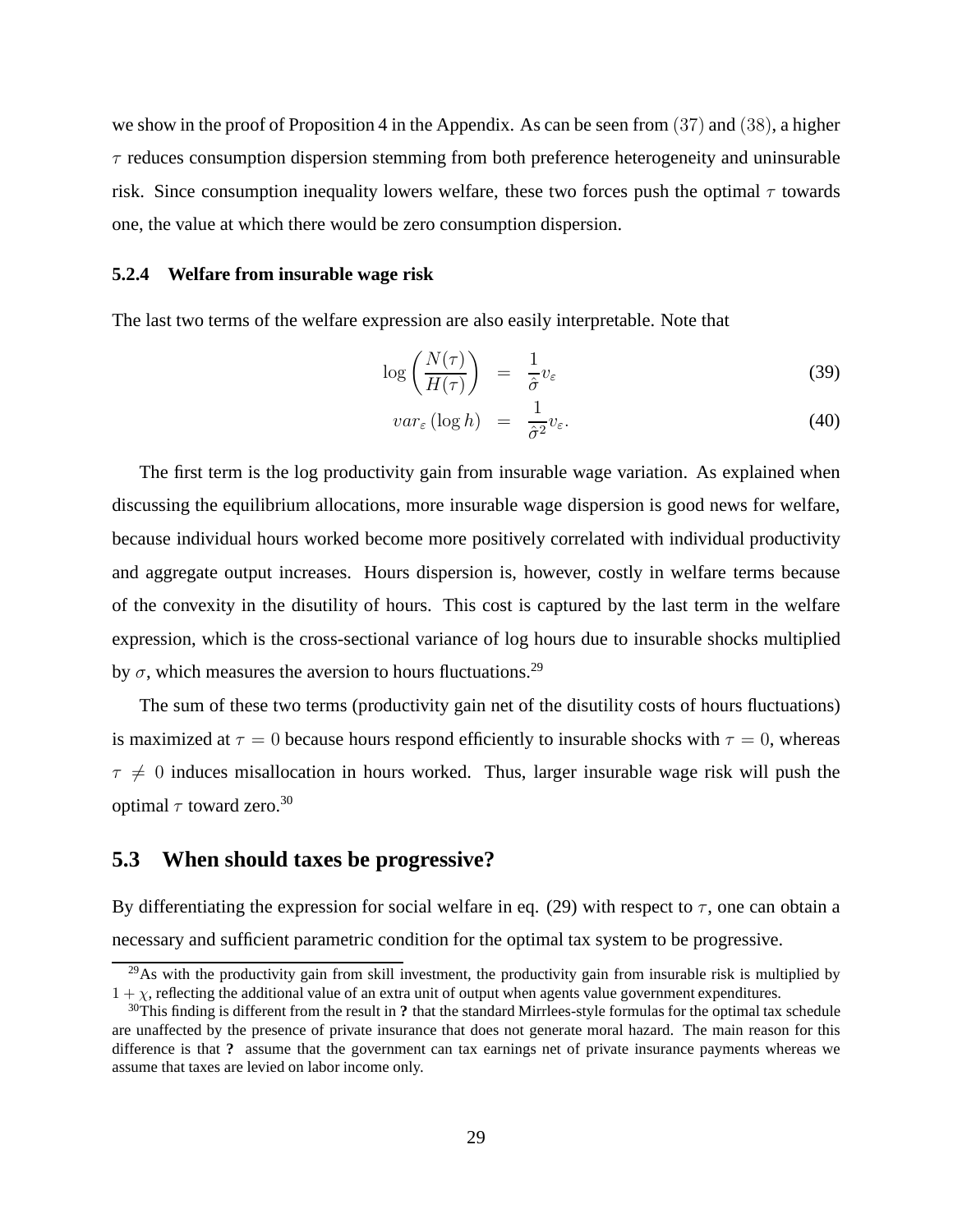**Proposition 5 [condition for progressivity].** *The optimal value for* τ *is strictly positive if and only if*

$$
\frac{1}{2}\left(\frac{1}{\theta-1}-\frac{1}{\theta}\right)+(v_{\varphi}+v_{\alpha})>\chi\left(\frac{1}{2(\theta-1)}+\frac{1}{1+\sigma}\right).
$$
\n(41)

The terms on the left-hand side of (41) are the marginal benefits from increasing progressivity at  $\tau = 0$ , and the ones on the right-hand side are the corresponding marginal costs.<sup>31</sup> The first term on the left-hand side is the gain from reducing consumption inequality across skill types net of the productivity loss from reduced skill investment (minus its costs). The second term is the gain from reducing consumption dispersion across agents with different preferences and labor productivity.

The term in parentheses on the right-hand side is the (negative of the) elasticity of aggregate output with respect to  $\tau$ . The first component captures the loss in output associated with reduced skill investment, and the second reflects the loss from reduced labor supply: recall the discussion of Corollary 3.2. The welfare loss from lower output is proportional to  $\chi$ , which captures the strength of the public good externality. The logic is that  $\chi$  captures the wedge between the social marginal value of additional output and the private marginal value. Note that if  $\chi = 0$ , then the optimal tax system is always progressive.

## **5.4 Optimal marginal tax rate at the top**

One focus of the Mirrlees approach to optimal taxation has been characterizing the optimal marginal tax rate at the top of the income distribution. Assuming an unbounded Pareto right tail for *exogenous* labor productivity (and assuming the social welfare function puts zero weight on agents far in the tail), Saez (2001) shows that the marginal tax rate at the top converges to

$$
\bar{t} = \frac{1}{1 + \zeta^u + \zeta^c (\theta - 1)},
$$
\n(42)

where  $\zeta^u$  and  $\zeta^c$  are uncompensated and compensated labor supply elasticities.<sup>32</sup> Thus, as Saez and others have noted, the thicker is the right tail of the productivity distribution (i.e., the smaller is the Pareto coefficient  $\theta$ ), the higher is the optimal marginal tax rate at the top.

<sup>&</sup>lt;sup>31</sup>This condition is independent of the insurable variance  $v_{\varepsilon}$  because the term in welfare involving this component is maximized at  $\tau = 0$ , so the marginal welfare effect from a change in  $\tau$  is zero at  $\tau = 0$ .

<sup>&</sup>lt;sup>32</sup>Given our utility function, as earnings increase, these elasticities converge to zero and  $1/(1 + \sigma)$ , respectively, and thus the efficient top marginal tax rate – given exogenous wages – would converge to  $\bar{t} = \frac{1+\sigma}{\sigma+\theta}$ .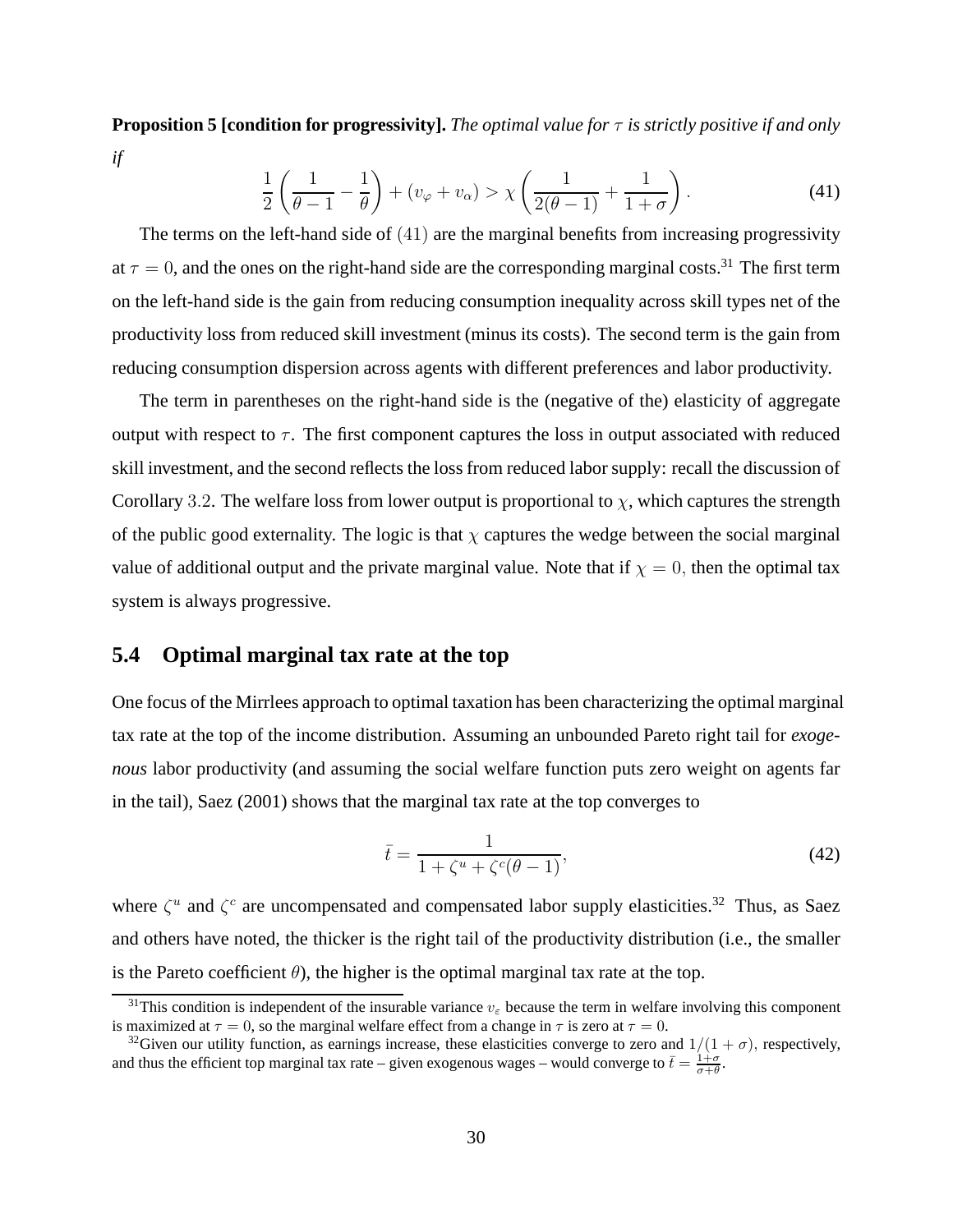Our model with  $\chi = 0$  and  $v_{\varphi} = v_{\varphi} = v_{\varepsilon} = 0$  is a version of the Mirrlees environment, but with one important difference: the Pareto distribution for labor productivity is *endogenously* determined by skill investment, and its Pareto parameter is the elasticity of substitution across skill types in production. As we showed in Section 5.2.2, the optimal choice for  $\tau$  is nonmonotonic in  $\theta$ .<sup>33</sup> In particular, there is a range of values for  $\theta$  close to unity in which reducing  $\theta$  (and increasing inequality) lowers optimal progressivity, and thus marginal tax rates at high income levels, in sharp contrast to the familiar Mirrlees result.<sup>34</sup> Recall the logic for this result: the more complementary are skill types, the larger are the productivity gains from a more even skill distribution. Thus, the more costly are high tax rates at the top that discourage skill investment of high learning ability (high  $\kappa$ ) individuals. We conclude that whether the Pareto right tail in the earnings distribution reflects exogenous luck or endogenous investments is quantitatively important for determining optimal top marginal tax rates.

## **6 Quantitative implications of the theory**

After describing the model parametrization, we explore the quantitative implications of the theory. Next, we perform a robustness analysis with respect to (i) the weights used by the government in its social welfare function and (ii) the assumption that government expenditures are valued.

## **6.1 Parametrization**

Thanks to the closed-form solution for allocations, we can derive analytical expressions for the cross-sectional moments of the joint equilibrium distribution of wages, hours, and consumption. The explicit analytical links between structural parameters and equilibrium moments enable us to prove identification of all parameters and to estimate the model given empirical counterparts of these moments computed from commonly used micro-data on wages, hours worked, and consumption.

We begin by recognizing that in survey data, hours and consumption are measured with error,

<sup>&</sup>lt;sup>33</sup>Figure 2 is drawn for the case  $\sigma = \infty$ , but the nonmonotonicity result is more general and applies with elastic labor supply.

<sup>&</sup>lt;sup>34</sup>Strictly speaking, for any  $\tau > 0$ , marginal tax rates converge to one under our functional form for taxes as earnings go to infinity. But from eq. (3), it is easy to show that marginal tax rates are strictly increasing in progressivity for any  $y \in (\exp(-1/(1 - \tau)), \infty).$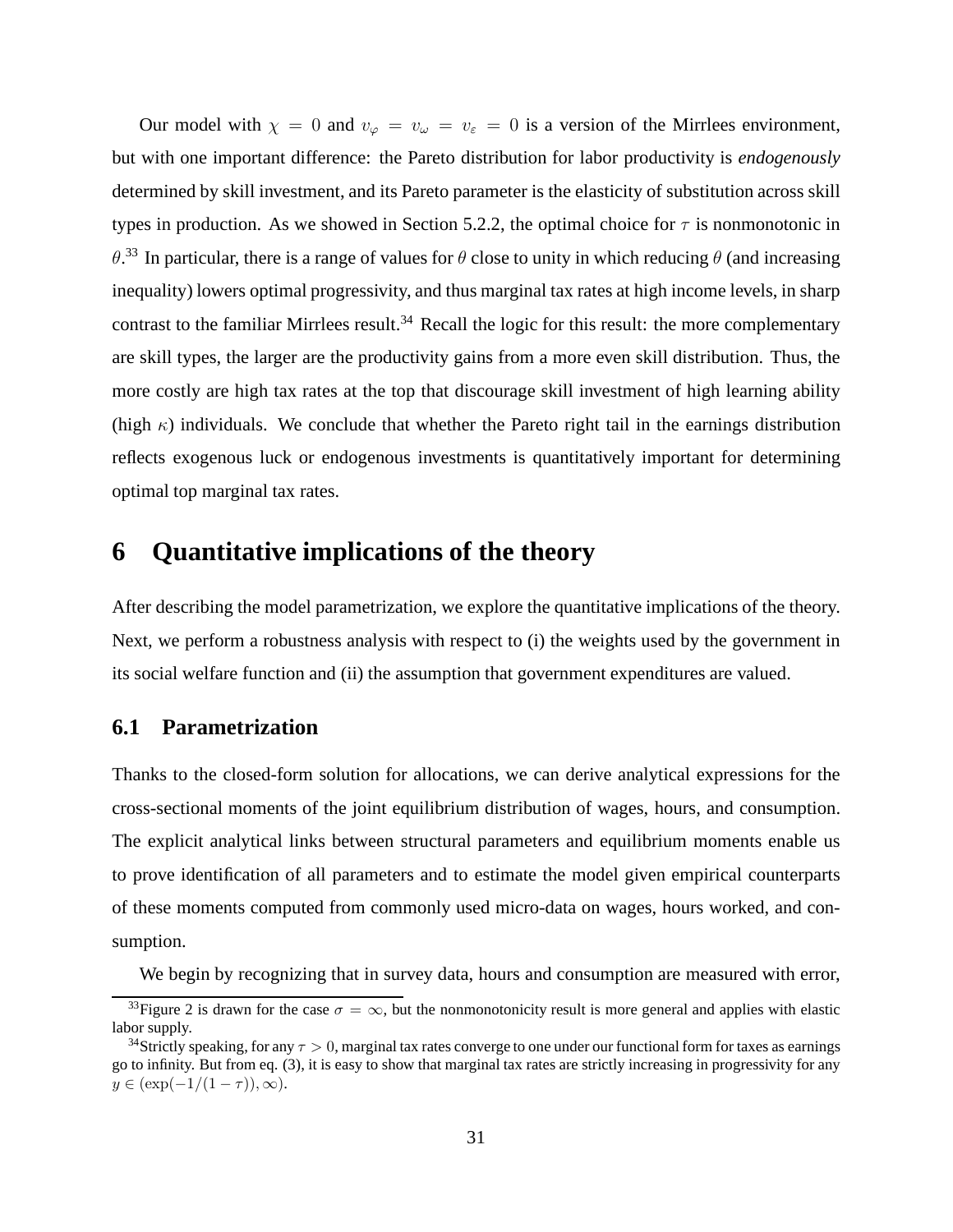and hourly wages (computed as annual earnings divided by annual hours) inherit measurement error from both variables. Let  $v_{\mu h}$ ,  $v_{\mu c}$ ,  $v_{\mu y}$  denote the variances of reporting error in hours, consumption, and earnings, respectively, and assume measurement error is classical. If we tack on measurement error to log wages and the log allocations in  $(21)$  and  $(22)$ , and compute crosssectional moments of their joint distribution, we obtain the following set of moment conditions:

$$
var(\log w) = \frac{1}{\theta^2} + v_\alpha + v_\varepsilon + v_{\mu y} + v_{\mu h}
$$
\n
$$
var(\log h) = v_\varphi + \frac{1}{\hat{\sigma}^2} v_\varepsilon + v_{\mu h}
$$
\n
$$
var(\log c) = (1 - \tau)^2 \left( v_\varphi + \frac{1}{\theta^2} + v_\alpha \right) + v_{\mu c}
$$
\n
$$
cov(\log h, \log w) = \frac{1}{\hat{\sigma}} v_\varepsilon - v_{\mu h}
$$
\n
$$
cov(\log h, \log c) = (1 - \tau) v_\varphi
$$
\n
$$
cov(\log w, \log c) = (1 - \tau) \left( \frac{1}{\theta^2} + v_\alpha \right).
$$
\n(43)

These moments contain all the structural parameters of the model. The variance of the uninsurable innovation  $v_{\omega}$  is implied by  $v_{\alpha}$ , given a value for  $\delta$ .<sup>35</sup>

Based on our previous work (Heathcote et al., 2014), we set  $\sigma = 2.165$ , a value broadly consistent with the microeconomic evidence on the Frisch elasticity (see, e.g., Keane, 2011). From the same paper we set the variances of measurement error to  $v_{\mu h} = 0.036$ ,  $v_{\mu y} = 0$ , and  $v_{\mu c} =$ 0.040. In light of our evidence on the progressivity of the U.S. tax/transfer system described in Section 2, we set  $\tau = 0.151$ .

It is easy to see that  $v_{\varphi}$ ,  $v_{\varepsilon}$ , and  $(v_{\alpha} + 1/\theta^2)$  are overidentified by the set of moments in (43). To separately identify the cross-sectional variance of uninsurable risk,  $v_{\alpha}$ , from the cross-sectional variance of skill prices,  $1/\theta^2$ , we use the cross-sectional moments  $var^0$  (log w),  $var^0$  (log c), and  $cov^0$  (log w, log c) at age  $j = 0$ , which reflect only variation in skills acquired before labor market entry, since  $v_{\alpha}^0 = 0$ . In Section 6.2.1 we pursue an alternative strategy for separating  $v_{\alpha}$  and  $\theta$ .

Our data are drawn from two surveys, the Panel Study of Income Dynamics (PSID) for years <sup>35</sup>The variance of  $\alpha$  at age j is  $v^j_\alpha = jv_\omega$  so the cross-sectional uninsurable variance in the model is

$$
v_{\alpha} = (1 - \delta) \sum_{a=0}^{\infty} \delta^a v_{\alpha}^a = \frac{\delta}{1 - \delta} v_{\omega}.
$$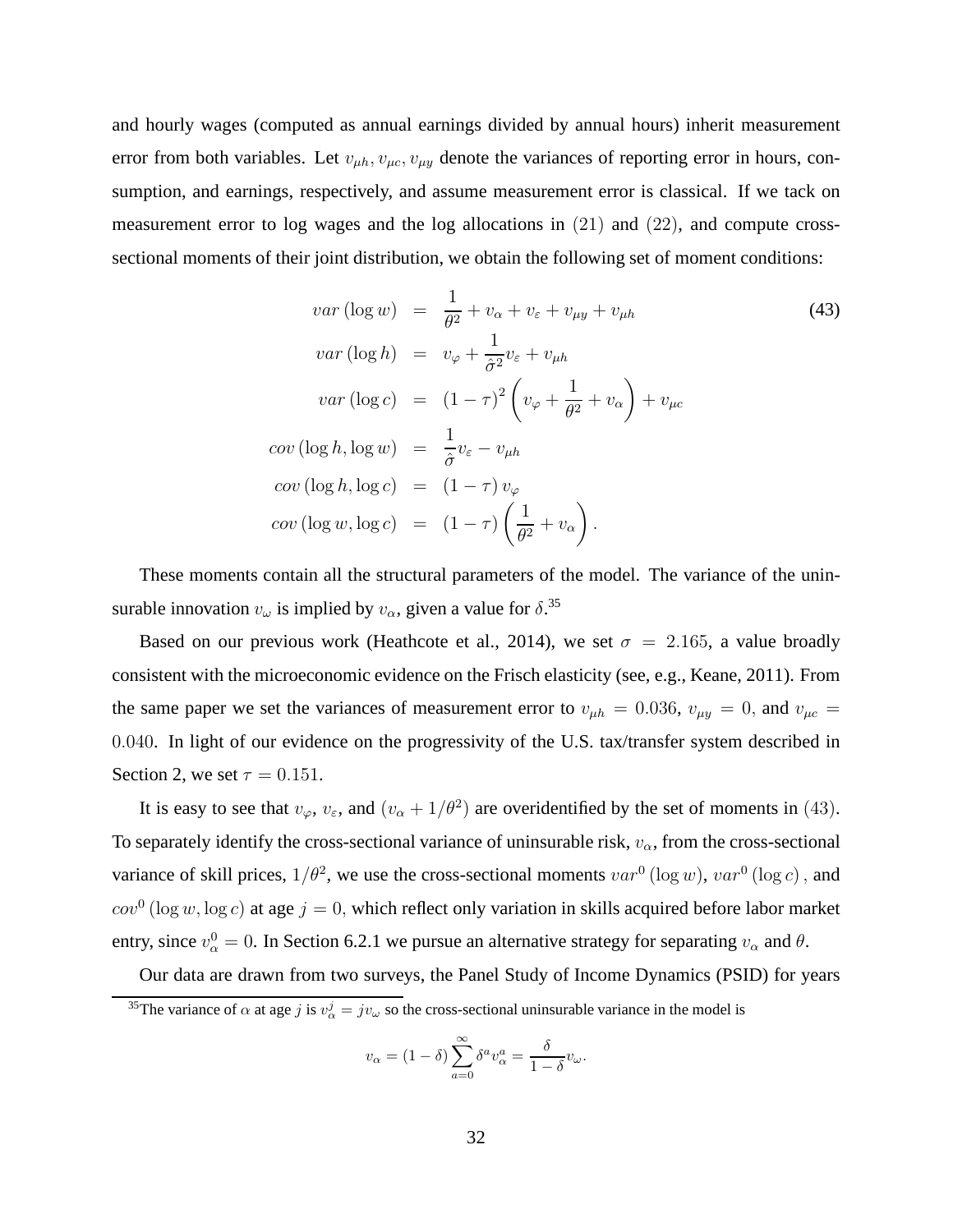Table 1: Parametrization

|                 | $\tau$ US |       | $\sigma$ | $v_{\mu h}$ | $v_{\mu y}$ | $v_{\mu c}$ | $v_{\varphi}$ | $v_{\varepsilon}$ | $v_{\alpha}$ |                          | $v_{\omega}$ |
|-----------------|-----------|-------|----------|-------------|-------------|-------------|---------------|-------------------|--------------|--------------------------|--------------|
| <b>Baseline</b> | 0.151     | 0.233 | 2.165    | 0.036       | $\Omega$    | 0.040       | 0.035         | 0.166             | 0.097        | 3.144                    | 0.003        |
|                 | (0.003)   | -     |          |             |             |             | (0.002)       | (0.010)           | (0.007)      | (0.115)                  | (0.0003)     |
|                 |           |       |          |             |             |             |               |                   |              |                          |              |
| Alternative     | 0.151     | 0.233 | 2.165    | 0.036       | $\Omega$    | 0.040       | 0.021         | 0.139             |              | 2.000                    |              |
|                 | (0.003)   |       |          |             |             |             | (0.002)       | (0.010)           | (0.0000)     | $\overline{\phantom{0}}$ | (0.0000)     |

Source: PSID and CEX, 2000-2006. See the main text for details. Bootstrapped standard errors based on 500 replications in parentheses.

2000, 2002, 2004, and 2006 and the Consumption Expenditure Survey (CEX) for years 2000–2006. We apply the same sample selection criteria outlined in Section 2. We first regress individual log wages, individual log hours, and household log consumption on year dummies, a quartic in age, and (for consumption) household composition dummies. We then use the residuals from these regressions to construct the empirical counterpart of the moments in (43) plus the three moments at age "zero" (an average of ages 25-29 in the data). The minimum distance procedure therefore uses nine moments to estimate four parameters  $(v_{\varphi}, v_{\varepsilon}, v_{\alpha}, \theta)$ . We set  $\delta = 0.971$  to match an expected working life of 35 years, the same age span considered in the micro-data. Given an estimate for  $v_{\alpha}$ , the innovation variance  $v_{\omega}$  is pinned down. The estimated parameter values are summarized in Table 1, together with the other pre-determined parameter values.

In the data,  $var(\log w) = 0.43$ ,  $var(\log h) = 0.11$ ,  $var(\log c) = 0.18$ , and  $var^0(\log c) = 0$  $0.15<sup>36</sup>$  The estimates in Table 1 imply that, net of measurement error, (i) the insurable component accounts for 40 percent of the variance of wages, the uninsurable component accounts for onequarter, and the heterogeneity in skills for the residual one-third; (ii) cross-sectional dispersion in the disutility of work effort explains almost half of the hours variation, and insurable shocks explain almost one-quarter; (iii) one-fifth of consumption inequality is due to dispersion in the disutility of work, and the residual is accounted for equally by uninsurable wage risk and skill heterogeneity; (iv) the growth in the variance of log consumption over the life cycle (ages 25-60) is around 0.10. These findings are broadly in line with the results in Heathcote et al. (2014).

To set the value for  $\chi$ , the relative weight on the government-provided good in preferences, we take the view that the fraction of output devoted to publicly provided goods  $q$  is chosen efficiently.

<sup>&</sup>lt;sup>36</sup>The values of the other empirical moments used in the estimation are  $cov(\log h, \log w) = -0.09$ ,  $cov(\log h, \log c) = 0.03, cov(\log w, \log c) = 0.15, var^0(\log w) = 0.28, and cov^0(\log w, \log c) = 0.10.$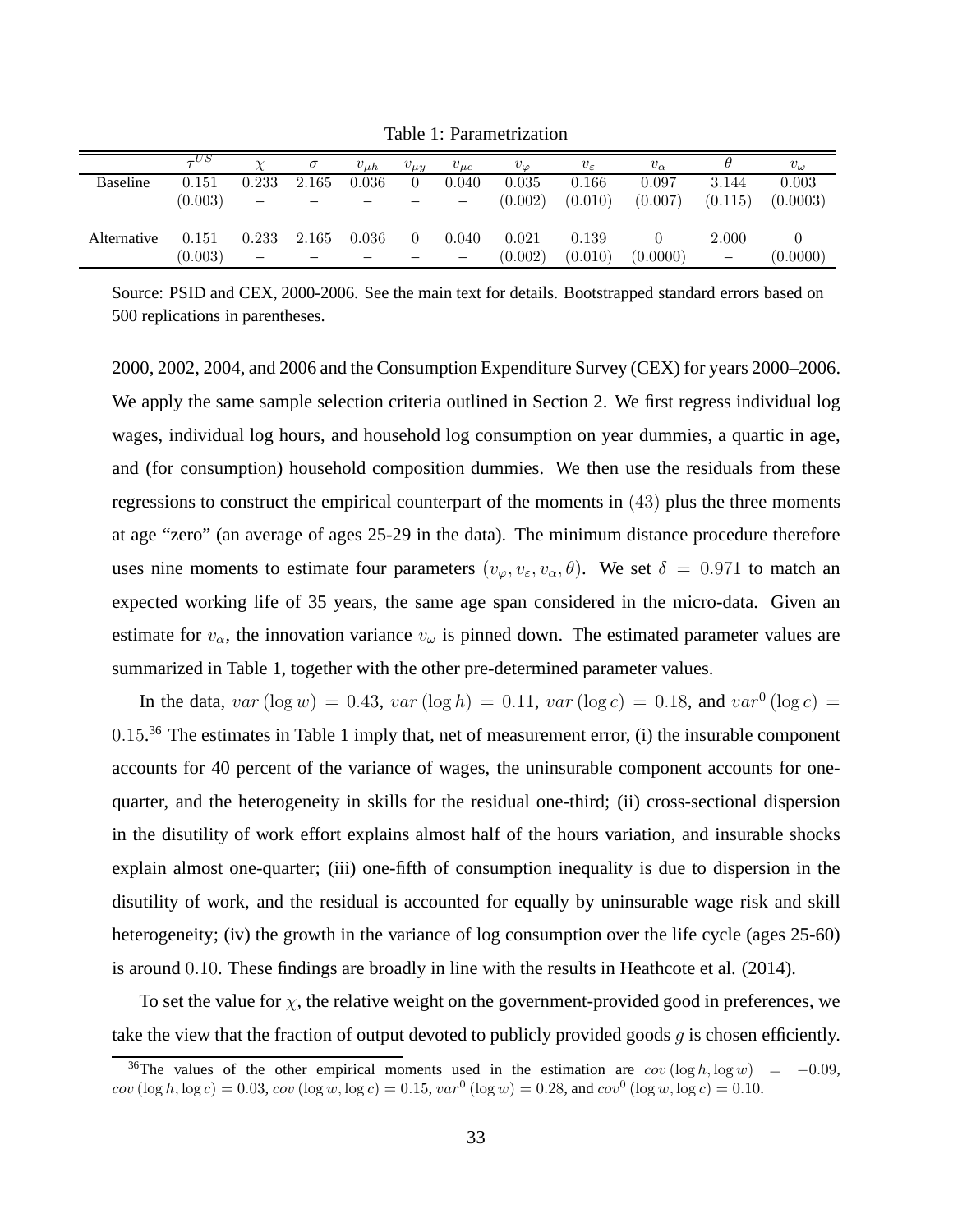

Figure 3: Social welfare as a function of  $\tau$  and welfare gain relative to the current U.S. system (left panel). Decomposition of social welfare into various components described in Section 5.2. The optimal value for  $\tau$  is 0.062.

In Section 7.1 we show that if  $g$  was the outcome of voting, the median voter would pick the efficient level  $g^*$ , which provides a theoretical foundation for this calibration choice. Since, over the period 2000-2006,  $g = G/Y = 0.189$ , we set  $\chi = 0.233$ . Because the optimal  $\tau$  is sensitive to the choice for  $\chi$ , Section 6.4 discusses alternative scenarios.

## **6.2 Results**

Once the optimality condition  $g^* = -\chi$  is substituted into (29) and values have been assigned to all the structural parameters, one obtains social welfare  $W(\tau)$  as a function of  $\tau$  only. Figure 3(a) plots this function, assuming  $\gamma = \beta$ . The value of progressivity that maximizes social welfare is  $\tau^* = 0.062$ . The welfare gain from reducing progressivity from the current value of  $\tau^{US} = 0.151$ to  $\tau^*$  is equivalent to 0.5 percent of lifetime consumption.

How different are the actual and optimal schemes? Note that the ratio of the variance of log disposable income to pre-government income is  $(1 - \tau)^2$ . Moving to the optimal scheme would increase this ratio from 0.72 to 0.88. The average income-weighted marginal tax rate would drop from 31 to 24 percent. Section 6.5 compares the tax/transfer schedule under the two systems in more detail.

The right panel reconstructs  $W(\tau)$  by sequentially adding all of its components. The first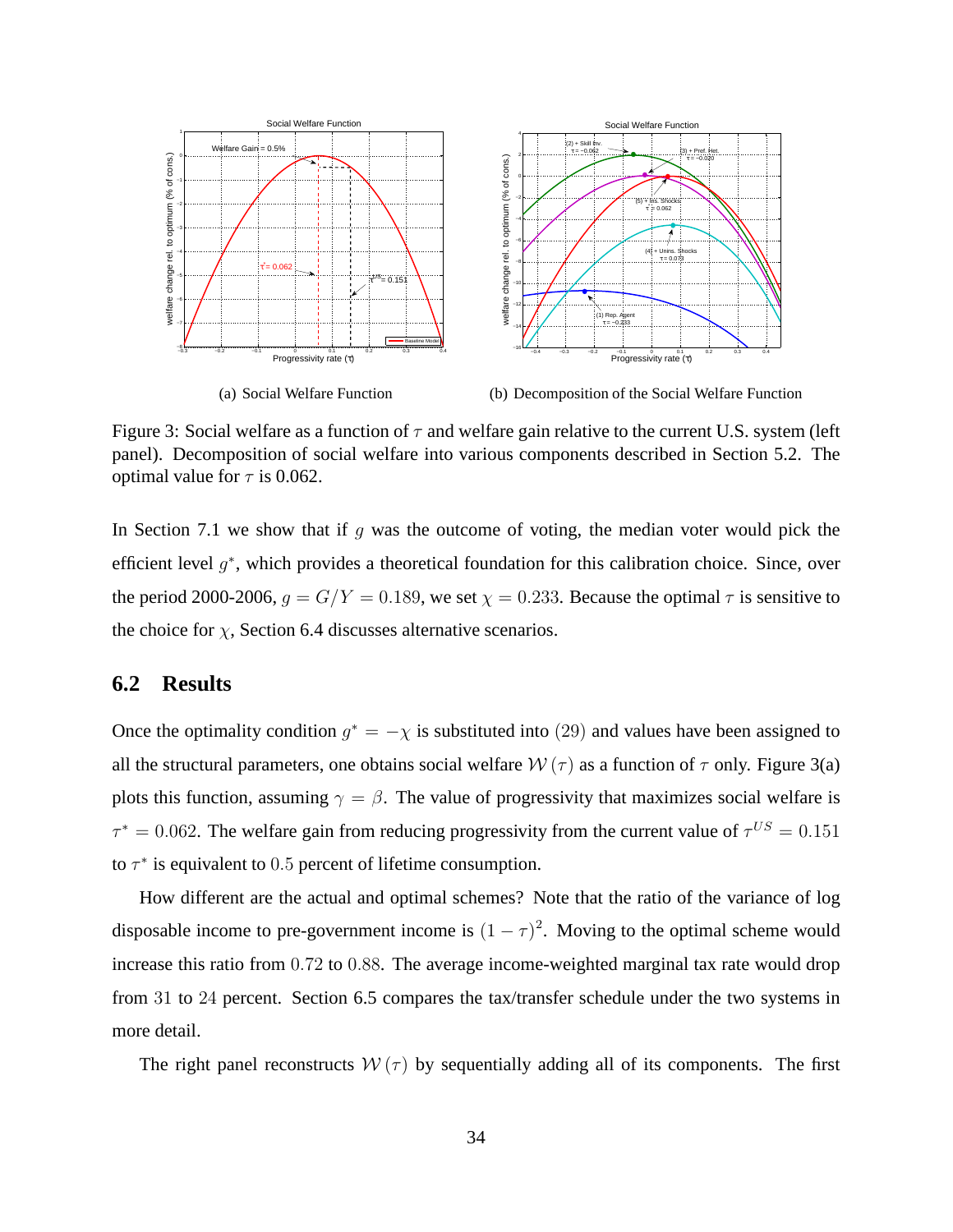component is welfare of the representative agent. As discussed, this is maximized at  $\tau = -\chi$  = −0.233. Adding the skill investment component (productivity gain from skill investment net of education costs minus the implied welfare loss from between-skill consumption inequality) pushes toward a more progressive system, and the optimal  $\tau$  moves to the right to  $-0.062$ . The concern for additional consumption inequality induced by preference heterogeneity further raises the optimal  $\tau$ to −0.02. Uninsurable shocks are a stronger source of consumption dispersion, which is reflected in the substantial upward jump in  $\tau$  to 0.073 when this component is incorporated. Finally, adding the productivity gain from insurable shocks pulls  $\tau$  back toward zero to its final value of 0.062.

Consumption dispersion generated by preference heterogeneity, skill dispersion, and uninsurable risk induces the government to choose a progressive scheme. If consumption inequality was the government's only concern,  $\tau$  would be optimally set to one, and the tax/transfer scheme would fully equate post-government income and consumption across households. Besides the desire to provide public goods, which we analyze in Section 6.4, two forces limit progressivity in the model: the distortion to skill investment and the distortion to labor supply.

To measure the strength of these two channels, we compute the optimal  $\tau$  (i) when  $\sigma = \infty$ and labor supply is therefore inelastic and (ii) when skills are exogenous.<sup>37</sup> In the case  $\sigma$  =  $\infty$ , the optimal  $\tau$  is 0.217, whereas in the case of an exogenous skill distribution, the optimal  $\tau$  is 0.211. Therefore, the endogeneities of labor supply and skill investment play quantitatively similar roles in limiting progressivity, and in the absence of either one of these channels, optimal progressivity would be substantially higher. Note in particular that endogenous skill investment, a margin ignored in much of the literature, is a very important factor restraining progressivity in our model.<sup>38</sup> Absent this margin, the welfare-maximizing policy would imply an increase in progressivity relative to the current tax system, whereas once this margin is incorporated, reducing progressivity is optimal.

 $37$ This latter case is obtained by excluding from the welfare function the first two terms associated with the productivity gain from skill investment net of the education cost.

<sup>38</sup>Two recent papers that do explicitly model the skill investment margin are Guvenen, Kuruscu, and Ozkan (2014) and Krueger and Ludwig (2013).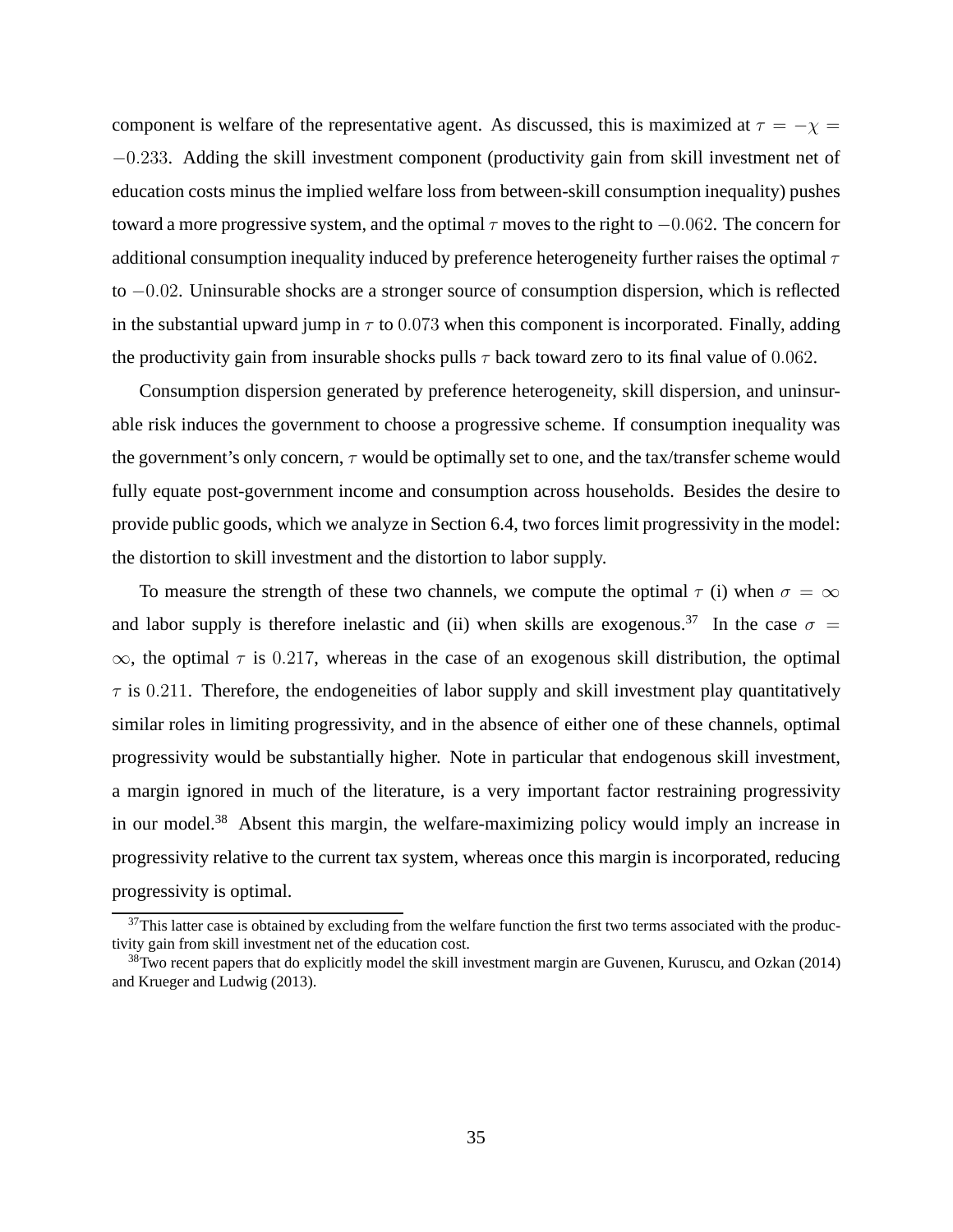#### **6.2.1 Alternative calibration of** θ **and top marginal tax rates**

A long-standing challenge in labor economics is understanding what fraction of wage dispersion reflects differential endogenous skill or human capital investments, and what fraction reflects exogenous differences in productivity. In the context of our model, the variance of the former is  $1/\theta^2$ and the variance of the second is  $v_{\alpha} = \delta v_{\alpha}/(1 - \delta)$ . We now consider an alternative strategy for calibrating  $\theta$  (and thus  $v_{\omega}$ ). Since the top end of the model distribution of income is approximately Pareto with parameter  $\theta$ , we have that

$$
\frac{E\left[p\left(s\right)|s>\bar{s}\right]}{p\left(\bar{s}\right)} = \frac{\theta}{\theta - 1}.\tag{44}
$$

From our PSID sample, we estimate that the ratio in (44) is stable and around 2 for income thresholds above \$250,000, which implies a value of  $\theta = 2^{39}$  If we use this moment to calibrate  $\theta$ , instead of using consumption dispersion at labor market entry, and reestimate the other model parameters, we obtain the values in the second row of Table 1. Because the consumption dispersion implied by skill investment is so large with  $\theta = 2$ , the estimation sets the variance of the uninsurable lifetime shocks  $v_\omega$  to zero.<sup>40</sup> The model still calls for positive preference heterogeneity and insurable productivity dispersion to account for the cross-sectional inequality of hours in the data. Under this alternative calibration, we obtain  $\tau^* = 0.037$ . Optimal progressivity is lower than in the baseline calibration, because a larger role for endogenous skills in generating wage dispersion implies a correspondingly smaller role for uninsurable life-cycle shocks, and thus reduces the incentive to provide social insurance against those shocks.

#### **6.3 Nonutilitarian welfare criteria**

The utilitarian social welfare function in (31) embeds both the desire to *insure* households against the privately uninsurable life-cycle shocks ω and to *redistribute* against income differentials due to initial heterogeneity in preferences  $(\varphi)$  and learning ability  $(\kappa)$ . We now consider some alternative formulations for the social welfare function that retain the desire to insure against uninsurable

<sup>&</sup>lt;sup>39</sup>Since the benchmark of comparison for our normative results is  $\tau^{US}$  estimated on PSID data, we use PSID data for this alternative estimate of  $\theta$ . Tax return data on wage income tabulated by Piketty and Saez (2003, Table B3) indicate a value for  $\theta$  between 1.6 and 2.2 for the years 2000-2006, depending on the choice for the threshold  $\bar{s}$ . Thus, our estimate falls within this range.

<sup>&</sup>lt;sup>40</sup>As a result, under this calibration, the model cannot generate a rise in consumption inequality over the life cycle.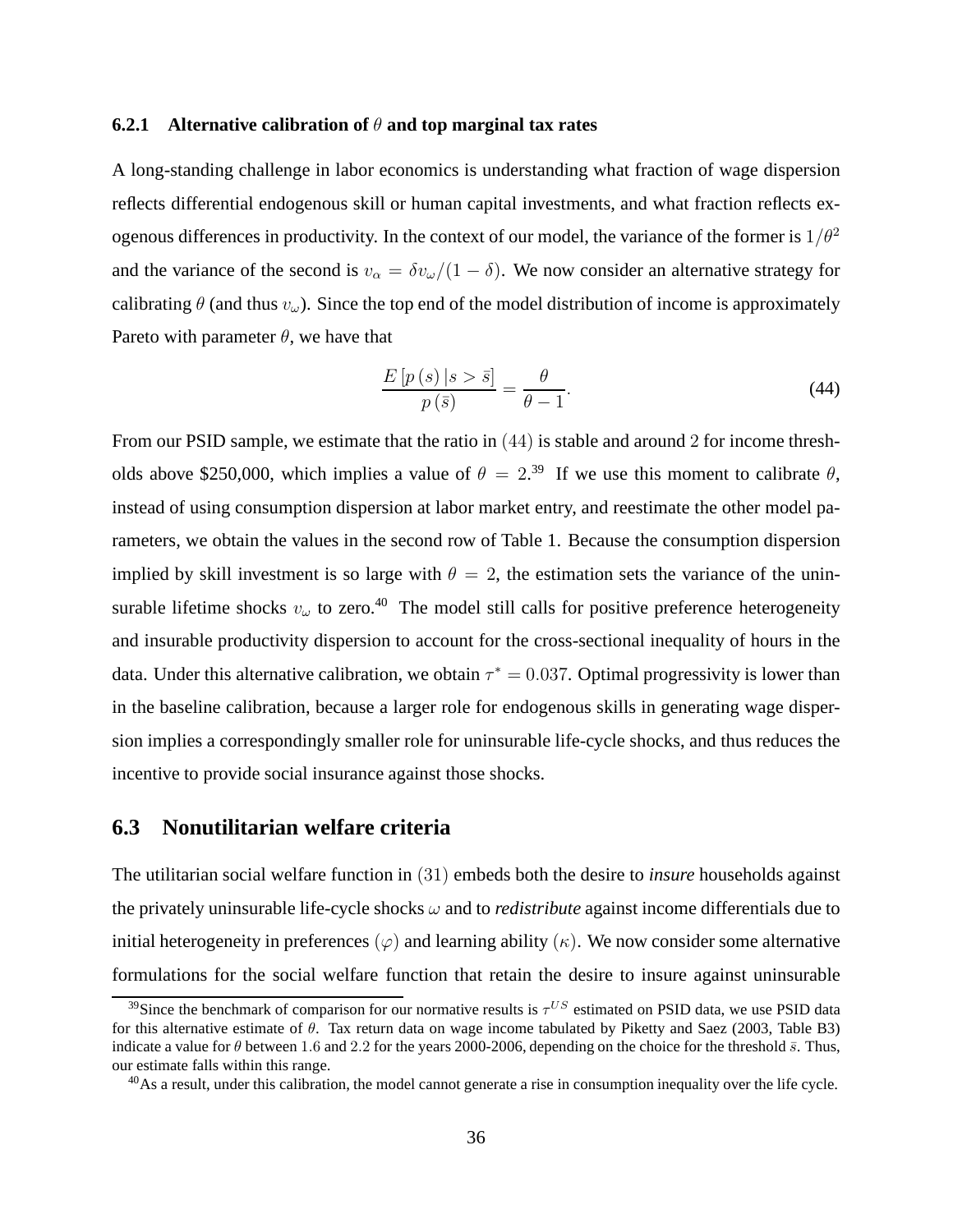shocks, but switch off the desire to redistribute with respect to initial conditions. We first note that when there is no need to raise revenue to finance public expenditure ( $\chi = 0$ ), and when all life-cycle productivity shocks are insurable ( $v_\omega = 0$ ) the welfare theorems apply, and thus the laissez-faire competitive equilibrium with  $\lambda = 1$  and  $\tau = 0$  is efficient.

**Proposition 6 [efficiency with**  $\chi = v_\omega = \tau = 0$ ]. If  $\chi = v_\omega = 0$ , then competitive equilibrium *allocations with*  $\tau = 0$  *are efficient. The corresponding planner weights are* 

$$
\zeta(\varphi,\kappa) = \frac{\exp\left(-\varphi + \frac{\eta}{\theta}\kappa\right)}{\theta/(\theta - 1)}.
$$
\n(45)

Proposition 6 describes the Pareto weights for the planner's problem whose solution coincides exactly with the competitive equilibrium with  $\tau = 0$ . These planner weights, by construction, do not incorporate any desire to redistribute with respect to income differentials reflecting fixed heterogeneity in preferences or learning ability. The social welfare function corresponding to these weights overweights agents with high ability and high diligence. $41$  Thus, the competitive equilibrium with  $\tau = 0$  does not deliver the allocations that would be chosen by a utilitarian planner with planner weights given by  $\zeta(\varphi, \kappa) = 1$ .

We label the planner with weights described by eq. (45) the "insurance-only" planner, because the only motive for progressivity with such weights is insuring against ex post realizations of the  $\omega$  shock. Using similar logic, we also construct preference weights for a  $\varphi$ -neutral planner, who is indifferent to consumption inequality originating from heterogeneity in the taste for leisure, and for a  $\kappa$ -neutral planner who has no desire to respond to income inequality generated by the initial heterogeneity in learning ability  $\kappa$  and the ensuing skill inequality.

Evaluating equilibrium allocations given the weights in eq. (45), we can compute social welfare under the insurance-only social welfare function.

 $41$ Benabou (2002) uses an alternative approach to evaluate welfare gains while abstracting from purely redistributive effects. Instead of aggregating utilities across individuals, his social welfare function aggregates consumption certainty equivalents.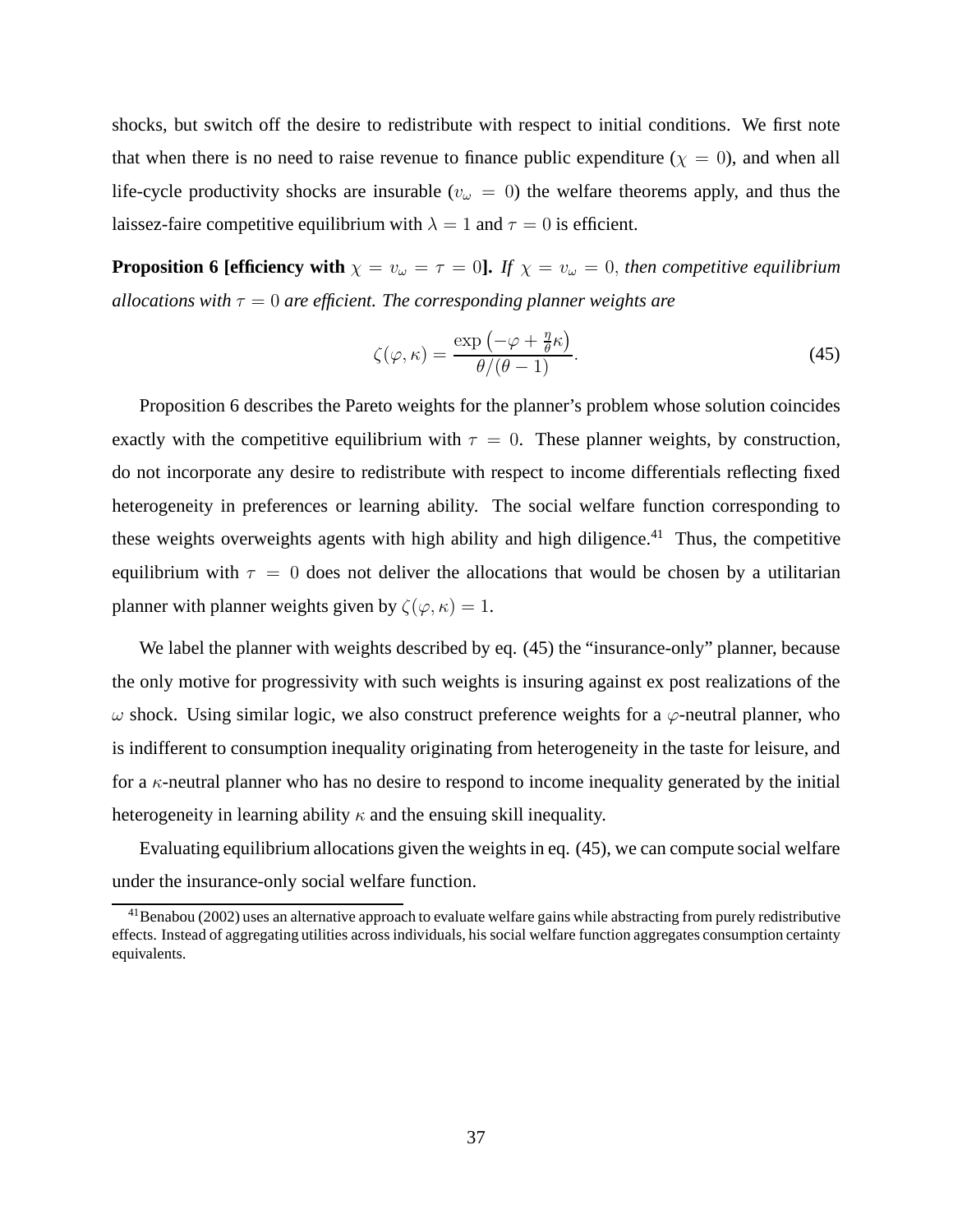|                          | Utilitarian | $\kappa$ -neutral | $\varphi$ -neutral | Insurance-only |  |
|--------------------------|-------------|-------------------|--------------------|----------------|--|
| Redist. wrt $\kappa$     |             |                   |                    |                |  |
| Redist. wrt $\varphi$    |             |                   |                    |                |  |
| Insurance wrt $\omega$   |             |                   |                    |                |  |
| $\tau^*$                 | 0.062       | 0.003             | 0.035              | $-0.025$       |  |
| Welf. gain (pct of $c$ ) | 0.52        | 1.40              | 0.88               | 1.98           |  |

Table 2: Optimal progressivity under nonutilitarian welfare

#### **Corollary 6.1 [nonutilitarian welfare].** *Welfare for the insurance-only planner is*

$$
\mathcal{W}^{ins}(g,\tau) = \mathcal{W}(g,\tau) \n+ (1-\tau)^2 \frac{v_{\varphi}}{2} + (1-\tau^2) \frac{v_{\varphi}}{2} \n- \frac{1}{2\theta}(1-\tau) + \frac{1}{2(\theta-1)}(1-\tau).
$$
\n(46)

The second line adjusts the welfare component associated with preference heterogeneity which appears in the utilitarian welfare function. The new term that replaces (37) penalizes deviations from  $\tau = 0$ . The third line corrects the welfare component associated with skill investment (productivity gain, education cost, and consumption inequality).<sup>42</sup> As special cases, the first two lines in (46) give welfare for the  $\varphi$ -neutral planner, and the first and third lines give welfare for the  $\kappa$ -neutral planner.

Table 2 summarizes the results. We find that the insurance-only planner would set  $\tau^*$ −0.025. Thus, concern for social insurance against life-cycle wage shocks offsets almost exactly the desire for regressivity linked to public good provision. The  $\varphi$ -neutral planner would set progressivity to  $0.035$  and the  $\kappa$ -neutral planner to 0.003. Overall, these governments with limited taste for redistribution choose tax systems that are nearly proportional. Under these alternative welfare criteria, the welfare gains of switching from the current progressive system to the optimal near-proportional system are much larger: the insurance-only criterion implies a gain of 2 percent of lifetime consumption.

<sup>&</sup>lt;sup>42</sup>Also in this case, the term in  $\tau_{-1}$  is separable, and hence we have omitted it. See the Appendix for details.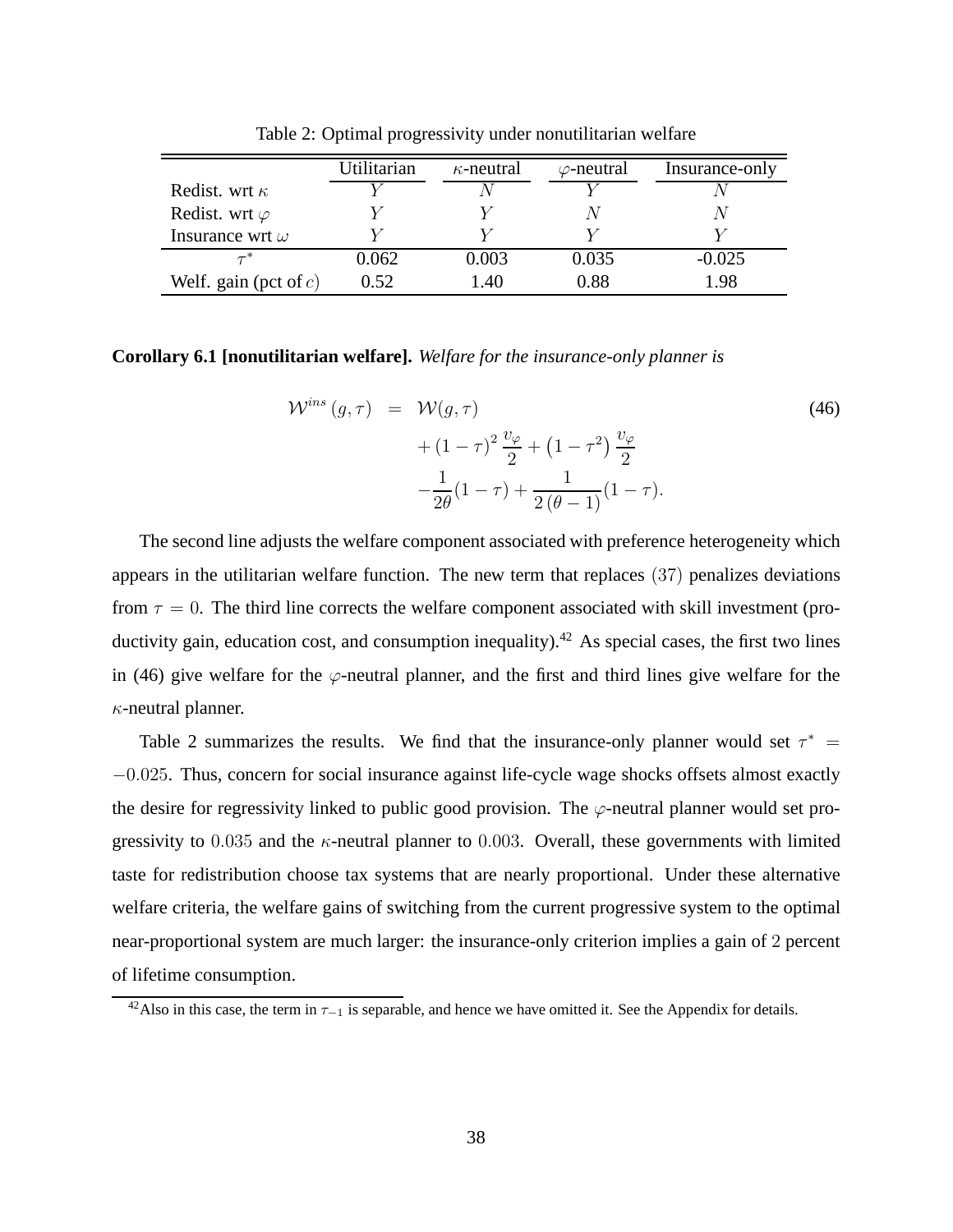## **6.4 Alternative modeling of** G

A theme of this paper is that there is an important interaction between the size of government expenditure and the progressivity of the tax and transfer system: the more spending the government wants to finance, the less progressive will be the optimal tax system. In a representative agent version of the model, Section 5.2.1 showed that the externality associated with public good provision calls for a regressive tax system, with the degree of regressivity increasing in the taste for the public good. In Section 5.3, we revisited the issue in the baseline heterogeneous agent model and characterized the conditions under which this force toward regressivity dominates the utilitarian planner's desire for progressivity to reduce inequality. The key comparative static is that, holding fixed all other structural parameters and the choice of social welfare function, the optimal tax and transfer system should be less progressive the more utility agents attach to publicly provided goods.

In contrast to this paper, most previous analyses of tax design abstract from the choice of public good provision and simply assume that an exogenous level of expenditure must be financed. However, given the interaction we have highlighted between the size of government and the progressivity of the tax and transfer system, one might expect the details of how expenditure is modeled to have a quantitatively significant impact on the conclusions for tax design. We now illustrate that this is in fact the case.

In the baseline model, we assumed that (i) households derive some utility from government expenditures ( $\chi > 0$ ) and that (ii) the government chooses the fraction of output g to be transformed into the publicly provided good. We now set  $\chi = 0$  throughout – which implies that the publicly provided good is not valued – and examine two alternative models for spending that are popular in the existing literature on tax design. In the first alternative model,  $q$  is fixed exogenously to  $g = g^{US} = 0.189$ . Thus, a fraction of output equal to government purchases' share in the baseline economy is wasted. In the second alternative, the *level* of expenditures is fixed to  $G = G^{US} = g^{US} Y(\tau^{US}).$ 

Table 3 reports the optimal degree of progressivity in these two cases for the utilitarian and the insurance-only planners. Comparing the baseline model with  $\chi > 0$  and  $g^* = \chi/(1 + \chi)$  with the case  $\chi = 0$  and  $g = g^{US} = 0.189$ , we see that, absent the public good externality, the utilitarian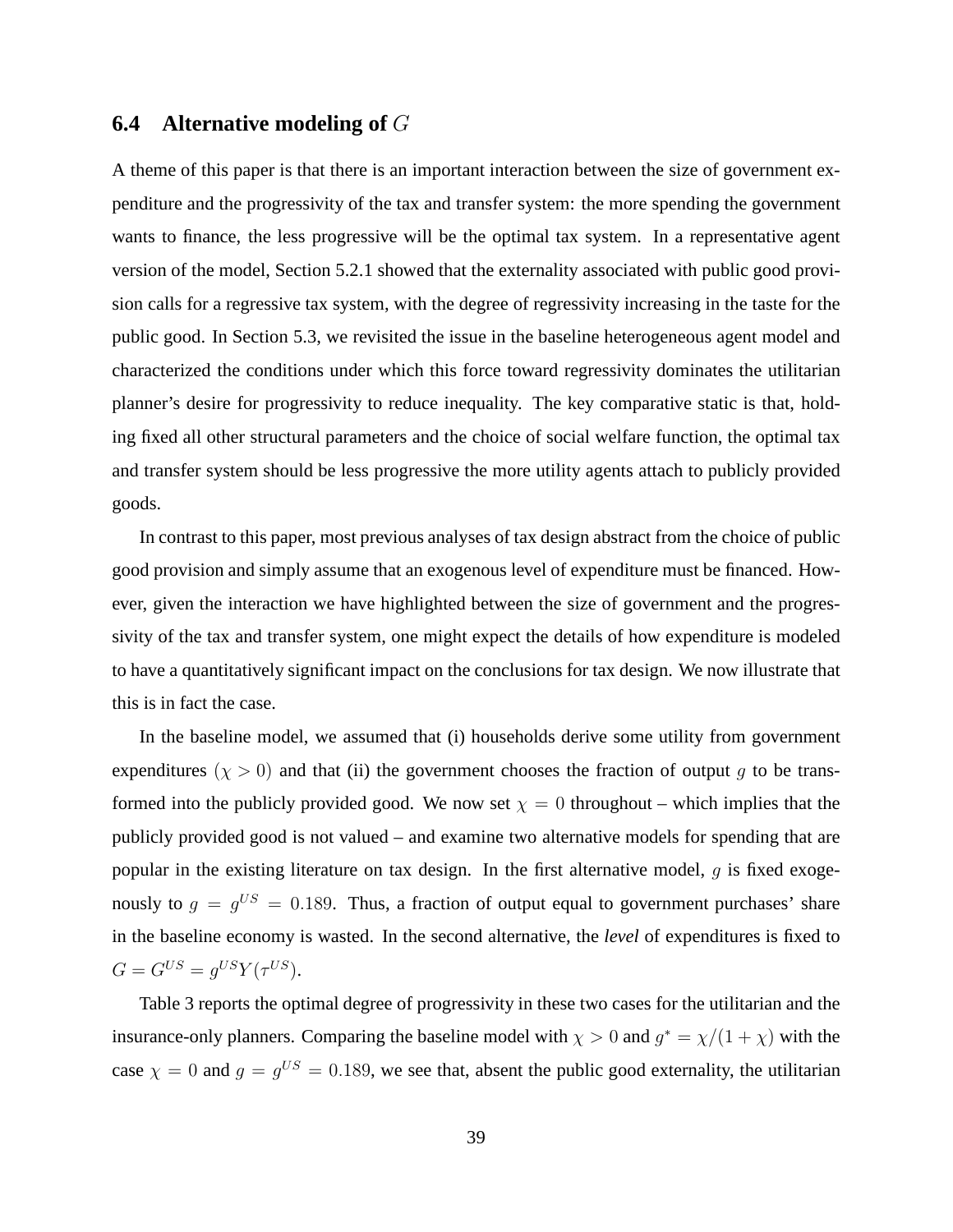| Case      |                             | Utilitarian |       |       | Insurance-only |       |          |       |          |
|-----------|-----------------------------|-------------|-------|-------|----------------|-------|----------|-------|----------|
|           |                             |             | $-*$  | T'    | \W             |       |          |       | ЛW       |
|           | $q^*$ endog. $\chi = 0.233$ | 0.189       | 0.062 | 0.239 | $0.52\%$       | 0.189 | $-0.025$ | 0.169 | 1.98\%   |
| $q$ exog. | $\chi=0$                    | 0.189       | 0.182 | 0.337 | $0.06\%$       | 0.189 | 0.089    | 0.261 | $0.22\%$ |
| $G$ exog. | $\gamma=0$                  | 0.179       | 0.069 | 0.236 | $0.48\%$       | 0.171 | $-0.014$ | 0.159 | - 1.83%  |

Table 3: Optimal progressivity under different scenarios for G

Note:  $T' = 1 - (1 - \tau)(1 - g)$  is the income-weighted average marginal tax rate.  $\Delta W$  is the welfare change in consumption equivalent units. G in the third row is fixed at the baseline absolute value, which is equal to 18.9% of GDP in the economy with  $\tau^{US} = 0.151$ .

planner desires substantially more progressivity – even more progressivity than is embedded in the current system. Note that the optimal  $\tau$  in this case (0.182) is exactly the same as the optimal  $\tau$ would be in an economy with  $\chi = 0$  and  $g = 0.^{43}$ 

The second case (where the level of G is fixed) gives an optimal value for  $\tau$  very similar to the baseline model, and the logic is similar: the planner internalizes that less progressive taxation encourages labor supply and makes it easier to finance public good provision. With a fixed amount G spent on public goods, more output makes financing government purchases easier – which acts as an incentive to limit progressivity.

Thus, we have shown that a seemingly minor difference in how government spending is modeled – fixed in level, versus fixed as a share of output – has a very large impact on optimal progressivity. The lesson we draw is that policy choices regarding the level of expenditure and the distribution of the net tax burden are intimately interrelated and are best studied in models that integrate the modeling of public good provision and tax design.

### **6.5 Taking stock**

To visualize the differences between the actual and the optimal tax system, Figure 4 plots marginal and average tax rates in the current scheme  $(\tau^{US} = 0.151)$ , and in the optimal scheme under the utilitarian and insurance-only criteria, for the baseline model where  $G$  is valued and for the model where  $\chi = 0$  and g is exogenous.

<sup>&</sup>lt;sup>43</sup>This result is an application of Corollary 4.4, which stated that (holding fixed  $\chi$ ), the optimal  $\tau$  is independent of g. One way to understand the result is that when the tax planner has to devote a fixed slice of output to government spending, the planner is effectively operating in an economy with lower total factor productivity (TFP). The optimal  $\tau$ is invariant to q for the same reason that the optimal  $\tau$  is invariant to TFP.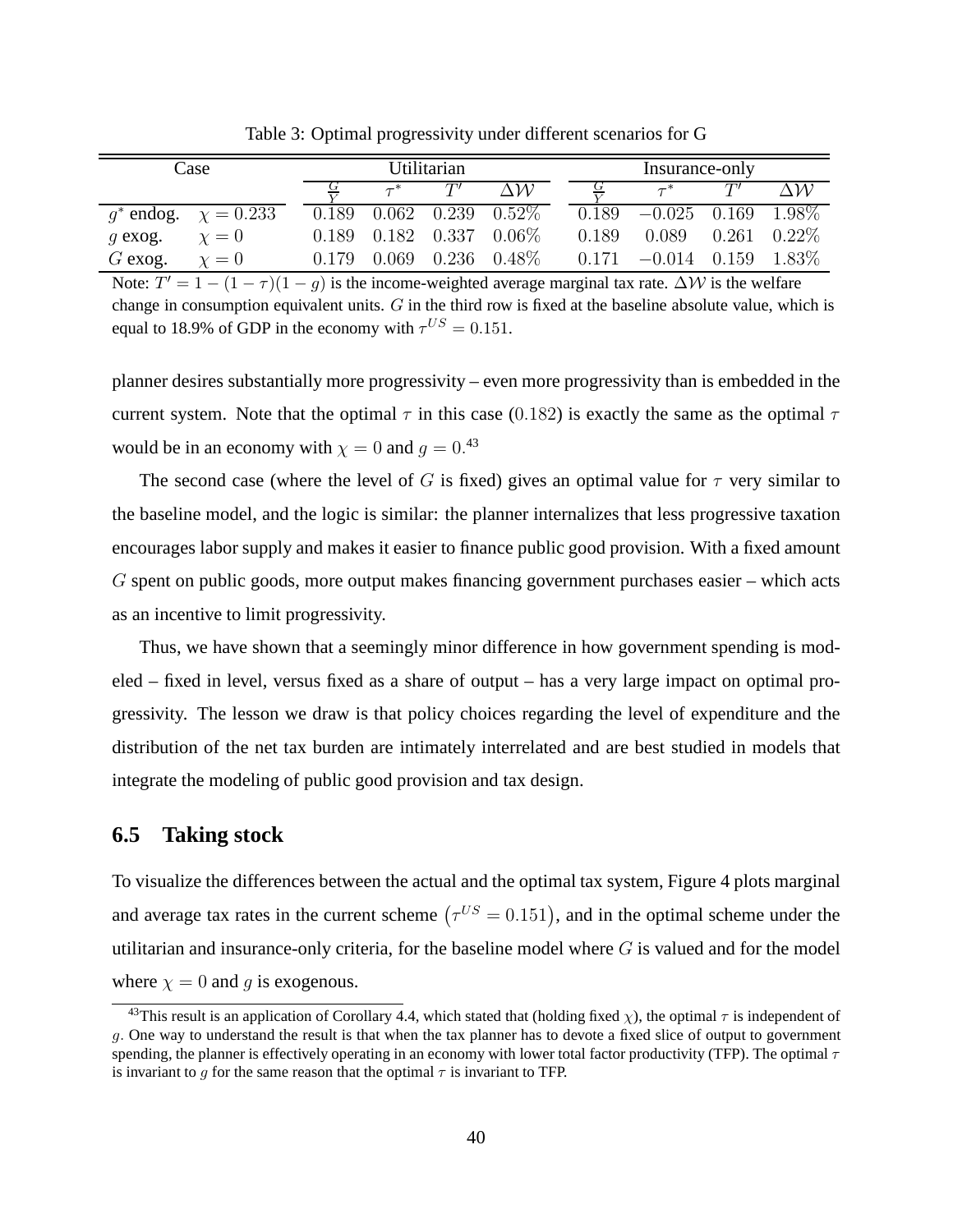

Figure 4: Top-left and Bottom-left panels: marginal and average tax rates in the baseline model with  $\chi > 0$  and G valued. Top-right and bottom-right panels: marginal and average tax rates in the baseline model with  $\chi = 0$  and  $\bar{g}$  exogenous.

When  $G$  is nonvalued, the differences between the actual scheme and the one preferred by the utilitarian planner are minor, but when  $G$  is valued they are substantial. For example, at average income, the marginal tax rate is 7 percentage points lower in the optimal scheme. The optimal degree of progressivity for the insurance-only planner is always lower than in the data and, when G is valued, the optimal tax scheme is close to proportional.

# **7 Extensions**

This section contains four extensions: a politico-economic analysis and an analysis of a progressive consumption tax in the baseline model, a model in which skill investments are irreversible, and a version of the model with skill bias in the production technology.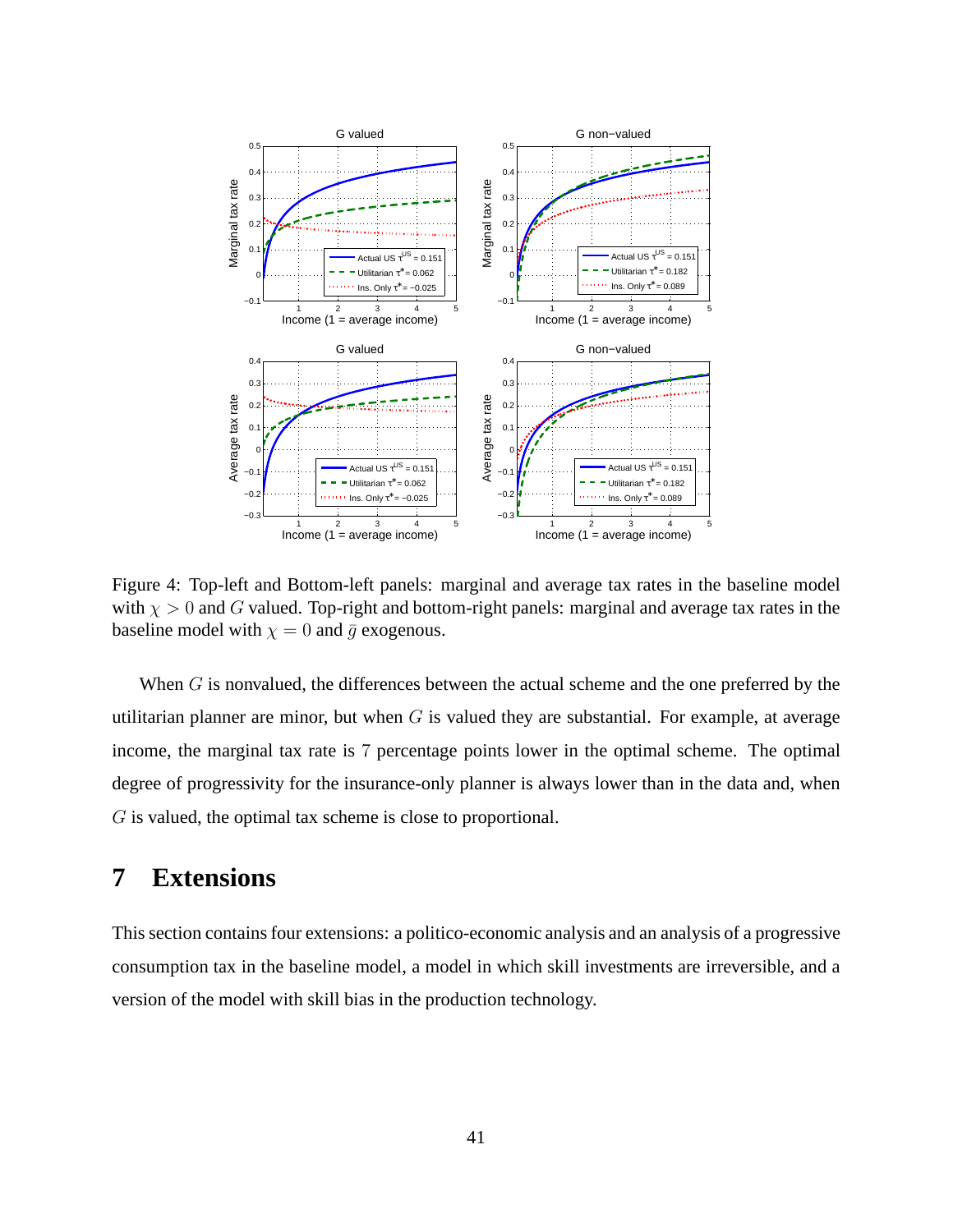#### **7.1 Political-economic determination of progressivity**

After our extensive characterization of optimality, it is natural to ask the following question: if  $(q, \tau)$  were determined through a political-economic mechanism, how would the voting outcome differ from the policy chosen by a utilitarian government? To maintain symmetry with our normative analysis, we restrict ourselves to voting once and for all and retain the assumption that the human capital accumulation decision is reversible, so the transition to a new steady state is immediate.<sup>44</sup>

The challenge in analyzing a political-economic version of our model is twofold. First, voting has two dimensions,  $(q, \tau)$ . Second, there are multiple sources of heterogeneity across households which potentially means that preferences over fiscal variables may not be single peaked. In what follows, we show that (i) irrespective of the choice for  $\tau$ , agents agree that q should be set equal to  $\chi/(1+\chi)$ ; (ii) notwithstanding multidimensional heterogeneity, the attitude of individual agents toward progressivity  $\tau$  can be summarized by a single summary statistic, so voters are effectively heterogeneous in only one dimension. As a consequence, the median voter theorem applies.

We begin by proving that all agents agree on the optimal size of government.

**Proposition 7 [agreement on** G]. When voting over g, every agent chooses  $\hat{g} = g^* = \chi/(1 + \chi)$ , *independently of the choice for*  $\tau$ .

To understand this result, note that the preferred value for g for agent i obeys the first-order condition

$$
\chi \frac{1}{g} = \frac{c_i}{1 - g} \cdot \frac{1}{c_i}.\tag{47}
$$

The left-hand side is the benefit from a marginal increase in the share of output devoted to publicly provided goods, which, given separable preferences, is identical across agents. The right-hand side is the cost associated with a marginal increase in g. Since  $c_i$  can be expressed as  $c_i(g, \tau)$  =  $\lambda(g)\bar{c}_i(\tau) = (1-g)\bar{\Lambda}\bar{c}_i(\tau)$ , where the terms  $\bar{\Lambda}$  and  $\bar{c}_i(\tau)$  are independent of g, the derivative of individual consumption with respect to q is (minus) the first term on the right-hand side of  $(47)$ . The second term is the marginal utility of private consumption. The key to the result in Proposition

<sup>&</sup>lt;sup>44</sup>As explained previously, a time-varying  $\tau$  would break the no-bond-trade result, and the wealth distribution would become a relevant part of the state space.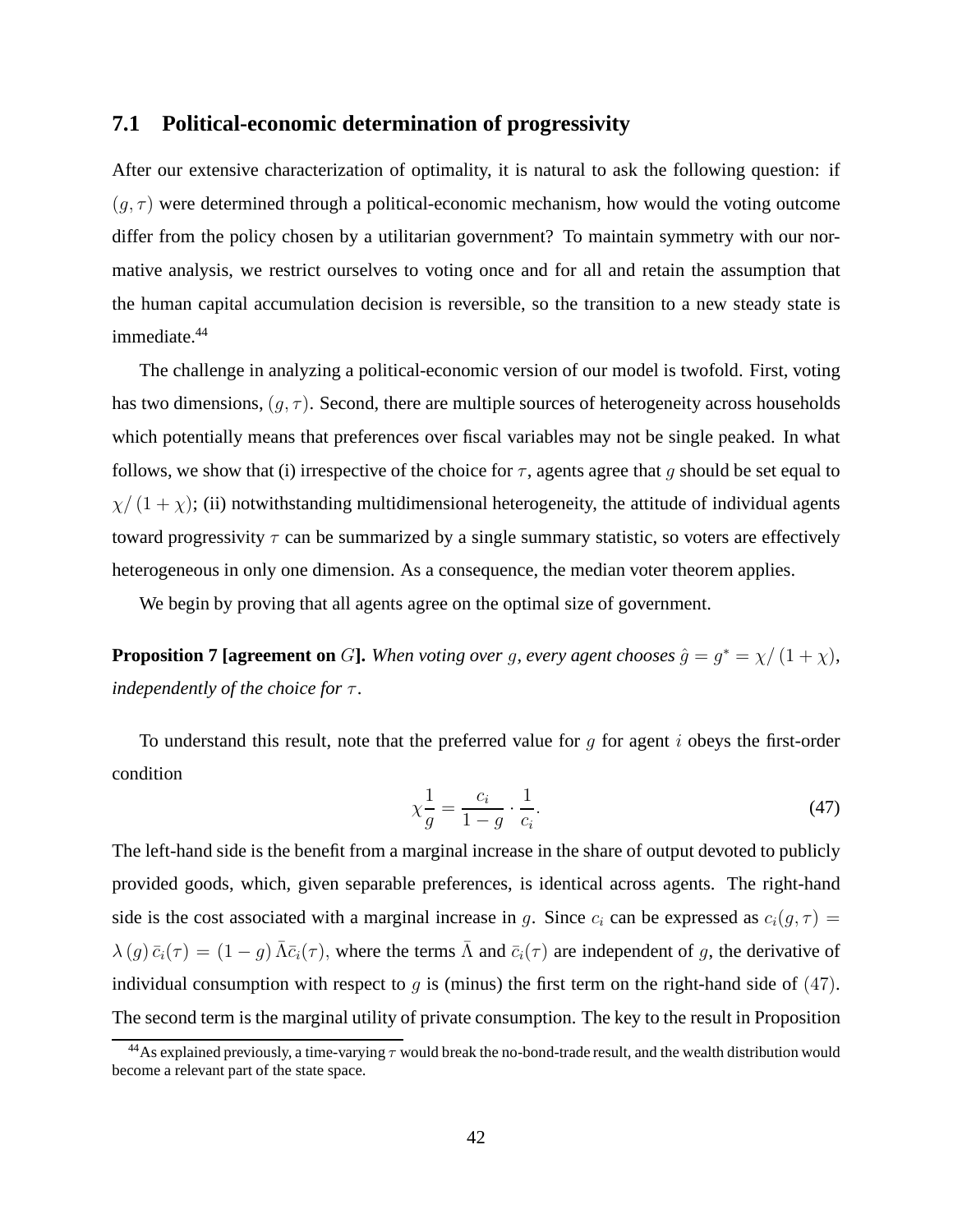7 is that the marginal cost of increasing  $q$  is the same for every individual. A low earnings agent has a high marginal utility of private consumption, but also gains little additional consumption from reducing average tax rates. The two effects exactly cancel out, and all agents agree on the optimal choice for  $q$ .

We now consider voting over  $\tau$  and make an additional simplifying assumption: voting occurs before the realization of the insurable shock  $\varepsilon$ . Since  $\varepsilon$  is i.i.d., its current value has little impact on an agent's preferred permanent degree of progressivity. The individual state vector relevant for a voter is, therefore,  $(\varphi, \alpha, \kappa)$ .<sup>45</sup> Expected lifetime utility for an agent with characteristics  $(a, \varphi, \kappa)$ (ignoring, as usual, the separable term in  $\tau_{-1}$ ) is given by

$$
U(\alpha, \varphi, \kappa; g, \tau) = \mathcal{W}(g, \tau) - (1 - \tau) \frac{\beta \delta}{1 - \beta \delta} \frac{v_{\omega}}{2} - (1 - \tau) \left( -\frac{\beta \delta}{\gamma - \beta \delta} \frac{v_{\omega}}{2} - \frac{v_{\varphi}}{2} + \frac{1}{2\theta} \right) + (1 - \tau) \left( \alpha - \varphi + \frac{\eta}{2\theta} \kappa \right).
$$
(48)

**Proposition 8 [median voter].** *Under a majority rule voting system, the value for* τ *that would emerge is the value that maximizes eq. (48) for the agent with the median value for the random variable*  $x = \alpha - \varphi + \frac{\eta}{2\theta}$  $rac{\eta}{2\theta}\kappa$ .

The median voter theorem applies in our economy because preferences are single peaked in τ. This follows from our earlier result on the concavity of  $W(g, τ)$  (Corollary 4.1). Concavity in  $W(g, \tau)$  translates into concavity in  $U(\alpha, \varphi, \kappa; g, \tau)$  since the additional terms in eq. (48) are linear in  $\tau$ . Note also that for the purposes of characterizing attitudes to progressivity, the three-dimensional vector over  $(\varphi, \alpha, \kappa)$  can be collapsed into the sufficient statistic x. Since x is a linear combination of Normal  $(\varphi, \alpha)$  and Exponential  $(\kappa)$  variables, it is an Exponentially-Modified Gaussian (EMG) random variable.

We find that the median voter – the agent with the median value for  $x$  – would choose  $\tau^{med}$  = 0.084. Relative to the utilitarian planner's choice ( $\tau^* = 0.062$ ), this modestly higher degree of progressivity translates into an increase in the average effective marginal tax rate of 1.8 percentage points. To understand the difference between the two values, note first that in the limiting case  $\theta \to \infty$  and  $v_\omega = 0$ ,  $U(x^{med}; g, \tau) = W(g, \tau)$  and thus the median voter would choose exactly the same degree of progressivity as the utilitarian planner. The logic for this result is that the id-

 $^{45}\kappa$  is a state because agents can reoptimize their choice for skills after the change in  $\tau$ .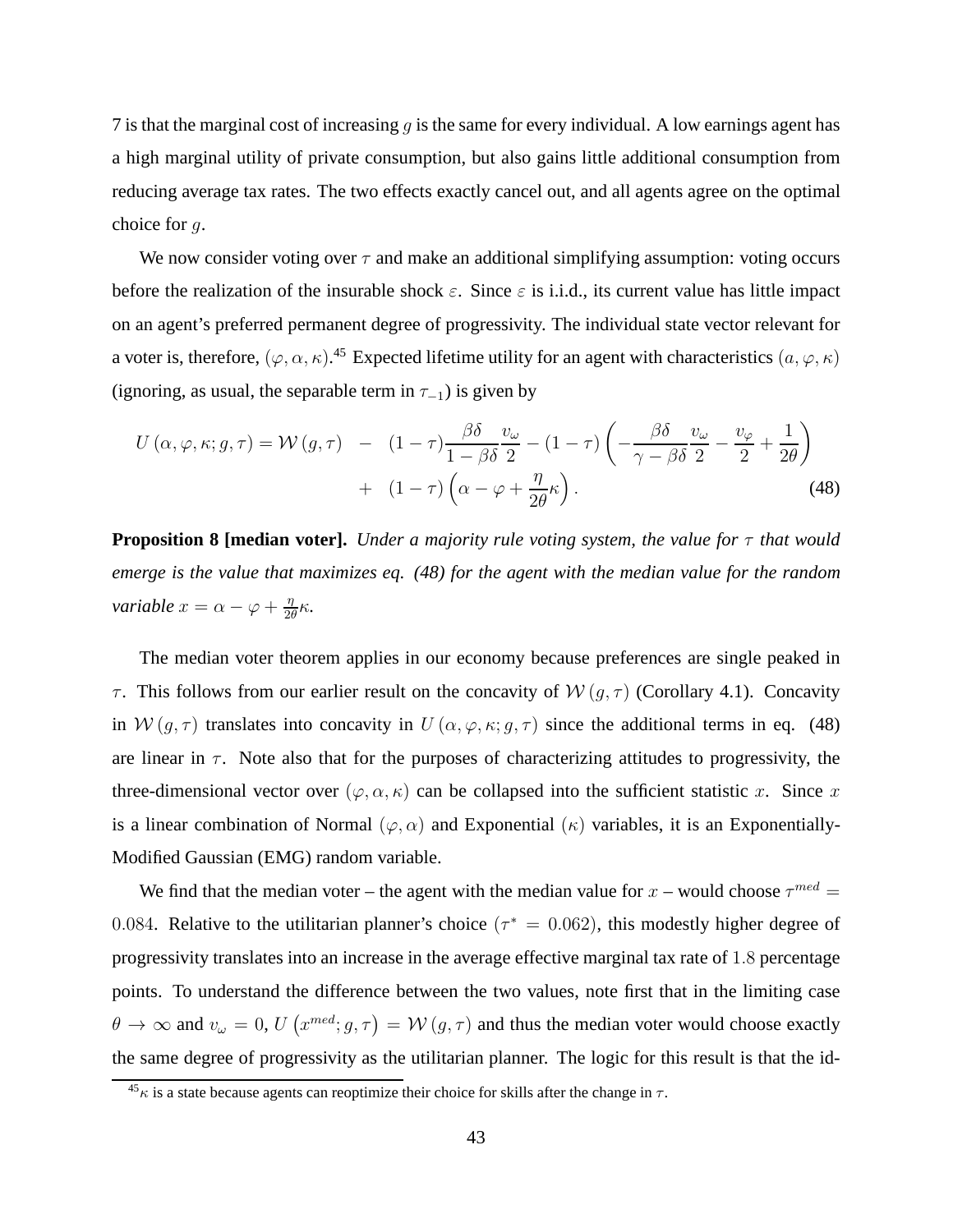iosyncratic preference term appears in individual log consumption in the form  $-(1 - \tau)\varphi$  (see eq. 22). Given a symmetric normal distribution for  $\varphi$  and utility that is logarithmic in consumption, average utility is then equal to utility of the median  $\varphi$  agent. Similar logic would apply to fixed heterogeneity in initial labor productivity  $\alpha_0$ . Thus, the reason the median voter prefers a higher value for  $\tau$  has to do with the existence of permanent uninsurable shocks ( $v_\omega > 0$ ) and heterogeneity in skill prices ( $\theta < \infty$ ). With respect to the former, the median voter wants a higher  $\tau$  as insurance against future uninsurable shocks (the second term on the right-hand side of eq. 48).<sup>46</sup> With respect to skill heterogeneity, the agent with median ability  $\kappa$  has less than average ability, because  $\kappa$  is exponentially distributed. Thus, the median  $\kappa$  agent has more to gain from progressive taxation and would choose a higher value for  $\tau$ .

We conclude by noting that the median voter prefers a lower value for  $\tau$  than our empirical estimate. However, this result is predicated on our baseline value for  $\chi$ . One could use the median voter model to identify how strong the preference for public goods must be so as to deliver  $\tau =$  $\tau^{US} = 0.151$  as a political economy outcome. The answer is  $\chi = 0.057$ . Thus, the model can rationalize the observed level of progressivity if agents have a weaker preference for public goods than we assumed in our baseline calibration.

#### **7.2 Progressive consumption taxation**

The comparison between income and consumption taxes has a long tradition in public finance and macroeconomics. The main argument set forth by the literature in favor of consumption taxes is *productive* efficiency. As explained by Nishiyama and Smetters (2007), a tax on consumption is an income tax where saving is exempt and, as a result, it imposes a smaller distortion on capital accumulation compared with an income tax. Correia (2010) shows that when a flat consumption tax is augmented with a universal lump-sum transfer, productive efficiency can be improved without any welfare loss in terms of higher inequality.

Here, we put forth a novel argument in favor of *progressive* consumption taxes.<sup>47</sup> We show that, compared with progressive earnings taxation, progressive consumption taxation reduces distortions

<sup>&</sup>lt;sup>46</sup>The median value for  $\alpha$  is  $-\frac{\delta}{1-\delta} \frac{v_{\omega}}{2}$ . Note that when  $\gamma = \beta$ , the third term on the right-hand side of eq. (48) therefore offsets the contribution to welfare from the term in  $\alpha$  for the median voter.

 $47$ Implementation in our model would follow McCaffery's (2002) proposal of taxing income progressively with an exemption for savings.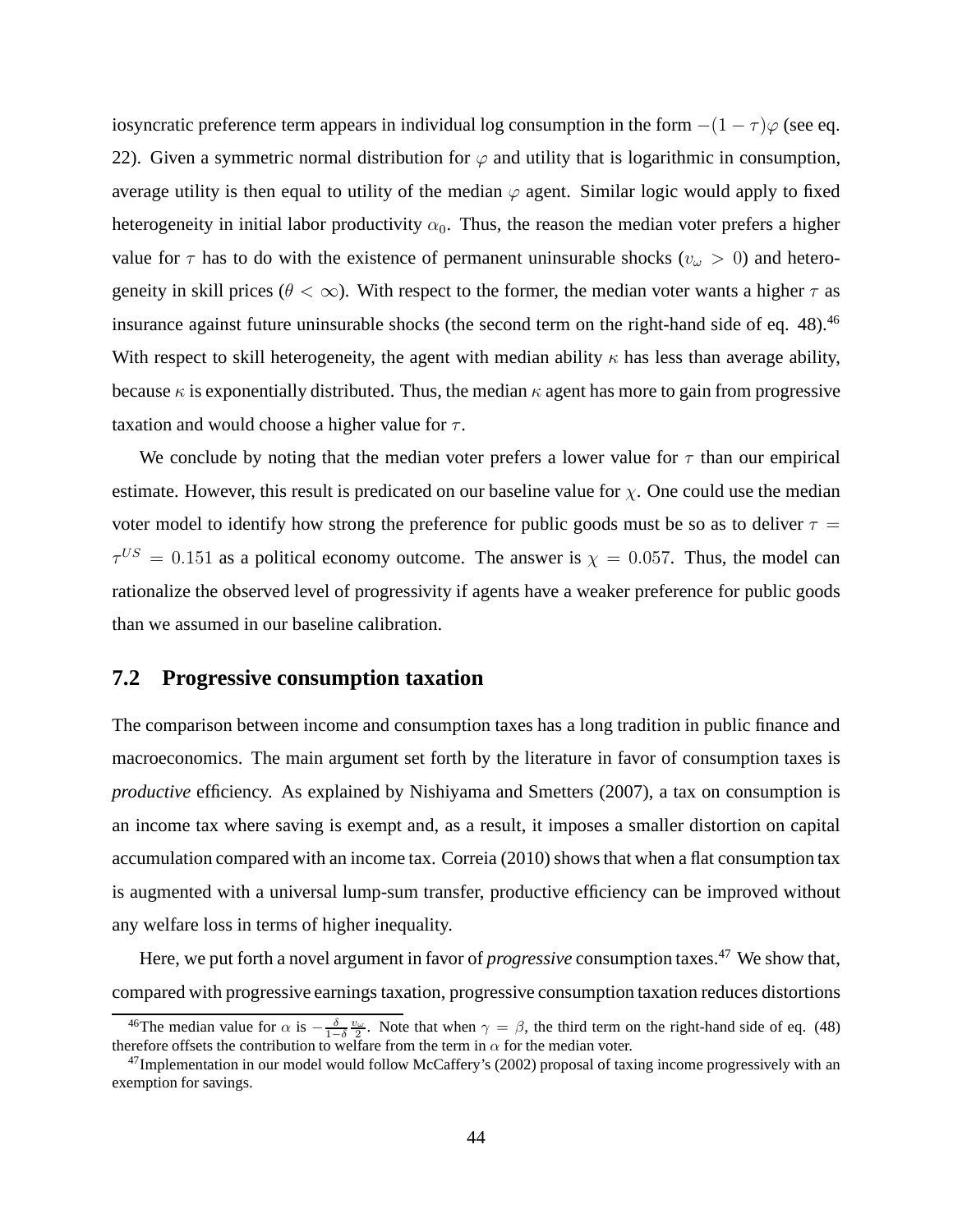to the distribution of labor supply and allows stronger protection against life-cycle earnings shocks that are privately uninsurable.

In our model, with a consumption expenditure tax/transfer scheme, the budget constraint (16) for household  $i$  of age  $a$  becomes

$$
\lambda c_{ia}^{\frac{1}{1-\tau}} + \delta q b_{i,a+1} = p(s_i) \exp\left(\alpha_{ia} + \varepsilon_{ia}\right) h_{ia} + B\left(\varepsilon_{ia}\right),\tag{49}
$$

where, as before,  $\tau > 0$  ( $\tau < 0$ ) denotes a progressive (regressive) scheme. Progressive consumption taxation changes the hours allocation which now becomes

$$
\log h(\varphi, \varepsilon; \tau) = \log H^{RA}(\tau) - \varphi + \frac{1}{\sigma} \varepsilon - \frac{1}{\sigma} \mathcal{M} (v_{\varepsilon}; 0). \tag{50}
$$

Compared with (21), we note two differences. First, the pass-through from insurable shocks to hours is undistorted by taxes and equal to the Frisch elasticity  $1/\sigma$ , *not* the tax-modified elasticity  $1/\hat{\sigma}$ . Second, the productivity gain from insurable dispersion  $v_{\varepsilon}$  is unaffected by  $\tau$ . The new productivity gain term  $\mathcal{M}(v_{\varepsilon};0) = \frac{1}{\sigma}$  $v_{\varepsilon}$  $\frac{v_{\varepsilon}}{2}$  is obtained, as the notation suggests, by simply setting  $\tau = 0$  in  $\mathcal{M}(v_{\varepsilon}; \tau)$ .<sup>48</sup> To understand these differences, recall that the consumption allocation is independent of  $\varepsilon$ . Therefore, taxing consumption, instead of earnings, is a form of taxation that specifically targets the uninsurable shocks (which pass through to consumption) without distorting the response of hours worked to insurable shocks. In sum, progressive consumption taxation is more efficient than progressive income taxation. The next proposition summarizes this result by stating the form of the social welfare function.

**Proposition 9 [welfare with progressive consumption tax].** *Under a progressive consumption tax/transfer system, social welfare is*

$$
\mathcal{W}^{cons}\left(g,\tau;\tau_{-1}\right) = \mathcal{W}\left(g,\tau;\tau_{-1}\right) - \left(1+\chi\right)\left[\sigma\frac{1}{\sigma^2}\frac{v_{\varepsilon}}{2} - \sigma\frac{1}{\hat{\sigma}^2}\frac{v_{\varepsilon}}{2}\right] + \left(1+\chi\right)\left[\frac{1}{\sigma}v_{\varepsilon} - \frac{1}{\hat{\sigma}}v_{\varepsilon}\right].
$$

*where*  $W(g, \tau; \tau_{-1})$  *is defined in Proposition 4.* 

The productivity gain term  $\frac{1}{\hat{\sigma}}v_{\varepsilon}$  becomes  $\frac{1}{\sigma}v_{\varepsilon}$  and the welfare loss from hours fluctuation  $-\sigma \frac{1}{\hat{\sigma}^2}$  $rac{1}{\hat{\sigma}^2} \frac{v_{\varepsilon}}{2}$  $rac{v_{\varepsilon}}{2}$  becomes  $-\sigma \frac{1}{\sigma^2} \frac{v_{\varepsilon}}{2}$  $\frac{2}{2}$ .

<sup>48</sup>The consumption allocation is given by

 $\log c (\varphi, \alpha, s; \lambda, \tau) = \log C^{RA} (\lambda, \tau) + (1 - \tau) \mathcal{M} (v_{\varepsilon}; 0) - (1 - \tau) \varphi + (1 - \tau) \log p (s; \tau) + (1 - \tau) \alpha,$ where  $\log C^{RA}(\lambda, \tau) = \log \lambda + \frac{1}{(1+\hat{\sigma})} \log(1-\tau)$ .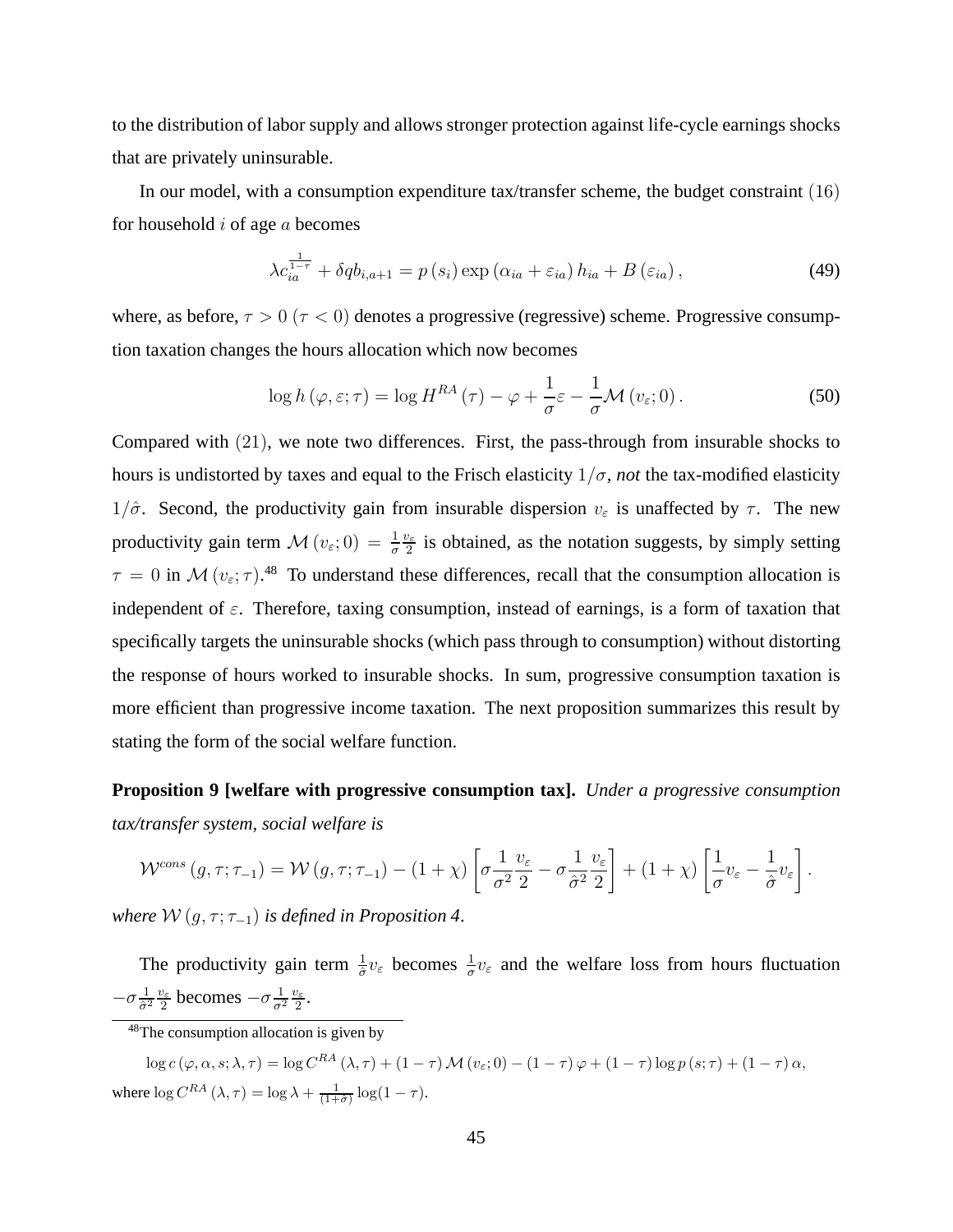

Figure 5: The figure shows how the optimal choice for  $\tau$  varies with  $\gamma$  in the baseline flexible (reversible) investment model and the alternative fixed (irreversible) investment model.

The degree of consumption tax progressivity that maximizes  $W^{cons} (g, \tau; \tau_{-1})$  is 0.073. Because this tax system does not distort the distribution of labor supply across households, the planner chooses a slightly higher value for  $\tau$  than under the baseline earnings tax system, thereby providing better insurance against life-cycle earnings shocks. The welfare gain associated with switching from the current earnings tax system to this progressive consumption tax system is 0.56 percent, slightly larger than the baseline welfare gain (0.52 percent).

## **7.3 Progressivity when past skill investment is sunk**

In our baseline model, we assumed fully reversible investment. This implied that (i) the optimal choice for  $\tau$  is independent of the pre-existing distribution of skills, and (ii) transition following any tax reform is instantaneous. Although the assumption that skill investment is fully reversible lends transparency to the analysis, it is extreme. We now consider the opposite extreme assumption, namely that skill investment is chosen once and for all at age zero and can never be adjusted thereafter. This introduces an additional force in the direction of more progressivity: by making the tax system more progressive, the social planner can immediately reduce consumption inequality in the economy without simultaneously distorting skill investments for agents who entered the economy in the past.

As in our baseline model, we consider an unanticipated once-and-for-all change in the tax system, defined as permanent changes in the fiscal policy parameters at date 0 from  $(\tau_{-1}, g_{-1})$ to  $(\tau, g)$ . With irreversible investment, transition is no longer instantaneous because, given an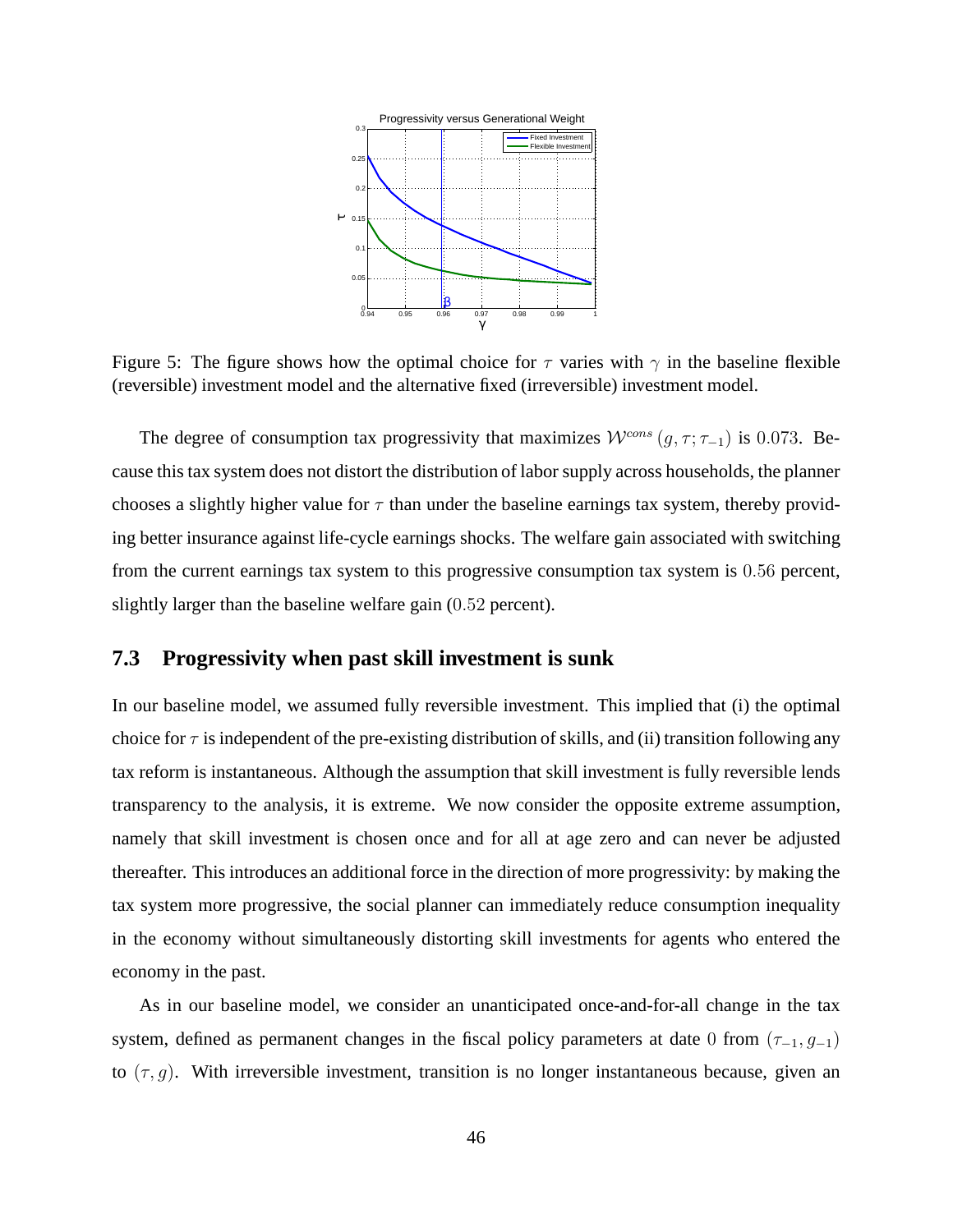unanticipated change in  $\tau$ , output gradually evolves over time as the population share of agents who make skill investments under the new tax regime rises.

Our baseline model is tractable, because the distribution of skills is exponential. To maintain tractability in the model with irreversible investment, we now introduce an additional assumption on the production technology, namely, that production is segregated by cohort. Because each cohort makes skill investments simultaneously, expecting a fixed future  $\tau$ , the distribution of skills within agents belonging to the same cohort is then always exponential, even though the aggregate economy-wide distribution is not.

It is straightforward to show that the optimal choice for q remains constant throughout the transition and equal to  $\chi/(1 + \chi)$ . Given a constant value for g and a constant (by assumption) value for  $\tau$ , the budget balancing value for  $\lambda$  is now time varying during transition.

When we set  $\gamma = \beta = 0.9594$ , and assume that the initial steady state corresponds to our estimated progressivity value,  $\tau_{-1} = \tau^{US} = 0.151$ , we find that the optimal new permanent choice for  $\tau$  is 0.137. This value is larger than the optimum in our baseline model with fully reversible investment ( $\tau^* = 0.062$ ). The intuition is that the utilitarian planner now uses progressive taxation to tax away past sunk skill investments by high ability (high  $\kappa$ ) individuals, a result that is analogous to the desire to tax initial capital under the Ramsey approach to optimal taxation in the standard growth model.

Figure 5 shows how the optimal choice for  $\tau$  varies with the planner's intergenerational discount factor,  $\gamma$ , for both the baseline flexible investment model and the alternative fixed investment model. In both models, the more weight the planner puts on agents who entered the economy in the past (i.e., the lower is  $\gamma$ ), the larger is the optimal choice for  $\tau$ . In the flexible investment model, this reflects the contribution of the sixth line of eq. (29), which captures the incentive to redistribute to offset wage dispersion due to permanent uninsurable productivity shocks. A lower  $\gamma$  implies more relative weight on older agents who exhibit high idiosyncratic productivity dispersion and thus translates into a higher optimal  $\tau$ . The optimal choice for  $\tau$  is more sensitive to  $\gamma$ in the fixed investment model because now another force comes into play: a smaller value for  $\gamma$ means that the planner cares more about reducing consumption inequality among existing cohorts (whose skill investments are sunk) and cares less about distorting skill investment for future cohorts (whose investments will adjust). As  $\gamma \to 1$ , the planner attaches so much weight to future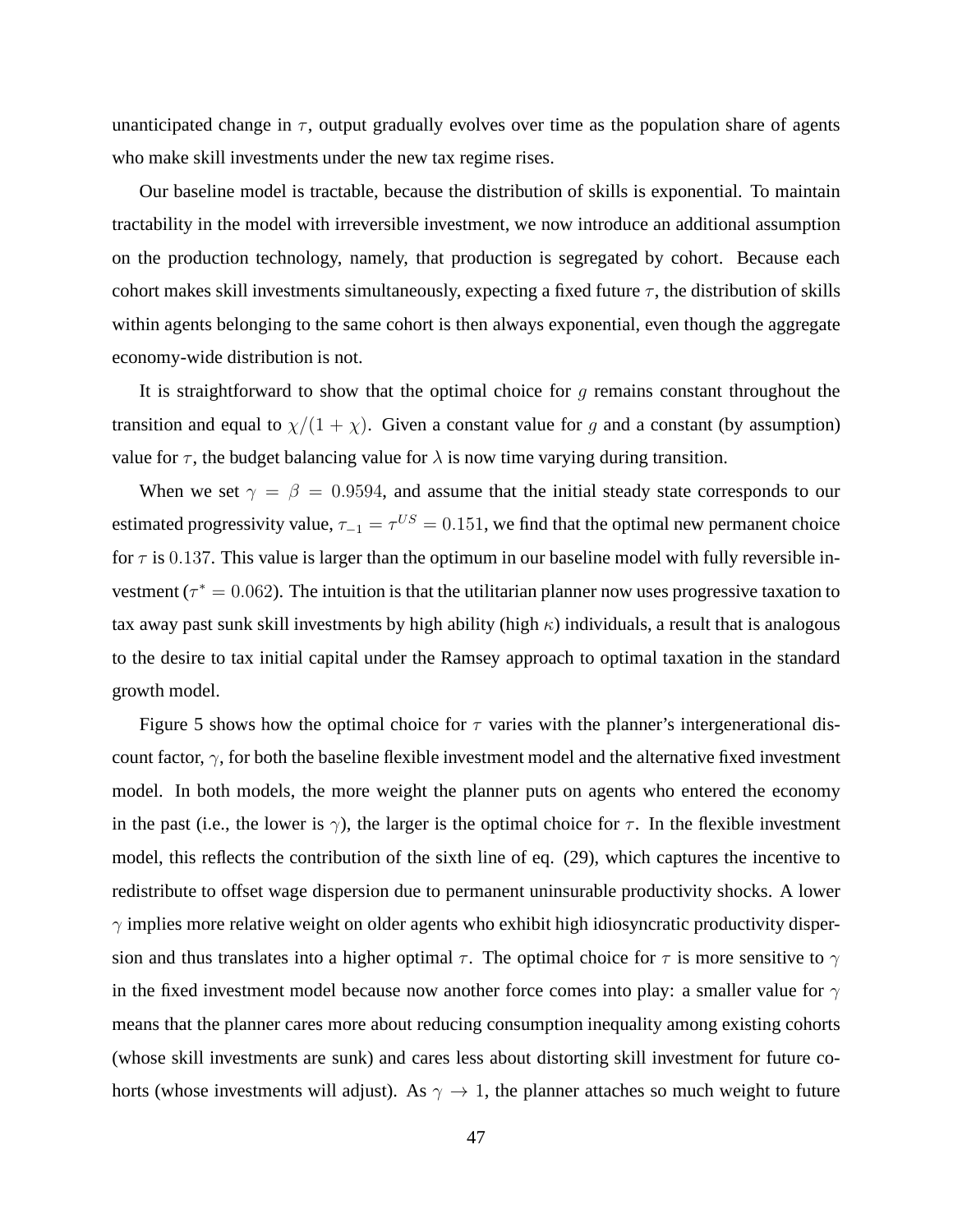generations that the short-run gains from expropriating past skill investments become irrelevant, so the optimal choices for  $\tau$  in the models with reversible and irreversible investment converge. In both cases, the expression for social welfare corresponds to expected lifetime utility for a newborn agent in steady state, and the value for  $\tau$  that maximizes expected lifetime utility for a newborn is  $\tau = 0.040$ .

The baseline model with fully reversible investment and the alternative with irreversible investment are two extremes. A compromise between the two models would be one in which it is impossible for agents to reduce past skill investments, but previous investments can be supplemented for free. In this hybrid model, the welfare effects of unanticipated progressivity reductions would be identical to those in the flexible investment model, whereas the welfare effects of progressivity increases would be identical to those in the fixed investment model. It follows that, under our baseline calibration with  $\gamma = \beta$ , the optimal choice for  $\tau$  in this hybrid model would again be  $\tau = 0.062$ . The logic is that in the fixed investment model, leaving progressivity unchanged is preferred to increasing progressivity (recall that the optimal choice in that model involves reducing  $\tau$  from 0.151 to 0.137), and thus in the hybrid model the planner will not want to increase progressivity.

#### **7.4 Skill bias in production**

So far we have emphasized a theory in which all differences in skill prices are due to differences in the relative scarcity of different skill types. However, the literature has also explored an alternative source of wage dispersion due to skill differences, namely, bias in production in favor of certain types of skills (e.g., Katz and Murphy, 1992). For example, the production technology may put relatively high weight on high skilled workers. We now generalize our analysis to incorporate both sources of skill price dispersion by extending the production function in (5) as follows:

$$
Y = \left\{ \int \exp\left(\varrho s\right) \cdot \left[N\left(s\right) \cdot m\left(s\right)\right]^{\frac{\theta - 1}{\theta}} ds \right\}^{\frac{\theta}{\theta - 1}},\tag{51}
$$

where the weight  $\exp(\rho s)$  captures the skill bias in production for skill level s. The technology in (51) is, in essence, a multiskill version of the two-skill production function of Katz and Murphy (1992). The skill bias must be bounded to ensure finite production, and we therefore make the following assumption.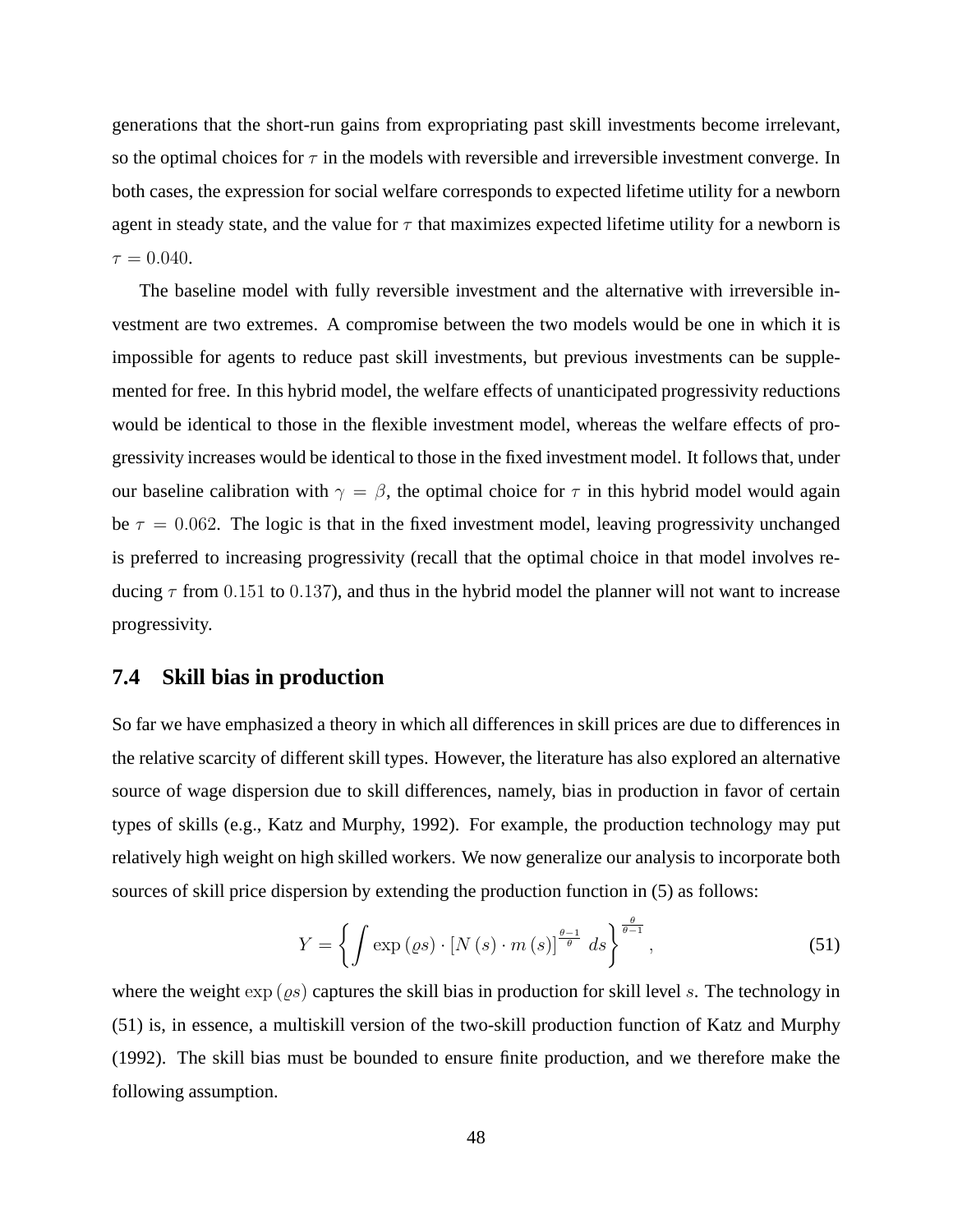# **Assumption 1**  $\varrho < \frac{\theta - 1}{\theta} / \sqrt{2}$ .

It is straightforward to verify that all the individual decision rules are the same as in the baseline model, up to the fact that the return to skill is different. Therefore, Propositions 1 and 2 continue to hold, where part 2 of the equilibrium definition in Section 4 is amended to

$$
p(s) = \exp\left(\varrho s\right) \left(\frac{Y}{N \cdot m(s)}\right)^{\frac{1}{\theta}},\tag{52}
$$

where  $N$  is the effective hours supplied by every skill type (defined in Corollary 3.2).

The following amended version of Proposition 3 summarizes how the skill prices and skill choices are affected by the presence of skill bias in production.<sup>49</sup>

**Proposition 10 [equilibrium prices with skill bias]**. *In equilibrium, the skill price is given by*

$$
\log p\left(s;\tau\right) = \pi_0\left(\tau\right) + \pi_1\left(\tau\right) \cdot s\left(\kappa;\tau\right),\tag{53}
$$

where the marginal return to skill is  $\pi_1(\tau) = \frac{\varrho}{2} + \sqrt{(\frac{\varrho}{2})^2}$  $(\frac{\varrho}{2})^2 + \frac{1}{\theta(1-\varrho)}$ θ(1−τ) *. The equilibrium distribution of log skill premia*  $\pi_1(\tau) \cdot s(\kappa; \tau)$  *is exponential with parameter*  $(1 - \tau)^{-1} (\pi_1(\tau))^{-2}$ *.* 

As is clear from Proposition 10, the model with skill bias in production preserves the result that in equilibrium, the price of skills is log-linear in s. This can be anticipated from the fact that the logarithm of the marginal product of labor is now the skill bias  $\rho$  plus the scarcity term from before (see eq. 52). As before, the upper tail of the wage distribution is Pareto, the marginal return to skill,  $\pi_1(\tau)$ , is increasing in  $\tau$ , and the base price  $\pi_0(\tau)$  is falling in  $\tau$ .<sup>50</sup> However, the sensitivity of  $\pi_1$  and  $\pi_0$  to  $\tau$  is smaller the larger is the exogenous skill bias  $\varrho$ . The logic is that, in this model, some of the price differences are due to  $\varrho$  and are therefore independent of the effect of  $\tau$  on the relative supply of different skill types.

The variance of pre-tax log skill prices is now

$$
var\left(\log p\left(s;\tau\right)\right) = \left(1-\tau\right)^2 \left(\pi_1\left(\tau\right)\right)^4. \tag{54}
$$

$$
^{50}\text{The base skill price is } \pi_0\left(\tau\right) = -\frac{1}{\theta - 1}\log\left(\frac{\left(\theta - 1\right)}{\theta}\frac{1}{\left(1 - \tau\right)}\left(\frac{\varrho}{2} + \sqrt{\left(\frac{\varrho}{2}\right)^2 + \frac{1}{\theta(1 - \tau)}}\right)^{-1} - \varrho\right).
$$

<sup>&</sup>lt;sup>49</sup>To simplify the algebra, we assume  $\mu = \eta$  here. This assumption is innocuous for the purposes of computing the optimal degree of progressivity since, as in the baseline model, there is no interaction between  $\tau$  and either  $\mu$  or  $\eta$  in the expression for social welfare (recall Corollary 4.5).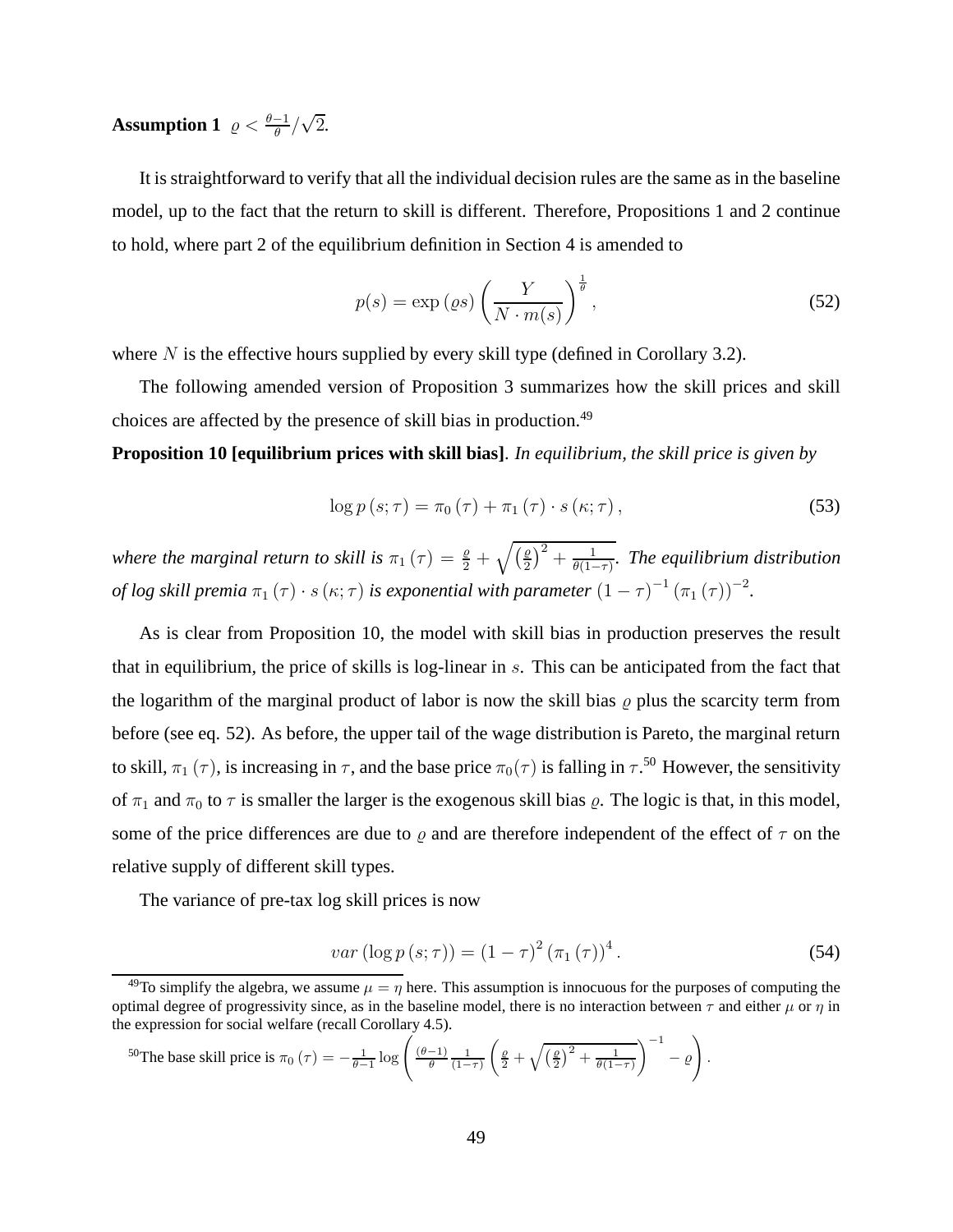

Figure 6: The figure plots the optimal degree of progressivity ( $\tau$ ) under all combinations of  $\theta$  and  $\rho > 0$  consistent with a cross-sectional variance of skill prices of 0.1012.

It is straightforward to show that the variance is strictly falling (increasing) in  $\tau$  whenever  $\rho$ 0 ( $\varrho$  < 0). The logic is that when  $\varrho > 0$ , the quantity effect of more progressivity (the skill distribution is more compressed toward zero) dominates the price effect (higher skill types are relatively more scarce and command a higher wage premium). The model in Guvenen, Kuruscu, and Ozkan (2014) has this property: they focus on the limiting case in which  $\theta = \infty$  and all skill price inequality is driven by skill bias  $\rho$  only, so that the price effect is entirely absent.

The social welfare expression in the model with skill bias is unchanged relative to the baseline model expression up to the skill-related terms in  $W(g, \tau; \tau_{-1})$  (the second, third, and fourth lines in equation 29). In the Appendix we provide exact expressions for how these terms depend on  $\rho$ .

Note that all the model moments we used for estimation (in Section 6) are the same as before, except for the variance of skill prices (54). The identification of the model parameters is therefore the same, except for the estimate of  $\theta$ . From eq. (54) it is clear that skill price dispersion can stem from either a large complementarity between skills, i.e., a low  $\theta$ , or a large skill bias in production, i.e., a large  $\rho$ .

The possible combinations of  $(\varrho, \theta)$  that are consistent with the calibration in Section 6 can therefore be derived by assuming the same variance of skill prices, i.e.,  $var(\log p(s; \tau)) = 0.1012$ , imposing  $\tau^{US} = 0.151$ , and using the expression for the variance in eq. (54), which is a function of  $\varrho$  and  $\theta$ . Clearly, larger values of  $\varrho$  are associated with larger values of  $\theta$ .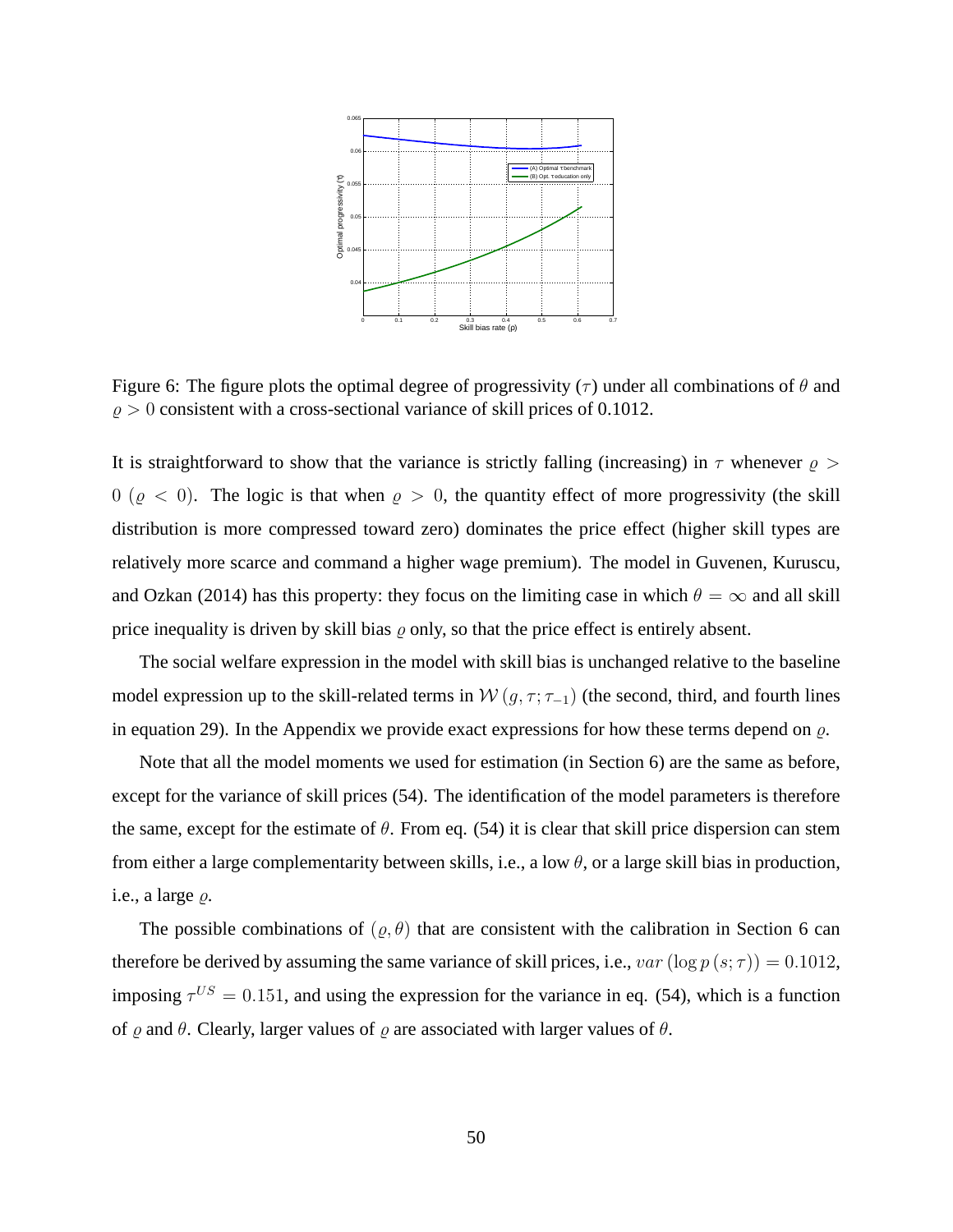Next, we compute and plot in Figure 7.4 the optimal  $\tau$  for a range of possible values for  $\rho$ . We construct two plots. The first, labeled "benchmark," is the full model with all sources of heterogeneity. The second, labeled "education only," is a stripped-down version of the model in which agents are heterogeneous only with respect to  $\kappa$ . In both cases, as we change  $\rho$  we also simultaneously adjust  $\theta$ , so as to hold fixed the total variance of skill prices.

This exercise yields a number of interesting insights. The first is that if skill acquisition ability κ were the only source of heterogeneity, then the optimal  $τ$  would be steeply increasing in  $ρ$ . The logic is that as skill price differentials become more exogenous and less sensitive to  $\tau$ , the utilitarian planner prefers more progressivity. Conversely, when general equilibrium effects are important ( $\varrho$  and  $\theta$  are low), the planner chooses modest progressivity, understanding that a higher value for  $\tau$  would reduce skill investment and raise the skill premium, thereby undoing to some extent the redistribution the planner desires.

Second, in the full model that incorporates all the redistribution motives, the optimal value for  $\tau$ is (i) uniformly higher than in the "education-only" model and (ii) largely insensitive to  $\rho$ . From the first observation we can infer that other sources of heterogeneity (preference heterogeneity, uninsurable productivity shocks) incline the utilitarian planner toward strong progressivity, whereas heterogeneity in skill acquisition ability inclines the planner toward more moderate progressivity – because the planner understands that progressivity crowds out skill investment. Comparing the optimal  $\tau$  plots across the two models, we can infer that when  $\rho$  is large, the planner is more concerned about crowding out and thus chooses a value for  $\tau$  in the full model that is close to the optimal  $\tau$  in the education-only model. Crowding out is a bigger concern when  $\rho$  is large because a higher value for  $\tau$  directly reduces the private return to skill investment. Conversely, when  $\rho$  is low, crowding out is less of a concern, because as skill investment falls the skill premium rises, and thus the decline in investment is mitigated.

We conclude that under the benchmark calibration, the optimal value for  $\tau$  is largely insensitive to whether the variance in skill prices is primarily driven by relative scarcity (low  $\theta$  and low  $\rho$ ) or by a high-skill-biased production technology (high  $\theta$  and high  $\rho$ ). The finding that the optimal  $\tau$ is robust to these alternative models of endogenous skill investment is reassuring, since separately identifying  $\theta$  and  $\rho$  is a challenging task. However, it would be wrong to infer that one can neglect the skill investment margin when thinking about how progressive taxes should be. Recall from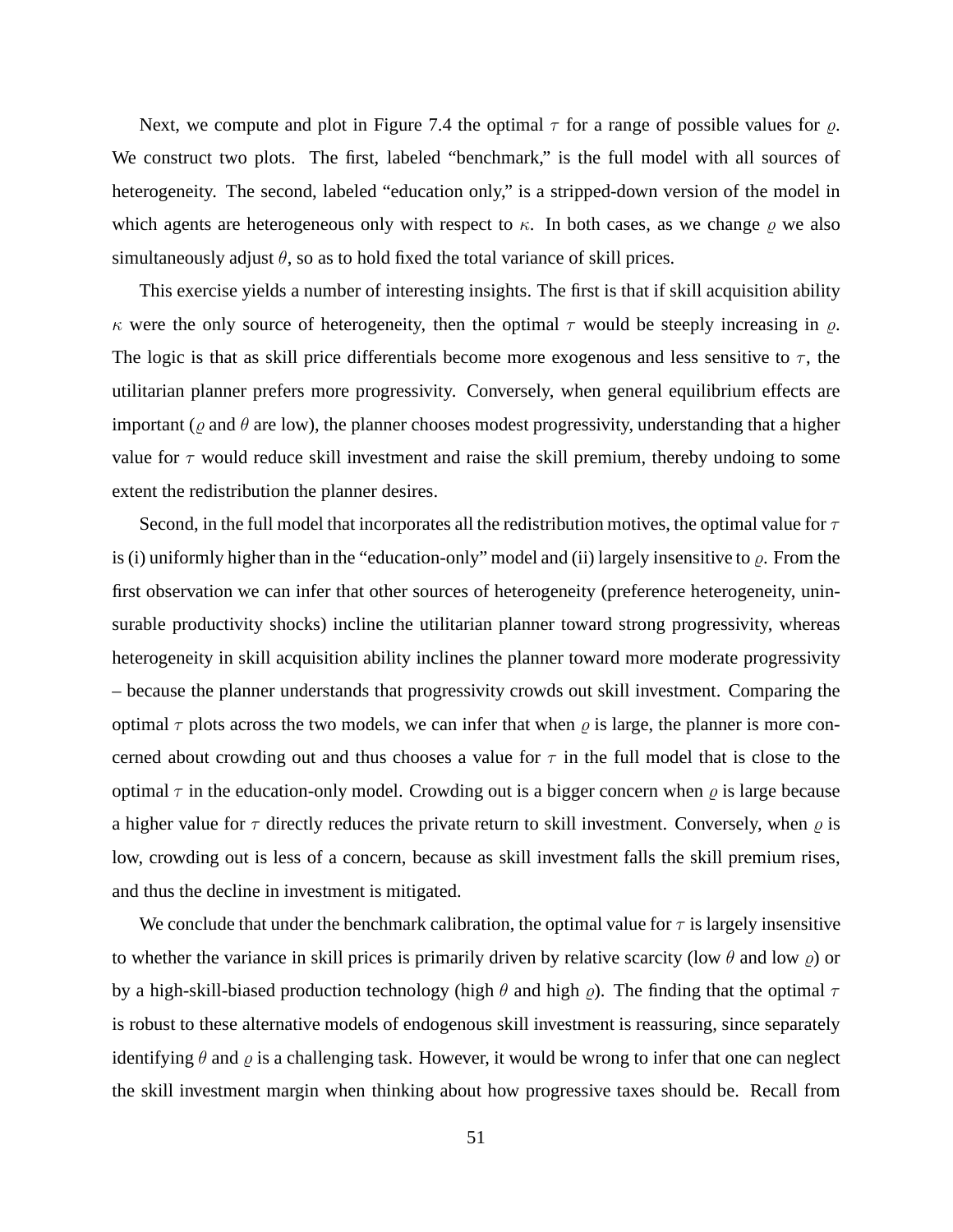Section 6.2 that, when skills are exogenous, making taxes much more progressive is optimal. Rather, the conclusion here is that two different textbook models of endogenous skill investment deliver similar normative implications.

## **8 Conclusions**

This paper has developed a tractable equilibrium framework to study the optimal degree of progressivity of the tax and transfer system. Our main result is an expression for social welfare as a function of (i) policy parameters defining the degree of progressivity and the level of public expenditure and (ii) structural parameters defining preferences, technology, and households' access to private insurance. These parameters regulate the relative strength of the economic forces pushing for and against progressivity. A utilitarian planner wants a progressive tax system to redistribute with respect to inequality in initial conditions and to offer social insurance against lifecycle productivity shocks that households cannot smooth privately. At the same time, the planner understands that higher progressivity translates into lower aggregate output by discouraging skill investment and labor supply, and thereby exacerbates the externality associated with the provision of public goods.

We approached this problem by restricting attention to a particular class of tax/transfer functions that fits the U.S. household-level cross-sectional relationship between disposable and gross income remarkably well. In addition, the optimal policy in this class comes very close, in welfare terms, to decentralizing the constrained-efficient Mirrlees allocations in a stripped-down version of our framework without skill investment.

The presence of skill investment in the model yields several interesting insights. First, tax progressivity is not an effective way to compress inequality in pre-tax wages. Although higher progressivity does reduce skill investment, and thereby compresses inequality in skills, it also has an offsetting general equilibrium price effect: as high skill types become relatively more scarce, the equilibrium pre-tax skill premium increases. Second, and relatedly, when the income distribution is right skewed because of skill complementarity in production, a thicker Pareto tail does not necessarily translate into higher optimal marginal tax rates at the top, in contrast to a well-known result in the Mirrlees literature.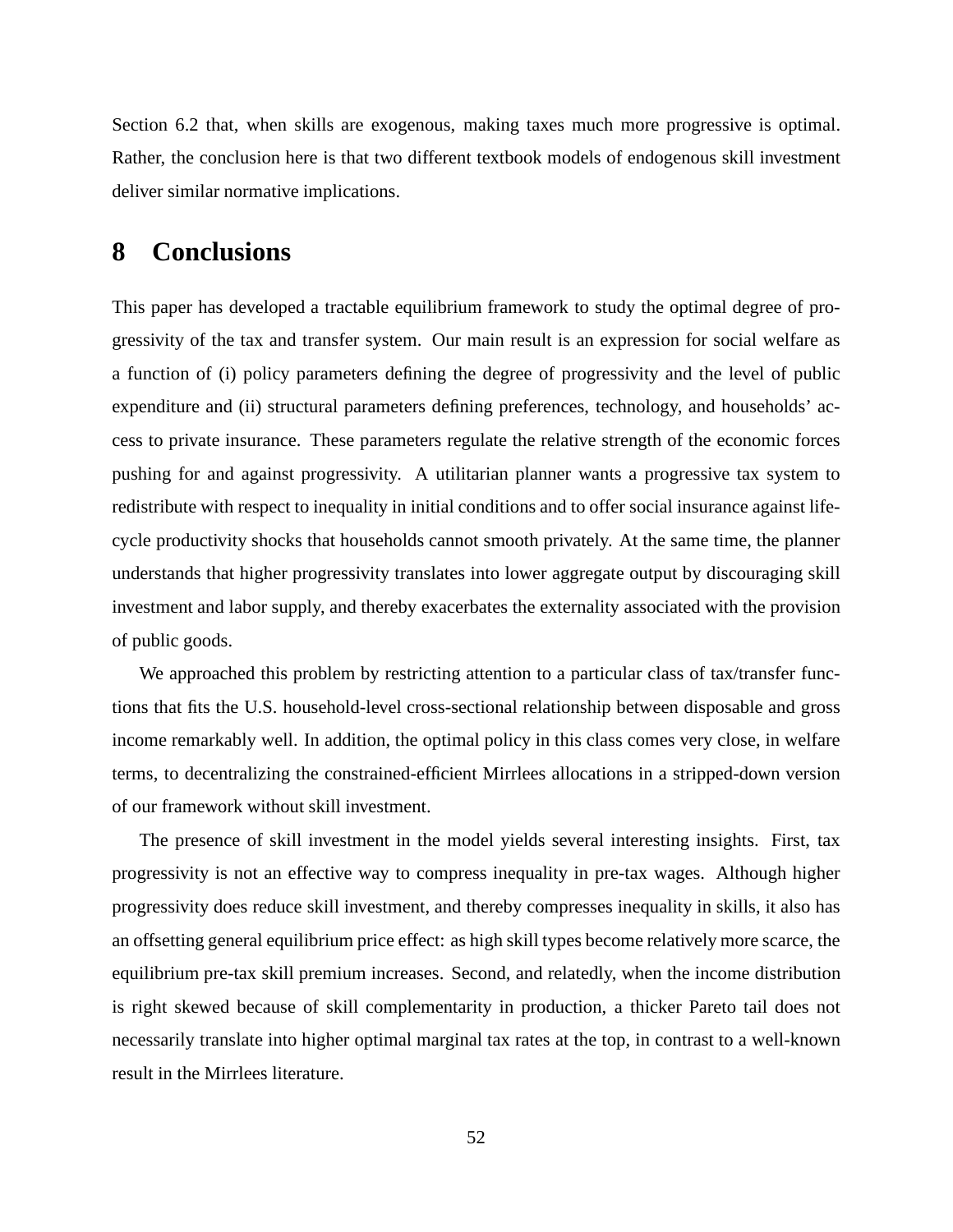When we parameterize the model and quantify the net impact of the various forces for and against progressivity, we conclude that there would be welfare gains from making the U.S. tax and transfer system less progressive. The associated gains do not exceed two percent of lifetime consumption. This finding is robust to the degree of irreversibility of skill investment and to the relative importance of technological skill bias versus skill complementarity in determining the skill premium. However, there is a significant interaction between the level of spending and the progressivity of the tax system: the more valued are public goods, and thus the more net revenue must be collected, the less progressive should be taxes and transfers. If one takes the view that government expenditures are not valued by households, then the current tax/transfer scheme is appropriately progressive.

We have also made some progress toward a positive theory of tax progressivity by investigating the fiscal policy parameters that would emerge from a majority voting model. We found that the median voter prefers higher progressivity than a utilitarian social planner, in part because the median agent has below-average aptitude for skill investment. This result helps rationalize why the current tax system appears overly progressive relative to the utilitarian optimum.

Finally, we find that switching from a progressive earnings tax to a progressive consumption tax would generate welfare gains, because this would be a way for the government to directly compress dispersion in the uninsurable component of labor income shocks – which transmit to consumption – without distorting responses to insurable shocks – which affect earnings but do not pass through to consumption.

## **References**

- ATKINSON, A. B., T. PIKETTY, AND E. SAEZ (2011): "Top Incomes in the Long Run of History," *Journal of Economic Literature*, 49(1), 3–71.
- ATTANASIO, O., AND S. J. DAVIS (1996): "Relative Wage Movements and the Distribution of Consumption," *Journal of Political Economy*, 104(6), 1227–1262.
- BAKIS, O., B. KAYMAK, AND M. POSCHKE (2012): "On the Optimality of Progressive Income Redistribution," Working Paper.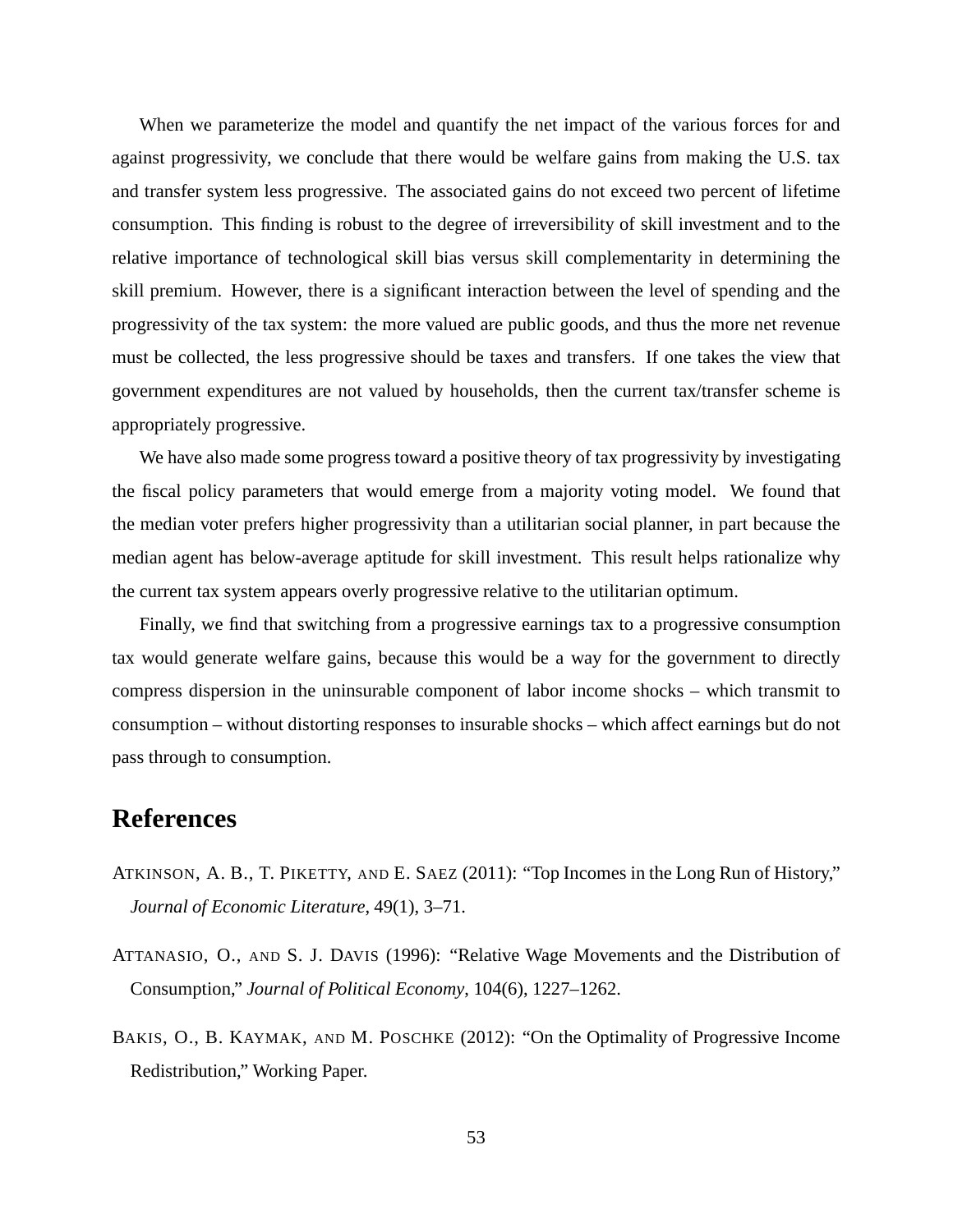- BENABOU, R. (2000): "Unequal Societies: Income Distribution and the Social Contract," *American Economic Review*, 90(1), 96–129.
- (2002): "Tax and Education Policy in a Heterogeneous-Agent Economy: What Levels of Redistribution Maximize Growth and Efficiency?," *Econometrica*, 70(2), 481–517.
- CALVO, G. A., AND M. OBSTFELD (1988): "Optimal Time-Consistent Fiscal Policy with Finite Lifetimes," *Econometrica*, 56(2), 411–432.
- CHEN, S.-H., AND J.-T. GUO (2013): "Progressive Taxation and Macroeconomic (In) stability with Productive Government Spending," *Journal of Economic Dynamics and Control*, 37(5), 951–963.
- CHETTY, R., AND E. SAEZ (2010): "Optimal Taxation and Social Insurance with Endogenous Private Insurance," *American Economic Journal: Economic Policy*, 2(2), 85–114.
- COCHRANE, J. H. (1991): "A Simple Test of Consumption Insurance," *Journal of Political Economy*, 99(5), 957–976.
- CONESA, J. C., AND D. KRUEGER (2006): "On the Optimal Progressivity of the Income Tax Code," *Journal of Monetary Economics*, 53(7), 1425–1450.
- CONSTANTINIDES, G. M., AND D. DUFFIE (1996): "Asset Pricing with Heterogeneous Consumers," *Journal of Political Economy*, 104(2), 219–240.
- CORREIA, I. (2010): "Consumption Taxes and Redistribution," *American Economic Review*, 100(4), 1673–1694.
- DIAMOND, P., AND E. SAEZ (2011): "The Case for a Progressive Tax: From Basic Research to Policy Recommendations," *Journal of Economic Perspectives*, 25(4), 165–190.
- EATON, J., AND H. S. ROSEN (1980): "Optimal Redistributive Taxation and Uncertainty," *Quarterly Journal of Economics*, 95(2), 357–364.
- FARHI, E., AND I. WERNING (2013): "Insurance and Taxation over the Life Cycle," *Review of Economic Studies*, 80(2), 596–635.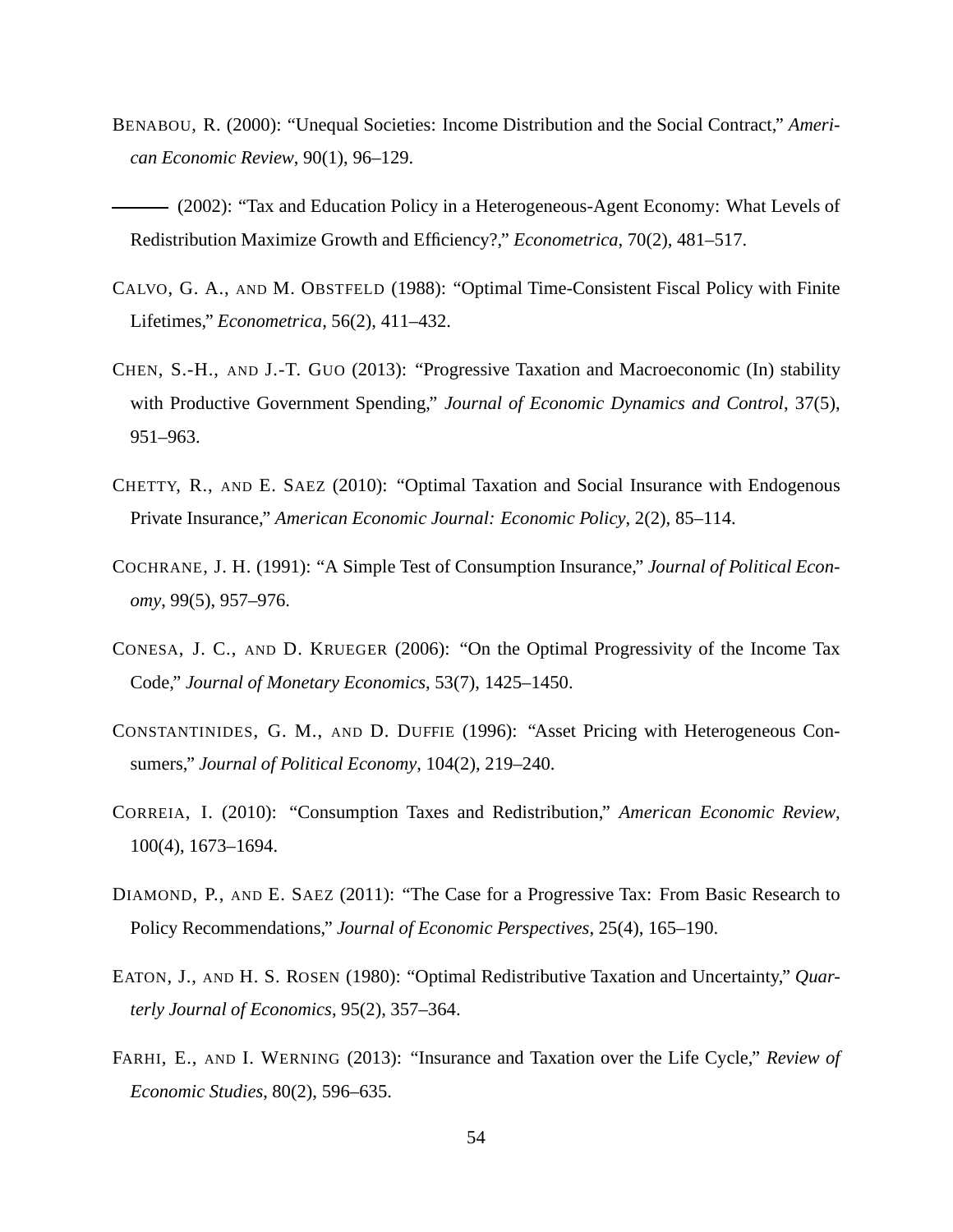- FEENBERG, D., AND E. COUTTS (1993): "An Introduction to the TAXSIM model," *Journal of Policy Analysis and Management*, 12(1), 189–194.
- FELDSTEIN, M. S. (1969): "The Effects on Taxation on Risk Taking," *Journal of Political Economy*, 77(5), 755–764.
- (1973): "On the optimal progressivity of the income tax," *Journal of Public Economics*, 2(4), 357–376.
- GOLOSOV, M., M. TROSHKIN, AND A. TSYVINSKI (2011): "Optimal Dynamic Taxes," NBER Working Paper 17642.
- GORRY, A., AND E. OBERFIELD (2012): "Optimal Taxation Over the Life Cycle," *Review of Economic Dynamics*, 15(4), 551–572.
- GUNER, N., R. KAYGUSUZ, AND G. VENTURA (2012a): "Income Taxation of U.S. Households: Facts and Parametric Estimates," CEPR Discussion Paper.
- (2012b): "Taxation and Household Labour Supply," *Review of Economic Studies*, 79(3), 1113–1149.
- GUVENEN, F., B. KURUSCU, AND S. OZKAN (forthcoming): "Taxation of Human Capital and Wage Inequality: A Cross-Country Analysis," *Review of Economic Studies*.
- HEATHCOTE, J., F. PERRI, AND G. L. VIOLANTE (2010): "Unequal We Stand: An Empirical Analysis of Economic Inequality in the United States, 1967-2006," *Review of Economic Dynamics*, 13(1), 15–51.
- HEATHCOTE, J., K. STORESLETTEN, AND G. L. VIOLANTE (2008): "Insurance and Opportunities: A Welfare Analysis of Labor Market Risk," *Journal of Monetary Economics*, 55(3), 501–525.
- (forthcoming): "Consumption and Labor Supply with Partial Insurance: An Analytical Framework," *American Economic Review*.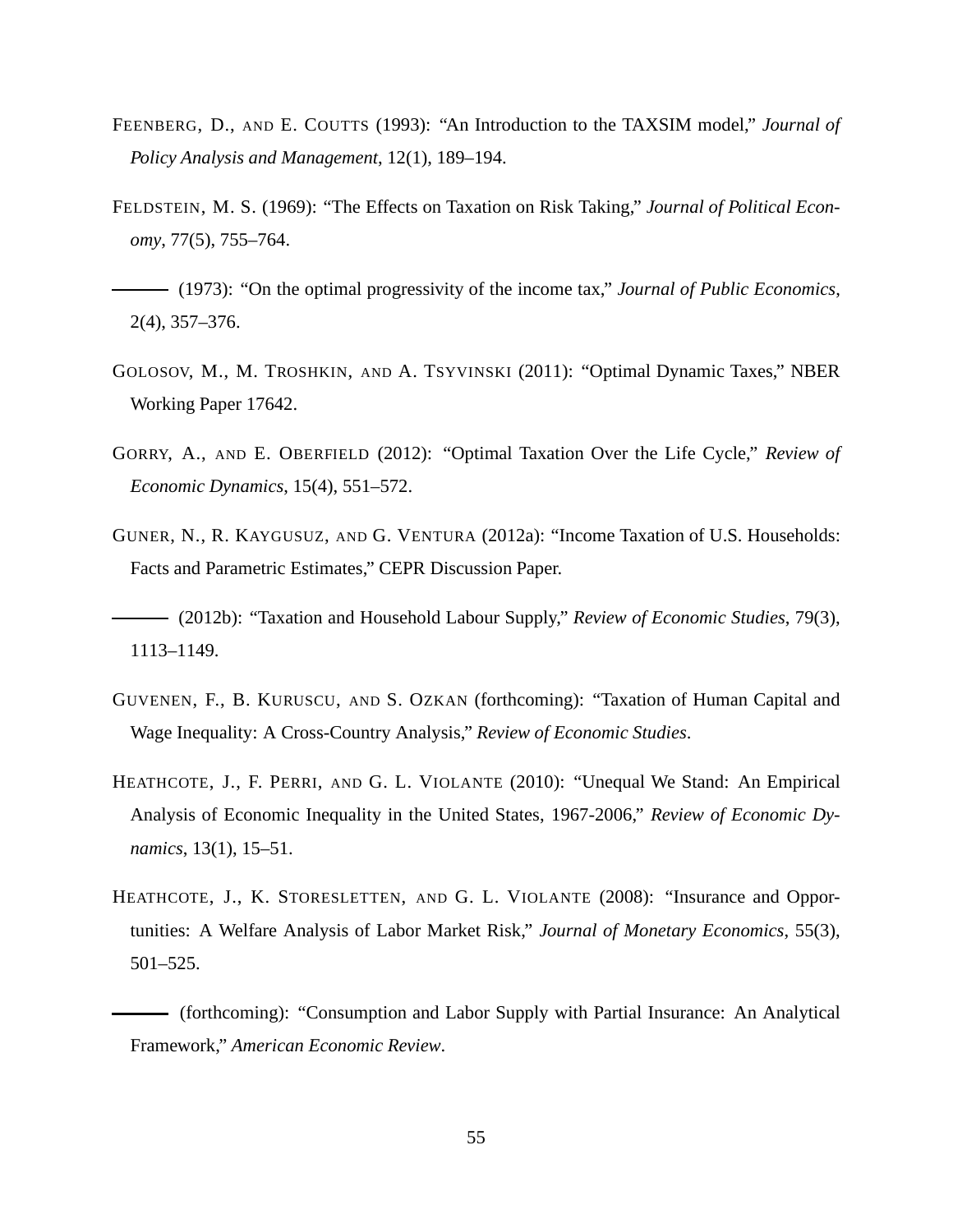- HEATHCOTE, J., AND H. TSUJIYAMA (2013): "Optimal Income Taxation: Mirrlees Meets Ramsey," *Mimeo*.
- HECKMAN, J., L. LOCHNER, AND C. TABER (1998): "Explaining Rising Wage Inequality: Explorations with a Dynamic General Equilibrium Model of Labor Earnings with Heterogeneous Agents," *Review of Economic Dynamics*, 1(1), 1–58.
- HUGGETT, M. (1993): "The Risk-Free Rate in Heterogeneous-Agent Incomplete-Insurance Economies," *Journal of Economic Dynamics and Control*, 17(5-6), 953–969.
- KAKWANI, N. C. (1977): "Measurement of Tax Progressivity: An International Comparison," *Economic Journal*, 87(345), 71–80.
- KATZ, L. F., AND K. M. MURPHY (1992): "Changes in Relative Wages, 1963-1987: Supply and Demand Factors," *Quarterly Journal of Economics*, 107(1), 35–78.
- KEANE, M. P. (2011): "Labor Supply and Taxes: A Survey," *Journal of Economic Literature*, 49(4), 961–1075.
- KRUEGER, D., AND A. LUDWIG (2013): "Optimal Progressive Labor Income Taxation and Education Subsidies When Education Decisions and Intergenerational Transfers Are Endogenous," *American Economic Review*, 103(3), 496–501.
- KRUEGER, D., AND F. PERRI (2010): "Public versus Private Risk Sharing," *Journal of Economic Theory*, 146(3), 920–956.
- MCCAFFERY, E. J. (2002): *Fair not Flat: How to Make the Tax System Better and Simpler*. Chicago: University of Chicago Press.
- MEGHIR, C., AND L. PISTAFERRI (2010): "Earnings, Consumption and Lifecycle Choices," in *Handbook of Labor Economics*, ed. by O. C. Ashenfelter, and D. E. Card, vol. 4B of *Handbooks of Labor Economics*. Elsevier.
- MIRRLEES, J. A. (1971): "An Exploration in the Theory of Optimum Income Taxation," *Review of Economic Studies*, 38(2), 175–208.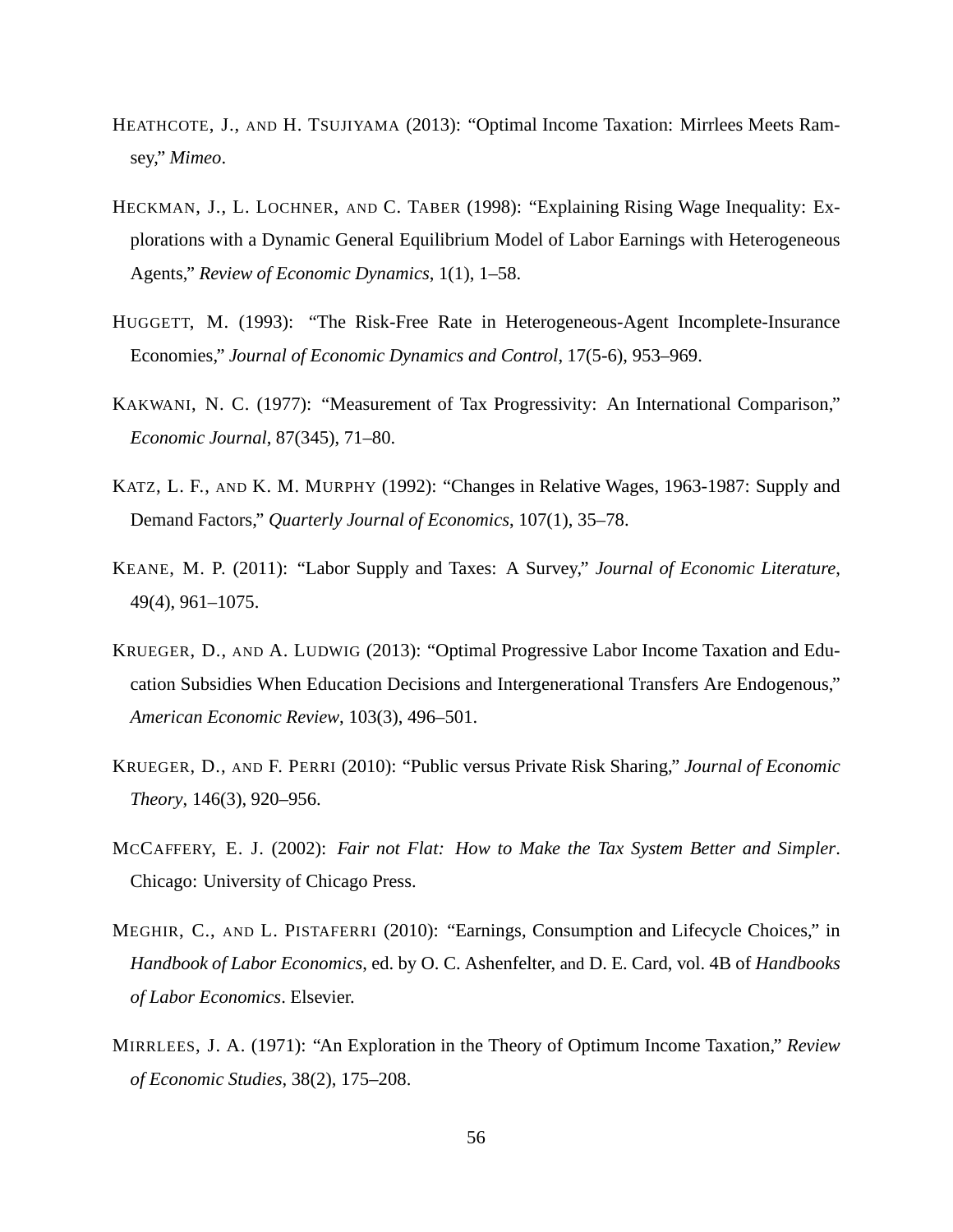- MUSGRAVE, R. A. (1959): *The Theory of Public Finance: A Study in Public Economy*. New York: McGraw-Hill.
- NISHIYAMA, S., AND K. SMETTERS (2007): "Does Social Security Privatization Produce Efficiency Gains?," *Quarterly Journal of Economics*, 122(4), 1677–1719.
- PERSSON, M. (1983): "The Distribution of Abilities and the Progressive Income Tax," *Journal of Public Economics*, 22(1), 73–88.
- PIKETTY, T., AND E. SAEZ (2003): "Income Inequality in the United States, 1913-1998," *The Quarterly Journal of Economics*, 118(1), 1–39.
- RAMSEY, F. P. (1927): "A Contribution to the Theory of Taxation," *Economic Journal*, 37(145), 47–61.
- ROTHSCHILD, C., AND F. SCHEUER (2013): "Redistributive Taxation in the Roy Model," *The Quarterly Journal of Economics*, 128(2), 623–668.
- SAEZ, E. (2001): "Using Elasticities to Derive Optimal Income Tax Rates," *Review of Economic Studies*, 68(1), 205–229.
- SAMUELSON, P. A. (1954): "The Pure Theory of Public Expenditure," *Review of Economics and Statistics*, 36(4), 387–389.
- STANTCHEVA, S. (2013): "Optimal Taxation and Human Capital Policies over the Life Cycle," *Mimeo*.
- STIGLITZ, J. E. (1982): "Utilitarianism and Horizontal Equity : The Case for Random Taxation," *Journal of Public Economics*, 18(1), 1–33.

(1985): "Equilibrium Wage Distribution," *Economic Journal*, 95(379), 595–618.

- UHLIG, H. (1996): "A Law of Large Numbers for Large Economies," *Journal of Economic Theory*, 8(1), 41–50.
- VARIAN, H. R. (1980): "Redistributive Taxation as Social Insurance," *Journal of Public Economics*, 14(1), 49–68.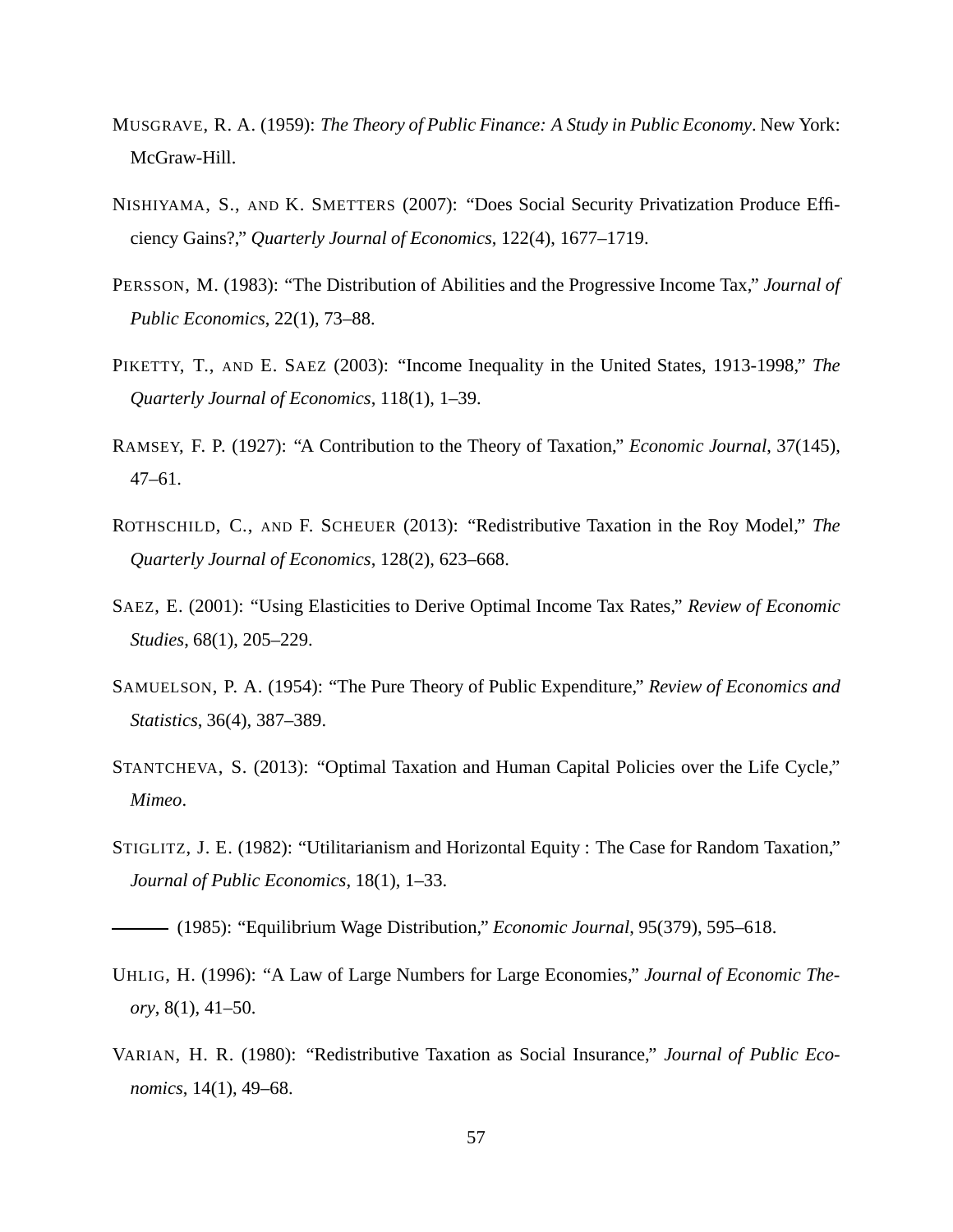## **APPENDIX**

This Appendix proves all the results in the main body of the paper.

## **A.1 Proof of Proposition 1 [equilibrium]**

To simplify the exposition, here we conjecture that the consumption allocation for an agent with state  $(\varphi, \alpha, \varepsilon, s)$  has the form

$$
c(\varphi, \alpha, s; g, \tau) = \exp\left[\bar{c}(g, \tau) + (1 - \tau)\alpha + f(\varphi, s; \tau)\right],\tag{A1}
$$

where  $\bar{c}(g, \tau)$  is a constant that does not depend on any individual state variables, and f is a function of individual age-invariant states  $(\varphi, s)$ . We now show that this class of allocations implies that agents do not want to trade the bond. In the proof of the next proposition, we show that, absent bond trade, allocations do indeed take this form, verifying the original conjecture.

To prove the absence of bond trading, consider first the marginal rate of substitution for an agent between state  $z = (\alpha, \varepsilon)$  and  $z' = (\alpha', \varepsilon')$ :

$$
MRS_{z,z'} = \beta \frac{\exp\left[\bar{c}\left(g,\tau\right) + \left(1-\tau\right)\alpha + f\left(\varphi, s; \tau\right)\right]}{\exp\left[\bar{c}\left(g,\tau\right) + \left(1-\tau\right)\alpha' + f\left(\varphi, s; \tau\right)\right]} = \exp\left[-\left(1-\tau\right)\omega\right].
$$

The expected marginal rate of substitution between states is

$$
\mathbb{E}_{z'|z} \left[ MRS_{z,z'} \right] = \beta \mathbb{E} \left[ \exp \left( - \left( 1 - \tau \right) \omega \right) \right] = \beta \exp \left[ \left( 1 - \tau \right) \left[ \left( 1 - \tau \right) + 1 \right] \frac{v_{\omega}}{2} \right],
$$

which is common across all agents. As a result, there are no gains from trading a non-state-contingent bond across agents with different individual states ( $\varphi, \alpha, \varepsilon, s$ ). The bond price that supports this equilibrium is, precisely

$$
q = \beta \exp\left[ (1 - \tau) \left[ (1 - \tau) + 1 \right] \frac{v_{\omega}}{2} \right],
$$

as stated in Proposition 1 (in log terms).

#### **A.2 Proof of Proposition 2 [hours and consumption]**

We follow the proof in Heathcote, Storesletten, and Violante (2013). We first guess that there is no bond trade in equilibrium. Given no bond trade across agents, the only securities that are traded are insurance claims against  $\varepsilon$  shocks. Without loss of generality, we can therefore think of our economy as an island economy where each island is populated by agents indexed by their fixed effects  $(\varphi, s)$  and their uninsurable wage component  $\alpha$ . On each island, there are complete markets with respect to  $\varepsilon$ , so the competitive equilibrium allocation can be computed as the outcome of an island-specific social planner problem. Since agents on an island are ex ante identical, the planner weights must be equal across agents. Moreover, since each island transfers zero net financial wealth between periods (by assumption) and preferences are time separable, the island-specific planner problem is static.

The island planner's problem, taking the aggregate fiscal variables  $(G, \lambda, \tau)$  and the skill price  $p(s)$  as given, is

$$
\max_{\{c(\varepsilon), h(\varepsilon)\}} \int_{E} \left\{ \log c\left(\varepsilon\right) - \frac{\exp\left[\left(1+\sigma\right)\varphi\right]}{1+\sigma} h\left(\varepsilon\right)^{1+\sigma} + \chi \log G \right\} dF_{\varepsilon}
$$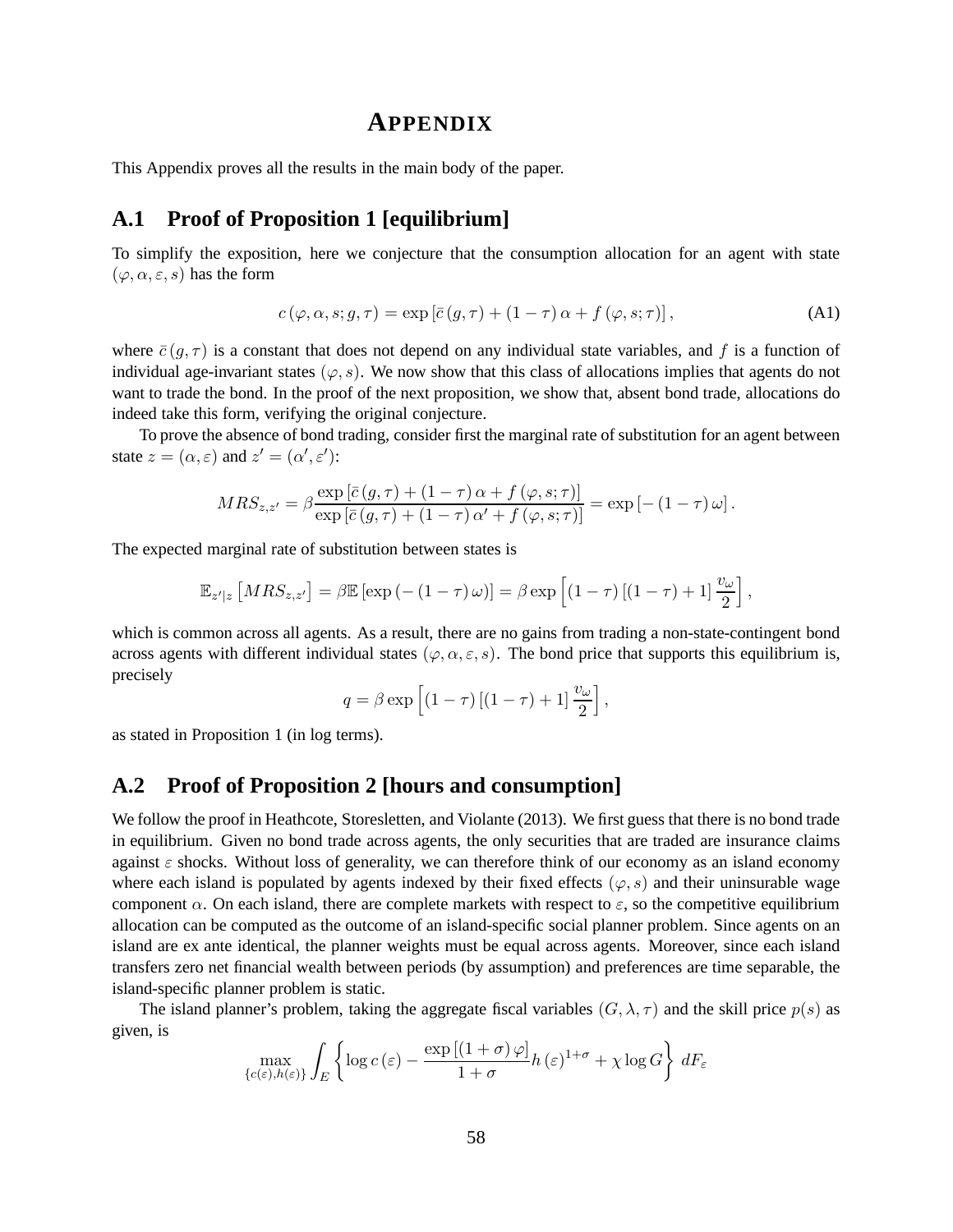subject to the resource constraint

$$
\int_{E} c(\varepsilon) dF_{\varepsilon} = \lambda \int_{E} \exp\left[ (1-\tau) \left( p(s) + \alpha + \varepsilon \right) \right] h(\varepsilon)^{1-\tau} dF_{\varepsilon}.
$$
\n(A2)

Taking first-order conditions and substituting in the resource constraint, one obtains

$$
\log h(\varepsilon) = \frac{1}{(1+\sigma)} \log(1-\tau) - \varphi + \frac{1-\tau}{\sigma+\tau} \varepsilon - \frac{1-\tau}{(\sigma+\tau)^2} (1-2\tau-\sigma\tau) \frac{v_{\varepsilon}}{2},
$$

where the first term is hours worked by the representative agent and the last term is the constant  $\mathcal{M}(v_{\varepsilon};\tau)/(\sigma +$  $\tau$ ). Similarly,

$$
\log c = \log \lambda + \frac{1-\tau}{1+\sigma} \log(1-\tau) + (1-\tau) \left[ \log p(s) + \alpha - \varphi \right] + \frac{(1-\tau) \left[ 1 - 2\tau - \sigma \tau \right] \nu_{\varepsilon}}{(\sigma + \tau)}.
$$

The consumption allocation  $(22)$  has the form in  $(A1)$ , which confirms the no bond trade guess.

In the proof of Proposition 4, we solve for  $\lambda$  as a function of  $(\tau, g)$  and other structural parameters using the government budget constraint.

## **A.3 Proof of Proposition 3 [skill price and skill choice]**

Recall from eq. (14) in the main text that the optimality condition for skill investment is

$$
\frac{1}{\kappa} \frac{s}{\mu} = (1 - \beta \delta) \mathbb{E}_0 \sum_{a=0}^{\infty} (\beta \delta)^a \frac{\partial u \left( c \left( \varphi, \alpha, s; g, \tau \right), h \left( \varphi, \varepsilon; \tau \right), g \right)}{\partial s}.
$$
 (A3)

The skill level s affects only the consumption allocation (not the hours allocation) and only through the price  $p(s; \tau)$ , which is fixed over time. Hence, (14) can be simplified as

$$
\frac{1}{\kappa} \frac{s}{\mu} = (1 - \tau) \frac{\partial \log p(s; \tau)}{\partial s}.
$$

We now guess that the log-price function has the form

$$
\log p(s; \tau) = \pi_0(\tau) + \pi_1(\tau) \cdot s,\tag{A4}
$$

which implies that the skill allocation has the form

$$
s(\kappa;\tau) = (1-\tau)\,\mu\pi_1(\tau)\cdot\kappa.\tag{A5}
$$

.

Since the exponential distribution is closed under scaling, skills inherit the exponential density shape from  $\kappa$ , with parameter  $\zeta \equiv \frac{\eta}{(1-\tau)\mu}$  $\frac{\eta}{(1-\tau)\mu\pi_1(\tau)}$ , i.e.,  $m(s) = \zeta \exp(-\zeta s)$ .

We now turn to the production side of the economy. Effective hours worked  $N$  are independent of skill type s (see Proposition 2). Aggregate output is therefore

$$
Y = \left\{ \int_0^\infty \left[ N \cdot m\left( s \right) \right]^{\frac{\theta - 1}{\theta}} ds \right\}^{\frac{\theta}{\theta - 1}}
$$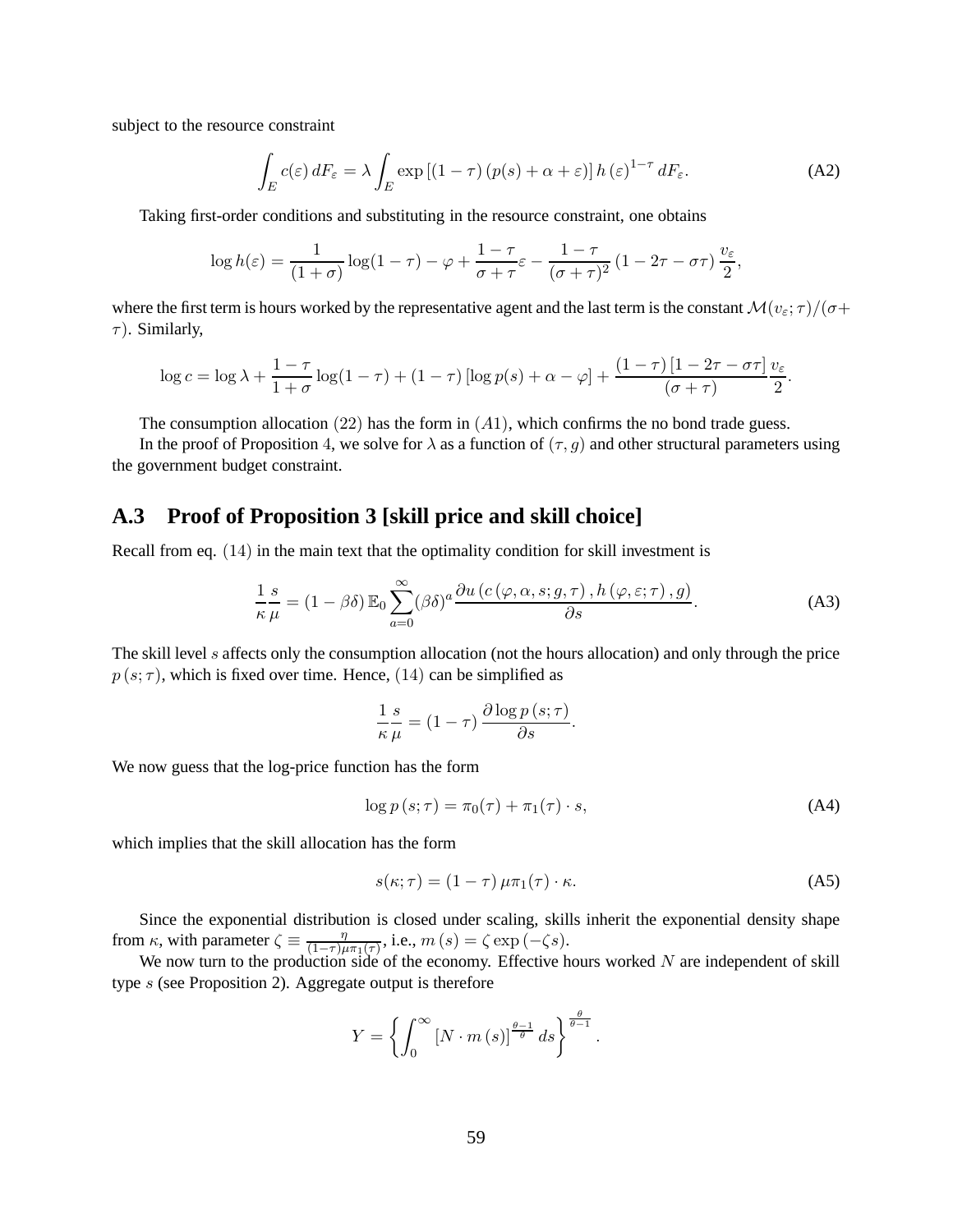The (log of the) hourly skill price  $p(s)$  is the (log of the) marginal product of an extra effective hour supplied by a worker with skill  $s$ , or

$$
\log p(s) = \log \left[ \frac{\partial Y}{\partial [N \cdot m(s)]} \right] = \frac{1}{\theta} \log Y - \frac{1}{\theta} \log [N \cdot m(s)]
$$
\n
$$
= \frac{1}{\theta} \log \left( \frac{Y}{N} \right) - \frac{1}{\theta} \log \zeta + \frac{\zeta}{\theta} s.
$$
\n(A6)

Equating coefficients across equations (A4) and (A6) implies  $\pi_1(\tau) = \frac{\zeta}{\theta} = \frac{1}{\theta}$ η  $\frac{\eta}{\mu(1-\tau)\pi_1(\tau)}$ , which yields  $\pi_1(\tau) = \sqrt{\frac{\eta}{\theta \mu(1-\tau)}}$  and thus

$$
m(s) = \sqrt{\frac{\eta \theta}{(1-\tau)\mu}} \exp\left(-\sqrt{\frac{\eta \theta}{(1-\tau)\mu}}s\right).
$$
 (A7)

Similarly, the base skill price is

$$
\pi_0(\tau) = \frac{1}{\theta} \log \left( \frac{Y}{N} \right) - \frac{1}{2\theta} \log \left( \frac{\eta \theta}{(1 - \tau) \mu} \right).
$$
 (A8)

We derive a fully structural expression for  $\pi_0(\tau)$  below in the proof of Corollary 3.2.

## **A.4 Proof of Corollary 3.1 [distribution of skill prices]**

From eq. (A5) and the expression for  $\pi_1(\tau)$ , the skill premium for an agent with ability  $\kappa$  is

$$
\pi_1(\tau) \cdot s(\kappa; \tau) = \pi_1(\tau) \cdot (1 - \tau) \mu \pi_1(\tau) \cdot \kappa = \frac{\eta}{\theta \mu (1 - \tau)} (1 - \tau) \mu \cdot \kappa = \frac{\eta}{\theta} \cdot \kappa,
$$

and thus skill premia are exponentially distributed with parameter  $\theta$ .

The variance of log skill prices is

$$
var\left(\log p(s;\tau)\right) = var\left(\pi_0(\tau) + \pi_1(\tau) \cdot s(\kappa;\tau)\right) = \left(\frac{\eta}{\theta}\right)^2 var(\kappa) = \frac{1}{\theta^2}.
$$

Since log skill premia are exponentially distributed, the distribution of skill prices in levels is Pareto. The scale (lower bound) parameter is  $\exp(\pi_0(\tau))$  and the Pareto parameter is  $\theta$ .

### **A.5 Proof of Corollary 3.2 [aggregate quantities]**

Aggregate hours and aggregate effective hours are given, respectively, by

$$
H(\tau) = \int \int \int h(\varphi, \varepsilon; \tau) dF_{\varphi} dF_{\alpha} dF_{\varepsilon},
$$
  

$$
N(s; \tau) = N(\tau) = \int \int \int \exp(\alpha + \varepsilon) h(\varphi, \varepsilon; \tau) dF_{\varphi} dF_{\alpha} dF_{\varepsilon}.
$$

Using the expression for individual hours in Proposition 2 and integrating over the normal distributions for  $\varphi$ ,  $\alpha$ , and  $\varepsilon$  gives

$$
H(\tau) = (1 - \tau)^{\frac{1}{1 + \sigma}} \exp\left(\frac{\tau (1 + \hat{\sigma}) - \hat{\sigma}}{\hat{\sigma}^2} \frac{v_{\varepsilon}}{2}\right)
$$
  

$$
N(\tau) = (1 - \tau)^{\frac{1}{1 + \sigma}} \exp\left(\frac{\tau (1 + \hat{\sigma}) + \hat{\sigma}}{\hat{\sigma}^2} \frac{v_{\varepsilon}}{2}\right) = H(\tau) \cdot \exp\left(\frac{1}{\hat{\sigma}} v_{\varepsilon}\right).
$$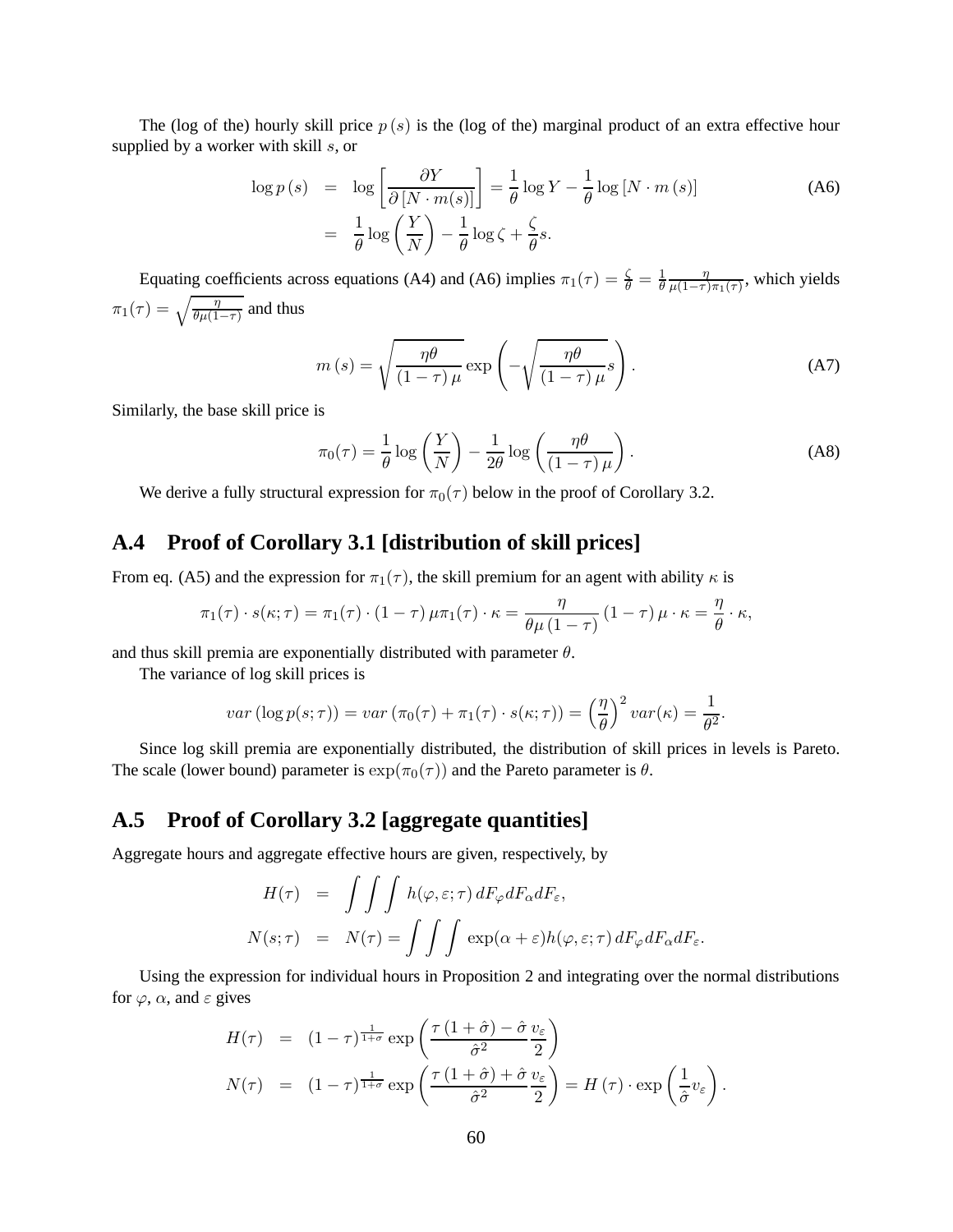Aggregate output is equal to aggregate labor earnings

$$
Y(\tau) = \int \int \int \int p(s;\tau) \exp(\alpha + \varepsilon) h(\varphi, \varepsilon; \tau) dF_s dF_{\varphi} dF_{\alpha} dF_{\varepsilon}
$$
\n
$$
= \int p(s;\tau) dF_s \cdot N(\tau)
$$
\n
$$
= \frac{\theta}{\theta - 1} \cdot \exp(\pi_0(\tau)) \cdot N(\tau),
$$
\n(A9)

where the last line follows from the fact that skill prices are Pareto distributed with scale  $\exp(\pi_0(\tau))$  and Pareto parameter  $\theta$ .

Aggregate labor productivity is

$$
\frac{Y(\tau)}{H(\tau)} = \frac{Y(\tau)}{N(\tau)} \cdot \frac{N(\tau)}{H(\tau)} = \mathbb{E}\left[p\left(s; \tau\right)\right] \cdot \exp\left(\frac{1}{\hat{\sigma}}v_{\varepsilon}\right).
$$

Finally, one can solve for the base log skill price  $\pi_0(\tau)$ . From the production function (eq. 5), we have that

$$
Y = \left\{ \int_0^\infty \left[ N \cdot \zeta \exp(-\zeta s) \right]^{\frac{\theta - 1}{\theta}} ds \right\}^{\frac{\theta}{\theta - 1}}
$$
  
=  $N \cdot \sqrt{\frac{\eta \theta}{(1 - \tau)\mu}} \left( \left( \frac{\theta - 1}{\theta} \right) \sqrt{\left( \frac{\eta \theta}{(1 - \tau)\mu} \right)} \right)^{-\frac{\theta}{\theta - 1}}.$  (A10)

Comparing this equation to eq. (A9) it is immediate that

$$
\pi_0(\tau) = \frac{1}{2(\theta - 1)} \left( \log \left( 1 - \tau \right) - \log \left( \frac{\eta}{\mu} \right) - \log (\theta) \right) + \frac{1}{(\theta - 1)} \log \left( \frac{\theta}{\theta - 1} \right)
$$

which is the expression reported in Proposition 3.

## **A.6 Proof of Proposition 4 [closed-form social welfare]**

We prove this proposition in two steps. First, we show how to derive a closed-form solution for the residual fiscal variable  $\lambda$ . Second, we substitute the allocations into the social welfare function and show how to obtain eq. (29).

**Step 1.** If we let  $\tilde{Y} = \int y_i^{1-\tau} di$ , we have

$$
\lambda = \frac{(1 - g)Y}{\tilde{Y}}.\tag{A11}
$$

To compute  $\tilde{Y}$ , it is useful to aggregate by age group. Let  $\tilde{Y}^a$  denote average per capita disposable income for agents of age a :

$$
\tilde{Y}^{a} = \int \left[ y \left( s, \varphi, \varepsilon, \alpha \right) \right]^{1-\tau} m \left( s \right) ds dF_{\alpha}^{a} dF_{\varphi} dF_{\varepsilon}
$$
\n
$$
= \int \left[ h \left( \varepsilon \right) \exp \left( p \left( s \right) + \alpha_{a} + \varepsilon \right) \right]^{1-\tau} m \left( s \right) ds dF_{\alpha}^{a} dF_{\varphi} dF_{\varepsilon}.
$$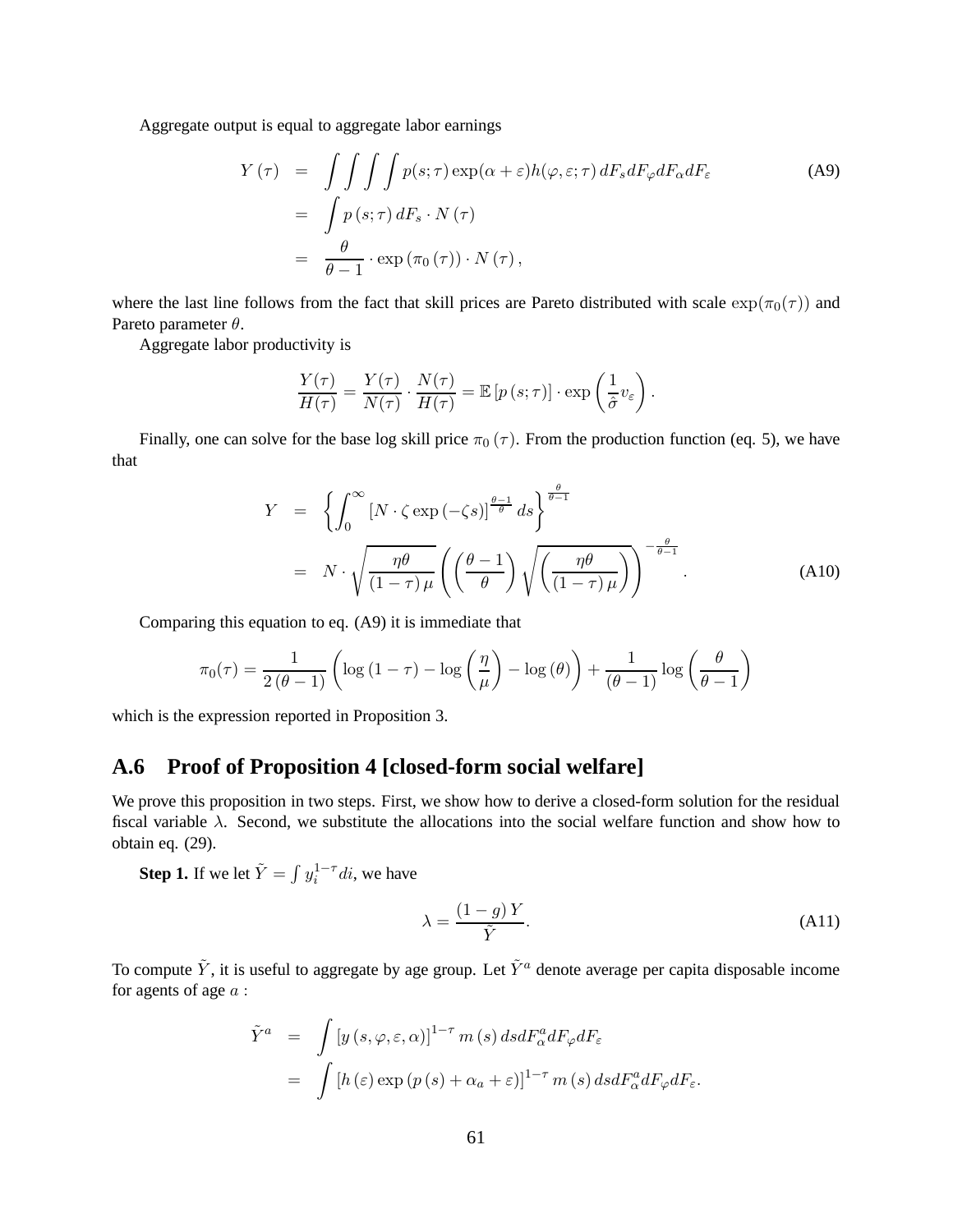Substituting in the hours allocation (21), the expression for the skill price (23), the density function  $m(s)$ (A7), and integrating, we arrive at

$$
\tilde{Y}^a = \mathcal{K} \times \exp\left(-\tau \left(1-\tau\right) \frac{v_\alpha^a}{2}\right),\,
$$

where

$$
\mathcal{K} = (1 - \tau)^{\frac{1 - \tau}{1 + \sigma}} \exp\left(-\frac{1}{\hat{\sigma}}\mathcal{M}\right) \exp\left(\left(\frac{(1 - \tau)(1 + \hat{\sigma})}{\hat{\sigma}}\left(\frac{(1 - \tau)(1 + \hat{\sigma})}{\hat{\sigma}} - 1\right)\right) \frac{v_{\varepsilon}}{2}\right)
$$

$$
\times \exp\left(-\tau(1 - \tau)\frac{v_{\varphi}}{2}\right) \exp\left[(1 - \tau)\pi_0(\tau)\right] \int \exp\left[(1 - \tau)\pi_1(\tau)s\right] m(s) ds.
$$

Note that

$$
\int_0^\infty \exp\left[(1-\tau)\,\pi_1(\tau)s\right] m\,(s)\,ds
$$
\n
$$
= \int_0^\infty \exp\left((1-\tau)\left(\frac{\eta}{\theta\mu(1-\tau)}\right)^{\frac{1}{2}}s\right) \left(\frac{\eta\theta}{\mu(1-\tau)}\right)^{\frac{1}{2}} \exp\left(-\left(\frac{\eta\theta}{\mu(1-\tau)}\right)^{\frac{1}{2}}s\right)ds
$$
\n
$$
= -\frac{\theta}{(1-\tau)-\theta},
$$

and recall that

$$
\pi_0(\tau) = \frac{1}{2(\theta - 1)} \left( \log (1 - \tau) - \log \left( \frac{\eta}{\mu} \right) - \log (\theta) \right) + \frac{1}{(\theta - 1)} \log \left( \frac{\theta}{\theta - 1} \right)
$$

$$
\mathcal{M} = \frac{(1 - \tau)(1 - \tau(1 + \hat{\sigma}))}{\hat{\sigma}} \frac{v_{\varepsilon}}{2}.
$$

Now sum across age groups to obtain

$$
\tilde{Y} = (1 - \delta) \sum_{a=0}^{\infty} \delta^a \tilde{Y}^a = \mathcal{K} \times (1 - \delta) \sum_{a=0}^{\infty} \delta^a \exp\left(-\tau (1 - \tau) \frac{v_\alpha^a}{2}\right)
$$
\n
$$
= \mathcal{K} \times \frac{(1 - \delta) \exp\left(-\tau (1 - \tau) \frac{v_\alpha^0}{2}\right)}{1 - \delta \exp\left(\frac{-\tau (1 - \tau)}{2} v_\omega\right)}.
$$
\n(A12)

Substituting  $(A10)$  and  $(A12)$  into  $(A11)$  and simplifying, we arrive at a solution for the equilibrium value of  $\lambda$  which, in logs, i:

$$
\log \lambda = \log(1 - g) + \frac{\tau (1 - \tau)}{\sigma + \tau} \left( \frac{1 + \sigma}{\sigma + \tau} + 2 + \sigma \right) \frac{v_{\varepsilon}}{2} + \frac{\tau}{1 + \sigma} \log(1 - \tau) \tag{A13}
$$
\n
$$
+ \tau (1 - \tau) \frac{v_{\varphi}}{2}
$$
\n
$$
- \log(1 - \delta) + \tau (1 - \tau) \frac{v_{\alpha}^{0}}{2} + \log \left[ 1 - \delta \exp\left( \frac{-\tau (1 - \tau)}{2} v_{\omega} \right) \right]
$$
\n
$$
+ \frac{1}{2} \frac{\tau}{\theta - 1} \log \left( \frac{1 - \tau}{\theta} \right) + \frac{1}{2} \frac{\tau}{\theta - 1} \log \left( \frac{\mu}{\eta} \right) + \frac{\theta - 1 + \tau}{\theta - 1} \log \left( \frac{\theta}{\theta - 1} \right) + \log \left( \frac{\theta - 1 + \tau}{\theta} \right).
$$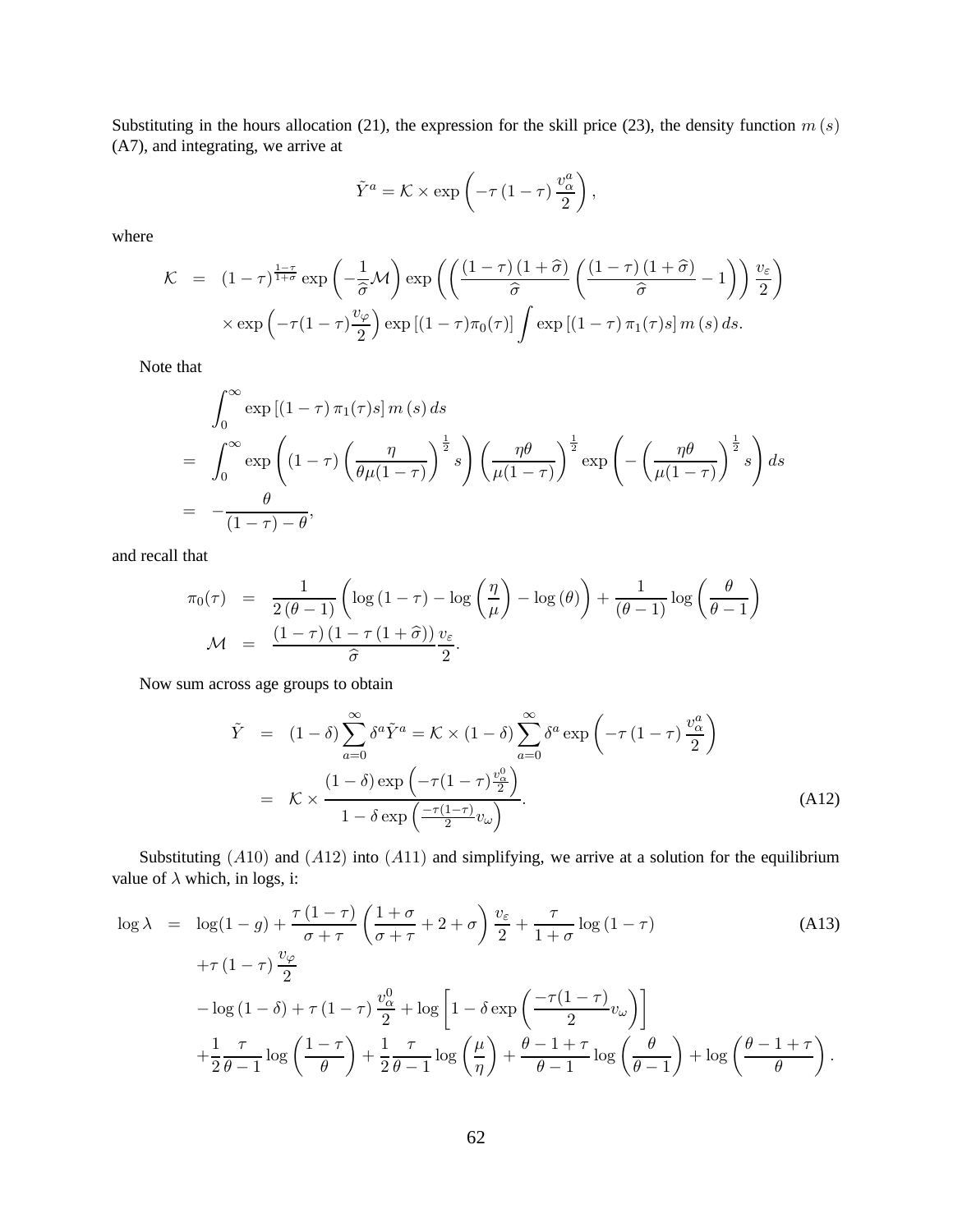**Step 2.** Substituting the equilibrium allocations into period utility at age  $a \ge 0$ , we have

$$
u(c_a, h, G) = \log \lambda + \frac{1-\tau}{1+\sigma} \log (1-\tau) - (1-\tau) \varphi + \frac{1-\tau}{2(\theta-1)} \left( \log(1-\tau) + \log \left( \frac{\theta}{(\theta-1)^2} \frac{\mu}{\eta} \right) \right)
$$

$$
+ \mathcal{M} - \exp \left( -\frac{1+\sigma}{\hat{\sigma}(1-\tau)} \mathcal{M} \right) \exp \left( \frac{1+\sigma}{\hat{\sigma}} \varepsilon \right) \frac{(1-\tau)}{(1+\sigma)} + (1-\tau) \kappa \frac{\eta}{\theta} + \chi \log G + (1-\tau) \alpha_a.
$$

The disutility cost from investing in education is

$$
v(s(\kappa)) = -\frac{1}{\kappa} \frac{s(\kappa;\tau)^2}{2\mu} = -(1-\tau)\kappa \frac{\eta}{2\theta}.
$$
 (A14)

Average cross-sectional utility (excluding skill investment costs) at age a, which we denote  $\bar{u}_a$ , is

$$
\bar{u}_a = \int \int \int \int u(c_a, h, G) dF_{\kappa} dF_{\epsilon} dF_{\varphi} dF_a^a
$$
  
=  $\bar{u} - (1 - \tau) \frac{v_\alpha^a}{2}$   
=  $\bar{u} - (1 - \tau) \frac{av_\omega}{2}$ ,

where

$$
\bar{u} = \log \lambda + \frac{1-\tau}{1+\sigma} \log (1-\tau) - (1-\tau) \frac{v_{\varphi}}{2} + \frac{1-\tau}{2(\theta-1)} \left( \log(1-\tau) + \log \left( \frac{\theta}{(\theta-1)^2} \frac{\mu}{\eta} \right) \right)
$$

$$
+ \mathcal{M} - \frac{1-\tau}{1+\sigma} + \frac{1-\tau}{\theta} + \chi \log (gY),
$$

and where the derivation of the expression for  $\bar{u}$  exploits the facts that

$$
\int \exp\left(-\frac{1+\sigma}{\hat{\sigma}(1-\tau)}\mathcal{M}\right) \exp\left(\frac{1+\sigma}{\hat{\sigma}}\varepsilon\right) dF_{\varepsilon} = 1,
$$

$$
\int (1-\tau)\kappa \frac{\eta}{\theta} dF_{\kappa} = \frac{1-\tau}{\theta}.
$$

Substituting in the expressions above for  $\lambda$  and Y (A13andA10) gives

$$
\bar{u} = \log(1-g) + \chi \log g + (1+\chi) \frac{\log(1-\tau)}{(1+\hat{\sigma})(1-\tau)} - \frac{1}{(1+\hat{\sigma})}
$$
(A15)  
+(1+\chi)  $\left[ \frac{\log(1-\tau)}{2(\theta-1)} + \frac{1}{2(\theta-1)} \log \left( \frac{\mu}{\eta} (\theta-1)^{-2\theta} \theta^{(2\theta-1)} \right) \right]$   

$$
- \left[ -\log \left( 1 - \left( \frac{1-\tau}{\theta} \right) \right) - \left( \frac{1-\tau}{\theta} \right) \right] - (1-\tau)^2 \frac{v_{\varphi}}{2}
$$
  
+ 
$$
\log \left( \frac{1-\delta \exp \left( \frac{-\tau(1-\tau)}{2} v_{\omega} \right)}{1-\delta} \right) + (1+\chi) \left[ \frac{1}{\hat{\sigma}} v_{\varepsilon} - \sigma \frac{1}{\hat{\sigma}^2} \frac{v_{\varepsilon}}{2} \right].
$$

Average skill investment costs for agents born after the tax reform are

$$
\bar{c}_Y = \frac{1-\tau}{2\theta},
$$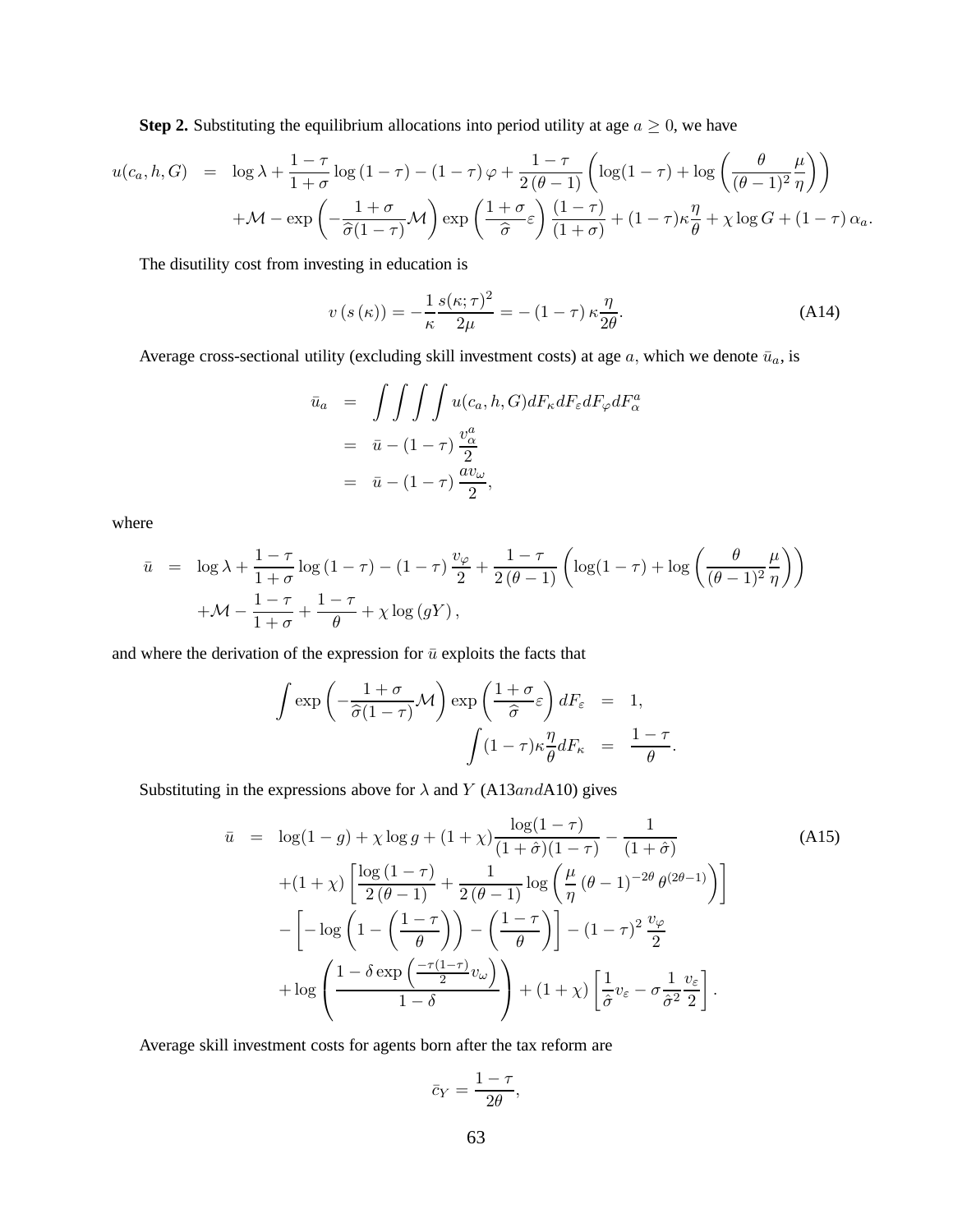whereas average net costs for those born prior to the reform are

$$
\bar{c}_o = \frac{1-\tau}{2\theta} - \frac{1-\tau_{-1}}{2\theta}
$$

Now we are in a position to add up across cohorts to compute social welfare defined as

$$
\mathcal{W}_0(g,\tau;\tau_{-1}) = (1-\gamma) \frac{\gamma - \beta \delta}{\gamma (1-\beta \delta)} \sum_{j=-\infty}^{\infty} \gamma^j U_{j,0}(g,\tau;\tau_{-1})
$$
  
= 
$$
(1-\gamma) \frac{\gamma - \beta \delta}{\gamma (1-\beta \delta)} \sum_{j=-\infty}^{-1} \gamma^j U_j + (1-\gamma) \frac{\gamma - \beta \delta}{\gamma (1-\beta \delta)} \sum_{j=0}^{\infty} \gamma^j U_j,
$$

where the second line partitions the population into cohorts born before and after the tax reform.

Starting with the agents born after the tax reform,

$$
(1 - \gamma) \frac{\gamma - \beta \delta}{\gamma (1 - \beta \delta)} \sum_{j=0}^{\infty} \gamma^j U_j = (1 - \gamma) \frac{\gamma - \beta \delta}{\gamma (1 - \beta \delta)} \sum_{j=0}^{\infty} \gamma^j \left( (1 - \beta \delta) \sum_{a=0}^{\infty} (\beta \delta)^a \bar{u}_a - \bar{c}_Y \right)
$$

$$
= \frac{\gamma - \beta \delta}{\gamma} \sum_{a=0}^{\infty} (\beta \delta)^a \bar{u}_a - \frac{\gamma - \beta \delta}{\gamma (1 - \beta \delta)} \bar{c}_Y.
$$

Now

$$
\bar{u}_a = \bar{u} - (1 - \tau) a \frac{v_\omega}{2},
$$

so

$$
\sum_{a=0}^{\infty} (\beta \delta)^a \bar{u}_a = \frac{\bar{u}}{(1 - \beta \delta)} - (1 - \tau) \frac{v_\omega}{2} \left\{ \beta \delta + 2 (\beta \delta)^2 + \dots \right\}
$$

$$
= \frac{\bar{u}}{(1 - \beta \delta)} - \frac{\beta \delta}{(1 - \beta \delta)^2} (1 - \tau) \frac{v_\omega}{2}
$$

and thus

$$
(1 - \gamma) \frac{\gamma - \beta \delta}{\gamma (1 - \beta \delta)} \sum_{j=0}^{\infty} \gamma^j U_j = \frac{\gamma - \beta \delta}{\gamma (1 - \beta \delta)} \bar{u} - \frac{\gamma - \beta \delta}{\gamma (1 - \beta \delta)^2} \beta \delta (1 - \tau) \frac{v_{\omega}}{2} - \frac{\gamma - \beta \delta}{\gamma (1 - \beta \delta)} \bar{c}_Y.
$$

Now look at agents born before the reform (the youngest of which are age 1 at the time of reform):

$$
(1 - \gamma) \frac{\gamma - \beta \delta}{\gamma (1 - \beta \delta)} \sum_{j = -\infty}^{-1} \gamma^j U_j = (1 - \gamma) \frac{\gamma - \beta \delta}{\gamma (1 - \beta \delta)} \times \n\gamma^{-1} (\beta \delta)^1 \{ (1 - \beta \delta) (\bar{u}_1 + (\beta \delta) \bar{u}_2 + (\beta \delta)^2 \bar{u}_3 + \ldots) - \bar{c}_o \} \n+ \gamma^{-2} (\beta \delta)^2 \{ (1 - \beta \delta) (\bar{u}_2 + (\beta \delta) \bar{u}_3 + \ldots) - \bar{c}_o \} + \ldots
$$

Adding the pieces here involving  $\bar{u}$  and  $\bar{c}_o$  gives

$$
(1 - \gamma) \frac{\beta \delta}{\gamma (1 - \beta \delta)} (\bar{u} - \bar{c}_o) .
$$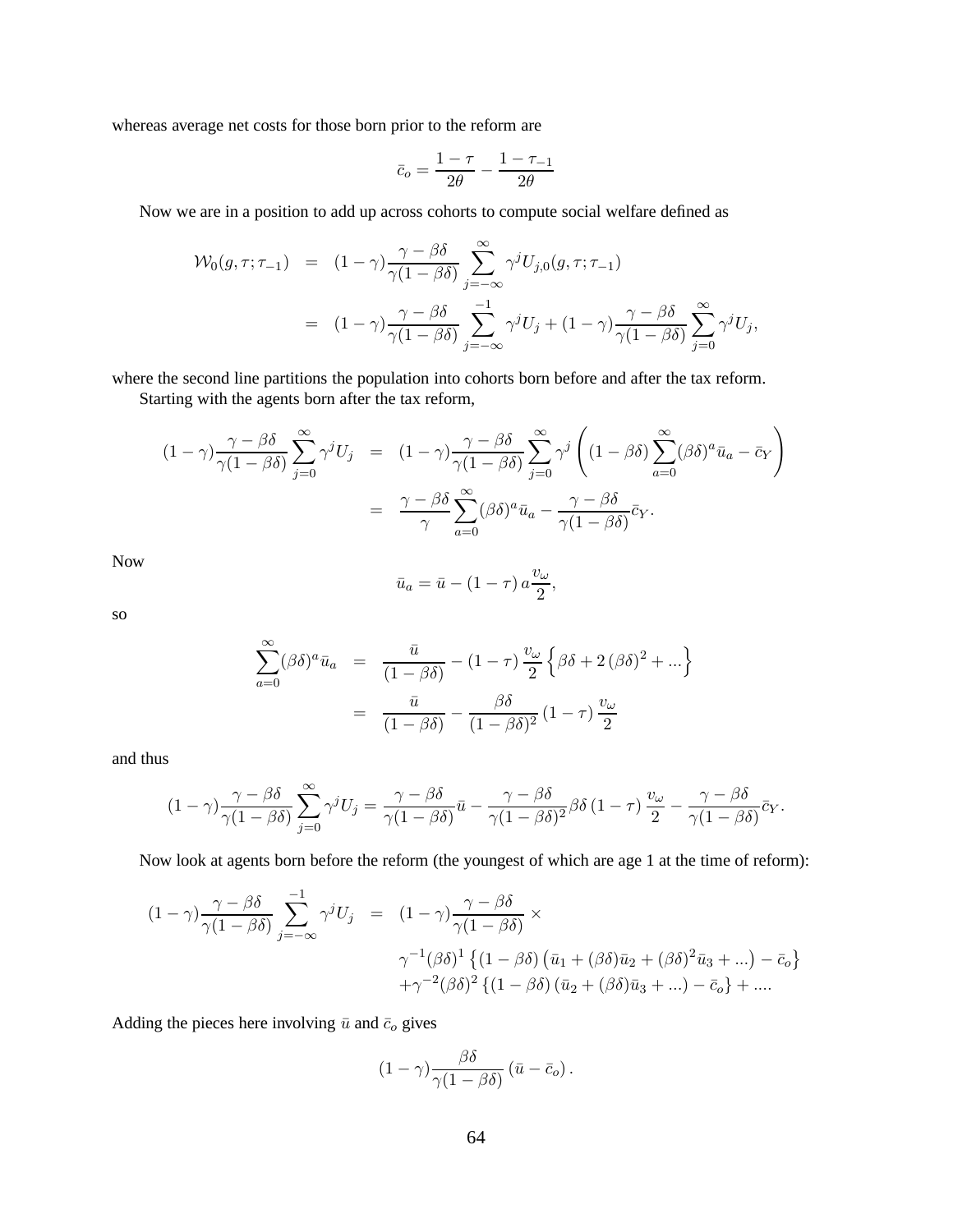The term in  $v_\omega$  is

$$
(1 - \gamma) \frac{\gamma - \beta \delta}{\gamma (1 - \beta \delta)} \times \left( -(1 - \tau) \frac{v_{\omega}}{2} \right) \times (1 - \beta \delta) \times
$$
\n
$$
\left\{ \left( \frac{\beta \delta}{\gamma} \right) (1 + 2(\beta \delta) + 3(\beta \delta)^2 + \dots) + \left( \frac{\beta \delta}{\gamma} \right)^2 (2 + 3(\beta \delta) + 4(\beta \delta)^2 + \dots) + \dots \right\}
$$
\n
$$
= (1 - \gamma) \frac{\gamma - \beta \delta}{\gamma} \times \left( -(1 - \tau) \frac{v_{\omega}}{2} \right) \times \left\{ \frac{\beta \delta}{\gamma} \frac{1}{(1 - \beta \delta)^2} + \left( \frac{\beta \delta}{\gamma} \right)^2 \left( \frac{1}{1 - \beta \delta} + \frac{1}{(1 - \beta \delta)^2} \right) + \dots \right\}
$$
\n
$$
= (1 - \gamma) \frac{\gamma - \beta \delta}{\gamma} \times \left( -(1 - \tau) \frac{v_{\omega}}{2} \right) \times \left\{ \frac{\frac{\beta \delta}{\gamma}}{(1 - \beta \delta)(1 - \frac{\beta \delta}{\gamma})} \left[ \frac{1}{(1 - \beta \delta)} + \frac{\left( \frac{\beta \delta}{\gamma} \right)}{\left( 1 - \frac{\beta \delta}{\gamma} \right)} \right] \right\}.
$$

Now we can add together the contributions to social welfare from agents born before and after the reform. The term in  $\bar{u}$  is simply  $\bar{u}$ . The terms in  $\bar{c}_Y$  and  $\bar{c}_0$  simplify to give  $-\left(\frac{1-\tau}{2\theta}\right)$  $\frac{(-\tau)}{2\theta}$  +  $\frac{\beta\delta}{\gamma}$ γ  $(1-\gamma)$  $(1-\beta\delta)$  $\frac{1}{2\theta}(1-\tau_{-1}).$ The term in  $v_\omega$  is  $-\frac{\beta \delta}{\gamma - \beta \delta} (1 - \tau) \frac{v_\omega}{2}$ . Collecting all these terms gives the expression for social welfare in Proposition 4.

In particular, collecting the terms in  $v_\omega$ , we obtain

$$
-\left[ (1-\tau) \frac{\beta \delta}{\gamma-\beta \delta} \frac{v_{\omega}}{2} - \log \left( \frac{1-\delta \exp\left(\frac{-\tau(1-\tau)}{2}v_{\omega}\right)}{1-\delta} \right) \right].
$$

When  $\gamma = \beta$ , the first term in square brackets simplifies to  $(1 - \tau) \frac{\delta}{1 - \tau}$  $\frac{\delta}{1-\delta} \frac{v_\omega}{2}$ . The second term can be approximated as follows:

$$
\log\left(\frac{1-\delta\exp\left(\frac{-\tau(1-\tau)}{2}v_{\omega}\right)}{1-\delta}\right) \approx \log\left(1+\frac{\delta}{1-\delta}\tau(1-\tau)\frac{v_{\omega}}{2}\right) \approx \tau(1-\tau)\frac{\delta}{1-\delta}\frac{v_{\omega}}{2}.
$$

Adding the two pieces, we have

$$
(1 - \tau) \frac{\delta}{1 - \delta} \frac{v_{\omega}}{2} - \tau (1 - \tau) \frac{\delta}{1 - \delta} \frac{v_{\omega}}{2} = (1 - \tau)^2 \frac{\delta}{1 - \delta} \frac{v_{\omega}}{2} = (1 - \tau)^2 \frac{v_{\alpha}}{2},
$$

where the last equality reflects the fact that  $v_\alpha$  is the cross-sectional variance of the cumulated innovations  $\omega$ , and the  $\delta$  in the numerator reflects our assumption that wage shocks start realizing at age  $a = 1$ . We use this approximate result when we interpret the various components of social welfare in Section 5.2.

## **A.7 Proofs of Corollaries 4.1, 4.3, 4.4, 4.5**

**4.1:** In eq. (29), the term in  $\tau_{-1}$  is additively separable from all the others containing g and  $\tau$ . **4.3:** Differentiating eq. (29) with respect to g, the first-order condition is

$$
\frac{-1}{1-g} + \frac{\chi}{g} = 0,
$$

which immediately gives the expression for  $g^*$  in eq. (30).

**4.4:** Differentiating eq. (29) with respect to  $\tau$ , the first-order condition has no terms involving g. Thus, the optimal choice for  $\tau$  is independent of g.

**4.5:** The parameters  $\mu$  and  $\eta$  only appear in an additively separable constant in eq. (29). Thus, these parameters do not appear in the first-order conditions defining the optimal choices for g and  $\tau$ .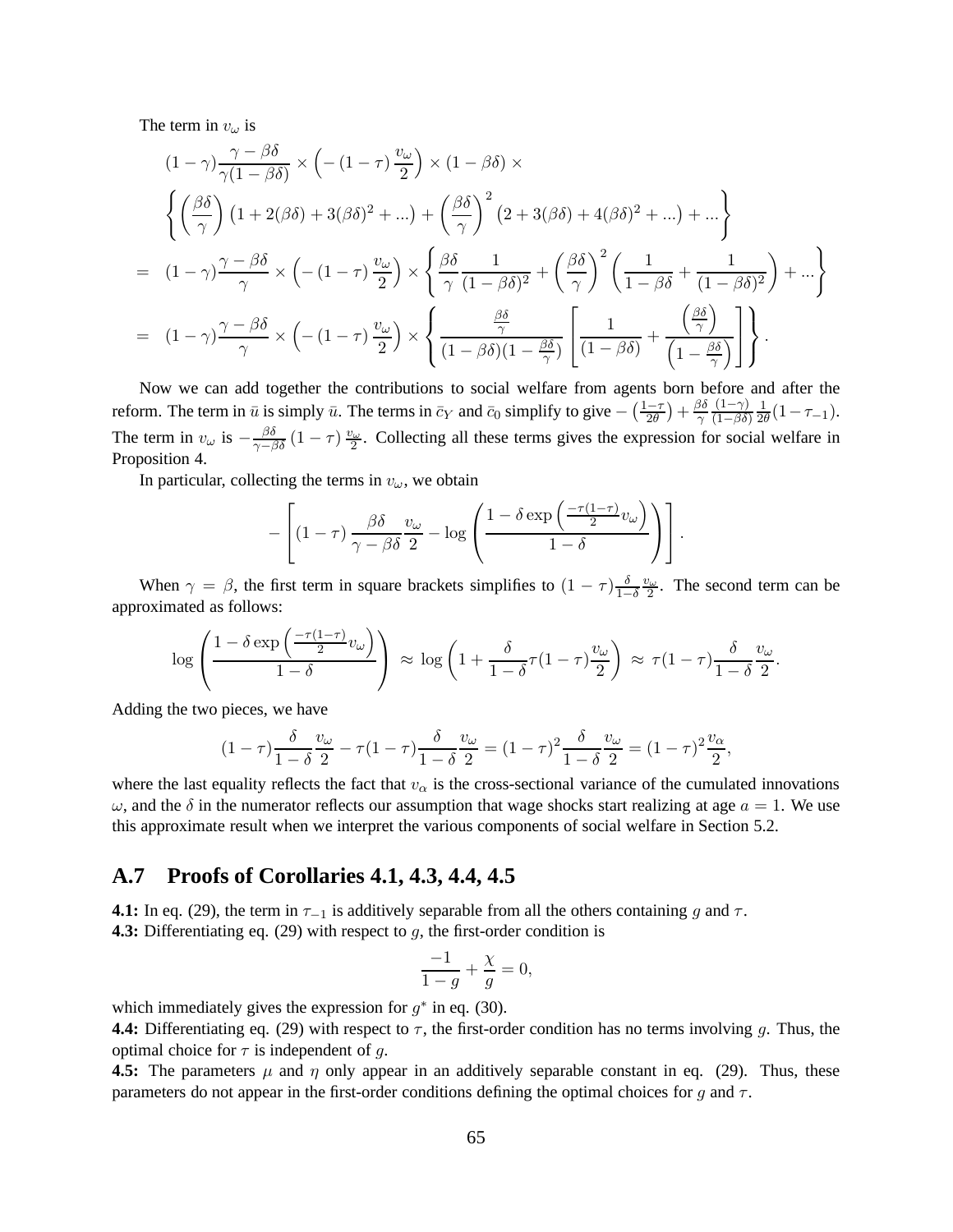## **A.8 Proof of Corollary 4.2 [concavity]**

Differentiating the expression for social welfare twice with respect to  $\tau$ , it is straightforward to show that each term except the last one involving insurable risk is strictly concave in  $\tau$ . The term in insurable risk has a second derivative equal to

$$
-(1+\chi)\frac{\sigma-2\tau}{\left(\sigma+\tau\right)^{4}}\left(1+\sigma\right)^{2}v_{\varepsilon},
$$

which is less than or equal to zero if  $\sigma \geq 2$ . Thus,  $\sigma \geq 2$  is a (weak) sufficient condition for global concavity of social welfare with respect to  $\tau$ .

It is straightforward to verify that the social welfare expression is concave in  $\tau$ .

## **A.9** Proof of Corollary 4.6  $[\gamma = \beta \text{ case}]$

In eq. (28) when  $\gamma = \beta$ , the constant term  $\Gamma$  simplifies to  $\frac{1-\delta}{1-\beta\delta}$ . Let  $\mathbb{E}[u_0]$  denote expected period utility for newborn agents from consumption and leisure. The contribution to social welfare from newborn agents is then

$$
(1 - \beta) \frac{1 - \delta}{1 - \beta \delta} \cdot (1 + \beta + \beta^2 + \ldots) \cdot (1 - \beta \delta) \mathbb{E} [u_0] = (1 - \delta) \cdot \mathbb{E} [u_0].
$$

where  $(1 + \beta + \beta^2 + ...)$  reflects the weights the planner puts on current and future cohorts of age zero. Note that  $(1 - \delta)$  is the size of the population at age zero.

Similarly, the age 1 component is given by

$$
(1 - \beta) \frac{1 - \delta}{1 - \beta \delta} \cdot (\beta^{-1} + 1 + \beta + \beta^2 + \ldots) \cdot (1 - \beta \delta) \cdot \beta \delta \mathbb{E} [u_1] = (1 - \delta) \delta \mathbb{E} [u_1]
$$

where the term  $(1 - \delta)$   $\delta$  is the size of the population at age 1. And so on.

Now we need to compute how education costs factor into social welfare. Education costs for the new and future cohorts are

$$
(1 - \beta) \frac{1 - \delta}{1 - \beta \delta} \cdot (1 + \beta + \beta^2 + \ldots) \cdot \mathbb{E}\left[\frac{1}{\kappa} \frac{s^2}{2\mu}\right] = \frac{1 - \delta}{1 - \beta \delta} \cdot \mathbb{E}\left[\frac{1}{\kappa} \frac{s^2}{2\mu}\right].
$$

If education decisions are fully reversible, the net skill investment cost for an agent of type  $\kappa$  given a new progressivity value  $\tau$  and a past progressivity value  $\tau_{-1}$  is  $\frac{1}{2\kappa\mu}\left(s(\kappa;\tau)^2 - s(\kappa;\tau_{-1})^2\right)$ . Thus, the contribution to social welfare from net skill investments from cohorts who entered the economy in the past is

$$
(1 - \beta) \frac{1 - \delta}{1 - \beta \delta} \cdot \sum_{a=1}^{\infty} \left( \frac{\beta \delta}{\beta} \right)^a \mathbb{E} \left[ \frac{1}{2\kappa \mu} \left( s(\kappa; \tau)^2 - s(\kappa; \tau_{-1})^2 \right) \right]
$$
  
= 
$$
(1 - \beta) \frac{\delta}{1 - \beta \delta} \cdot \left( \mathbb{E} \left[ \frac{1}{\kappa} \frac{s(\kappa; \tau)^2}{2\mu} \right] - \mathbb{E} \left[ \frac{1}{\kappa} \frac{s(\kappa; \tau_{-1})^2}{2\mu} \right] \right).
$$

Adding the two pieces gives

$$
\mathbb{E}\left[\frac{1}{\kappa}\frac{s(\kappa;\tau)^2}{2\mu}\right] - \frac{\delta(1-\beta)}{1-\beta\delta} \cdot \mathbb{E}\left[\frac{1}{\kappa}\frac{s(\kappa;\tau_{-1})^2}{2\mu}\right].
$$

Adding up these various welfare components gives the expression for social welfare in eq. (31).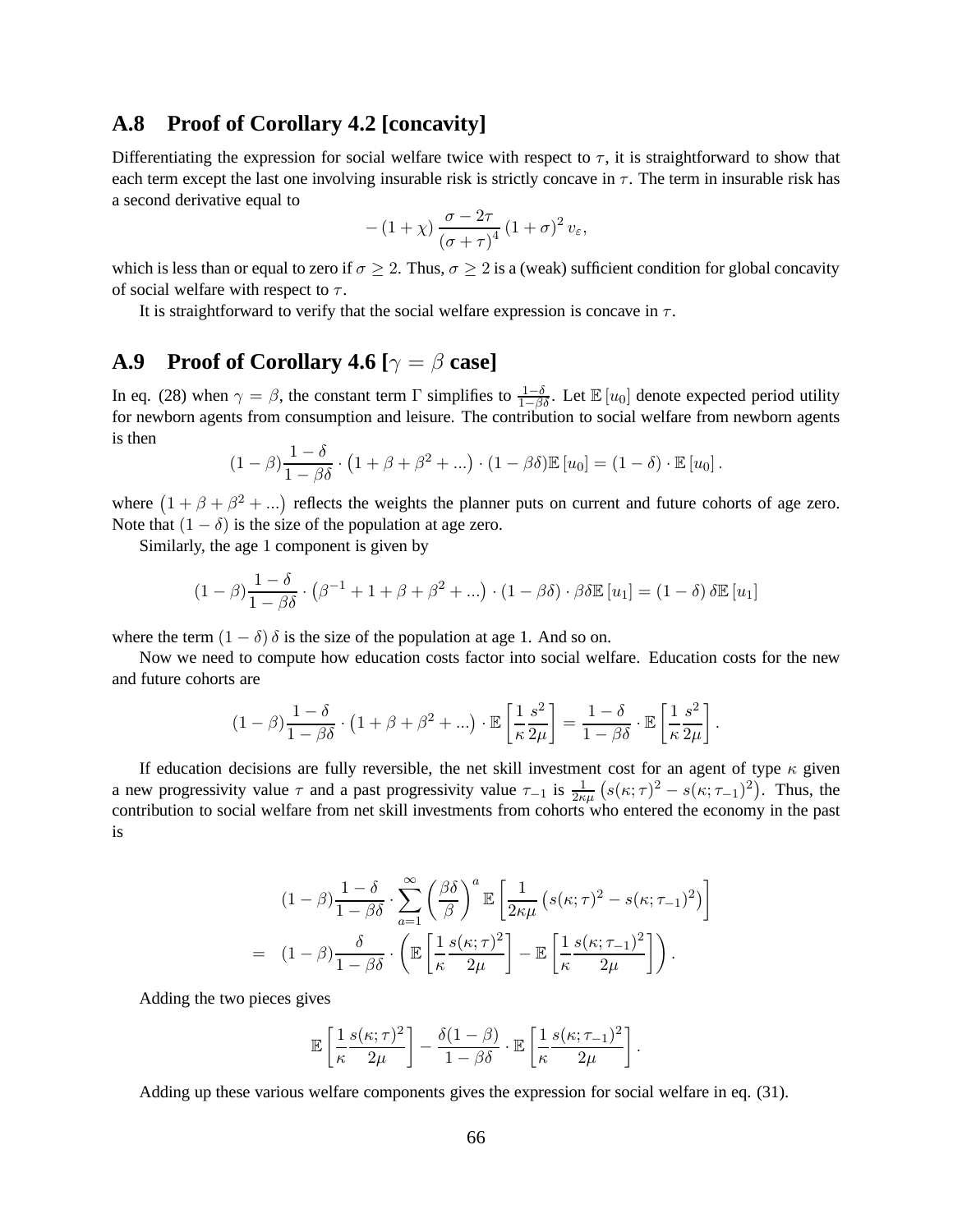## **A.10 Proof of Corollary 4.7 [efficiency in the RA model]**

The planner's problem in the representative agent economy is

$$
\max_{\substack{C,H,g \\ G,H,g}} \left\{ \log C - \frac{H^{1+\sigma}}{1+\sigma} + \chi \log (gY) \right\}
$$
\n
$$
s.t.
$$
\n
$$
Y = H
$$
\n
$$
C = (1-g)Y,
$$
\n(A16)

where the first constraint is the production function and the second is the feasibility constraint. Substituting these two constraints into the objective and taking first-order conditions gives  $g^* = \chi/(1+\chi)$  and  $\log H^* = \frac{1}{1+\sigma} \log(1+\chi)$ . Comparing this first-best expression for hours with the competitive equilibrium allocation in eq. (18),  $\log H^{RA}(\tau) = \frac{1}{1+\sigma} \log(1-\tau)$ , it is immediate that  $\tau^* = -\chi$  implements the first best.

#### **A.11 Proof of Proposition 5 [condition for progressivity]**

Assume  $\gamma = \beta$  and approximate the sixth line of the social welfare expression (eq. 29) by  $-(1 - \tau)^2 \frac{v_{\alpha}}{2}$ . Then the derivative of the social welfare expression with respect to  $\tau$  is

$$
\frac{\partial \mathcal{W}(g,\tau;\tau_{-1})}{\partial \tau} = -\frac{(1+\chi)}{2(\theta-1)(1-\tau)} + \frac{1}{\theta-1+\tau} - \frac{1}{2\theta} - \frac{(\tau+\chi)}{(\sigma+1)(1-\tau)} + (1-\tau)(v_{\varphi}+v_{\alpha}) - \tau \frac{(1+\sigma)^2}{(\sigma+\tau)^3} v_{\varepsilon} (1+\chi).
$$

We want to sign this derivative at  $\tau = 0$  in order to ascertain whether a marginal increase in progressivity is welfare improving:

$$
\frac{\partial \mathcal{W}(g,\tau;\tau_{-1})}{\partial \tau}|_{\tau=0} = -\frac{1+\chi}{2(\theta-1)} + \frac{1}{\theta-1} - \frac{1}{2\theta} - \frac{\chi}{\sigma+1} + v_{\varphi} + v_{\alpha}.
$$

It is immediate that this derivative is positive if and only if the condition in Proposition 5 is satisfied.

## **A.12 Proof of Proposition 6 [efficiency with**  $\chi = v_\omega = \tau = 0$ ]

With  $\chi = 0$  there is no desire for the publicly provided good, and thus the absence of a private market for this good is irrelevant. With  $v_\omega = 0$  the absence of private markets for insuring shocks to  $\alpha$  is similarly irrelevant: such shocks are simply assumed away.

Recall that there are competitive markets for consumption, for the labor supply of each skill type, and competitive insurance markets for shocks to  $\varepsilon$ . Thus, given  $\chi = 0$  and  $v_\omega = 0$  and absent government intervention (i.e., with  $\tau = 0$  and  $\lambda = 1$ ), the first welfare theorem applies and competitive equilibrium allocations are Pareto efficient and correspond to the solution to a planner's problem.

We now derive the Pareto weights such that the solution to the planner's problem corresponds to the competitive equilibrium allocations.

Given  $\gamma = \beta$ , social welfare is equal to average period utility in cross section (recall Corollary 4.6). Moreover, absent uninsurable life-cycle shocks, expected period utility is independent of age. Thus the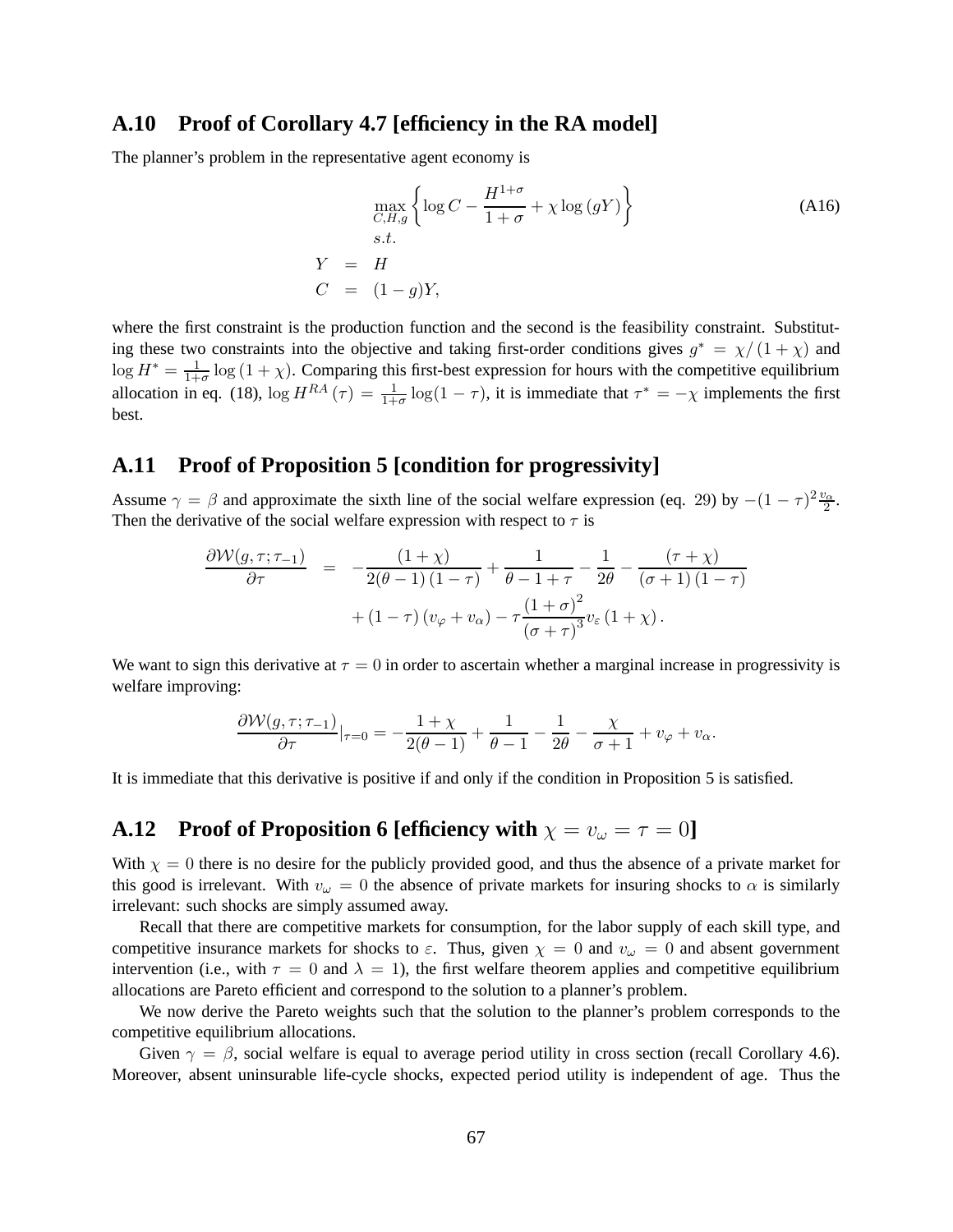planner chooses allocations  $c(\varphi, \kappa, \varepsilon)$ ,  $h(\varphi, \kappa, \varepsilon)$ , and  $s(\varphi, \kappa, \varepsilon)$  to solve

$$
\max \int \int \int \zeta(\varphi,\kappa,\varepsilon) \left\{ \log c(\varphi,\kappa,\varepsilon) - \frac{\exp [(1+\sigma)\varphi]}{1+\sigma} h(\varphi,\kappa,\varepsilon)^{1+\sigma} - \frac{s(\varphi,\kappa,\varepsilon)^2}{2\mu\kappa} \right\} dF_{\kappa} dF_{\varphi} dF_{\varepsilon}
$$

subject to

$$
\int \int \int c(\varphi, \kappa, \varepsilon) F_{\kappa} dF_{\varphi} dF_{\varepsilon} = \left[ \int_0^{\infty} E(z)^{\frac{\theta - 1}{\theta}} dz \right]^{\frac{\theta}{\theta - 1}},
$$

where effective hours by skill type  $z$  is given by

$$
E(z) = \int \int \int h(\varphi, \kappa, \varepsilon) \exp(\varepsilon) I_{s(\varphi, \kappa, \varepsilon) = z} dF_{\kappa} dF_{\varphi} dF_{\varepsilon}.
$$

The first-order condition with respect to consumption is

$$
\frac{\zeta(\varphi,\kappa,\varepsilon)}{c(\varphi,\kappa,\varepsilon)}=\mu,
$$

where  $\mu$  is the multiplier on the resource constraint.

The competitive equilibrium consumption allocation is given by

$$
\log c(\varphi, \kappa, \varepsilon) = \log \lambda + \pi_0(\tau = 0) + \pi_1(\tau = 0) \cdot s(\kappa; \tau = 0) - \varphi + \frac{1}{\sigma} \frac{v_{\varepsilon}}{2}
$$

$$
= \log \lambda + \pi_0(\tau = 0) + \frac{\eta}{\theta} \kappa - \varphi + \frac{1}{\sigma} \frac{v_{\varepsilon}}{2}.
$$

It follows immediately that the Pareto weights must take the form

$$
\log \zeta(\varphi, \kappa) = \frac{\eta}{\theta} \kappa - \varphi + \psi,
$$

where  $\psi$  is a constant.

Now the average Pareto weight must equal one:

$$
\int \int \zeta(\varphi, \kappa) dF_\varphi dF_\kappa = 1
$$

Thus,

$$
\int \int \exp\left(\frac{\eta}{\theta}\kappa - \varphi + \psi\right) dF_{\varphi} dF_{\kappa} = \exp(\psi) \int \exp\left(\frac{\eta}{\theta}\kappa\right) dF_{\kappa}
$$

$$
= \exp(\psi) \frac{\theta}{(\theta - 1)}
$$

$$
= 1,
$$

which implies  $\exp(\psi) = \frac{\theta - 1}{\theta}$  and thus

$$
\log \zeta(\varphi,\kappa) = \frac{\eta}{\theta}\kappa - \varphi - \log \frac{\theta}{\theta - 1}.
$$

Thus, we have shown that given the candidate Pareto weights, the planner's consumption allocation aligns with the competitive equilibrium allocation. We now verify that given the same Pareto weights, the equilibrium allocation for skill investment corresponds to the skill investment rule preferred by the planner.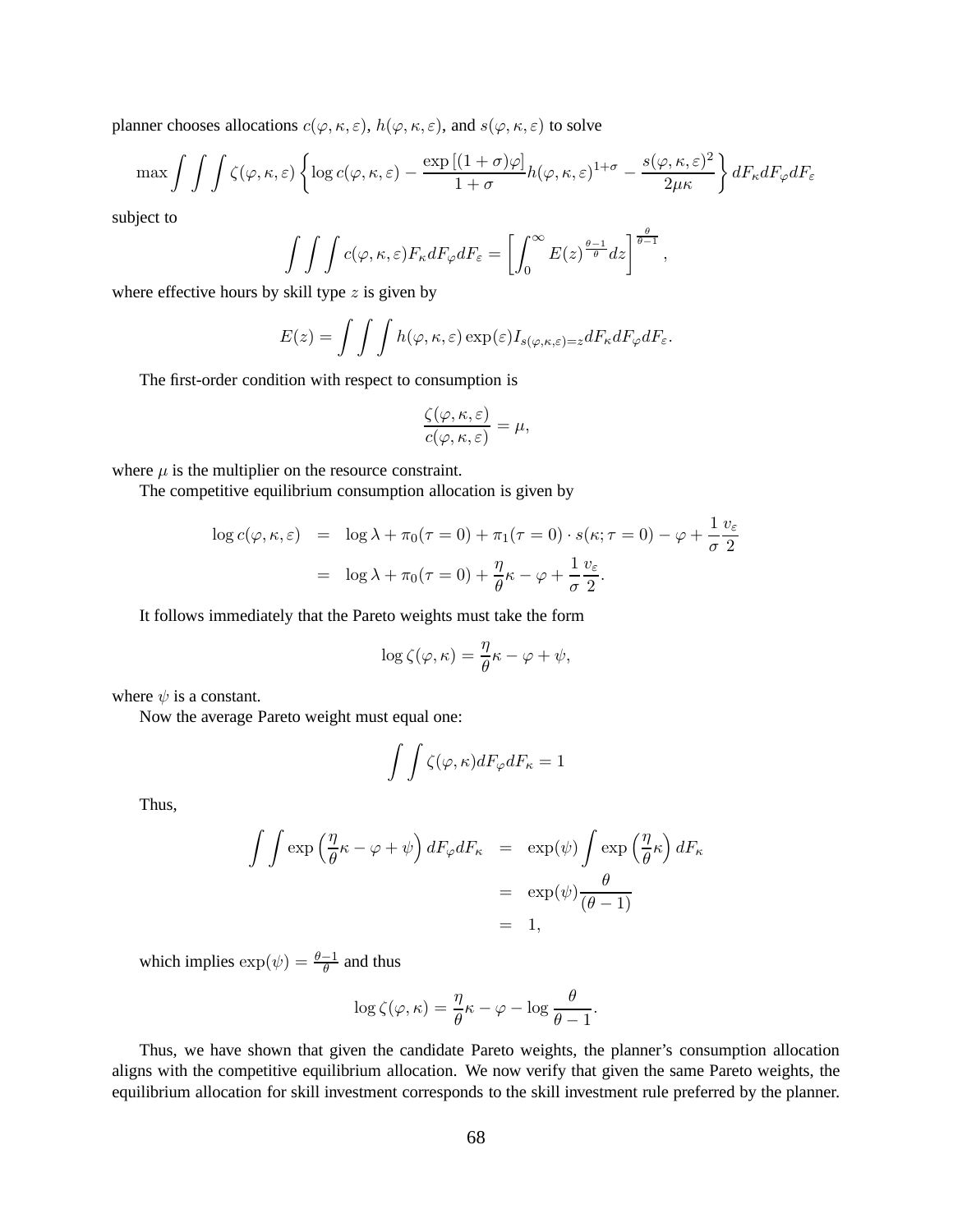To simplify the analysis, we abstract from flexible labor supply and preference heterogeneity, so that agents are heterogeneous only with respect to  $\kappa$ , and the planner's skill investment rule must take the form  $s(\kappa)$ . Thus,  $\frac{\theta}{-1}$ 

$$
Y = N \cdot \left[ \int f_s(z)^{\frac{\theta - 1}{\theta}} dz \right]^{\frac{\theta}{\theta - 1}}
$$

where N is effective hours worked per capita and  $f_s(z)$  is the density of skill type z.

Let  $F_s$  denote the unknown CDF for skills. We know that

$$
F_s(s(\kappa)) = F_{\kappa}(\kappa).
$$

By the chain rule

$$
f_s(s(\kappa))s'(\kappa) = f_\kappa(\kappa).
$$

So

$$
Y = N \cdot \left[ \int_0^\infty f_s(z)^{\frac{\theta-1}{\theta}} dz \right]^{\frac{\theta}{\theta-1}} = N \cdot \left[ \int_0^\infty \left( \frac{f_\kappa(s^{-1}(z))}{s'(s^{-1}(z))} \right)^{\frac{\theta-1}{\theta}} dz \right]^{\frac{\theta}{\theta-1}}
$$
  
=  $N \cdot \left[ \int_0^\infty \left( \frac{f_\kappa(\kappa)}{s'(\kappa)} \right)^{\frac{\theta-1}{\theta}} s'(\kappa) d\kappa \right]^{\frac{\theta}{\theta-1}},$ 

where the substitutions in the last line use  $\kappa = s^{-1}(z)$  and  $s'(\kappa)d\kappa = dz$  and also exploit the fact that the limits of integration do not change because  $s(0) = 0$  and  $s(\infty) = \infty$ .

Thus, the planner's problem can be formulated in Lagrangian form as follows:

$$
\begin{split} \max_{\{c(\kappa),s(\kappa),s'(\kappa),\lambda,\psi(\kappa)\}}\Lambda &= \int \zeta(\kappa) \left\{ \log c(\kappa) - \frac{s(\kappa)^2}{2\mu\kappa} \right\} dF_{\kappa} \\ &\quad + \lambda \left\{ N \cdot \left[ \int_0^\infty f_\kappa(\kappa) \frac{\theta - 1}{\theta} s'(\kappa) \frac{1}{\theta} d\kappa \right] \frac{\theta}{\theta - 1} - \int c(\kappa) dF_{\kappa} \right\} \\ &\quad + \int_0^\infty \psi(\kappa) \left[ s(\kappa) - \left( \int_0^\kappa s'(x) dx + s(0) \right) \right] d\kappa, \end{split}
$$

where the first line is the objective, the second is the resource constraint, and the third is a set of constraints linking skill investment levels and derivatives.

We know that  $s(0) = 0$ . The first-order conditions for  $s(\kappa)$  and  $s'(\kappa)$  are

$$
-\frac{s(\kappa)}{\mu\kappa}\zeta(\kappa)f(\kappa)+\psi(\kappa)=0
$$

$$
\lambda N \frac{\theta}{\theta - 1} \left[ \int_0^\infty f_\kappa(\kappa)^{\frac{\theta - 1}{\theta}} s'(\kappa)^{\frac{1}{\theta}} d\kappa \right]^{\frac{1}{\theta - 1}} f(\kappa)^{\frac{\theta - 1}{\theta}} \frac{1}{\theta} s'(\kappa)^{\frac{1 - \theta}{\theta}} - \int_\kappa^\infty \psi(x) dx = 0,
$$

which we can rewrite as

$$
\lambda N^{1-\frac{1}{\theta}} \frac{\theta}{\theta-1} Y^{\frac{1}{\theta}} f_{\kappa}(\kappa)^{\frac{\theta-1}{\theta}} \frac{1}{\theta} s'(\kappa)^{\frac{1-\theta}{\theta}} = \int_{\kappa}^{\infty} \psi(x) dx
$$

$$
\frac{1}{\theta-1} \left( \frac{Y}{N} \frac{s'(\kappa)}{f_{\kappa}(\kappa)} \right)^{\frac{1-\theta}{\theta}} = \int_{\kappa}^{\infty} \frac{s(x)}{\mu x} \zeta(x) f_{\kappa}(x) dx.
$$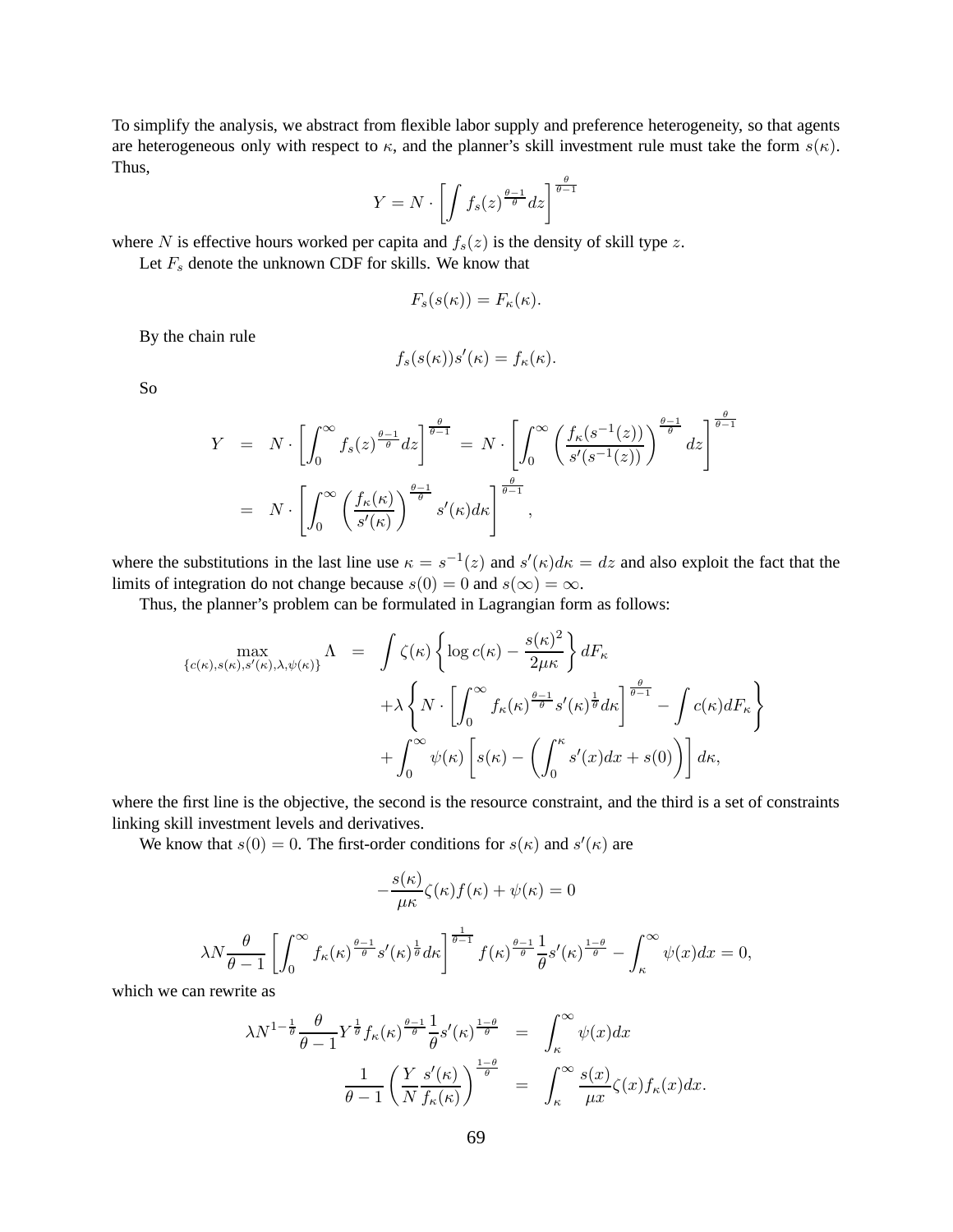Now the planner weights and competitive equilibrium skill investment rule with  $\tau = 0$  are

$$
\log \zeta(\kappa) = \frac{\eta}{\theta} \kappa - \log (\theta/(\theta - 1))
$$

$$
s(\kappa) = \sqrt{\frac{\eta \mu}{\theta}} \kappa.
$$

Substituting these into the first-order condition gives

$$
\frac{1}{\theta - 1} \left( \frac{Y}{N} \frac{\sqrt{\frac{\eta \mu}{\theta}}}{f_{\kappa}(\kappa)} \right)^{\frac{1-\theta}{\theta}} = \int_{\kappa}^{\infty} \left\{ \frac{\sqrt{\frac{\eta \mu}{\theta}} x}{\mu x} \exp\left(\frac{\eta}{\theta} x - \log(\theta/(\theta - 1))\right) \eta \exp(-\eta x) \right\} dx
$$

$$
\frac{Y}{N} = \left(\frac{\theta}{\theta - 1}\right)^{\frac{\theta}{\theta - 1}} \theta^{\frac{1}{2}\left(\frac{-1}{\theta - 1}\right)} \left(\frac{\eta}{\mu}\right)^{\frac{1}{2}\left(\frac{-1}{\theta - 1}\right)},
$$

which is exactly the expression for productivity per efficiency unit of labor supply in the text (eq. 34). Thus the planner's first-order condition is satisfied at the competitive equilibrium allocation.

#### **A.13 Proof of Corollary 6.1 [nonutilitarian welfare]**

Given  $\gamma = \beta$ , the contribution to social welfare from a particular individual of age j can be written as

$$
u_j(\varphi, \alpha_j, \kappa, \varepsilon) = (1 - \delta)\delta^j \left[ \begin{array}{c} \tilde{u} - (1 - \tau)\varphi + (1 - \tau)\alpha_j + (1 - \tau)\frac{\eta}{\theta}\kappa \\ -\frac{1 - \tau}{1 + \sigma} \exp\left(\frac{(1 + \sigma)}{\hat{\sigma}}\left(\varepsilon - \frac{\mathcal{M}}{(1 - \tau)}\right)\right) - (1 - \tau)\kappa \frac{\eta}{2\theta} \end{array} \right],
$$

where  $\tilde{u}$  collects all terms that are common across agents.<sup>51</sup> In this expression, the terms –  $(1 - \tau)\varphi$ and  $(1 - \tau) \alpha_i$  capture the impact of preference heterogeneity and uninsurable productivity shocks on log consumption. The term  $(1 - \tau)\kappa \frac{\eta}{\theta} = (1 - \tau)\pi_1(\tau)s(\kappa; \tau)$  captures the impact of skill investment on log consumption. Disutility from hours worked is given by the next term, which varies with  $\varepsilon$  but is independent of  $\varphi$ . The final term is the disutility cost of gross skill investment and is equal to  $-s(\kappa;\tau)^2/(\kappa 2\mu)$  (note that we again ignore the fact that net investment may be smaller for agents who entered before date 0).

Given planner weights  $\xi(\varphi, \kappa) = \frac{\theta - 1}{\theta} \exp(-\varphi + \frac{\eta}{\theta})$  $\frac{\eta}{\theta} \kappa$ ), the contribution to social welfare from all agents of age *j* is  $(1 - \delta)\delta^j \tilde{u}$  plus

$$
(1-\delta)\delta^{j}\int\int\int\int\xi\left(\varphi,\kappa\right)(1-\tau)\left\{-\varphi+\alpha_{j}+\frac{\eta}{2\theta}\kappa-\frac{1}{1+\sigma}\exp\left[\frac{(1+\sigma)}{\hat{\sigma}}\left(\varepsilon-\frac{\mathcal{M}}{(1-\tau)}\right)\right]\right\}dF_{\varphi}dF_{\kappa}dF_{\alpha}^{j}dF_{\varepsilon}.
$$

We evaluate the integral piece by piece.

The term in  $-\varphi$  is

$$
(1 - \delta)\delta^j \frac{\theta - 1}{\theta} (1 - \tau) \int \int \int \exp\left(-\varphi + \frac{\eta}{\theta} \kappa\right) (-\varphi) dF_{\varphi} dF_{\kappa} dF_{\alpha}^j
$$
  
= 
$$
(1 - \delta)\delta^j (1 - \tau) \int \exp\left(-\varphi\right) (-\varphi) dF_{\varphi} = (1 - \delta)\delta^j (1 - \tau) \frac{v_{\varphi}}{2},
$$

 $<sup>51</sup>$  For the sake of simplicity, we assume a degenerate skill distribution at zero at the date of reform, which allows us</sup> to ignore the last term in the expression for social welfare involving  $\tau_{-1}$  (see eq. 31). Note that this assumption has no impact on the optimal choice for  $\tau$ , given reversible skill investment.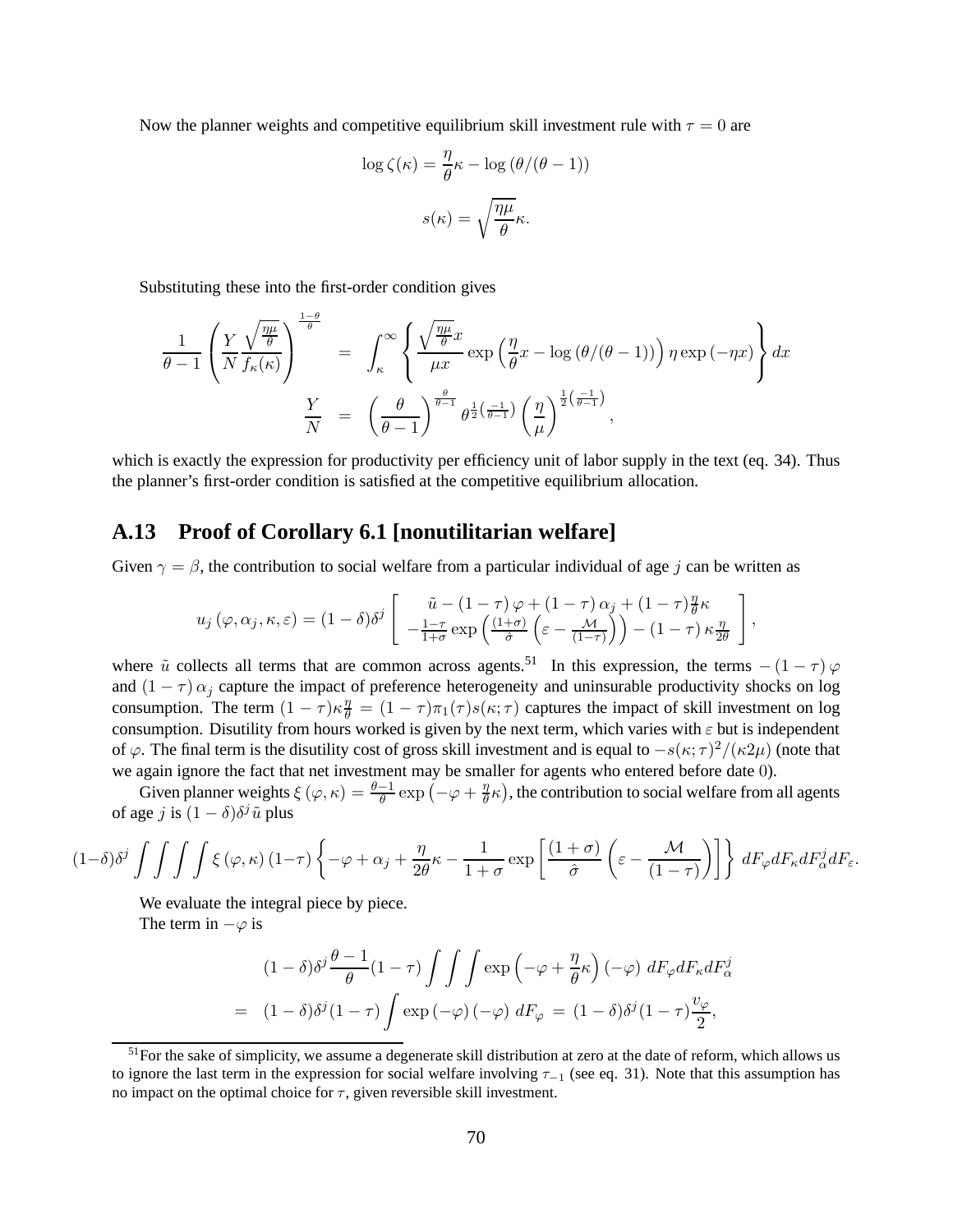where the last equality uses a standard formula for Gaussian integrals.

The term in  $\alpha_i$  is

$$
(1-\delta)\delta^j\frac{\theta-1}{\theta}(1-\tau)\int\int\int\exp\left(-\varphi+\frac{\eta}{\theta}\kappa\right)\alpha_j dF_{\varphi}dF_{\alpha}^j dF_{\kappa}=-(1-\delta)\delta^j(1-\tau)\frac{jv_{\omega}}{2}.
$$

The term in  $\kappa$  is

$$
(1 - \delta)\delta^j \frac{\theta - 1}{\theta} (1 - \tau) \int \int \exp\left(-\varphi + \frac{\eta}{\theta} \kappa\right) \frac{\eta}{2\theta} \kappa dF_{\varphi} dF_{\kappa}
$$
  
= 
$$
(1 - \delta)\delta^j \frac{\theta - 1}{\theta} (1 - \tau) \int \exp\left(\frac{\eta}{\theta} \kappa\right) \frac{\eta}{2\theta} \kappa \left(\eta \exp(-\eta \kappa)\right) d\kappa
$$
  
= 
$$
(1 - \delta)\delta^j \frac{(1 - \tau)}{2(\theta - 1)}.
$$

The term in  $\varepsilon$  is simply  $-(1 - \delta)\delta^j \frac{1-\tau}{1+\sigma}$ . Collecting terms, the contribution to social welfare from agents of age  $j$  is therefore

$$
(1-\delta)\delta^{j}\tilde{u} + (1-\delta)\delta^{j}(1-\tau)\left(-\frac{1}{(1+\sigma)}-\frac{jv_{\omega}}{2}+\frac{v_{\varphi}}{2}+\frac{1}{2(\theta-1)}\right).
$$

The corresponding expression for the utilitarian social planner was

$$
(1-\delta)\delta^{j}\tilde{u} + (1-\delta)\delta^{j}(1-\tau)\left(-\frac{1}{(1+\sigma)}-\frac{jv_{\omega}}{2}-\frac{v_{\varphi}}{2}+\frac{1}{2\theta}\right).
$$

Thus,

$$
\mathcal{W}^{ins}(g,\tau;\tau_{-1})=\mathcal{W}(g,\tau;\tau_{-1})+(1-\tau)v_{\varphi}+(1-\tau)\left(\frac{1}{2(\theta-1)}-\frac{1}{2\theta}\right).
$$

## **A.14 Proof of Proposition 7 [agreement on G]**

Expected utility for an individual with state  $(\varphi, \alpha, \kappa, \varepsilon)$  can be written as

$$
U(\varphi, \alpha, \kappa, \varepsilon; g, \tau) = -\frac{1}{\kappa} \frac{s(\kappa; \tau)^2}{2\mu} + (1 - \beta \delta) \mathbb{E} \sum_{a=0}^{\infty} (\beta \delta)^a [\log c(\varphi, \alpha, \kappa; g, \tau)] - \frac{\exp[(1 + \sigma)\varphi]}{1 + \sigma} h(\varphi, \varepsilon; \tau)^{1 + \sigma} + \chi \log(gY(\tau)) \Big],
$$
 (A17)

where we have made explicit the facts that in equilibrium, skill investment  $s$ , hours  $h$ , and aggregate output  $Y$  are independent of  $q$ .

Recall from eq. (22) that

$$
\log c(\varphi, \alpha, s^*(\kappa; \tau); g, \tau) = \log \lambda(g, \tau) + \frac{1-\tau}{1+\sigma} \log(1-\tau) + (1-\tau) \left[ \log p(s(\kappa; \tau)) + \alpha - \varphi \right] + \mathcal{M}(v_{\varepsilon}; \tau),
$$

where, from eq. (A13),

$$
\log \lambda(g,\tau) = \log(1-g) + \Lambda(\tau).
$$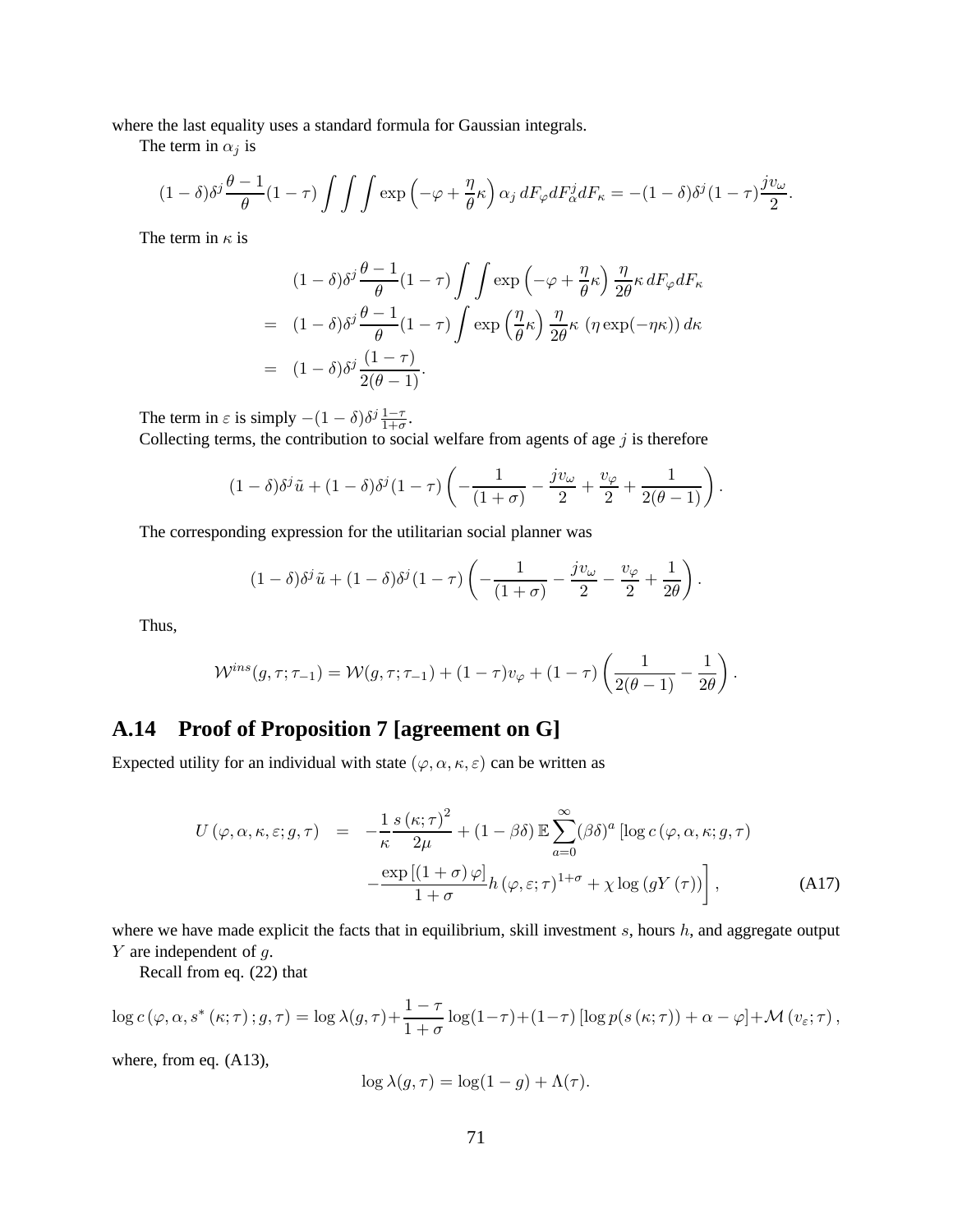If the individual with state  $(\varphi, \alpha, \kappa, \varepsilon)$  were able to dictate the choice for g, taking  $\tau$  as given, his optimal choice would satisfy the following first-order condition:

$$
\frac{1}{c}\frac{\partial c}{\partial \lambda}\frac{\partial \lambda}{g} + \chi \frac{1}{g} = 0
$$
 (A18)

or

$$
-\frac{1}{c}\frac{c}{\lambda}\frac{\lambda}{1-g} + \chi\frac{1}{g} = 0,
$$

which implies the desired result

$$
g = \frac{\chi}{1 + \chi}.
$$

## **A.15 Proof of Proposition 8 [median voter]**

Substituting the allocations  $s(\kappa; \tau)$ ,  $h(\varphi, \varepsilon; \tau)$ , and  $c(\varphi, \alpha, s; g, \tau)$  into expected utility (A17) yields

$$
U = -(1-\tau)\frac{\eta\kappa}{2\theta} + (1-\beta\delta) \mathbb{E} \sum_{j=0}^{\infty} (\beta\delta)^j \left\{ \log \lambda (g,\tau) + \frac{\log(1-\tau)}{(1+\hat{\sigma})} + \mathcal{M} + (1-\tau) \left[ \alpha_j - \varphi + \kappa \frac{\eta}{\theta} \right] \right\}
$$

$$
+ \frac{(1-\tau)}{2(\theta-1)} \left( \log(1-\tau) + \log\left(\frac{\theta}{(\theta-1)^2} \frac{\mu}{\eta} \right) \right) - \frac{(1-\tau)}{1+\sigma} \exp\left(-\frac{1+\sigma}{\hat{\sigma}(1-\tau)} \mathcal{M} + \frac{1+\sigma}{\hat{\sigma}} \varepsilon \right) \right\}
$$

$$
+ \chi \log G.
$$

Now, suppose that the choice of  $\tau$  is made before observing  $\varepsilon$ . Then, the term in  $\varepsilon$  becomes  $-\frac{(1-\tau)}{1+\sigma}$  $\frac{1-\tau}{1+\sigma}$  (see the proof of Corollary 6.1). In addition,

$$
(1 - \beta \delta) \mathbb{E} \sum_{j=0}^{\infty} (\beta \delta)^j (1 - \tau) \alpha_j = (1 - \tau) \left( \alpha - \frac{\beta \delta}{1 - \beta \delta} \frac{v_{\omega}}{2} \right).
$$

Thus,

$$
\int U(\varphi, \alpha, \kappa, \varepsilon; g, \tau) dF_{\varepsilon} = \log \lambda(g, \tau) + \frac{\log(1-\tau)}{(1+\hat{\sigma})} + \mathcal{M} + \frac{(1-\tau)}{2(\theta-1)} \left( \log(1-\tau) + \log \left( \frac{\theta}{(\theta-1)^2} \frac{\mu}{\eta} \right) \right)
$$

$$
- (1-\tau)\varphi + (1-\tau)\kappa \frac{\eta}{2\theta} - \frac{(1-\tau)}{1+\sigma}
$$

$$
+ (1-\tau)\left( \alpha - \frac{\beta \delta}{1-\beta \delta} \frac{v_{\omega}}{2} \right) + \chi \log G.
$$

Recall that the baseline social welfare function is

$$
\mathcal{W}(g,\tau) = \log \lambda(g,\tau) + \frac{\log(1-\tau)}{(1+\hat{\sigma})} + \mathcal{M} + \frac{(1-\tau)}{2(\theta-1)} \left( \log(1-\tau) + \log\left(\frac{\theta}{(\theta-1)^2} \frac{\mu}{\eta}\right) \right)
$$

$$
- (1-\tau) \frac{v_{\varphi}}{2} + \frac{(1-\tau)}{2\theta} - \frac{(1-\tau)}{(1+\sigma)}
$$

$$
- (1-\tau) \left( \frac{\beta \delta}{\gamma - \beta \delta} \frac{v_{\omega}}{2} \right) + \chi \log G.
$$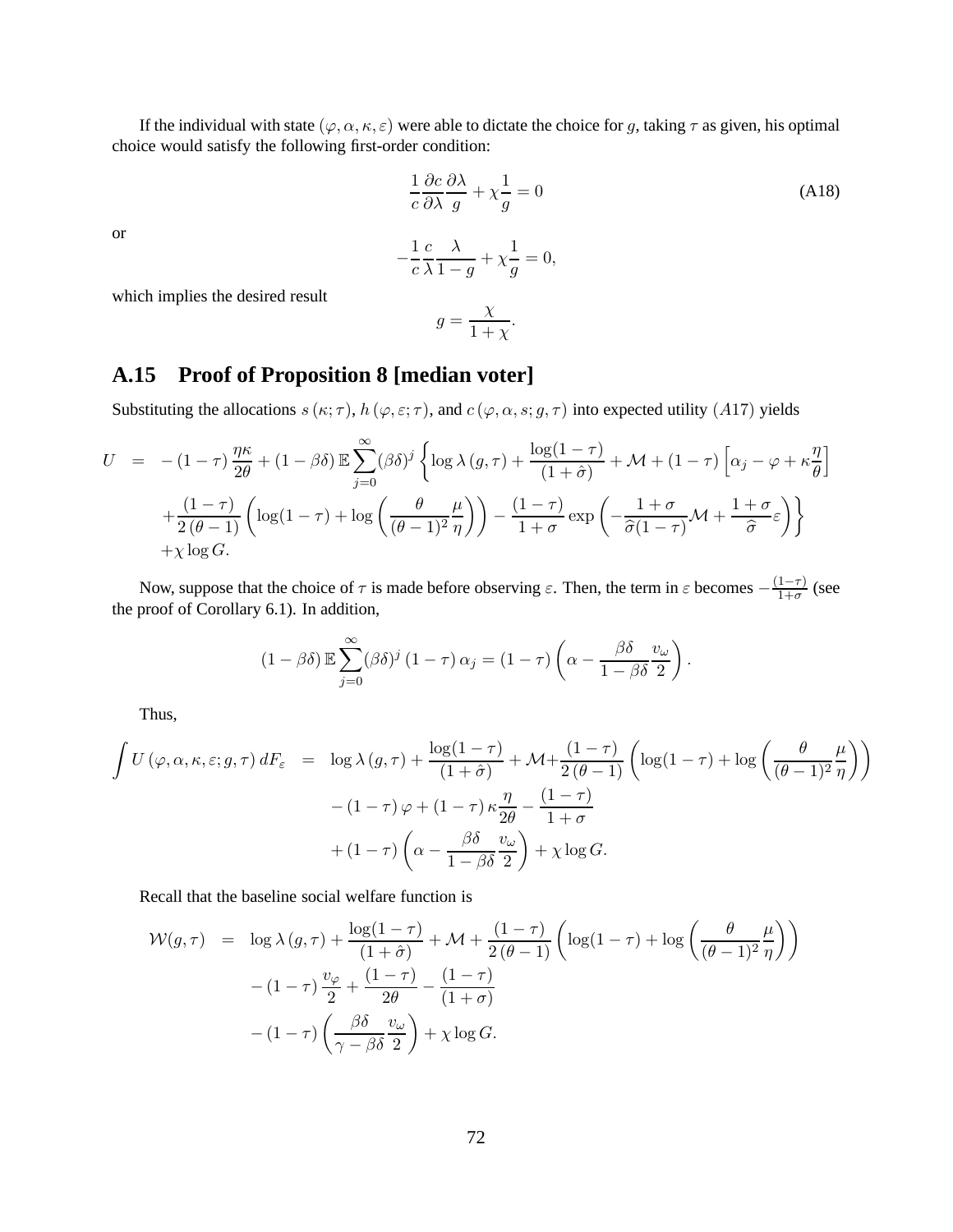Therefore, we can express expected utility as

$$
U(\varphi, \alpha, \kappa; g, \tau) = W(g, \tau) + (1 - \tau) \frac{v_{\varphi}}{2} - \frac{(1 - \tau)}{2\theta} + (1 - \tau) \left[ \frac{\beta \delta}{\gamma - \beta \delta} \frac{v_{\omega}}{2} - \frac{\beta \delta}{1 - \beta \delta} \frac{v_{\omega}}{2} \right] + (1 - \tau) \left[ \alpha - \varphi + \frac{\kappa \eta}{2\theta} \right].
$$

Note that  $U(\varphi, \alpha, \kappa; g, \tau)$  is strictly concave in  $\tau$ , since  $W(g, \tau)$  is concave in  $\tau$  and the additional terms in  $U(\varphi, \alpha, \kappa; q, \tau)$  are linear in  $\tau$ .

We need to determine the median voter. A useful property is that the three individual states  $(\alpha, \varphi, \kappa)$ enter as a linear combination. Let

$$
x = \alpha - \varphi + \frac{\eta}{2\theta} \kappa.
$$

The median voter is the agent with the median value for x. Since  $\alpha$  and  $\varphi$  are normally distributed and  $\kappa$ is exponentially distributed, the random variable  $x$  follows an Exponentially Modified Gaussian distribution.

## **A.16 Proof of Proposition 9 [welfare with progressive cons. tax]**

To obtain the allocations when the government uses progressive consumption taxation, it suffices to follow the steps in the proof of Proposition 2, with the only difference being that the island-level resource constraint  $(A2)$  now becomes

$$
\lambda \int c(\varepsilon)^{\frac{1}{1-\tau}} dF_{\varepsilon} = \int_{E} \exp(p(s) + \alpha + \varepsilon) h(\varepsilon) dF_{\varepsilon}.
$$
 (A19)

With the allocations in hand, one can replicate all the steps of the proof of Proposition 4 to obtain the new social welfare function.

## **A.17 Proof of Proposition 10 [equilibrium prices with skill bias]**

We guess and will verify that equilibrium skill prices are still linear in s, i.e.,  $p(s) = \pi_0 + \pi_1 s$ . As in Proposition 3, the optimal skill choice is then given by  $s = \kappa \eta (1 - \tau) \pi_1$  and the cumulative distribution for skills  $F_s(S) = Pr(s \leq S) = 1 - exp \left(-\frac{1}{(1-\tau)}\right)$  $\left(\frac{1}{(1-\tau)\pi_1}S\right)$ . This is the CDF of an exponential distribution with parameter  $\zeta = 1/[(1 - \tau)\pi_1]$ . The density function is then given by  $f_s(s) = \zeta \exp(-\zeta s)$ . This allows us to compute output per effective hour:

$$
\frac{Y}{N} = \left\{ \int_0^\infty \exp\left(\varrho s\right) \cdot \left[\zeta \exp\left(-\zeta s\right)\right]^{\frac{\theta-1}{\theta}} ds \right\}^{\frac{\theta}{\theta-1}} = \zeta \left( \frac{(\theta-1)}{\theta} \zeta - \varrho \right)^{-\frac{\theta}{\theta-1}}.
$$

Below we verify that  $\frac{(\theta-1)}{\theta} \zeta > \varrho$ , so output is finite.

Substituting the expressions for  $Y/N$  and  $m(s)$  into eq. (52) and taking logs yields

$$
\log p(s) = \varrho s + \frac{1}{\theta} \log \left( \zeta \left( \frac{(\theta - 1)}{\theta} \zeta - \varrho \right)^{-\frac{\theta}{\theta - 1}} \right) - \frac{1}{\theta} \log \left[ \zeta \exp(-\zeta s) \right].
$$

Substituting the expression for  $\zeta$  gives

$$
\log p\left(s\right) = -\frac{1}{\theta - 1} \log \left( \frac{\left(\theta - 1\right)}{\theta} \frac{1}{\left(1 - \tau\right) \pi_1} - \varrho \right) + \left( \frac{1}{\theta} \frac{1}{\left(1 - \tau\right) \pi_1} + \varrho \right) s.
$$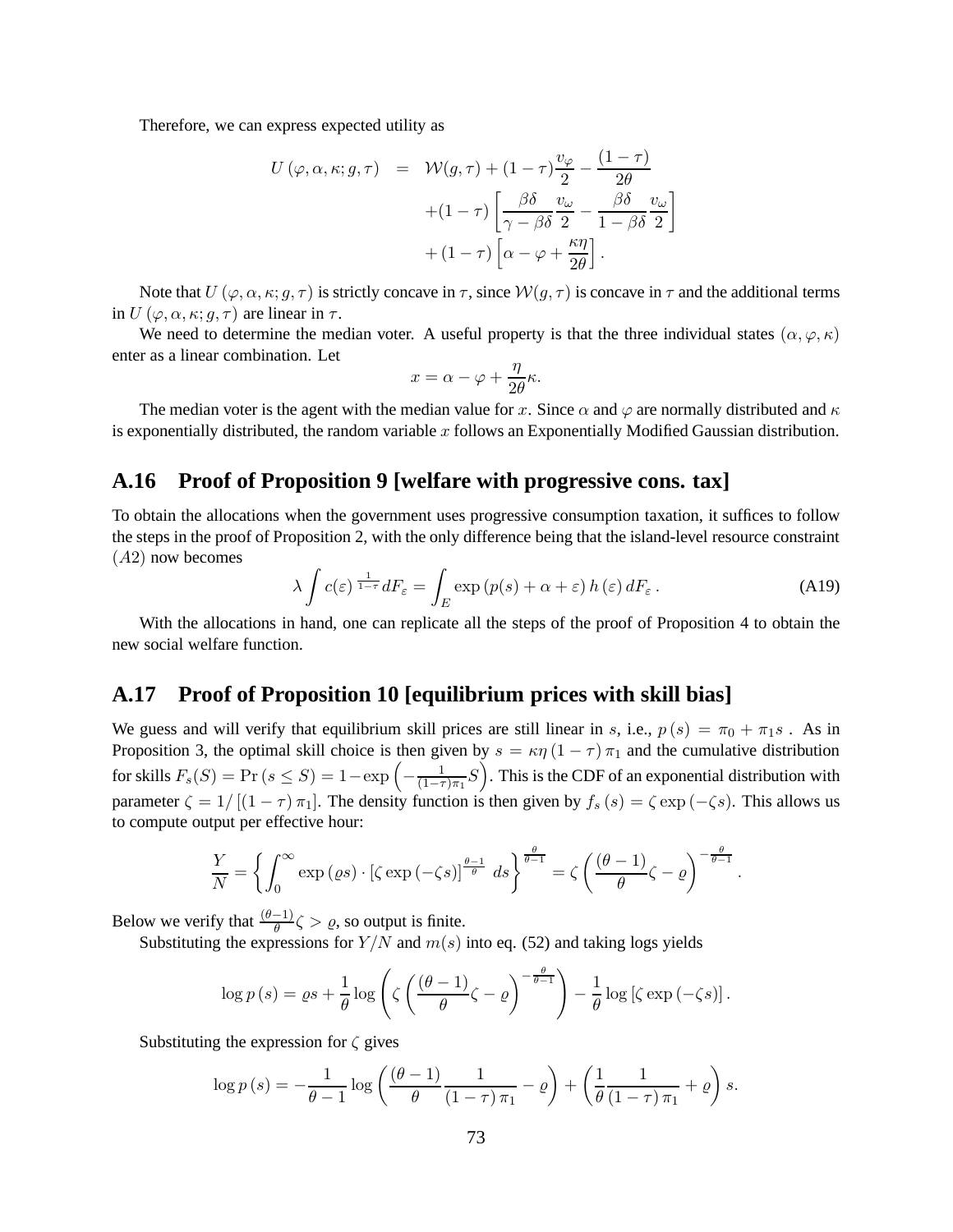Note that the logarithm of the marginal product of skill type  $s$  is linear in  $s$ , confirming the guess that  $p(s)$  is linear. Matching up coefficients, i.e., setting  $\pi_1 = 1/(\theta (1 - \tau) \pi_1) + \varrho$ , implies<sup>52</sup>

$$
\pi_1 = \frac{\varrho}{2} + \sqrt{\left(\frac{\varrho}{2}\right)^2 + \frac{1}{\theta(1-\tau)}} \ge 0.
$$

Note that Assumption 1 ensures that  $\pi_1$  is real.

Using the solution for  $\pi_1$  and equating coefficients for the constant yields

$$
\pi_0 = -\frac{1}{\theta - 1} \log \left( \frac{(\theta - 1)}{\theta} \frac{\eta}{\mu (1 - \tau) \mathcal{T}} - \varrho \right),\,
$$

where

$$
\mathcal{T} = \frac{\varrho}{2} + \sqrt{\left(\frac{\varrho}{2}\right)^2 + \frac{1}{\theta(1-\tau)}}.
$$

Note that the logarithm of the skill premium is  $\pi_1 \cdot s = \eta (1 - \tau) (\pi_1)^2 \kappa$ . It follows that the equilibrium distribution of log skill premia,  $\pi_1(\tau) \cdot s$ , is exponential with parameter  $\zeta = (1 - \tau)^{-1} (\pi_1(\tau))^{-2}$ .

Finally, we verify that  $\varrho < \frac{(\theta - 1)}{\theta} \zeta$ . Given  $\pi_1$  we can characterize in terms of structural parameters the condition under which

$$
\varrho < \frac{\theta - 1}{\theta} \zeta = \frac{(\theta - 1)}{\theta} \frac{1}{(1 - \tau) \mathcal{T}},
$$

Now note that the left-hand side is increasing in  $\rho$  while the right-hand side is decreasing in  $\rho$ . So setting the two sides equal defines an upper bound for  $\varrho$  satisfying the inequality. It is straightforward to verify that this upper bound is given by

$$
\bar{\varrho} = \frac{\theta - 1}{\theta} \frac{1}{\sqrt{1 - \tau}}.
$$

Since  $\tau \ge -1$ , it is clear that Assumtion 1 ensures that  $\rho \le \overline{\rho}$ .

With skill bias in production ( $\varrho \neq 0$ ), the skill-related terms in the equally weighted social welfare function  $W(g, \tau; \tau_{-1})$  (second, third and fourth lines in eq. 29) become as follows (abstracting from the term in  $\tau_{-1}$ ):

$$
-(1+\chi)\log\left[(1-\tau)\mathcal{T}\right] - (1+\chi)\frac{\theta}{\theta-1}\log\left[\frac{(\theta-1)}{\theta}\frac{1}{(1-\tau)\mathcal{T}}-\varrho\right]
$$

$$
+\log\left[1-(1-\tau)^2\mathcal{T}^2\right] + (1-\tau)^2\mathcal{T}^2
$$

$$
-\frac{1}{2}(1-\tau)^2\mathcal{T}^2.
$$

Note that in order for social welfare to be finite (i.e., larger than  $-\infty$ ) consumption dispersion must not be too large. In particular, the term in the logarithm (in the second line) must be positive, which implies a lower bound on  $\tau$  given  $\theta$  and  $\rho$ :

$$
1 - (1 - \tau)^2 \mathcal{T}^2 > 0 \Rightarrow \tau > 1 - \frac{1}{\frac{1}{\theta} + \varrho}.
$$

<sup>&</sup>lt;sup>52</sup>Note that since  $s \geq 0$ , we can rule out the second root, which is always negative:  $\pi_1 = \varrho/2$  –  $\sqrt{\left(\varrho/2\right)^{2} + 1/\left(\theta\left(1-\tau\right)\right)} < 0.$